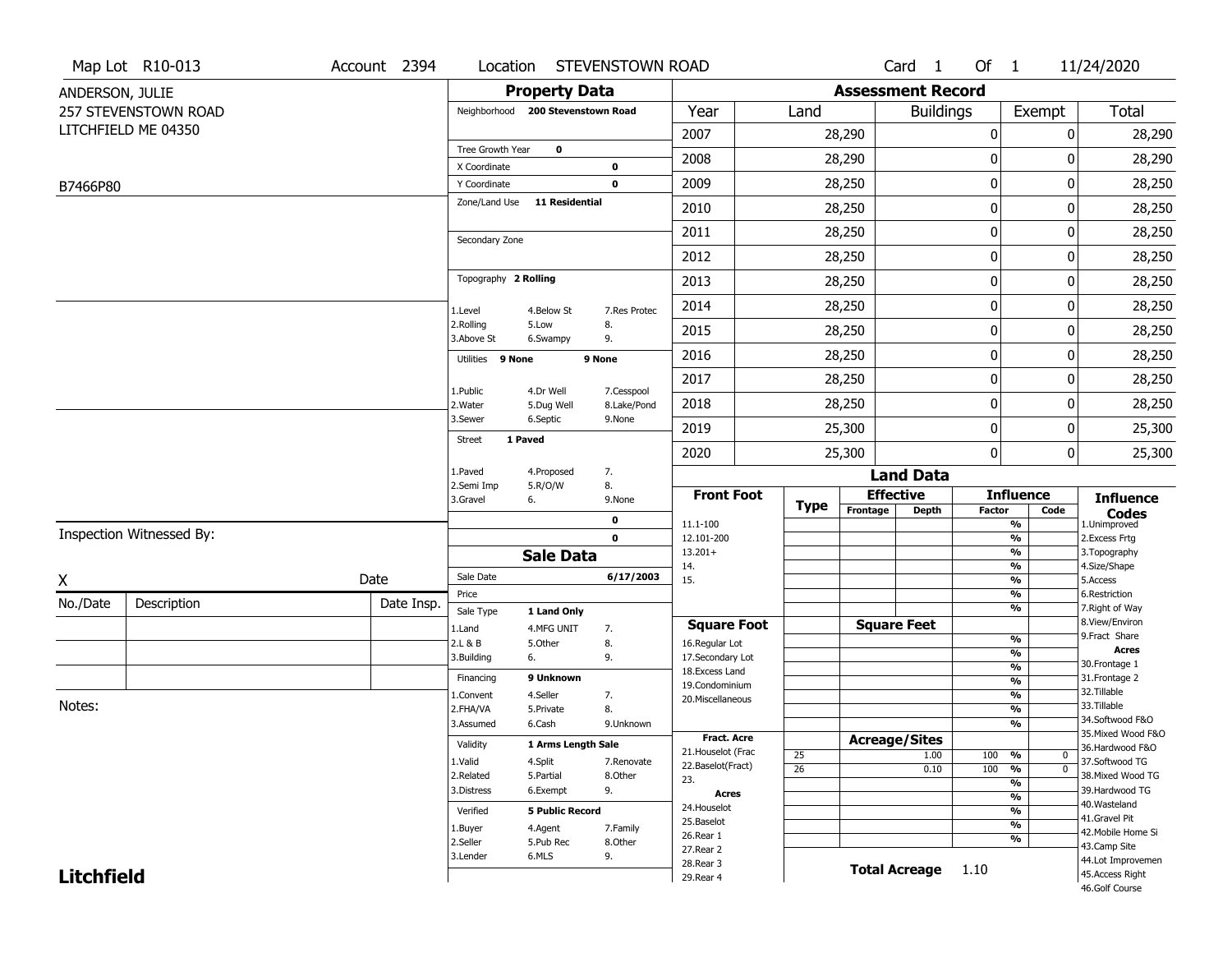|                          |                 |                                                   |                 |                          |                                       |               |               |                                  |            |                   | <b>Litchfield</b>                       |                  |                   |        |            |
|--------------------------|-----------------|---------------------------------------------------|-----------------|--------------------------|---------------------------------------|---------------|---------------|----------------------------------|------------|-------------------|-----------------------------------------|------------------|-------------------|--------|------------|
|                          | Map Lot R10-013 |                                                   |                 |                          | Account                               |               | 2394          | Location                         |            |                   |                                         | STEVENSTOWN ROAD | Card <sub>1</sub> | Of $1$ | 11/24/2020 |
| Building Style 0 Uncoded |                 |                                                   | SF Bsmt Living  |                          | 0                                     |               |               | Layout<br>$\bullet$              |            |                   |                                         |                  |                   |        |            |
| 0.Uncoded                | 4.Cape          | 8.Log                                             | Fin Bsmt Grade  |                          | 0 <sub>0</sub>                        |               |               | 1. Typical                       | 4.         |                   | 7.                                      |                  |                   |        |            |
| 1.Conv.                  | 5.Garrison      | 9.0ther                                           |                 | OPEN-5-CUSTOMIZE         | 0                                     |               |               | 2.Inadeq                         | 5.         |                   | 8.                                      |                  |                   |        |            |
| 2.Ranch                  | 6.Split         | 10.Tri-Lev                                        | Heat Type       | 100%                     |                                       | 0 Uncoded     |               | 3.                               | 6.         |                   | 9.                                      |                  |                   |        |            |
| 3.R Ranch                | 7.Contemp       | 11.Earth O                                        | 0.Uncoded       |                          | 4.Steam                               | 8.Fl/Wall     |               | Attic<br>$\mathbf{o}$            |            |                   |                                         |                  |                   |        |            |
| Dwelling Units 0         |                 |                                                   | 1.HWBB          |                          | 5.FWA                                 |               | 9.No Heat     | 1.1/4 Fin                        | 4.Full Fin |                   | 7.                                      |                  |                   |        |            |
| Other Units              | 0               |                                                   | 2.HWCI          |                          | 6.GravWA                              |               | 10.Radiant    | 2.1/2 Fin                        | 5.Fl/Stair |                   | 8.                                      |                  |                   |        |            |
| <b>Stories</b>           | 0               |                                                   | 3.H Pump        |                          | 7.Electric                            |               | 11.Radiant    | 3.3/4 Fin                        | 6.         |                   | 9.None                                  |                  |                   |        |            |
| 1.1                      | 4.1.5           | 7.1.25                                            | Cool Type       | 0%                       | 9 None                                |               |               | Insulation<br>$\mathbf 0$        |            |                   |                                         |                  |                   |        |            |
| 2.2                      | 5.1.75          | 8.3.5                                             | 1.Refrig        |                          | 4.W&C Air                             |               | 7.RadHW       | 1.Full                           | 4.Minimal  |                   | 7.                                      |                  |                   |        |            |
| 3.3                      | 6.2.5           | 9.4                                               | 2.Evapor        |                          | 5.Monitor-                            | 8.            |               | 2. Heavy                         | 5.Partial  |                   | 8.                                      |                  |                   |        |            |
| <b>Exterior Walls</b>    | 0 Uncoded       |                                                   | 3.H Pump        |                          | 6.Monitor-                            | 9.None        |               | 3.Capped                         | 6.         |                   | 9.None                                  |                  |                   |        |            |
| 0.Uncoded                | 4.Asbestos      | 8.Concrete                                        | Kitchen Style   |                          | 0                                     |               |               | Unfinished %                     | 0%         |                   |                                         |                  |                   |        |            |
| 1.Wd Clapb               | 5.Stucco        | 9.0ther                                           | 1.Modern        |                          | 4.Obsolete                            | 7.            |               | Grade & Factor 00%               |            |                   |                                         |                  |                   |        |            |
| 2.Vinyl                  | 6.Brick         | 10.Wd shin                                        | 2.Typical       |                          | 5.                                    | 8.            |               | 1.E Grade                        |            | 4.B Grade         | 7.AAA Grad                              |                  |                   |        |            |
| 3.Compos.                | 7.Stone         | 11.T1-11                                          | 3.Old Type      |                          | 6.                                    | 9.None        |               | 2.D Grade                        |            | 5.A Grade         | 8.M&S                                   |                  |                   |        |            |
| Roof Surface             | 0               |                                                   | Bath(s) Style   |                          | $\bf{0}$                              |               |               | 3.C Grade                        |            | 6.AA Grade        | 9.Same                                  |                  |                   |        |            |
| 1.Asphalt                | 4.Composit      | 7.Rolled R                                        | 1.Modern        |                          | 4.Obsolete                            | 7.            |               | SQFT (Footprint) 0               |            |                   |                                         |                  |                   |        |            |
| 2.Slate                  | 5.Wood          | 8.                                                | 2.Typical       |                          | 5.                                    | 8.            |               | Condition                        | 0          |                   |                                         |                  |                   |        |            |
| 3.Metal                  | 6.Other         | 9.                                                | 3.Old Type      |                          | 6.                                    | 9.None        |               | 1.Poor                           | 4.Avg      |                   | 7.V G                                   |                  |                   |        |            |
| SF Masonry Trim 0        |                 |                                                   | # Rooms         |                          | 0                                     |               |               | 2.Fair                           | $5.Avg+$   |                   | 8.Exc                                   |                  |                   |        |            |
| OPEN-3-CUSTOM 0          |                 |                                                   | # Bedrooms      |                          | 0                                     |               |               | $3.$ Avg-                        | 6.Good     |                   | 9.Same                                  |                  |                   |        |            |
| OPEN-4-CUSTOM 0          |                 |                                                   | # Full Baths    |                          | $\mathbf 0$                           |               |               | Phys. % Good                     |            | 0%                |                                         |                  |                   |        |            |
| Year Built               | 0               |                                                   | # Half Baths    |                          | 0                                     |               |               | Funct. % Good                    |            | 100%              |                                         |                  |                   |        |            |
| Year Remodeled           | $\mathbf{0}$    |                                                   | # Addn Fixtures |                          | $\bf{0}$                              |               |               | Functional Code                  |            | 9 None            |                                         |                  |                   |        |            |
| Foundation               | 0               |                                                   | # Fireplaces    |                          | 0                                     |               |               | 1.Incomp                         | 4.Delap    |                   | 7.No Power                              |                  |                   |        |            |
| 1.Concrete               | 4.Wood          | 7.                                                |                 |                          |                                       |               |               | 2.O-Built                        | 5.Bsmt     |                   | 8.LongTerm                              |                  |                   |        |            |
| 2.C Block                | 5.Slab          | 8.                                                |                 |                          |                                       |               |               | 3.Damage                         |            | 6.Common          | 9.None                                  |                  |                   |        |            |
| 3.Br/Stone               | 6.Piers         | 9.                                                |                 |                          |                                       |               |               | Econ. % Good                     | 100%       |                   |                                         |                  |                   |        |            |
| Basement                 | 0               |                                                   |                 |                          |                                       |               |               | Economic Code None               |            |                   |                                         |                  |                   |        |            |
| 1.1/4 Bmt                | 4.Full Bmt      | 7.                                                |                 |                          | FRI                                   |               |               | 0.None                           |            | 3.No Power        | 9.None                                  |                  |                   |        |            |
| 2.1/2 Bmt                | 5.Crawl Sp      | 8.                                                |                 |                          |                                       |               |               | 1.Location                       |            | 4.Generate        | 8.                                      |                  |                   |        |            |
| 3.3/4 Bmt                | 6.              | 9.None                                            |                 |                          |                                       | Software      |               | 2.Encroach                       |            | 5.Multi-Fa        | 9.                                      |                  |                   |        |            |
| Bsmt Gar # Cars 0        |                 |                                                   |                 |                          | A Division of Harris Computer Systems |               |               | Entrance Code 1 Interior Inspect |            |                   |                                         |                  |                   |        |            |
| Wet Basement             | 0               |                                                   |                 |                          |                                       |               |               | 1.Interior                       | 4.Vacant   |                   | 7.                                      |                  |                   |        |            |
| 1.Dry                    | 4.Dirt Flr      | 7.                                                |                 |                          |                                       |               |               | 2.Refusal                        |            | 5.Estimate        | 8.                                      |                  |                   |        |            |
| 2.Damp                   | 5.              | 8.                                                |                 |                          |                                       |               |               | 3.Informed                       | 6.Existing |                   | 9.                                      |                  |                   |        |            |
| 3.Wet                    | 6.              | 9.                                                |                 |                          |                                       |               |               | Information Code 1 Owner         |            |                   |                                         |                  |                   |        |            |
|                          |                 |                                                   |                 |                          |                                       |               |               | 1.Owner                          | 4.Agent    |                   | 7.Vacant                                |                  |                   |        |            |
|                          |                 |                                                   |                 |                          |                                       |               |               | 2.Relative                       |            | 5.Estimate        | 8.                                      |                  |                   |        |            |
|                          |                 |                                                   |                 | Date Inspected 5/24/2006 |                                       |               |               | 3.Tenant                         | 6.Other    |                   | 9.                                      |                  |                   |        |            |
|                          |                 |                                                   |                 |                          |                                       |               |               |                                  |            |                   | 1.One Story Fram                        |                  |                   |        |            |
|                          |                 | <b>Additions, Outbuildings &amp; Improvements</b> |                 |                          |                                       |               |               |                                  |            |                   | 2. Two Story Fram                       |                  |                   |        |            |
| Type                     |                 | Year                                              | Units           | Grade                    | Cond                                  | Phys.         | Funct.        | Sound Value                      |            | 3. Three Story Fr |                                         |                  |                   |        |            |
|                          |                 |                                                   |                 |                          |                                       | $\%$          | $\%$          |                                  |            | 4.1 & 1/2 Story   |                                         |                  |                   |        |            |
|                          |                 |                                                   |                 |                          |                                       | %             | $\%$          |                                  |            | 5.1 & 3/4 Story   |                                         |                  |                   |        |            |
|                          |                 |                                                   |                 |                          |                                       |               |               |                                  |            | 6.2 & 1/2 Story   |                                         |                  |                   |        |            |
|                          |                 |                                                   |                 |                          |                                       | $\%$          | $\frac{0}{0}$ |                                  |            |                   |                                         |                  |                   |        |            |
|                          |                 |                                                   |                 |                          |                                       | $\sqrt{6}$    | $\frac{0}{0}$ |                                  |            |                   | 21. Open Frame Por<br>22.Encl Frame Por |                  |                   |        |            |
|                          |                 |                                                   |                 |                          |                                       | $\frac{1}{2}$ | $\frac{9}{6}$ |                                  |            |                   | 23. Frame Garage                        |                  |                   |        |            |
|                          |                 |                                                   |                 |                          |                                       | $\sqrt{6}$    | $\frac{0}{6}$ |                                  |            |                   |                                         |                  |                   |        |            |
|                          |                 |                                                   |                 |                          |                                       |               |               |                                  |            | 24.Frame Shed     |                                         |                  |                   |        |            |
|                          |                 |                                                   |                 |                          |                                       | $\sqrt{6}$    | $\frac{0}{6}$ |                                  |            |                   | 25. Frame Bay Wind                      |                  |                   |        |            |
|                          |                 |                                                   |                 |                          |                                       | $\sqrt{6}$    | $\frac{0}{6}$ |                                  |            |                   | 26.1SFr Overhang                        |                  |                   |        |            |
|                          |                 |                                                   |                 |                          |                                       | $\sqrt{6}$    | $\frac{1}{2}$ |                                  |            |                   | 27. Unfin Basement                      |                  |                   |        |            |
|                          |                 |                                                   |                 |                          |                                       |               |               |                                  |            |                   | 28. Unfinished Att                      |                  |                   |        |            |
|                          |                 |                                                   |                 |                          |                                       | $\%$          | $\frac{1}{2}$ |                                  |            |                   | 29. Finished Attic                      |                  |                   |        |            |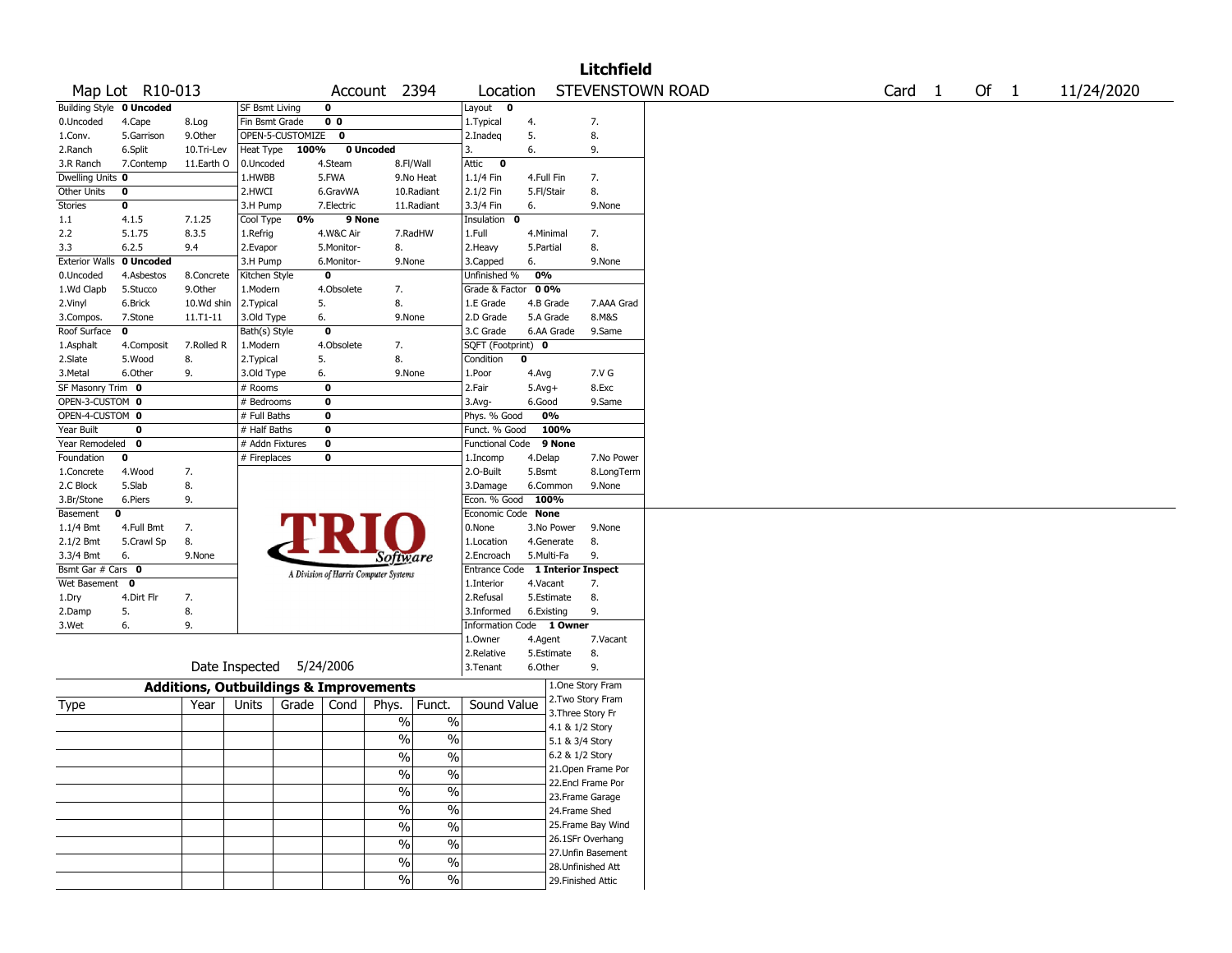|                      | Map Lot R10-014                                                 | Account 1295 | Location                      |                                  |                           | LUNT'S HILL ROAD EXTENSION               |                       |                          | Card <sub>1</sub>  | Of $1$        |                                           | 11/24/2020                            |
|----------------------|-----------------------------------------------------------------|--------------|-------------------------------|----------------------------------|---------------------------|------------------------------------------|-----------------------|--------------------------|--------------------|---------------|-------------------------------------------|---------------------------------------|
| ANDERSON, JULIE      |                                                                 |              |                               | <b>Property Data</b>             |                           |                                          |                       | <b>Assessment Record</b> |                    |               |                                           |                                       |
|                      | <b>257 STEVENS TOWN ROAD</b>                                    |              |                               | Neighborhood 123 Lunts Hill Road |                           | Year                                     | Land                  |                          | <b>Buildings</b>   |               | Exempt                                    | Total                                 |
|                      | LITCHFIELD ME 04350                                             |              |                               |                                  |                           | 2007                                     |                       | 61,250                   |                    | 0             | 0                                         | 61,250                                |
|                      |                                                                 |              | Tree Growth Year              | 0                                |                           | 2008                                     |                       | 61,250                   |                    | 0             | <sup>0</sup>                              | 61,250                                |
|                      |                                                                 |              | X Coordinate                  |                                  | $\bf{0}$<br>$\mathbf 0$   | 2009                                     |                       | 52,250                   |                    | 0             | 0                                         | 52,250                                |
| Previous Owner       | B4842P99 B12319P211 B12546P314                                  |              | Y Coordinate<br>Zone/Land Use | <b>11 Residential</b>            |                           |                                          |                       |                          |                    |               |                                           |                                       |
| DORR, CAROLINE       |                                                                 |              |                               |                                  |                           | 2010                                     |                       | 52,250                   |                    | 0             | $\Omega$                                  | 52,250                                |
| 53 HEATH ROAD        |                                                                 |              | Secondary Zone                |                                  |                           | 2011                                     |                       | 52,250                   |                    | 0             | 0                                         | 52,250                                |
|                      |                                                                 |              |                               |                                  |                           | 2012                                     |                       | 52,250                   |                    | 0             | 0                                         | 52,250                                |
| Sale Date: 3/03/2017 | WHITEFIELD ME 04353                                             |              | Topography 9                  |                                  | 9                         | 2013                                     |                       | 52,250                   |                    | 0             | 0                                         | 52,250                                |
| Previous Owner       |                                                                 |              | 1.Level                       | 4.Below St                       | 7.Res Protec              | 2014                                     |                       | 52,250                   |                    | $\mathbf 0$   | 0                                         | 52,250                                |
|                      | PILKINGTON, BRENDA S.                                           |              | 2.Rolling<br>3.Above St       | 5.Low<br>6.Swampy                | 8.<br>9.                  | 2015                                     |                       | 48,900                   |                    | 0             | 0                                         | 48,900                                |
| 73 BOYLE ROAD        |                                                                 |              | Utilities 9 None              |                                  | 9 None                    | 2016                                     |                       | 48,900                   |                    | 0             | 0                                         | 48,900                                |
|                      | NORTH BERWICK ME 03906                                          |              |                               |                                  |                           | 2017                                     |                       | 48,900                   |                    | 0             | 0                                         | 48,900                                |
|                      | Sale Date: 6/08/2016                                            |              | 1.Public<br>2. Water          | 4.Dr Well<br>5.Dug Well          | 7.Cesspool<br>8.Lake/Pond | 2018                                     |                       | 48,900                   |                    | 0             | 0                                         | 48,900                                |
|                      |                                                                 |              | 3.Sewer                       | 6.Septic                         | 9.None                    | 2019                                     |                       | 23,700                   |                    | 0             | 0                                         | 23,700                                |
|                      |                                                                 |              | <b>Street</b>                 | 9 None                           |                           | 2020                                     |                       | 23,700                   |                    | 0             | $\Omega$                                  | 23,700                                |
|                      |                                                                 |              | 1.Paved                       | 4.Proposed                       | 7.                        |                                          |                       |                          | <b>Land Data</b>   |               |                                           |                                       |
|                      |                                                                 |              | 2.Semi Imp<br>3.Gravel        | 5.R/O/W<br>6.                    | 8.<br>9.None              | <b>Front Foot</b>                        |                       | <b>Effective</b>         |                    |               | <b>Influence</b>                          | <b>Influence</b>                      |
|                      |                                                                 |              |                               |                                  | 0                         |                                          | Type                  | Frontage                 | <b>Depth</b>       | <b>Factor</b> | Code                                      | <b>Codes</b>                          |
|                      | <b>Inspection Witnessed By:</b>                                 |              |                               |                                  | $\mathbf 0$               | 11.1-100<br>12.101-200                   |                       |                          |                    |               | %<br>$\frac{9}{6}$                        | 1.Unimproved<br>2. Excess Frtg        |
|                      |                                                                 |              |                               | <b>Sale Data</b>                 |                           | $13.201+$                                |                       |                          |                    |               | $\frac{9}{6}$                             | 3. Topography                         |
| X                    |                                                                 | Date         | Sale Date                     |                                  | 3/03/2017                 | 14.<br>15.                               |                       |                          |                    |               | $\frac{9}{6}$<br>$\frac{9}{6}$            | 4.Size/Shape<br>5.Access              |
| No./Date             | Description                                                     | Date Insp.   | Price                         |                                  | 7,500                     |                                          |                       |                          |                    |               | $\frac{9}{6}$                             | 6.Restriction                         |
|                      |                                                                 |              | Sale Type                     | 1 Land Only                      |                           | <b>Square Foot</b>                       |                       |                          | <b>Square Feet</b> |               | $\overline{\frac{9}{6}}$                  | 7. Right of Way<br>8.View/Environ     |
|                      |                                                                 |              | 1.Land<br>2.L & B             | 4.MFG UNIT<br>5.Other            | 7.<br>8.                  | 16.Regular Lot                           |                       |                          |                    |               | %                                         | 9. Fract Share                        |
|                      |                                                                 |              | 3.Building                    | 6.                               | 9.                        | 17.Secondary Lot                         |                       |                          |                    |               | $\frac{9}{6}$                             | <b>Acres</b><br>30.Frontage 1         |
|                      |                                                                 |              | Financing                     | 9 Unknown                        |                           | 18. Excess Land                          |                       |                          |                    |               | $\overline{\frac{9}{6}}$<br>$\frac{9}{6}$ | 31. Frontage 2                        |
|                      |                                                                 |              | 1.Convent                     | 4.Seller                         | 7.                        | 19.Condominium<br>20.Miscellaneous       |                       |                          |                    |               | $\frac{9}{6}$                             | 32.Tillable                           |
| Notes:               |                                                                 |              | 2.FHA/VA                      | 5.Private                        | 8.                        |                                          |                       |                          |                    |               | $\frac{9}{6}$                             | 33.Tillable                           |
|                      | '15 Per review and survey adjust lot to 17.4 acres and          |              | 3.Assumed                     | 6.Cash                           | 9.Unknown                 |                                          |                       |                          |                    |               | $\overline{\frac{9}{6}}$                  | 34.Softwood F&O<br>35. Mixed Wood F&O |
|                      | depreciate baselot by 5% to be similar to other other lots in a |              | Validity                      | 8 Other Non Valid                |                           | <b>Fract. Acre</b><br>21. Houselot (Frac |                       | <b>Acreage/Sites</b>     |                    |               |                                           | 36.Hardwood F&O                       |
| similar situation.   |                                                                 |              | 1.Valid                       | 4.Split                          | 7.Renovate                | 22.Baselot(Fract)                        | 26<br>$\overline{27}$ |                          | 5.00               | 100           | %<br>0<br>$\overline{0}$                  | 37.Softwood TG                        |
|                      |                                                                 |              | 2.Related                     | 5.Partial                        | 8.0ther                   | 23.                                      | 28                    |                          | 10.00<br>2.40      | 100<br>100    | %<br>$\frac{9}{6}$<br>$\mathbf 0$         | 38. Mixed Wood TG                     |
|                      |                                                                 |              | 3.Distress                    | 6.Exempt                         | 9.                        | <b>Acres</b>                             |                       |                          |                    |               | $\frac{9}{6}$                             | 39.Hardwood TG                        |
|                      |                                                                 |              | Verified                      | <b>5 Public Record</b>           |                           | 24. Houselot                             |                       |                          |                    |               | $\overline{\frac{9}{6}}$                  | 40. Wasteland<br>41.Gravel Pit        |
|                      |                                                                 |              | 1.Buyer                       | 4.Agent                          | 7.Family                  | 25.Baselot                               |                       |                          |                    |               | $\overline{\frac{9}{6}}$                  | 42. Mobile Home Si                    |
|                      |                                                                 |              | 2.Seller                      | 5.Pub Rec                        | 8.Other                   | 26.Rear 1                                |                       |                          |                    |               | %                                         | 43.Camp Site                          |
|                      |                                                                 |              |                               |                                  |                           |                                          |                       |                          |                    |               |                                           |                                       |
| <b>Litchfield</b>    |                                                                 |              | 3.Lender                      | 6.MLS                            | 9.                        | 27.Rear 2<br>28. Rear 3                  |                       | <b>Total Acreage</b>     |                    | 17.40         |                                           | 44.Lot Improvemen<br>45.Access Right  |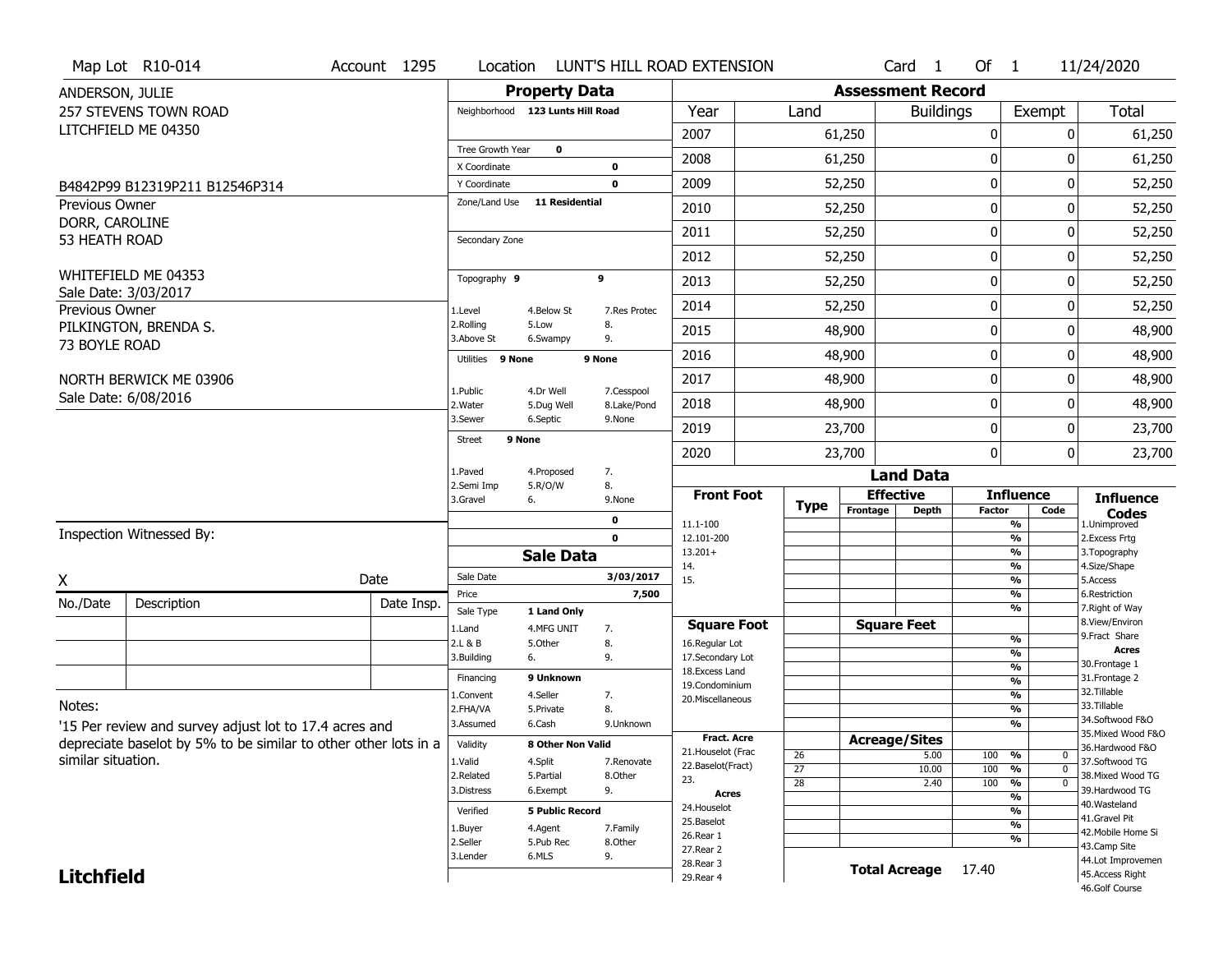|                        |                 |                                                   |                       |                  |            |                                       |                          |                        |             |            | <b>Litchfield</b>                      |                            |        |        |            |
|------------------------|-----------------|---------------------------------------------------|-----------------------|------------------|------------|---------------------------------------|--------------------------|------------------------|-------------|------------|----------------------------------------|----------------------------|--------|--------|------------|
|                        | Map Lot R10-014 |                                                   |                       |                  |            | Account 1295                          |                          | Location               |             |            |                                        | LUNT'S HILL ROAD EXTENSION | Card 1 | Of $1$ | 11/24/2020 |
| <b>Building Style</b>  |                 |                                                   | <b>SF Bsmt Living</b> |                  |            |                                       |                          | Layout                 |             |            |                                        |                            |        |        |            |
| 0.Uncoded              | 4.Cape          | 8.Log                                             | Fin Bsmt Grade        |                  |            |                                       |                          | 1. Typical             | 4.          |            | 7.                                     |                            |        |        |            |
| 1.Conv.                | 5.Garrison      | 9.Other                                           |                       | OPEN-5-CUSTOMIZE |            |                                       |                          | 2.Inadeg               | 5.          |            | 8.                                     |                            |        |        |            |
| 2.Ranch                | 6.Split         | 10.Tri-Lev                                        | <b>Heat Type</b>      | 100%             |            |                                       |                          | 3.                     | 6.          |            | 9.                                     |                            |        |        |            |
| 3.R Ranch              | 7.Contemp       | 11.Earth O                                        | 0.Uncoded             |                  | 4.Steam    | 8.Fl/Wall                             |                          | Attic                  |             |            |                                        |                            |        |        |            |
| <b>Dwelling Units</b>  |                 |                                                   | 1.HWBB                |                  | 5.FWA      |                                       | 9.No Heat                | 1.1/4 Fin              | 4.Full Fin  |            | 7.                                     |                            |        |        |            |
| Other Units            |                 |                                                   | 2.HWCI                |                  | 6.GravWA   |                                       | 10.Radiant               | 2.1/2 Fin              | 5.Fl/Stair  |            | 8.                                     |                            |        |        |            |
| Stories                |                 |                                                   | 3.H Pump              |                  | 7.Electric |                                       | 11.Radiant               | 3.3/4 Fin              | 6.          |            | 9.None                                 |                            |        |        |            |
| 1.1                    | 4.1.5           | 7.1.25                                            | Cool Type             | 0%               |            |                                       |                          | Insulation             |             |            |                                        |                            |        |        |            |
| 2.2                    | 5.1.75          | 8.3.5                                             | 1.Refrig              |                  | 4.W&C Air  |                                       | 7.RadHW                  | 1.Full                 | 4.Minimal   |            | 7.                                     |                            |        |        |            |
| 3.3                    | 6.2.5           | 9.4                                               | 2.Evapor              |                  | 5.Monitor- | 8.                                    |                          | 2.Heavy                | 5.Partial   |            | 8.                                     |                            |        |        |            |
| <b>Exterior Walls</b>  |                 |                                                   | 3.H Pump              |                  | 6.Monitor- | 9.None                                |                          | 3.Capped               | 6.          |            | 9.None                                 |                            |        |        |            |
| 0.Uncoded              | 4.Asbestos      | 8.Concrete                                        | Kitchen Style         |                  |            |                                       |                          | Unfinished %           |             |            |                                        |                            |        |        |            |
| 1.Wd Clapb             | 5.Stucco        | 9.0ther                                           | 1.Modern              |                  | 4.Obsolete | 7.                                    |                          | Grade & Factor         |             |            |                                        |                            |        |        |            |
| 2.Vinyl                | 6.Brick         | 10.Wd shin                                        | 2. Typical            |                  | 5.         | 8.                                    |                          | 1.E Grade              |             | 4.B Grade  | 7.AAA Grad                             |                            |        |        |            |
| 3.Compos.              | 7.Stone         | 11.T1-11                                          | 3.Old Type            |                  | 6.         | 9.None                                |                          | 2.D Grade              |             | 5.A Grade  | 8.M&S                                  |                            |        |        |            |
| Roof Surface           |                 |                                                   | Bath(s) Style         |                  |            |                                       |                          | 3.C Grade              |             | 6.AA Grade | 9.Same                                 |                            |        |        |            |
| 1.Asphalt              | 4.Composit      | 7.Rolled R                                        | 1.Modern              |                  | 4.Obsolete | 7.                                    |                          | SQFT (Footprint)       |             |            |                                        |                            |        |        |            |
| 2.Slate                | 5.Wood          | 8.                                                | 2.Typical             | 5.               |            | 8.                                    |                          | Condition              |             |            |                                        |                            |        |        |            |
| 3. Metal               | 6.Other         | 9.                                                | 3.Old Type            |                  | 6.         | 9.None                                |                          | 1.Poor                 | 4.Avg       |            | 7.V G                                  |                            |        |        |            |
| <b>SF Masonry Trim</b> |                 |                                                   | # Rooms               |                  |            |                                       |                          | 2.Fair                 | $5.Avg+$    |            | 8.Exc                                  |                            |        |        |            |
| OPEN-3-CUSTOM          |                 |                                                   | # Bedrooms            |                  |            |                                       |                          | 3.Avg-                 | 6.Good      |            | 9.Same                                 |                            |        |        |            |
| OPEN-4-CUSTOM          |                 |                                                   | # Full Baths          |                  |            |                                       |                          | Phys. % Good           |             |            |                                        |                            |        |        |            |
| Year Built             |                 |                                                   | # Half Baths          |                  |            |                                       |                          | Funct. % Good          |             |            |                                        |                            |        |        |            |
| Year Remodeled         |                 |                                                   | # Addn Fixtures       |                  |            |                                       |                          | <b>Functional Code</b> |             |            |                                        |                            |        |        |            |
| Foundation             |                 |                                                   | # Fireplaces          |                  |            |                                       |                          | 1.Incomp               | 4.Delap     |            | 7.No Power                             |                            |        |        |            |
| 1.Concrete             | 4.Wood          | 7.                                                |                       |                  |            |                                       |                          | 2.O-Built              | 5.Bsmt      |            | 8.LongTerm                             |                            |        |        |            |
| 2.C Block              | 5.Slab          | 8.                                                |                       |                  |            |                                       |                          | 3.Damage               |             | 6.Common   | 9.None                                 |                            |        |        |            |
| 3.Br/Stone             | 6.Piers         | 9.                                                |                       |                  |            |                                       |                          | Econ. % Good           |             |            |                                        |                            |        |        |            |
| Basement               |                 |                                                   |                       |                  |            |                                       |                          | Economic Code          |             |            |                                        |                            |        |        |            |
| $1.1/4$ Bmt            | 4.Full Bmt      | 7.                                                |                       |                  |            |                                       |                          | 0.None                 |             | 3.No Power | 9.None                                 |                            |        |        |            |
| 2.1/2 Bmt              | 5.Crawl Sp      | 8.                                                |                       |                  |            |                                       |                          | 1.Location             |             | 4.Generate | 8.                                     |                            |        |        |            |
| 3.3/4 Bmt              | 6.              | 9.None                                            |                       |                  |            |                                       |                          | 2.Encroach             | 5.Multi-Fa  |            | 9.                                     |                            |        |        |            |
| Bsmt Gar # Cars        |                 |                                                   |                       |                  |            | Software                              |                          | <b>Entrance Code</b>   | $\mathbf 0$ |            |                                        |                            |        |        |            |
| Wet Basement           |                 |                                                   |                       |                  |            | A Division of Harris Computer Systems |                          | 1.Interior             | 4.Vacant    |            | 7.                                     |                            |        |        |            |
| 1.Dry                  | 4.Dirt Flr      | 7.                                                |                       |                  |            |                                       |                          | 2.Refusal              |             | 5.Estimate | 8.                                     |                            |        |        |            |
| 2.Damp                 | 5.              | 8.                                                |                       |                  |            |                                       |                          | 3.Informed             | 6.Existing  |            | 9.                                     |                            |        |        |            |
| 3.Wet                  | 6.              | 9.                                                |                       |                  |            |                                       |                          | Information Code 0     |             |            |                                        |                            |        |        |            |
|                        |                 |                                                   |                       |                  |            |                                       |                          | 1.0wner                | 4.Agent     |            | 7.Vacant                               |                            |        |        |            |
|                        |                 |                                                   |                       |                  |            |                                       |                          | 2.Relative             |             | 5.Estimate | 8.                                     |                            |        |        |            |
|                        |                 |                                                   | Date Inspected        |                  |            |                                       |                          | 3. Tenant              | 6.Other     |            | 9.                                     |                            |        |        |            |
|                        |                 |                                                   |                       |                  |            |                                       |                          |                        |             |            |                                        |                            |        |        |            |
|                        |                 | <b>Additions, Outbuildings &amp; Improvements</b> |                       |                  |            |                                       |                          |                        |             |            | 1.One Story Fram<br>2. Two Story Fram  |                            |        |        |            |
| Type                   |                 | Year                                              | Units                 | Grade            | Cond       | Phys.                                 | Funct.                   | Sound Value            |             |            | 3. Three Story Fr                      |                            |        |        |            |
|                        |                 |                                                   |                       |                  |            | $\%$                                  | $\%$                     |                        |             |            | 4.1 & 1/2 Story                        |                            |        |        |            |
|                        |                 |                                                   |                       |                  |            | $\frac{0}{0}$                         | $\%$                     |                        |             |            |                                        |                            |        |        |            |
|                        |                 |                                                   |                       |                  |            |                                       |                          |                        |             |            | 5.1 & 3/4 Story                        |                            |        |        |            |
|                        |                 |                                                   |                       |                  |            | $\sqrt{6}$                            | $\sqrt{6}$               |                        |             |            | 6.2 & 1/2 Story                        |                            |        |        |            |
|                        |                 |                                                   |                       |                  |            | $\frac{0}{0}$                         | $\%$                     |                        |             |            | 21.Open Frame Por<br>22.Encl Frame Por |                            |        |        |            |
|                        |                 |                                                   |                       |                  |            | $\sqrt{6}$                            | $\sqrt{2}$               |                        |             |            |                                        |                            |        |        |            |
|                        |                 |                                                   |                       |                  |            | $\sqrt{6}$                            | $\sqrt{6}$               |                        |             |            | 23. Frame Garage                       |                            |        |        |            |
|                        |                 |                                                   |                       |                  |            |                                       |                          |                        |             |            | 24.Frame Shed                          |                            |        |        |            |
|                        |                 |                                                   |                       |                  |            | $\sqrt{6}$                            | $\overline{\frac{0}{6}}$ |                        |             |            | 25. Frame Bay Wind                     |                            |        |        |            |
|                        |                 |                                                   |                       |                  |            | $\frac{0}{0}$                         | $\%$                     |                        |             |            | 26.1SFr Overhang                       |                            |        |        |            |
|                        |                 |                                                   |                       |                  |            | $\sqrt{6}$                            | $\sqrt{6}$               |                        |             |            | 27.Unfin Basement                      |                            |        |        |            |
|                        |                 |                                                   |                       |                  |            |                                       |                          |                        |             |            | 28. Unfinished Att                     |                            |        |        |            |
|                        |                 |                                                   |                       |                  |            | $\sqrt{6}$                            | %                        |                        |             |            | 29. Finished Attic                     |                            |        |        |            |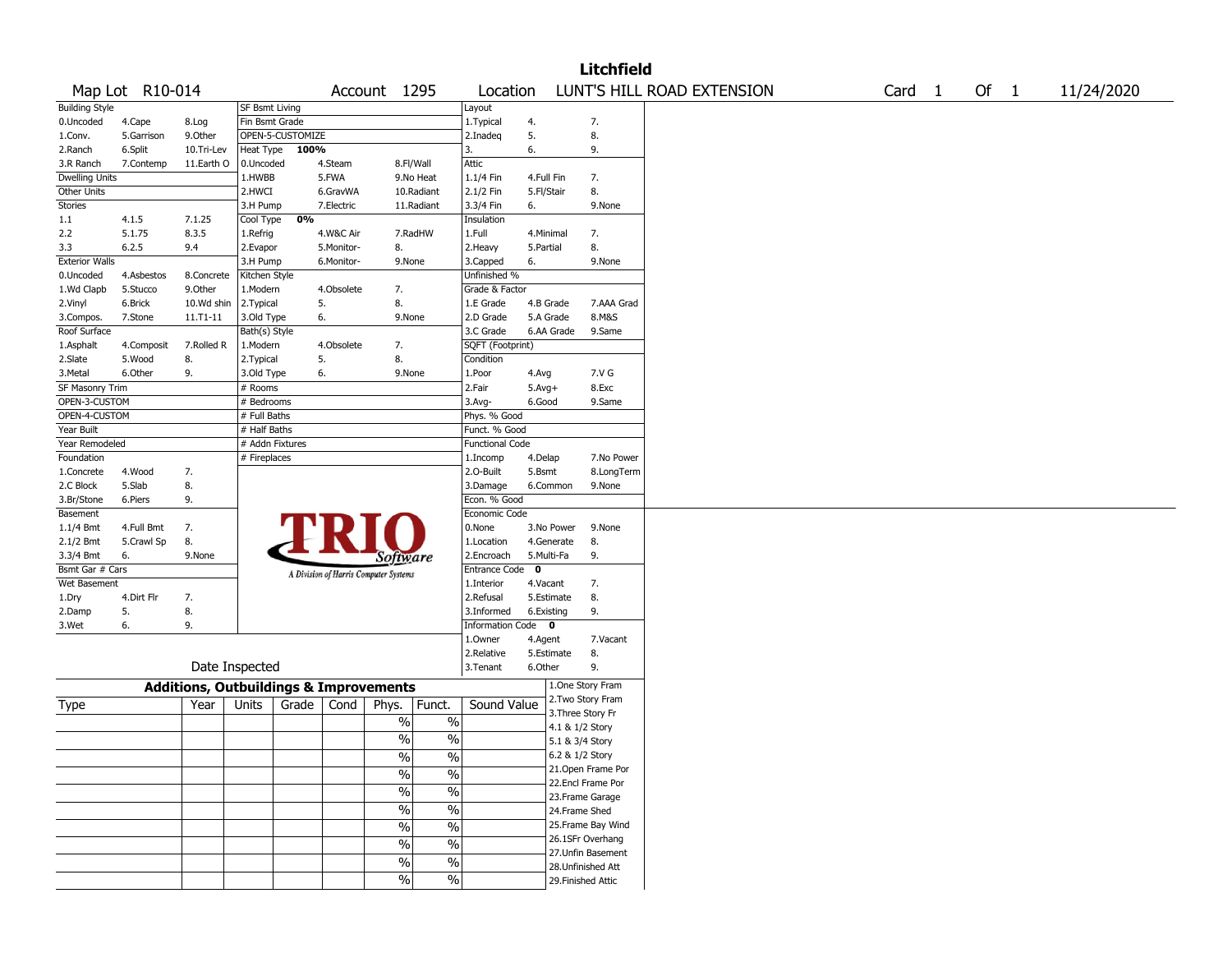|                   | Map Lot R10-015          | Account 1467 | Location                |                                   |                           | 249 STEVENSTOWN ROAD   |                 |                          | Card <sub>1</sub>  | Of $1$        |                                           | 11/24/2020                       |
|-------------------|--------------------------|--------------|-------------------------|-----------------------------------|---------------------------|------------------------|-----------------|--------------------------|--------------------|---------------|-------------------------------------------|----------------------------------|
|                   | REYNOLDS, JAMES W        |              |                         | <b>Property Data</b>              |                           |                        |                 | <b>Assessment Record</b> |                    |               |                                           |                                  |
| REYNOLDS, A       |                          |              |                         | Neighborhood 200 Stevenstown Road |                           | Year                   | Land            |                          | <b>Buildings</b>   |               | Exempt                                    | <b>Total</b>                     |
|                   | <b>86 MCCRILLIS ROAD</b> |              |                         |                                   |                           | 2007                   |                 | 43,250                   |                    | $\pmb{0}$     | 0                                         | 43,250                           |
|                   | NOTTINGHAM NH 03290      |              | Tree Growth Year        | $\mathbf 0$                       |                           |                        |                 |                          |                    |               |                                           |                                  |
|                   |                          |              | X Coordinate            |                                   | 0                         | 2008                   |                 | 43,250                   |                    | $\mathbf 0$   | 0                                         | 43,250                           |
|                   | B4841P36 B10935P239      |              | Y Coordinate            |                                   | $\mathbf 0$               | 2009                   |                 | 41,000                   |                    | 0             | 0                                         | 41,000                           |
|                   |                          |              | Zone/Land Use           | 11 Residential                    |                           | 2010                   |                 | 41,000                   |                    | 0             | 0                                         | 41,000                           |
|                   |                          |              | Secondary Zone          |                                   |                           | 2011                   |                 | 41,000                   |                    | 0             | 0                                         | 41,000                           |
|                   |                          |              |                         |                                   |                           | 2012                   |                 | 41,000                   |                    | $\pmb{0}$     | 0                                         | 41,000                           |
|                   |                          |              | Topography 2 Rolling    |                                   |                           | 2013                   |                 | 41,000                   |                    | $\mathbf 0$   | 0                                         | 41,000                           |
|                   |                          |              | 1.Level                 | 4.Below St                        | 7.Res Protec              | 2014                   |                 | 41,000                   |                    | $\mathbf 0$   | 0                                         | 41,000                           |
|                   |                          |              | 2.Rolling<br>3.Above St | 5.Low<br>6.Swampy                 | 8.<br>9.                  | 2015                   |                 | 41,000                   |                    | 0             | 0                                         | 41,000                           |
|                   |                          |              | Utilities 9 None        |                                   | 9 None                    | 2016                   |                 | 41,000                   |                    | $\mathbf 0$   | 0                                         | 41,000                           |
|                   |                          |              | 1.Public                | 4.Dr Well                         |                           | 2017                   |                 | 41,000                   |                    | 0             | 0                                         | 41,000                           |
|                   |                          |              | 2. Water                | 5.Dug Well                        | 7.Cesspool<br>8.Lake/Pond | 2018                   |                 | 41,000                   |                    | 0             | 0                                         | 41,000                           |
|                   |                          |              | 3.Sewer                 | 6.Septic                          | 9.None                    | 2019                   |                 | 40,400                   |                    | 0             | 0                                         | 40,400                           |
|                   |                          |              | Street                  | 1 Paved                           |                           | 2020                   |                 | 40,400                   |                    | $\pmb{0}$     | 0                                         | 40,400                           |
|                   |                          |              | 1.Paved<br>2.Semi Imp   | 4.Proposed<br>5.R/O/W             | 7.<br>8.                  |                        |                 |                          | <b>Land Data</b>   |               |                                           |                                  |
|                   |                          |              | 3.Gravel                | 6.                                | 9.None                    | <b>Front Foot</b>      | <b>Type</b>     | <b>Effective</b>         |                    |               | <b>Influence</b>                          | <b>Influence</b>                 |
|                   |                          |              |                         |                                   | 0                         | 11.1-100               |                 | Frontage                 | <b>Depth</b>       | <b>Factor</b> | Code<br>$\frac{9}{6}$                     | <b>Codes</b><br>1.Unimproved     |
|                   | Inspection Witnessed By: |              |                         |                                   | $\mathbf 0$               | 12.101-200             |                 |                          |                    |               | $\frac{9}{6}$                             | 2. Excess Frtg                   |
|                   |                          |              |                         | <b>Sale Data</b>                  |                           | $13.201+$<br>14.       |                 |                          |                    |               | $\frac{9}{6}$<br>$\frac{9}{6}$            | 3. Topography<br>4.Size/Shape    |
| X                 |                          | Date         | Sale Date               |                                   | 1/10/2012                 | 15.                    |                 |                          |                    |               | $\frac{9}{6}$                             | 5.Access                         |
| No./Date          | Description              | Date Insp.   | Price                   |                                   | 2,500                     |                        |                 |                          |                    |               | $\overline{\frac{9}{6}}$<br>$\frac{9}{6}$ | 6.Restriction<br>7. Right of Way |
|                   |                          |              | Sale Type               | 1 Land Only                       |                           | <b>Square Foot</b>     |                 | <b>Square Feet</b>       |                    |               |                                           | 8.View/Environ                   |
|                   |                          |              | 1.Land<br>2.L & B       | 4.MFG UNIT<br>5.Other             | 7.<br>8.                  | 16.Regular Lot         |                 |                          |                    |               | $\frac{9}{6}$                             | 9.Fract Share                    |
|                   |                          |              | 3.Building              | 6.                                | 9.                        | 17.Secondary Lot       |                 |                          |                    |               | %                                         | <b>Acres</b><br>30. Frontage 1   |
|                   |                          |              | Financing               |                                   |                           | 18. Excess Land        |                 |                          |                    |               | $\frac{9}{6}$<br>$\frac{9}{6}$            | 31. Frontage 2                   |
|                   |                          |              | 1.Convent               | 4.Seller                          | 7.                        | 19.Condominium         |                 |                          |                    |               | %                                         | 32.Tillable                      |
| Notes:            |                          |              | 2.FHA/VA                | 5.Private                         | 8.                        | 20.Miscellaneous       |                 |                          |                    |               | %                                         | 33.Tillable                      |
|                   |                          |              | 3.Assumed               | 6.Cash                            | 9.Unknown                 |                        |                 |                          |                    |               | %                                         | 34.Softwood F&O                  |
|                   |                          |              |                         |                                   |                           | <b>Fract. Acre</b>     |                 | <b>Acreage/Sites</b>     |                    |               |                                           | 35. Mixed Wood F&O               |
|                   |                          |              | Validity                | <b>2 Related Parties</b>          |                           | 21. Houselot (Frac     | 24              |                          | 1.00               | 100 %         | 0                                         | 36.Hardwood F&O                  |
|                   |                          |              | 1.Valid                 | 4.Split                           | 7.Renovate                | 22.Baselot(Fract)      | $\overline{26}$ |                          | 5.00               | 100           | $\frac{9}{6}$<br>$\mathbf 0$              | 37.Softwood TG                   |
|                   |                          |              | 2.Related               | 5.Partial                         | 8.Other                   | 23.                    | $\overline{27}$ |                          | 0.50               | 100           | $\frac{9}{6}$<br>0                        | 38. Mixed Wood TG                |
|                   |                          |              | 3.Distress              | 6.Exempt                          | 9.                        | Acres                  |                 |                          |                    |               | $\frac{9}{6}$                             | 39.Hardwood TG<br>40. Wasteland  |
|                   |                          |              | Verified                | <b>5 Public Record</b>            |                           | 24. Houselot           |                 |                          |                    |               | $\overline{\frac{9}{6}}$                  | 41.Gravel Pit                    |
|                   |                          |              | 1.Buyer                 | 4.Agent                           | 7.Family                  | 25.Baselot             |                 |                          |                    |               | $\frac{9}{6}$                             | 42. Mobile Home Si               |
|                   |                          |              | 2.Seller                | 5.Pub Rec                         | 8.0ther                   | 26.Rear 1<br>27.Rear 2 |                 |                          |                    |               | $\frac{9}{6}$                             | 43.Camp Site                     |
|                   |                          |              | 3.Lender                | 6.MLS                             | 9.                        | 28. Rear 3             |                 |                          |                    |               |                                           | 44.Lot Improvemen                |
| <b>Litchfield</b> |                          |              |                         |                                   |                           | 29. Rear 4             |                 |                          | Total Acreage 6.50 |               |                                           | 45.Access Right                  |
|                   |                          |              |                         |                                   |                           |                        |                 |                          |                    |               |                                           | 46.Golf Course                   |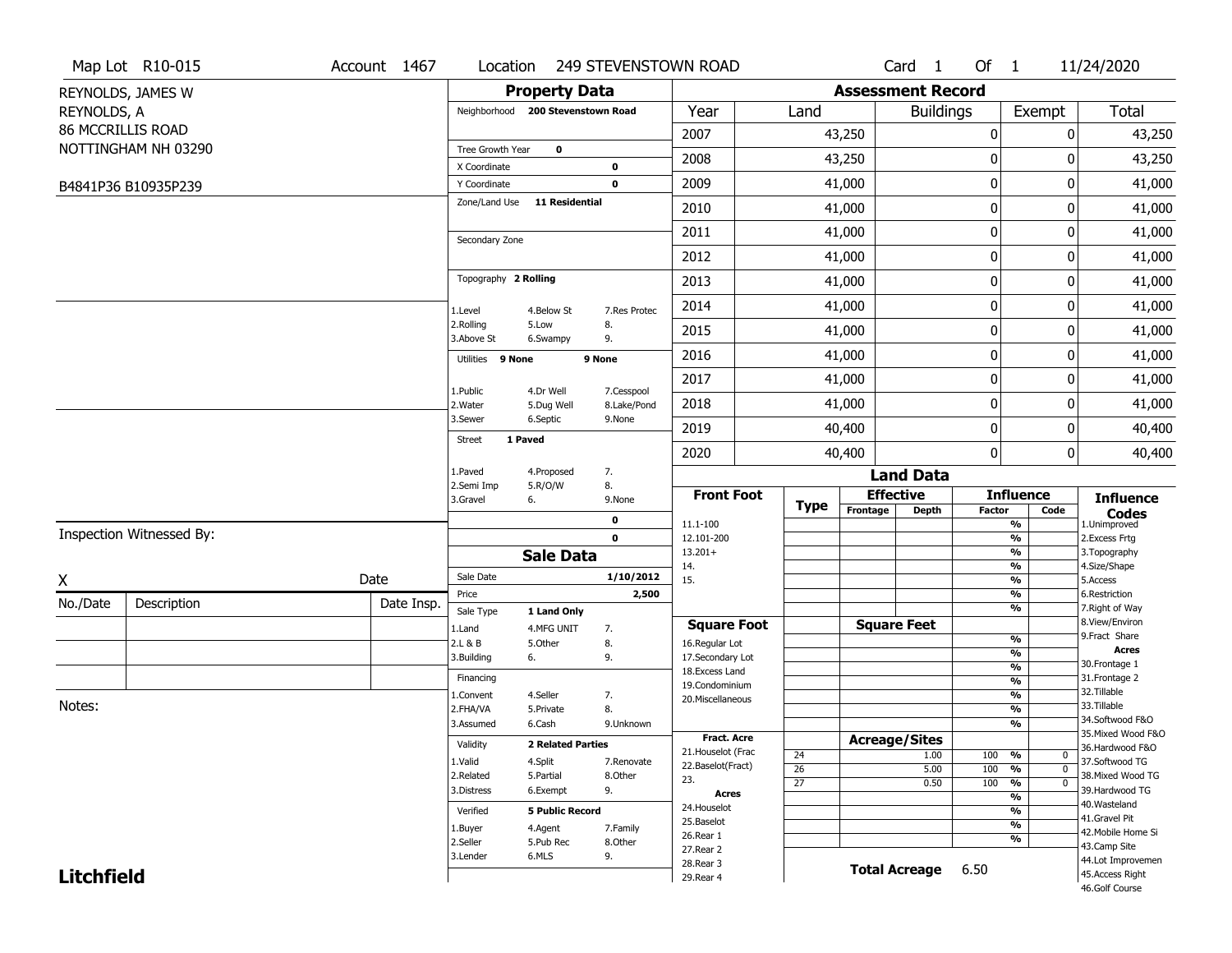|                       |                 |                                                   |                       |                  |            |                                       |                          |                        |             |                 | <b>Litchfield</b>  |                      |  |                   |        |            |  |
|-----------------------|-----------------|---------------------------------------------------|-----------------------|------------------|------------|---------------------------------------|--------------------------|------------------------|-------------|-----------------|--------------------|----------------------|--|-------------------|--------|------------|--|
|                       | Map Lot R10-015 |                                                   |                       |                  |            | Account 1467                          |                          | Location               |             |                 |                    | 249 STEVENSTOWN ROAD |  | Card <sub>1</sub> | Of $1$ | 11/24/2020 |  |
| <b>Building Style</b> |                 |                                                   | <b>SF Bsmt Living</b> |                  |            |                                       |                          | Layout                 |             |                 |                    |                      |  |                   |        |            |  |
| 0.Uncoded             | 4.Cape          | 8.Log                                             | Fin Bsmt Grade        |                  |            |                                       |                          | 1. Typical             | 4.          |                 | 7.                 |                      |  |                   |        |            |  |
| 1.Conv.               | 5.Garrison      | 9.Other                                           |                       | OPEN-5-CUSTOMIZE |            |                                       |                          | 2.Inadeq               | 5.          |                 | 8.                 |                      |  |                   |        |            |  |
| 2.Ranch               | 6.Split         | 10.Tri-Lev                                        | Heat Type             | 100%             |            |                                       |                          | 3.                     | 6.          |                 | 9.                 |                      |  |                   |        |            |  |
| 3.R Ranch             | 7.Contemp       | 11.Earth O                                        | 0.Uncoded             |                  | 4.Steam    | 8.Fl/Wall                             |                          | Attic                  |             |                 |                    |                      |  |                   |        |            |  |
| Dwelling Units        |                 |                                                   | 1.HWBB                |                  | 5.FWA      |                                       | 9.No Heat                | 1.1/4 Fin              | 4.Full Fin  |                 | 7.                 |                      |  |                   |        |            |  |
| Other Units           |                 |                                                   | 2.HWCI                |                  | 6.GravWA   |                                       | 10.Radiant               | 2.1/2 Fin              | 5.Fl/Stair  |                 | 8.                 |                      |  |                   |        |            |  |
| Stories               |                 |                                                   | 3.H Pump              |                  | 7.Electric |                                       | 11.Radiant               | 3.3/4 Fin              | 6.          |                 | 9.None             |                      |  |                   |        |            |  |
| 1.1                   | 4.1.5           | 7.1.25                                            | Cool Type             | 0%               |            |                                       |                          | Insulation             |             |                 |                    |                      |  |                   |        |            |  |
| 2.2                   | 5.1.75          | 8.3.5                                             | 1.Refrig              |                  | 4.W&C Air  |                                       | 7.RadHW                  | 1.Full                 |             | 4.Minimal       | 7.                 |                      |  |                   |        |            |  |
| 3.3                   | 6.2.5           | 9.4                                               | 2.Evapor              |                  | 5.Monitor- | 8.                                    |                          | 2. Heavy               | 5.Partial   |                 | 8.                 |                      |  |                   |        |            |  |
| <b>Exterior Walls</b> |                 |                                                   | 3.H Pump              |                  | 6.Monitor- | 9.None                                |                          | 3.Capped               | 6.          |                 | 9.None             |                      |  |                   |        |            |  |
| 0.Uncoded             | 4.Asbestos      | 8.Concrete                                        | Kitchen Style         |                  |            |                                       |                          | Unfinished %           |             |                 |                    |                      |  |                   |        |            |  |
| 1.Wd Clapb            | 5.Stucco        | 9.0ther                                           | 1.Modern              |                  | 4.Obsolete | 7.                                    |                          | Grade & Factor         |             |                 |                    |                      |  |                   |        |            |  |
| 2.Vinyl               | 6.Brick         | 10.Wd shin                                        | 2.Typical             |                  | 5.         | 8.                                    |                          | 1.E Grade              |             | 4.B Grade       | 7.AAA Grad         |                      |  |                   |        |            |  |
|                       | 7.Stone         | 11.T1-11                                          |                       |                  | 6.         | 9.None                                |                          | 2.D Grade              |             | 5.A Grade       | 8.M&S              |                      |  |                   |        |            |  |
| 3.Compos.             |                 |                                                   | 3.Old Type            |                  |            |                                       |                          |                        |             |                 | 9.Same             |                      |  |                   |        |            |  |
| Roof Surface          |                 |                                                   | Bath(s) Style         |                  |            |                                       |                          | 3.C Grade              |             | 6.AA Grade      |                    |                      |  |                   |        |            |  |
| 1.Asphalt             | 4.Composit      | 7.Rolled R                                        | 1.Modern              |                  | 4.Obsolete | 7.                                    |                          | SQFT (Footprint)       |             |                 |                    |                      |  |                   |        |            |  |
| 2.Slate               | 5.Wood          | 8.                                                | 2. Typical            |                  | 5.         | 8.                                    |                          | Condition              |             |                 |                    |                      |  |                   |        |            |  |
| 3.Metal               | 6.Other         | 9.                                                | 3.Old Type            |                  | 6.         | 9.None                                |                          | 1.Poor                 | 4.Avg       |                 | 7.V G              |                      |  |                   |        |            |  |
| SF Masonry Trim       |                 |                                                   | # Rooms               |                  |            |                                       |                          | 2.Fair                 | $5.Avg+$    |                 | 8.Exc              |                      |  |                   |        |            |  |
| OPEN-3-CUSTOM         |                 |                                                   | # Bedrooms            |                  |            |                                       |                          | 3.Avg-                 | 6.Good      |                 | 9.Same             |                      |  |                   |        |            |  |
| OPEN-4-CUSTOM         |                 |                                                   | # Full Baths          |                  |            |                                       |                          | Phys. % Good           |             |                 |                    |                      |  |                   |        |            |  |
| Year Built            |                 |                                                   | # Half Baths          |                  |            |                                       |                          | Funct. % Good          |             |                 |                    |                      |  |                   |        |            |  |
| Year Remodeled        |                 |                                                   | # Addn Fixtures       |                  |            |                                       |                          | <b>Functional Code</b> |             |                 |                    |                      |  |                   |        |            |  |
| Foundation            |                 |                                                   | # Fireplaces          |                  |            |                                       |                          | 1.Incomp               | 4.Delap     |                 | 7.No Power         |                      |  |                   |        |            |  |
| 1.Concrete            | 4.Wood          | 7.                                                |                       |                  |            |                                       |                          | 2.O-Built              | 5.Bsmt      |                 | 8.LongTerm         |                      |  |                   |        |            |  |
| 2.C Block             | 5.Slab          | 8.                                                |                       |                  |            |                                       |                          | 3.Damage               |             | 6.Common        | 9.None             |                      |  |                   |        |            |  |
| 3.Br/Stone            | 6.Piers         | 9.                                                |                       |                  |            |                                       |                          | Econ. % Good           |             |                 |                    |                      |  |                   |        |            |  |
| Basement              |                 |                                                   |                       |                  |            |                                       |                          | Economic Code          |             |                 |                    |                      |  |                   |        |            |  |
| 1.1/4 Bmt             | 4.Full Bmt      | 7.                                                |                       |                  |            |                                       |                          | 0.None                 |             | 3.No Power      | 9.None             |                      |  |                   |        |            |  |
| 2.1/2 Bmt             | 5.Crawl Sp      | 8.                                                |                       |                  |            |                                       |                          | 1.Location             |             | 4.Generate      | 8.                 |                      |  |                   |        |            |  |
| 3.3/4 Bmt             | 6.              | 9.None                                            |                       |                  |            | <i>Software</i>                       |                          | 2.Encroach             | 5.Multi-Fa  |                 | 9.                 |                      |  |                   |        |            |  |
| Bsmt Gar # Cars       |                 |                                                   |                       |                  |            | A Division of Harris Computer Systems |                          | <b>Entrance Code</b>   | $\mathbf 0$ |                 |                    |                      |  |                   |        |            |  |
| Wet Basement          |                 |                                                   |                       |                  |            |                                       |                          | 1.Interior             | 4.Vacant    |                 | 7.                 |                      |  |                   |        |            |  |
| 1.Dry                 | 4.Dirt Flr      | 7.                                                |                       |                  |            |                                       |                          | 2.Refusal              |             | 5.Estimate      | 8.                 |                      |  |                   |        |            |  |
| 2.Damp                | 5.              | 8.                                                |                       |                  |            |                                       |                          | 3.Informed             |             | 6.Existing      | 9.                 |                      |  |                   |        |            |  |
| 3.Wet                 | 6.              | 9.                                                |                       |                  |            |                                       |                          | Information Code 0     |             |                 |                    |                      |  |                   |        |            |  |
|                       |                 |                                                   |                       |                  |            |                                       |                          | 1.Owner                | 4.Agent     |                 | 7.Vacant           |                      |  |                   |        |            |  |
|                       |                 |                                                   |                       |                  |            |                                       |                          | 2.Relative             |             | 5.Estimate      | 8.                 |                      |  |                   |        |            |  |
|                       |                 |                                                   | Date Inspected        |                  |            |                                       |                          | 3. Tenant              | 6.Other     |                 | 9.                 |                      |  |                   |        |            |  |
|                       |                 |                                                   |                       |                  |            |                                       |                          |                        |             |                 | 1.One Story Fram   |                      |  |                   |        |            |  |
|                       |                 | <b>Additions, Outbuildings &amp; Improvements</b> |                       |                  |            |                                       |                          |                        |             |                 | 2. Two Story Fram  |                      |  |                   |        |            |  |
| Type                  |                 | Year                                              | Units                 | Grade            | Cond       | Phys.                                 | Funct.                   | Sound Value            |             |                 | 3. Three Story Fr  |                      |  |                   |        |            |  |
|                       |                 |                                                   |                       |                  |            | $\%$                                  | $\%$                     |                        |             | 4.1 & 1/2 Story |                    |                      |  |                   |        |            |  |
|                       |                 |                                                   |                       |                  |            | $\%$                                  | $\%$                     |                        |             | 5.1 & 3/4 Story |                    |                      |  |                   |        |            |  |
|                       |                 |                                                   |                       |                  |            |                                       |                          |                        |             | 6.2 & 1/2 Story |                    |                      |  |                   |        |            |  |
|                       |                 |                                                   |                       |                  |            | $\sqrt{6}$                            | $\sqrt{6}$               |                        |             |                 | 21.Open Frame Por  |                      |  |                   |        |            |  |
|                       |                 |                                                   |                       |                  |            | $\sqrt{6}$                            | $\overline{\frac{0}{0}}$ |                        |             |                 | 22.Encl Frame Por  |                      |  |                   |        |            |  |
|                       |                 |                                                   |                       |                  |            | $\sqrt{6}$                            | $\%$                     |                        |             |                 | 23. Frame Garage   |                      |  |                   |        |            |  |
|                       |                 |                                                   |                       |                  |            | $\sqrt{6}$                            | $\overline{\frac{0}{0}}$ |                        |             | 24.Frame Shed   |                    |                      |  |                   |        |            |  |
|                       |                 |                                                   |                       |                  |            |                                       |                          |                        |             |                 | 25. Frame Bay Wind |                      |  |                   |        |            |  |
|                       |                 |                                                   |                       |                  |            | $\frac{1}{2}$                         | $\overline{\frac{0}{0}}$ |                        |             |                 |                    |                      |  |                   |        |            |  |
|                       |                 |                                                   |                       |                  |            | $\sqrt{6}$                            | $\overline{\frac{0}{0}}$ |                        |             |                 | 26.1SFr Overhang   |                      |  |                   |        |            |  |
|                       |                 |                                                   |                       |                  |            | $\sqrt{6}$                            | $\overline{\frac{0}{0}}$ |                        |             |                 | 27.Unfin Basement  |                      |  |                   |        |            |  |
|                       |                 |                                                   |                       |                  |            |                                       |                          |                        |             |                 | 28.Unfinished Att  |                      |  |                   |        |            |  |
|                       |                 |                                                   |                       |                  |            | $\frac{1}{2}$                         | $\sqrt{6}$               |                        |             |                 | 29. Finished Attic |                      |  |                   |        |            |  |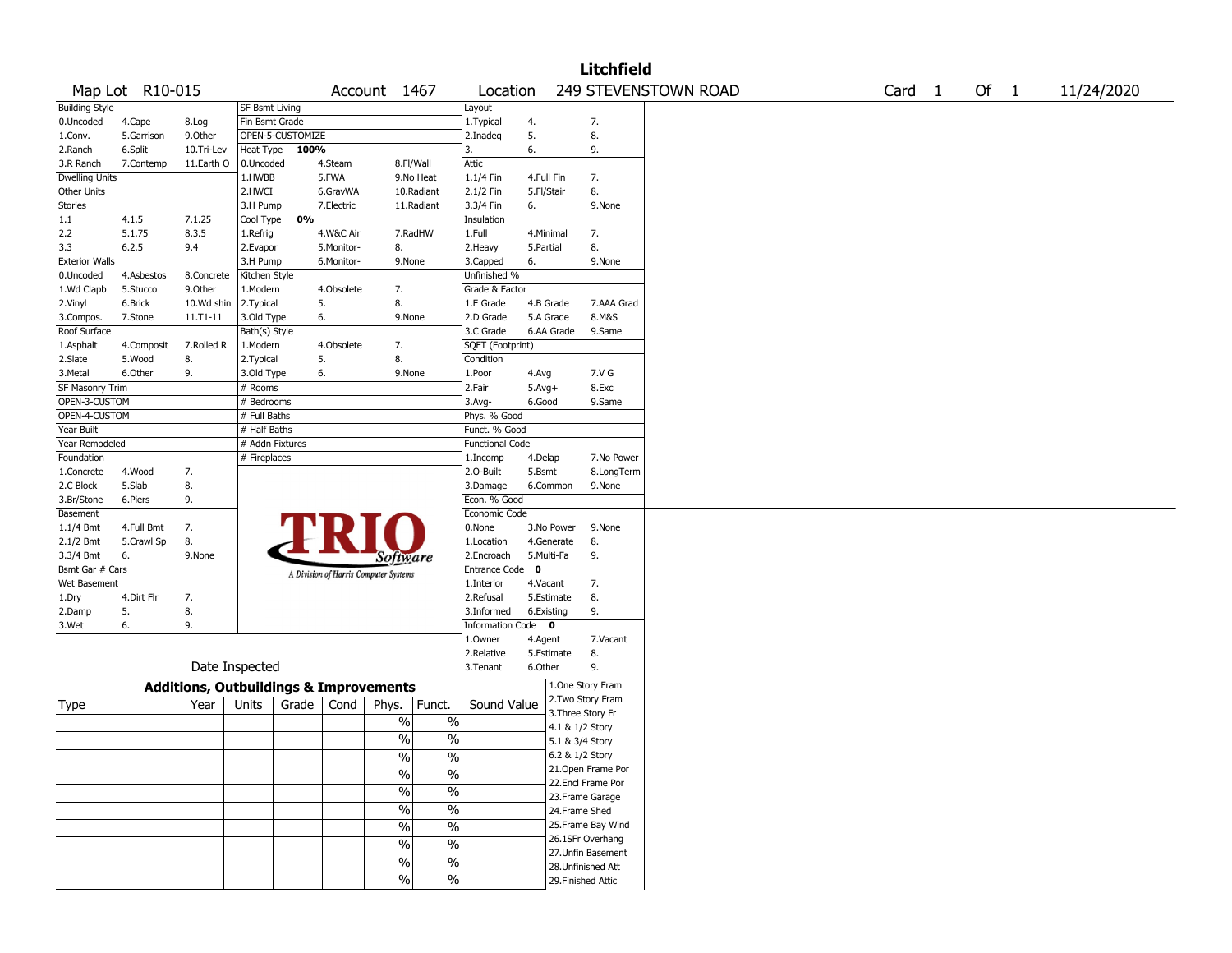|                   | Map Lot R10-016                                               | Account 206 | Location                     |                                  |                        | <b>151 STEVENSTOWN ROAD</b>      |                       |                          | Card <sub>1</sub>    | Of $1$        |                                       | 11/24/2020                         |
|-------------------|---------------------------------------------------------------|-------------|------------------------------|----------------------------------|------------------------|----------------------------------|-----------------------|--------------------------|----------------------|---------------|---------------------------------------|------------------------------------|
| BRANN, KENNETH    |                                                               |             |                              | <b>Property Data</b>             |                        |                                  |                       | <b>Assessment Record</b> |                      |               |                                       |                                    |
|                   | <b>151 STEVENSTOWN ROAD</b>                                   |             | Neighborhood 1 Rural         |                                  |                        | Year                             | Land                  |                          | <b>Buildings</b>     |               | Exempt                                | <b>Total</b>                       |
|                   | LITCHFIELD ME 04350                                           |             |                              |                                  |                        | 2007                             |                       | 115,300                  |                      | 153,478       | 13,000                                | 255,778                            |
|                   |                                                               |             | Tree Growth Year             | $\mathbf 0$                      |                        | 2008                             |                       | 115,300                  |                      | 153,234       | 12,350                                | 256,184                            |
|                   |                                                               |             | X Coordinate<br>Y Coordinate |                                  | 0<br>$\mathbf 0$       | 2009                             |                       | 93,800                   |                      | 197,452       | 9,500                                 | 281,752                            |
| B7524P4           |                                                               |             | Zone/Land Use                | <b>11 Residential</b>            |                        | 2010                             |                       | 93,800                   |                      | 151,413       | 10,000                                | 235,213                            |
|                   |                                                               |             |                              |                                  |                        |                                  |                       |                          |                      |               |                                       |                                    |
|                   |                                                               |             | Secondary Zone               |                                  |                        | 2011                             |                       | 93,800                   |                      | 129,912       | 10,000                                | 213,712                            |
|                   |                                                               |             |                              |                                  |                        | 2012                             |                       | 93,800                   |                      | 129,912       | 10,000                                | 213,712                            |
|                   |                                                               |             | Topography 2 Rolling         |                                  |                        | 2013                             |                       | 93,800                   |                      | 128,687       | 10,000                                | 212,487                            |
|                   |                                                               |             | 1.Level                      | 4.Below St                       | 7.Res Protec           | 2014                             |                       | 93,800                   |                      | 128,431       | 10,000                                | 212,231                            |
|                   |                                                               |             | 2.Rolling<br>3.Above St      | 5.Low<br>6.Swampy                | 8.<br>9.               | 2015                             |                       | 93,800                   |                      | 127,206       | 10,000                                | 211,006                            |
|                   |                                                               |             | Utilities 4 Drilled Well     |                                  | <b>6 Septic System</b> | 2016                             |                       | 93,800                   |                      | 127,206       | 15,000                                | 206,006                            |
|                   |                                                               |             | 1.Public                     | 4.Dr Well                        | 7.Cesspool             | 2017                             |                       | 93,800                   |                      | 125,981       | 20,000                                | 199,781                            |
|                   |                                                               |             | 2. Water                     | 5.Dug Well                       | 8.Lake/Pond            | 2018                             |                       | 93,800                   |                      | 125,725       | 19,200                                | 200,325                            |
|                   |                                                               |             | 3.Sewer                      | 6.Septic                         | 9.None                 | 2019                             |                       | 76,300                   |                      | 159,300       | 20,000                                | 215,600                            |
|                   |                                                               |             | 1 Paved<br><b>Street</b>     |                                  |                        | 2020                             |                       | 76,300                   |                      | 159,300       | 25,000                                | 210,600                            |
|                   |                                                               |             | 1.Paved                      | 4.Proposed                       | 7.                     |                                  |                       |                          | <b>Land Data</b>     |               |                                       |                                    |
|                   |                                                               |             | 2.Semi Imp<br>3.Gravel       | 5.R/O/W<br>6.                    | 8.<br>9.None           | <b>Front Foot</b>                | <b>Type</b>           | <b>Effective</b>         |                      |               | <b>Influence</b>                      | <b>Influence</b>                   |
|                   |                                                               |             |                              |                                  | $\mathbf 0$            | 11.1-100                         |                       | Frontage                 | <b>Depth</b>         | <b>Factor</b> | Code<br>$\frac{9}{6}$                 | <b>Codes</b><br>1.Unimproved       |
|                   | Inspection Witnessed By:                                      |             |                              |                                  | 0                      | 12.101-200                       |                       |                          |                      |               | %                                     | 2.Excess Frtg                      |
|                   |                                                               |             |                              | <b>Sale Data</b>                 |                        | $13.201+$<br>14.                 |                       |                          |                      |               | %<br>%                                | 3. Topography<br>4.Size/Shape      |
| X                 |                                                               | Date        | Sale Date                    |                                  | 7/22/2000              | 15.                              |                       |                          |                      |               | %                                     | 5.Access                           |
| No./Date          | Description                                                   | Date Insp.  | Price                        |                                  | 174,110                |                                  |                       |                          |                      |               | %<br>%                                | 6.Restriction<br>7. Right of Way   |
|                   |                                                               |             | Sale Type<br>1.Land          | 2 Land & Buildings<br>4.MFG UNIT | 7.                     | <b>Square Foot</b>               |                       | <b>Square Feet</b>       |                      |               |                                       | 8.View/Environ                     |
|                   |                                                               |             | 2.L & B                      | 5.0ther                          | 8.                     | 16.Regular Lot                   |                       |                          |                      |               | $\frac{9}{6}$                         | 9. Fract Share<br><b>Acres</b>     |
|                   |                                                               |             | 3.Building                   | 6.                               | 9.                     | 17.Secondary Lot                 |                       |                          |                      |               | %<br>$\frac{9}{6}$                    | 30. Frontage 1                     |
|                   |                                                               |             | Financing                    | 9 Unknown                        |                        | 18.Excess Land<br>19.Condominium |                       |                          |                      |               | %                                     | 31. Frontage 2                     |
|                   |                                                               |             | 1.Convent                    | 4.Seller                         | 7.                     | 20.Miscellaneous                 |                       |                          |                      |               | %                                     | 32.Tillable                        |
| Notes:            |                                                               |             | 2.FHA/VA                     | 5.Private                        | 8.                     |                                  |                       |                          |                      |               | %                                     | 33.Tillable<br>34.Softwood F&O     |
|                   | 4/11/19 24'x32' very old barn in field, does not appear to be |             | 3.Assumed                    | 6.Cash                           | 9.Unknown              | Fract. Acre                      |                       |                          |                      |               | %                                     | 35. Mixed Wood F&O                 |
|                   | used for anything and very little value                       |             | Validity                     | <b>2 Related Parties</b>         |                        | 21. Houselot (Frac               |                       | <b>Acreage/Sites</b>     |                      |               |                                       | 36.Hardwood F&O                    |
|                   |                                                               |             | 1.Valid                      | 4.Split                          | 7.Renovate             | 22.Baselot(Fract)                | 21<br>$\overline{26}$ |                          | 1.00<br>5.00         | 100<br>100    | %<br>0<br>%<br>$\mathbf 0$            | 37.Softwood TG                     |
|                   |                                                               |             |                              |                                  | 8.Other                |                                  |                       |                          |                      |               |                                       | 38. Mixed Wood TG                  |
|                   |                                                               |             | 2.Related                    | 5.Partial                        |                        | 23.                              |                       |                          |                      |               |                                       |                                    |
|                   |                                                               |             | 3.Distress                   | 6.Exempt                         | 9.                     | Acres                            | $\overline{27}$       |                          | 5.00<br>10.00        | 100<br>100    | %<br>$\mathbf{0}$<br>%<br>$\mathbf 0$ | 39.Hardwood TG                     |
|                   |                                                               |             | Verified                     | <b>5 Public Record</b>           |                        | 24. Houselot                     | 28<br>29              |                          | 30.00                | 100           | %<br>$\mathbf 0$                      | 40.Wasteland                       |
|                   |                                                               |             | 1.Buyer                      | 4.Agent                          | 7.Family               | 25.Baselot                       | 30                    |                          | 46.00                | 100           | %<br>0                                | 41.Gravel Pit                      |
|                   |                                                               |             | 2.Seller                     | 5.Pub Rec                        | 8.Other                | 26.Rear 1                        | 44                    |                          | 1.00                 | 100           | %<br>0                                | 42. Mobile Home Si<br>43.Camp Site |
|                   |                                                               |             | 3.Lender                     | 6.MLS                            | 9.                     | 27. Rear 2                       |                       |                          |                      |               |                                       | 44.Lot Improvemen                  |
| <b>Litchfield</b> |                                                               |             |                              |                                  |                        | 28. Rear 3<br>29. Rear 4         |                       |                          | <b>Total Acreage</b> | 97.00         |                                       | 45.Access Right<br>46.Golf Course  |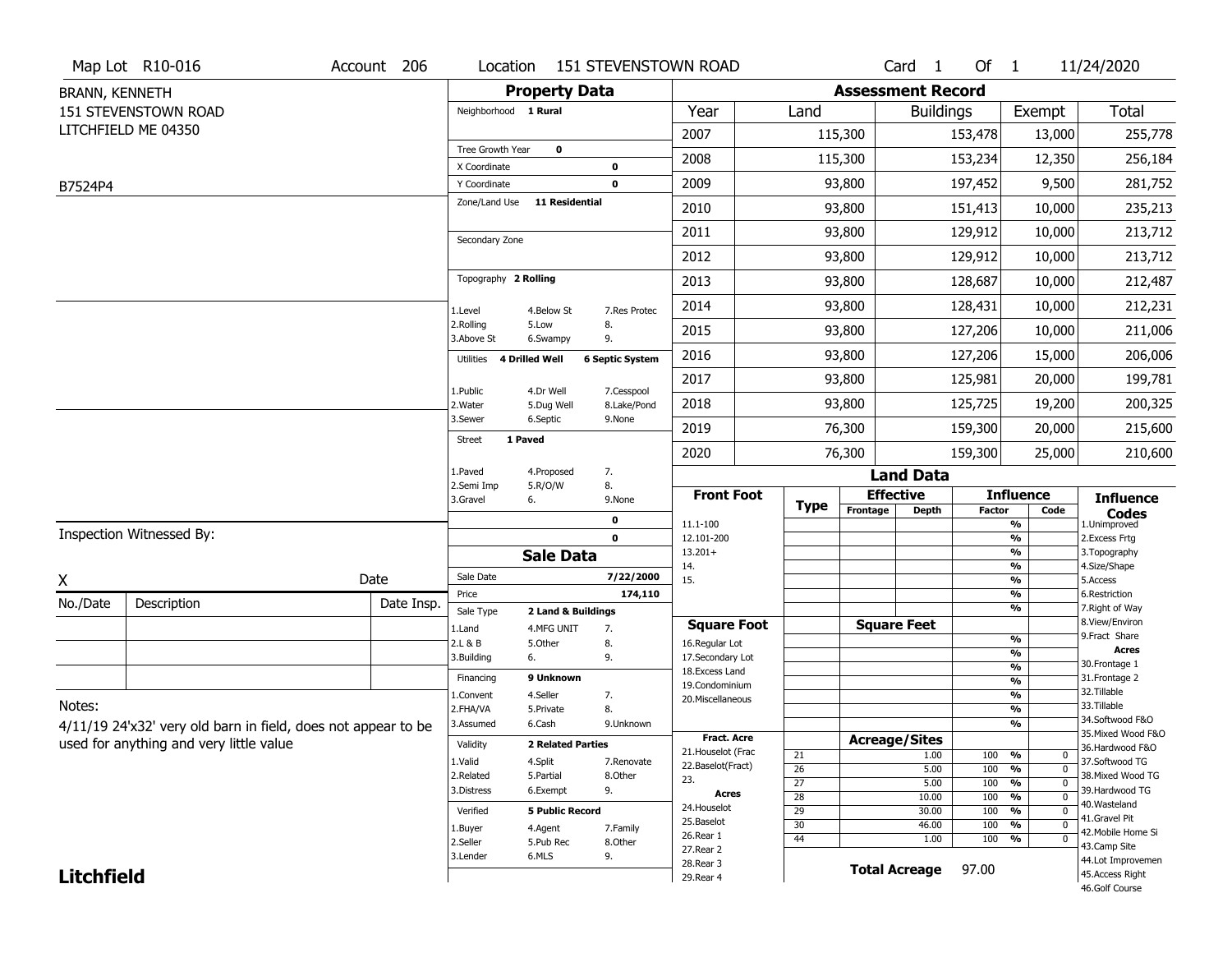|                              |                               |                                                   |                           |                  |                                       |                     |                       |                               |                        |                          | <b>Litchfield</b>                       |                      |               |                  |              |      |                   |             |      |             |  |
|------------------------------|-------------------------------|---------------------------------------------------|---------------------------|------------------|---------------------------------------|---------------------|-----------------------|-------------------------------|------------------------|--------------------------|-----------------------------------------|----------------------|---------------|------------------|--------------|------|-------------------|-------------|------|-------------|--|
|                              | Map Lot R10-016               |                                                   |                           |                  |                                       | Account 206         |                       | Location                      |                        |                          |                                         | 151 STEVENSTOWN ROAD |               |                  |              |      | Card <sub>1</sub> |             | Of 1 | 11/24/2020  |  |
|                              | Building Style 7 Contemporary |                                                   | <b>SF Bsmt Living</b>     |                  | 0                                     |                     |                       | Layout 1 Typical              |                        |                          |                                         |                      |               |                  |              |      |                   |             |      |             |  |
| 0.Uncoded                    | 4.Cape                        | 8.Log                                             | Fin Bsmt Grade            |                  | 0 <sub>0</sub>                        |                     |                       | 1.Typical                     | 4.                     |                          | 7.                                      |                      |               |                  | $30.0^\circ$ |      |                   |             |      |             |  |
| 1.Conv.                      | 5.Garrison                    | 9.Other                                           |                           | OPEN-5-CUSTOMIZE | 0                                     |                     |                       | 2.Inadeq                      | 5.                     |                          | 8.                                      |                      |               |                  |              | 12.0 |                   |             |      | 11/4sGarage |  |
| 2.Ranch                      | 6.Split                       | 10.Tri-Lev                                        | Heat Type                 | 100%             |                                       | 12 Monitor-Fuel Oil |                       | 3.                            | 6.                     |                          | 9.                                      |                      |               |                  |              |      |                   |             |      |             |  |
| 3.R Ranch                    | 7.Contemp                     | 11.Earth O                                        | 0.Uncoded                 |                  | 4.Steam                               |                     | 8.Fl/Wall             | Attic                         | <b>4 Full Finished</b> |                          |                                         |                      | 24.0          |                  |              |      |                   |             |      |             |  |
| Dwelling Units 1             |                               |                                                   | 1.HWBB                    |                  | 5.FWA                                 |                     | 9.No Heat             | 1.1/4 Fin                     | 4.Full Fin             |                          | 7.                                      |                      |               |                  |              |      | $12.0^{\circ}$    | Canopy      |      |             |  |
| Other Units                  | 0                             |                                                   | 2.HWCI                    |                  | 6.GravWA                              |                     | 10.Radiant            | 2.1/2 Fin                     | 5.Fl/Stair             |                          | 8.                                      |                      |               |                  | 1sA(F)Fr/C.S |      |                   |             |      |             |  |
| <b>Stories</b>               | 1 One Story                   |                                                   | 3.H Pump                  |                  | 7.Electric                            |                     | 11.Radiant            | 3.3/4 Fin                     | 6.                     |                          | 9.None                                  |                      |               |                  |              |      |                   |             | 36.0 |             |  |
| $1.1\,$                      | 4.1.5                         | 7.1.25                                            | Cool Type                 | 0%               |                                       | 9 None              |                       | Insulation 1 Full             |                        |                          |                                         |                      | $4.0^{\circ}$ |                  |              |      |                   | 20.0' 20.0' |      |             |  |
| 2.2                          | 5.1.75                        | 8.3.5                                             | 1.Refrig                  |                  | 4.W&C Air                             |                     | 7.RadHW               | 1.Full                        |                        | 4.Minimal                | 7.                                      |                      |               |                  |              |      |                   |             |      |             |  |
| 3.3<br><b>Exterior Walls</b> | 6.2.5                         | 9.4                                               | 2.Evapor                  |                  | 5.Monitor-                            | 8.                  |                       | 2.Heavy                       | 5.Partial<br>6.        |                          | 8.<br>9.None                            |                      |               |                  |              |      |                   |             |      |             |  |
| 0.Uncoded                    | 2 Vinyl<br>4.Asbestos         | 8.Concrete                                        | 3.H Pump<br>Kitchen Style |                  | 6.Monitor-<br>2 Typical               |                     | 9.None                | 3.Capped<br>Unfinished %      | 0%                     |                          |                                         |                      |               | 12.0             |              |      | $12.0^{\circ}$    | 10.0        |      |             |  |
| 1.Wd Clapb                   | 5.Stucco                      | 9.Other                                           | 1.Modern                  |                  | 4.Obsolete                            | 7.                  |                       | Grade & Factor 3 Average 110% |                        |                          |                                         |                      |               |                  | 26.0         | 4.0  |                   | Patio       |      |             |  |
| 2.Vinyl                      | 6.Brick                       | 10.Wd shin                                        | 2. Typical                |                  | 5.                                    | 8.                  |                       | 1.E Grade                     |                        | 4.B Grade                | 7.AAA Grad                              |                      |               |                  |              |      |                   |             |      | 26.0        |  |
| 3.Compos.                    | 7.Stone                       | 11.T1-11                                          | 3.Old Type                |                  | 6.                                    |                     | 9.None                | 2.D Grade                     |                        | 5.A Grade                | 8.M&S                                   |                      |               |                  |              |      |                   | 14.0'       |      |             |  |
| Roof Surface                 | 1 Asphalt Shingles            |                                                   | Bath(s) Style             |                  | 2 Typical Bath(s)                     |                     |                       | 3.C Grade                     |                        | 6.AA Grade               | 9.Same                                  |                      |               |                  |              |      |                   |             |      |             |  |
| 1.Asphalt                    | 4.Composit                    | 7.Rolled R                                        | 1.Modern                  |                  | 4.Obsolete                            | 7.                  |                       | SQFT (Footprint) 1272         |                        |                          |                                         |                      |               |                  |              |      |                   | 10.0'       |      |             |  |
| 2.Slate                      | 5.Wood                        | 8.                                                | 2. Typical                |                  | 5.                                    | 8.                  |                       | Condition                     | 4 Average              |                          |                                         |                      |               |                  |              |      |                   |             |      |             |  |
| 3.Metal                      | 6.Other                       | 9.                                                | 3.Old Type                |                  | 6.                                    |                     | 9.None                | 1.Poor                        | 4.Avg                  |                          | 7.V G                                   |                      |               |                  |              |      |                   |             |      |             |  |
| SF Masonry Trim 0            |                               |                                                   | # Rooms                   |                  | 6                                     |                     |                       | 2.Fair                        | $5.Avg+$               |                          | 8.Exc                                   |                      |               |                  |              |      |                   |             |      |             |  |
| OPEN-3-CUSTOM 0              |                               |                                                   | # Bedrooms                |                  | 3                                     |                     |                       | 3.Avg-                        | 6.Good                 |                          | 9.Same                                  |                      |               |                  |              |      |                   |             |      |             |  |
| OPEN-4-CUSTOM 0              |                               |                                                   | # Full Baths              |                  | $\overline{\mathbf{2}}$               |                     |                       | Phys. % Good                  |                        | 0%                       |                                         |                      |               |                  |              |      |                   |             |      |             |  |
| Year Built                   | 1995                          |                                                   | # Half Baths              |                  | $\bf{0}$                              |                     |                       | Funct. % Good                 |                        | 100%                     |                                         |                      |               | 40.0             |              |      |                   |             |      |             |  |
| Year Remodeled 0             |                               |                                                   | # Addn Fixtures           |                  | $\bf{0}$                              |                     |                       | <b>Functional Code</b>        |                        | 9 None                   |                                         |                      |               | OLD N/C BARN     |              |      |                   |             |      |             |  |
| Foundation                   | 1 Concrete                    |                                                   | # Fireplaces              |                  | 0                                     |                     |                       | 1.Incomp                      | 4.Delap                |                          | 7.No Power                              |                      | 32.0'         | IN FIELD DOWN RD |              |      |                   |             |      |             |  |
| 1.Concrete                   | 4.Wood                        | 7.                                                |                           |                  |                                       |                     |                       | 2.O-Built                     | 5.Bsmt                 |                          | 8.LongTerm                              |                      |               |                  |              |      |                   |             |      |             |  |
| 2.C Block                    | 5.Slab                        | 8.                                                |                           |                  |                                       |                     |                       | 3.Damage                      |                        | 6.Common                 | 9.None                                  |                      |               |                  |              |      |                   |             |      |             |  |
| 3.Br/Stone                   | 6.Piers                       | 9.                                                |                           |                  |                                       |                     |                       | Econ. % Good                  |                        | 100%                     |                                         |                      |               |                  |              |      |                   |             |      |             |  |
| Basement                     | <b>5 Crawl Space</b>          |                                                   |                           |                  |                                       |                     |                       | Economic Code None            |                        |                          |                                         |                      |               |                  |              |      |                   |             |      |             |  |
| 1.1/4 Bmt                    | 4.Full Bmt                    | 7.                                                |                           |                  |                                       |                     |                       | 0.None                        |                        | 3.No Power               | 9.None                                  |                      |               |                  |              |      |                   |             |      |             |  |
| 2.1/2 Bmt<br>3.3/4 Bmt       | 5.Crawl Sp<br>6.              | 8.<br>9.None                                      |                           |                  |                                       |                     |                       | 1.Location<br>2.Encroach      |                        | 4.Generate<br>5.Multi-Fa | 8.<br>9.                                |                      |               |                  |              |      |                   |             |      |             |  |
| Bsmt Gar # Cars 0            |                               |                                                   |                           |                  |                                       |                     | Software              | <b>Entrance Code</b>          |                        |                          | <b>1 Interior Inspect</b>               |                      |               |                  |              |      |                   |             |      |             |  |
| Wet Basement                 | 9 No Basement                 |                                                   |                           |                  | A Division of Harris Computer Systems |                     |                       | 1.Interior                    | 4.Vacant               |                          | 7.                                      |                      |               |                  |              |      |                   |             |      |             |  |
| 1.Dry                        | 4.Dirt Flr                    | 7.                                                |                           |                  |                                       |                     |                       | 2.Refusal                     |                        | 5.Estimate               | 8.                                      |                      |               |                  |              |      |                   |             |      |             |  |
| 2.Damp                       | 5.                            | 8.                                                |                           |                  |                                       |                     |                       | 3.Informed                    |                        | 6.Existing               | 9.                                      |                      |               |                  |              |      |                   |             |      |             |  |
| 3.Wet                        | 6.                            | 9.                                                |                           |                  |                                       |                     |                       | <b>Information Code</b>       |                        | 1 Owner                  |                                         |                      |               |                  |              |      |                   |             |      |             |  |
|                              |                               |                                                   |                           |                  |                                       |                     |                       | 1.0wner                       | 4.Agent                |                          | 7.Vacant                                |                      |               |                  |              |      |                   |             |      |             |  |
|                              |                               |                                                   |                           |                  |                                       |                     |                       | 2.Relative                    |                        | 5.Estimate               | 8.                                      |                      |               |                  |              |      |                   |             |      |             |  |
|                              |                               |                                                   | Date Inspected 9/25/2018  |                  |                                       |                     |                       | 3.Tenant                      | 6.Other                |                          | 9.                                      |                      |               |                  |              |      |                   |             |      |             |  |
|                              |                               | <b>Additions, Outbuildings &amp; Improvements</b> |                           |                  |                                       |                     |                       |                               |                        |                          | 1.One Story Fram                        |                      |               |                  |              |      |                   |             |      |             |  |
| Type                         |                               | Year                                              | Units                     | Grade            | Cond                                  | Phys.               | Funct.                | Sound Value                   |                        |                          | 2. Two Story Fram                       |                      |               |                  |              |      |                   |             |      |             |  |
| 61 Canopy/s                  |                               | 0                                                 | 200                       | O O              | 0                                     | 0                   | $\%$<br>% 0           |                               |                        |                          | 3. Three Story Fr                       |                      |               |                  |              |      |                   |             |      |             |  |
| 72 1 1/4s Garage             |                               | 0                                                 | 936                       | 00               | 0                                     | 10                  | $\frac{0}{0}$<br>% 0  |                               |                        |                          | 4.1 & 1/2 Story                         |                      |               |                  |              |      |                   |             |      |             |  |
|                              |                               |                                                   |                           |                  |                                       |                     |                       |                               |                        | 5.1 & 3/4 Story          |                                         |                      |               |                  |              |      |                   |             |      |             |  |
| 60 Patio                     |                               | $\overline{0}$                                    | 140                       | 3100             | $\overline{9}$                        | $\overline{0}$      | $\sqrt[6]{0}$         | $\frac{1}{2}$                 |                        | 6.2 & 1/2 Story          |                                         |                      |               |                  |              |      |                   |             |      |             |  |
|                              |                               |                                                   |                           |                  |                                       |                     | $\%$<br>$\%$          |                               |                        |                          | 21. Open Frame Por<br>22.Encl Frame Por |                      |               |                  |              |      |                   |             |      |             |  |
|                              |                               |                                                   |                           |                  |                                       |                     | $\%$<br>$\%$          |                               |                        |                          | 23. Frame Garage                        |                      |               |                  |              |      |                   |             |      |             |  |
|                              |                               |                                                   |                           |                  |                                       |                     | $\%$<br>$\%$          |                               |                        | 24.Frame Shed            |                                         |                      |               |                  |              |      |                   |             |      |             |  |
|                              |                               |                                                   |                           |                  |                                       |                     | $\%$<br>$\%$          |                               |                        |                          | 25. Frame Bay Wind                      |                      |               |                  |              |      |                   |             |      |             |  |
|                              |                               |                                                   |                           |                  |                                       |                     |                       |                               |                        |                          | 26.1SFr Overhang                        |                      |               |                  |              |      |                   |             |      |             |  |
|                              |                               |                                                   |                           |                  |                                       |                     | $\%$<br>$\%$          |                               |                        |                          | 27. Unfin Basement                      |                      |               |                  |              |      |                   |             |      |             |  |
|                              |                               |                                                   |                           |                  |                                       |                     | $\frac{0}{6}$<br>$\%$ |                               |                        |                          | 28. Unfinished Att                      |                      |               |                  |              |      |                   |             |      |             |  |
|                              |                               |                                                   |                           |                  |                                       |                     | $\frac{1}{2}$<br>$\%$ |                               |                        |                          | 29. Finished Attic                      |                      |               |                  |              |      |                   |             |      |             |  |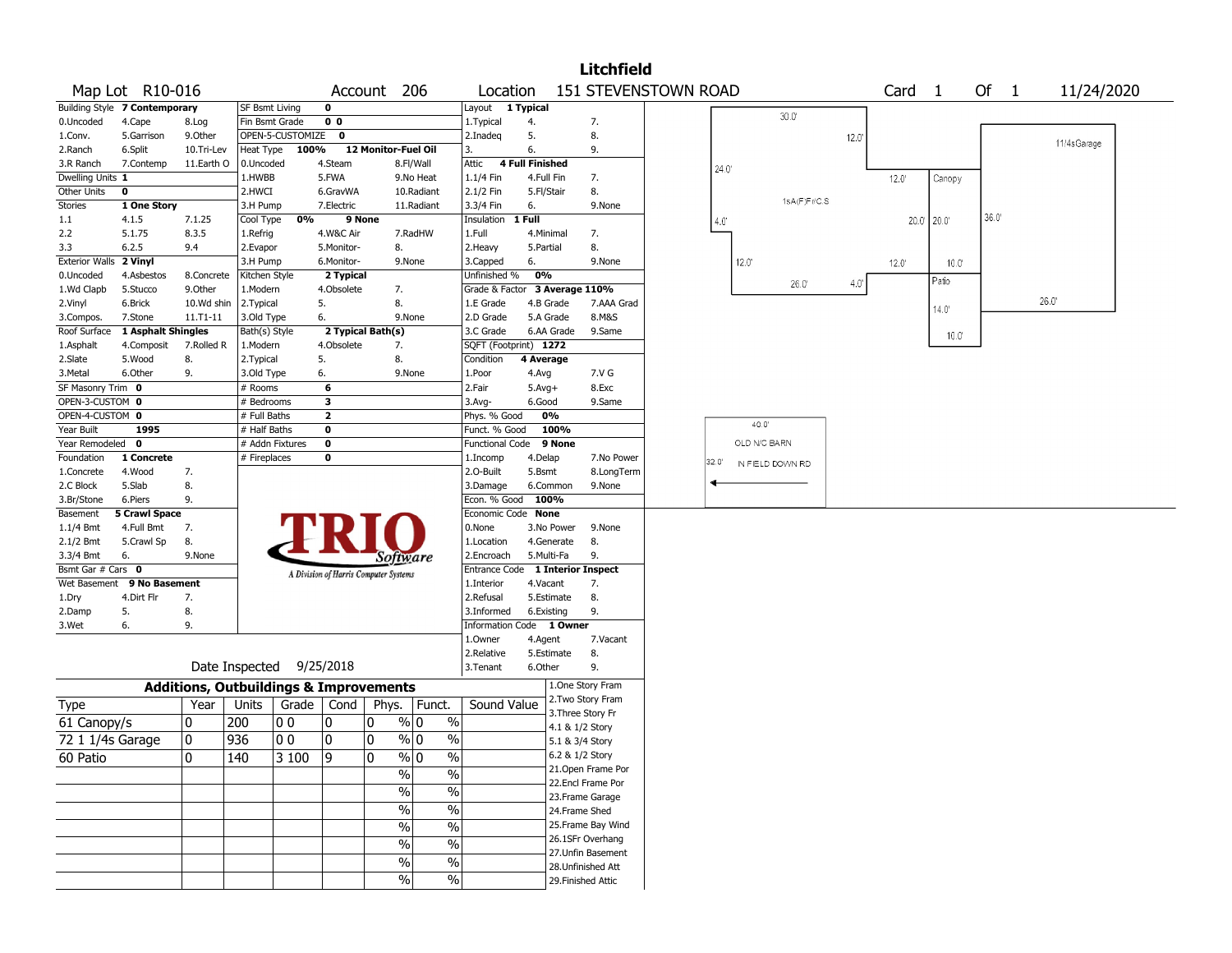|                       | Map Lot R10-017          | Account 207 | Location                      |                                   | STEVENSTOWN ROAD           |                                         |                       |                          | Card <sub>1</sub> | Of $1$        |                                                    | 11/24/2020                            |
|-----------------------|--------------------------|-------------|-------------------------------|-----------------------------------|----------------------------|-----------------------------------------|-----------------------|--------------------------|-------------------|---------------|----------------------------------------------------|---------------------------------------|
| <b>BRANN, KENNETH</b> |                          |             |                               | <b>Property Data</b>              |                            |                                         |                       | <b>Assessment Record</b> |                   |               |                                                    |                                       |
|                       | 151 STEVENSTOWN ROAD     |             |                               | Neighborhood 200 Stevenstown Road |                            | Year                                    | Land                  |                          | <b>Buildings</b>  |               | Exempt                                             | Total                                 |
|                       | LITCHFIELD ME 04350      |             |                               |                                   |                            | 2007                                    |                       | 34,400                   |                   | $\pmb{0}$     | 0                                                  | 34,400                                |
|                       |                          |             | Tree Growth Year              | $\mathbf 0$                       |                            | 2008                                    |                       | 34,400                   |                   | 0             | 0                                                  | 34,400                                |
|                       |                          |             | X Coordinate                  |                                   | $\mathbf 0$<br>$\mathbf 0$ | 2009                                    |                       | 33,600                   |                   | 0             | 0                                                  |                                       |
| B7524P4               |                          |             | Y Coordinate<br>Zone/Land Use |                                   | 14 Cobbosscontee Stream    |                                         |                       |                          |                   |               |                                                    | 33,600                                |
|                       |                          |             |                               |                                   |                            | 2010                                    |                       | 33,600                   |                   | $\mathbf 0$   | 0                                                  | 33,600                                |
|                       |                          |             | Secondary Zone                |                                   |                            | 2011                                    |                       | 33,600                   |                   | $\mathbf 0$   | 0                                                  | 33,600                                |
|                       |                          |             |                               |                                   |                            | 2012                                    |                       | 33,600                   |                   | $\mathbf 0$   | 0                                                  | 33,600                                |
|                       |                          |             | Topography 2 Rolling          |                                   | 9                          | 2013                                    |                       | 33,600                   |                   | 0             | 0                                                  | 33,600                                |
|                       |                          |             | 1.Level                       | 4.Below St                        | 7.Res Protec               | 2014                                    |                       | 33,600                   |                   | $\mathbf 0$   | 0                                                  | 33,600                                |
|                       |                          |             | 2.Rolling<br>3.Above St       | 5.Low<br>6.Swampy                 | 8.<br>9.                   | 2015                                    |                       | 33,600                   |                   | 0             | 0                                                  | 33,600                                |
|                       |                          |             | Utilities 9 None              |                                   | 9 None                     | 2016                                    |                       | 33,600                   |                   | 0             | 0                                                  | 33,600                                |
|                       |                          |             |                               |                                   |                            | 2017                                    |                       | 33,600                   |                   | $\pmb{0}$     | 0                                                  | 33,600                                |
|                       |                          |             | 1.Public<br>2. Water          | 4.Dr Well<br>5.Dug Well           | 7.Cesspool<br>8.Lake/Pond  | 2018                                    |                       | 33,600                   |                   | $\mathbf 0$   | 0                                                  | 33,600                                |
|                       |                          |             | 3.Sewer                       | 6.Septic                          | 9.None                     | 2019                                    |                       | 32,700                   |                   | 0             | 0                                                  | 32,700                                |
|                       |                          |             | <b>Street</b>                 | 1 Paved                           |                            | 2020                                    |                       | 32,700                   |                   | $\mathbf 0$   | 0                                                  | 32,700                                |
|                       |                          |             | 1.Paved                       | 4.Proposed                        | 7.                         |                                         |                       |                          | <b>Land Data</b>  |               |                                                    |                                       |
|                       |                          |             | 2.Semi Imp<br>3.Gravel        | 5.R/O/W<br>6.                     | 8.<br>9.None               | <b>Front Foot</b>                       | <b>Type</b>           | <b>Effective</b>         |                   |               | <b>Influence</b>                                   | <b>Influence</b>                      |
|                       |                          |             |                               |                                   | 0                          | 11.1-100                                |                       | Frontage                 | <b>Depth</b>      | <b>Factor</b> | Code<br>%                                          | <b>Codes</b><br>1.Unimproved          |
|                       | Inspection Witnessed By: |             |                               |                                   | $\mathbf 0$                | 12.101-200                              |                       |                          |                   |               | $\frac{9}{6}$                                      | 2. Excess Frtg                        |
|                       |                          |             |                               | <b>Sale Data</b>                  |                            | $13.201+$<br>14.                        |                       |                          |                   |               | %<br>%                                             | 3. Topography<br>4.Size/Shape         |
| X                     |                          | Date        | Sale Date                     |                                   | 7/22/2003                  | 15.                                     |                       |                          |                   |               | $\frac{9}{6}$                                      | 5.Access                              |
| No./Date              | Description              | Date Insp.  | Price                         |                                   |                            |                                         |                       |                          |                   |               | %                                                  | 6.Restriction                         |
|                       |                          |             | Sale Type                     |                                   |                            | <b>Square Foot</b>                      |                       | <b>Square Feet</b>       |                   |               | %                                                  | 7. Right of Way<br>8.View/Environ     |
|                       |                          |             | 1.Land<br>2.L & B             | 4.MFG UNIT<br>5.Other             | 7.<br>8.                   | 16.Regular Lot                          |                       |                          |                   |               | %                                                  | 9.Fract Share                         |
|                       |                          |             | 3.Building                    | 6.                                | 9.                         | 17.Secondary Lot                        |                       |                          |                   |               | %                                                  | <b>Acres</b><br>30. Frontage 1        |
|                       |                          |             | Financing                     |                                   |                            | 18.Excess Land                          |                       |                          |                   |               | $\frac{9}{6}$<br>$\frac{9}{6}$                     | 31. Frontage 2                        |
|                       |                          |             | 1.Convent                     | 4.Seller                          | 7.                         | 19.Condominium<br>20.Miscellaneous      |                       |                          |                   |               | $\frac{9}{6}$                                      | 32.Tillable                           |
| Notes:                |                          |             | 2.FHA/VA                      | 5.Private                         | 8.                         |                                         |                       |                          |                   |               | $\frac{9}{6}$                                      | 33.Tillable                           |
|                       |                          |             | 3.Assumed                     | 6.Cash                            | 9.Unknown                  |                                         |                       |                          |                   |               | $\overline{\frac{9}{6}}$                           | 34.Softwood F&O<br>35. Mixed Wood F&O |
|                       |                          |             | Validity                      | <b>2 Related Parties</b>          |                            | <b>Fract. Acre</b>                      |                       | <b>Acreage/Sites</b>     |                   |               |                                                    | 36.Hardwood F&O                       |
|                       |                          |             | 1.Valid                       | 4.Split                           | 7.Renovate                 | 21. Houselot (Frac<br>22.Baselot(Fract) | 21                    |                          | 0.50              | 40 %          | 3                                                  | 37.Softwood TG                        |
|                       |                          |             | 2.Related                     | 5.Partial                         | 8.Other                    | 23.                                     | $\overline{26}$<br>40 |                          | 2.50<br>12.00     | 100<br>100    | $\frac{9}{6}$<br>$\mathbf 0$<br>$\frac{9}{6}$<br>0 | 38. Mixed Wood TG                     |
|                       |                          |             | 3.Distress                    | 6.Exempt                          | 9.                         | <b>Acres</b>                            |                       |                          |                   |               | $\frac{9}{6}$                                      | 39.Hardwood TG                        |
|                       |                          |             | Verified                      | <b>5 Public Record</b>            |                            | 24. Houselot                            |                       |                          |                   |               | %                                                  | 40. Wasteland                         |
|                       |                          |             | 1.Buyer                       | 4.Agent                           | 7.Family                   | 25.Baselot                              |                       |                          |                   |               | $\frac{9}{6}$                                      | 41.Gravel Pit<br>42. Mobile Home Si   |
|                       |                          |             | 2.Seller                      | 5.Pub Rec                         | 8.Other                    | 26.Rear 1<br>27. Rear 2                 |                       |                          |                   |               | %                                                  | 43.Camp Site                          |
|                       |                          |             | 3.Lender                      | 6.MLS                             | 9.                         | 28. Rear 3                              |                       |                          |                   |               |                                                    | 44.Lot Improvemen                     |
| <b>Litchfield</b>     |                          |             |                               |                                   |                            | 29. Rear 4                              |                       | <b>Total Acreage</b>     |                   | 15.00         |                                                    | 45.Access Right                       |
|                       |                          |             |                               |                                   |                            |                                         |                       |                          |                   |               |                                                    | 46.Golf Course                        |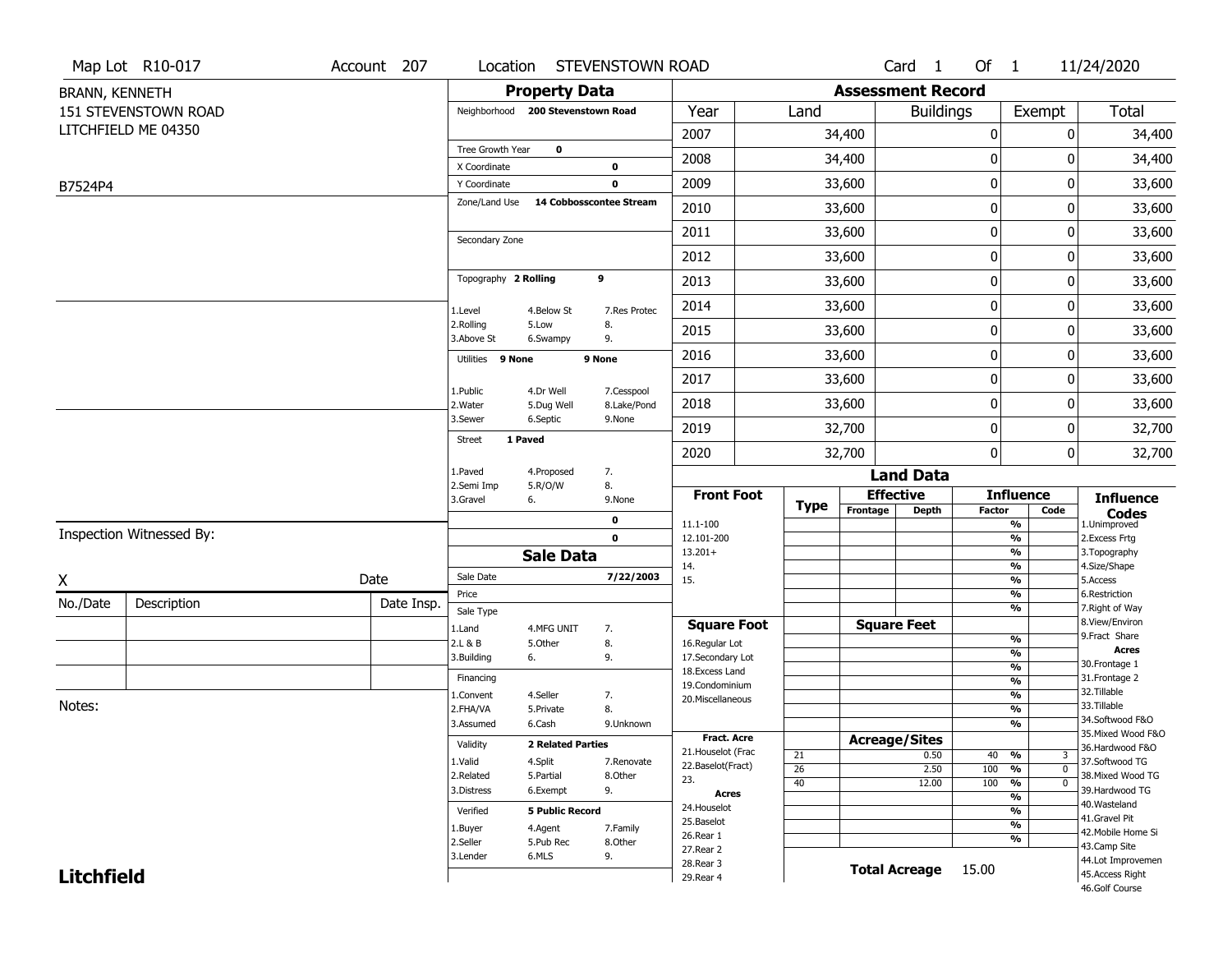|                       |                 |            |                       |                  |            |                                                      |                        |              |                    | <b>Litchfield</b>  |                  |        |        |            |
|-----------------------|-----------------|------------|-----------------------|------------------|------------|------------------------------------------------------|------------------------|--------------|--------------------|--------------------|------------------|--------|--------|------------|
|                       | Map Lot R10-017 |            |                       |                  |            | Account 207                                          | Location               |              |                    |                    | STEVENSTOWN ROAD | Card 1 | Of $1$ | 11/24/2020 |
| <b>Building Style</b> |                 |            | <b>SF Bsmt Living</b> |                  |            |                                                      | Layout                 |              |                    |                    |                  |        |        |            |
| 0.Uncoded             | 4.Cape          | 8.Log      | Fin Bsmt Grade        |                  |            |                                                      | 1. Typical             | 4.           |                    | 7.                 |                  |        |        |            |
| 1.Conv.               | 5.Garrison      | 9.Other    |                       | OPEN-5-CUSTOMIZE |            |                                                      | 2.Inadeq               | 5.           |                    | 8.                 |                  |        |        |            |
| 2.Ranch               | 6.Split         | 10.Tri-Lev | Heat Type             | 100%             |            |                                                      | 3.                     | 6.           |                    | 9.                 |                  |        |        |            |
| 3.R Ranch             | 7.Contemp       | 11.Earth O | 0.Uncoded             |                  | 4.Steam    | 8.Fl/Wall                                            | Attic                  |              |                    |                    |                  |        |        |            |
| <b>Dwelling Units</b> |                 |            | 1.HWBB                |                  | 5.FWA      | 9.No Heat                                            | 1.1/4 Fin              | 4.Full Fin   |                    | 7.                 |                  |        |        |            |
| Other Units           |                 |            | 2.HWCI                |                  | 6.GravWA   | 10.Radiant                                           | 2.1/2 Fin              | 5.Fl/Stair   |                    | 8.                 |                  |        |        |            |
| Stories               |                 |            | 3.H Pump              |                  | 7.Electric | 11.Radiant                                           | 3.3/4 Fin              | 6.           |                    | 9.None             |                  |        |        |            |
| 1.1                   | 4.1.5           | 7.1.25     | Cool Type             | 0%               |            |                                                      | Insulation             |              |                    |                    |                  |        |        |            |
| 2.2                   | 5.1.75          | 8.3.5      | 1.Refrig              |                  | 4.W&C Air  | 7.RadHW                                              | 1.Full                 | 4.Minimal    |                    | 7.                 |                  |        |        |            |
| 3.3                   | 6.2.5           | 9.4        | 2.Evapor              |                  | 5.Monitor- | 8.                                                   | 2.Heavy                | 5.Partial    |                    | 8.                 |                  |        |        |            |
| <b>Exterior Walls</b> |                 |            | 3.H Pump              |                  | 6.Monitor- | 9.None                                               | 3.Capped               | 6.           |                    | 9.None             |                  |        |        |            |
| 0.Uncoded             | 4.Asbestos      | 8.Concrete | Kitchen Style         |                  |            |                                                      | Unfinished %           |              |                    |                    |                  |        |        |            |
| 1.Wd Clapb            | 5.Stucco        | 9.0ther    | 1.Modern              |                  | 4.Obsolete | 7.                                                   | Grade & Factor         |              |                    |                    |                  |        |        |            |
| 2.Vinyl               | 6.Brick         | 10.Wd shin | 2.Typical             |                  | 5.         | 8.                                                   | 1.E Grade              | 4.B Grade    |                    | 7.AAA Grad         |                  |        |        |            |
| 3.Compos.             | 7.Stone         | 11.T1-11   | 3.Old Type            |                  | 6.         | 9.None                                               | 2.D Grade              | 5.A Grade    |                    | 8.M&S              |                  |        |        |            |
| Roof Surface          |                 |            | Bath(s) Style         |                  |            |                                                      | 3.C Grade              | 6.AA Grade   |                    | 9.Same             |                  |        |        |            |
| 1.Asphalt             | 4.Composit      | 7.Rolled R | 1.Modern              |                  | 4.Obsolete | 7.                                                   | SQFT (Footprint)       |              |                    |                    |                  |        |        |            |
| 2.Slate               | 5.Wood          | 8.         | 2. Typical            |                  | 5.         | 8.                                                   | Condition              |              |                    |                    |                  |        |        |            |
| 3.Metal               | 6.Other         | 9.         | 3.Old Type            |                  | 6.         | 9.None                                               | 1.Poor                 | 4.Avg        |                    | 7.V G              |                  |        |        |            |
| SF Masonry Trim       |                 |            | # Rooms               |                  |            |                                                      | 2.Fair                 | $5.$ Avg $+$ |                    | 8.Exc              |                  |        |        |            |
| OPEN-3-CUSTOM         |                 |            | # Bedrooms            |                  |            |                                                      | 3.Avg-                 | 6.Good       |                    | 9.Same             |                  |        |        |            |
| OPEN-4-CUSTOM         |                 |            | # Full Baths          |                  |            |                                                      | Phys. % Good           |              |                    |                    |                  |        |        |            |
| Year Built            |                 |            | # Half Baths          |                  |            |                                                      | Funct. % Good          |              |                    |                    |                  |        |        |            |
| Year Remodeled        |                 |            | # Addn Fixtures       |                  |            |                                                      | <b>Functional Code</b> |              |                    |                    |                  |        |        |            |
| Foundation            |                 |            | # Fireplaces          |                  |            |                                                      | 1.Incomp               | 4.Delap      |                    | 7.No Power         |                  |        |        |            |
| 1.Concrete            | 4.Wood          | 7.         |                       |                  |            |                                                      | 2.O-Built              | 5.Bsmt       |                    | 8.LongTerm         |                  |        |        |            |
| 2.C Block             | 5.Slab          | 8.         |                       |                  |            |                                                      | 3.Damage               | 6.Common     |                    | 9.None             |                  |        |        |            |
| 3.Br/Stone            | 6.Piers         | 9.         |                       |                  |            |                                                      | Econ. % Good           |              |                    |                    |                  |        |        |            |
| Basement              |                 |            |                       |                  |            |                                                      | Economic Code          |              |                    |                    |                  |        |        |            |
| 1.1/4 Bmt             | 4.Full Bmt      | 7.         |                       |                  |            |                                                      | 0.None                 | 3.No Power   |                    | 9.None             |                  |        |        |            |
| 2.1/2 Bmt             | 5.Crawl Sp      | 8.         |                       |                  |            | PRIO                                                 | 1.Location             | 4.Generate   |                    | 8.                 |                  |        |        |            |
| 3.3/4 Bmt             | 6.              | 9.None     |                       |                  |            | Software                                             | 2.Encroach             | 5.Multi-Fa   |                    | 9.                 |                  |        |        |            |
| Bsmt Gar # Cars       |                 |            |                       |                  |            | A Division of Harris Computer Systems                | Entrance Code 0        |              |                    |                    |                  |        |        |            |
| Wet Basement          |                 |            |                       |                  |            |                                                      | 1.Interior             | 4.Vacant     |                    | 7.                 |                  |        |        |            |
| 1.Dry                 | 4.Dirt Flr      | 7.         |                       |                  |            |                                                      | 2.Refusal              | 5.Estimate   |                    | 8.                 |                  |        |        |            |
| 2.Damp                | 5.              | 8.         |                       |                  |            |                                                      | 3.Informed             | 6.Existing   |                    | 9.                 |                  |        |        |            |
| 3.Wet                 | 6.              | 9.         |                       |                  |            |                                                      | Information Code 0     |              |                    |                    |                  |        |        |            |
|                       |                 |            |                       |                  |            |                                                      | 1.Owner                | 4.Agent      |                    | 7.Vacant           |                  |        |        |            |
|                       |                 |            |                       |                  |            |                                                      | 2.Relative             | 5.Estimate   |                    | 8.                 |                  |        |        |            |
|                       |                 |            | Date Inspected        |                  |            |                                                      | 3.Tenant               | 6.Other      |                    | 9.                 |                  |        |        |            |
|                       |                 |            |                       |                  |            | <b>Additions, Outbuildings &amp; Improvements</b>    |                        |              | 1.One Story Fram   |                    |                  |        |        |            |
|                       |                 |            |                       |                  |            |                                                      |                        |              | 2. Two Story Fram  |                    |                  |        |        |            |
| Type                  |                 | Year       | Units                 | Grade $ $        | Cond       | Phys.<br>Funct.                                      | Sound Value            |              | 3. Three Story Fr  |                    |                  |        |        |            |
|                       |                 |            |                       |                  |            | $\%$<br>$\%$                                         |                        |              | 4.1 & 1/2 Story    |                    |                  |        |        |            |
|                       |                 |            |                       |                  |            | $\%$<br>$\%$                                         |                        |              | 5.1 & 3/4 Story    |                    |                  |        |        |            |
|                       |                 |            |                       |                  |            | $\%$<br>$\%$                                         |                        |              | 6.2 & 1/2 Story    |                    |                  |        |        |            |
|                       |                 |            |                       |                  |            |                                                      |                        |              |                    | 21.Open Frame Por  |                  |        |        |            |
|                       |                 |            |                       |                  |            | $\overline{\frac{0}{0}}$<br>$\overline{\frac{0}{0}}$ |                        |              | 22.Encl Frame Por  |                    |                  |        |        |            |
|                       |                 |            |                       |                  |            | $\frac{9}{6}$<br>$\frac{0}{6}$                       |                        |              | 23. Frame Garage   |                    |                  |        |        |            |
|                       |                 |            |                       |                  |            | $\frac{0}{6}$<br>$\frac{9}{6}$                       |                        |              | 24.Frame Shed      |                    |                  |        |        |            |
|                       |                 |            |                       |                  |            | $\frac{0}{6}$<br>$\sqrt{6}$                          |                        |              |                    | 25. Frame Bay Wind |                  |        |        |            |
|                       |                 |            |                       |                  |            |                                                      |                        |              | 26.1SFr Overhang   |                    |                  |        |        |            |
|                       |                 |            |                       |                  |            | $\frac{0}{6}$<br>$\frac{0}{6}$                       |                        |              |                    | 27.Unfin Basement  |                  |        |        |            |
|                       |                 |            |                       |                  |            | $\frac{0}{6}$<br>$\frac{0}{6}$                       |                        |              | 28. Unfinished Att |                    |                  |        |        |            |
|                       |                 |            |                       |                  |            | $\frac{9}{6}$<br>$\frac{1}{2}$                       |                        |              | 29. Finished Attic |                    |                  |        |        |            |
|                       |                 |            |                       |                  |            |                                                      |                        |              |                    |                    |                  |        |        |            |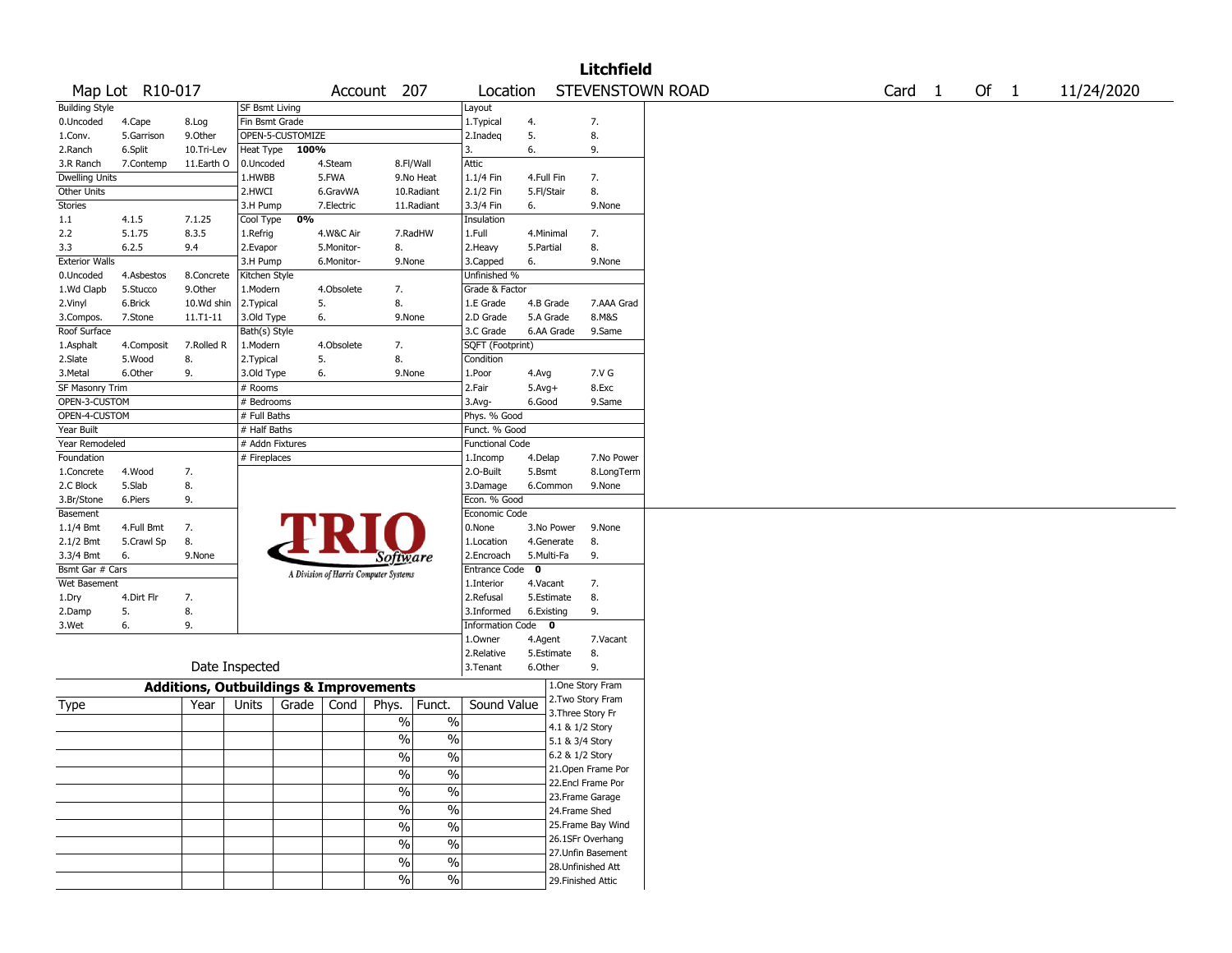|                       | Map Lot R10-017A         | Account 208 | Location                            |                       | <b>168 STEVENSTOWN ROAD</b> |                                   |                 |                          | Card <sub>1</sub>                | Of $1$        |                                | 11/24/2020                        |
|-----------------------|--------------------------|-------------|-------------------------------------|-----------------------|-----------------------------|-----------------------------------|-----------------|--------------------------|----------------------------------|---------------|--------------------------------|-----------------------------------|
| <b>BRANN, KENNETH</b> |                          |             |                                     | <b>Property Data</b>  |                             |                                   |                 | <b>Assessment Record</b> |                                  |               |                                |                                   |
|                       | 168 STEVENSTOWN ROAD     |             | Neighborhood 200 Stevenstown Road   |                       |                             | Year                              | Land            |                          | <b>Buildings</b>                 |               | Exempt                         | <b>Total</b>                      |
|                       | LITCHFIELD ME 04350      |             |                                     |                       |                             | 2007                              |                 | 41,653                   |                                  | 95,023        | 0                              | 136,676                           |
|                       |                          |             | Tree Growth Year                    | $\mathbf 0$           |                             | 2008                              |                 | 41,653                   |                                  | 94,937        | 0                              | 136,590                           |
| B2757P1               |                          |             | X Coordinate<br>Y Coordinate        |                       | $\mathbf 0$<br>$\mathbf 0$  | 2009                              |                 | 41,425                   |                                  | 146,770       | 0                              | 188,195                           |
|                       |                          |             | Zone/Land Use                       | <b>11 Residential</b> |                             | 2010                              |                 | 41,425                   |                                  | 90,654        | 0                              | 132,079                           |
|                       |                          |             |                                     |                       |                             | 2011                              |                 | 41,425                   |                                  | 66,466        | 0                              | 107,891                           |
|                       |                          |             | Secondary Zone                      |                       |                             | 2012                              |                 | 41,425                   |                                  | 66,466        | 0                              | 107,891                           |
|                       |                          |             | Topography 2 Rolling                |                       |                             | 2013                              |                 | 41,425                   |                                  | 65,700        | 0                              | 107,125                           |
|                       |                          |             | 1.Level                             | 4.Below St            | 7.Res Protec                | 2014                              |                 | 41,425                   |                                  | 65,700        | 0                              | 107,125                           |
|                       |                          |             | 2.Rolling<br>3.Above St             | 5.Low<br>6.Swampy     | 8.<br>9.                    | 2015                              |                 | 41,425                   |                                  | 64,934        | 0                              | 106,359                           |
|                       |                          |             | Utilities 4 Drilled Well            |                       | <b>6 Septic System</b>      | 2016                              |                 | 41,425                   |                                  | 64,934        | 0                              | 106,359                           |
|                       |                          |             | 1.Public                            | 4.Dr Well             |                             | 2017                              |                 | 41,425                   |                                  | 64,168        | 0                              | 105,593                           |
|                       |                          |             | 2. Water                            | 5.Dug Well            | 7.Cesspool<br>8.Lake/Pond   | 2018                              |                 | 41,425                   |                                  | 64,168        | 0                              | 105,593                           |
|                       |                          |             | 3.Sewer<br>1 Paved<br><b>Street</b> | 6.Septic              | 9.None                      | 2019                              |                 | 46,700                   |                                  | 107,500       | 0                              | 154,200                           |
|                       |                          |             |                                     |                       |                             | 2020                              |                 | 46,700                   |                                  | 107,500       | 0                              | 154,200                           |
|                       |                          |             | 1.Paved<br>2.Semi Imp               | 4.Proposed<br>5.R/O/W | 7.<br>8.                    |                                   |                 |                          | <b>Land Data</b>                 |               |                                |                                   |
|                       |                          |             | 3.Gravel                            | 6.                    | 9.None                      | <b>Front Foot</b>                 | <b>Type</b>     | Frontage                 | <b>Effective</b><br><b>Depth</b> | <b>Factor</b> | <b>Influence</b><br>Code       | <b>Influence</b>                  |
|                       |                          |             |                                     |                       | $\mathbf 0$                 | 11.1-100                          |                 |                          |                                  |               | $\frac{9}{6}$                  | <b>Codes</b><br>1.Unimproved      |
|                       | Inspection Witnessed By: |             |                                     |                       | $\mathbf 0$                 | 12.101-200<br>$13.201+$           |                 |                          |                                  |               | $\frac{9}{6}$<br>$\frac{9}{6}$ | 2.Excess Frtg<br>3. Topography    |
|                       |                          |             |                                     | <b>Sale Data</b>      |                             | 14.                               |                 |                          |                                  |               | $\frac{9}{6}$                  | 4.Size/Shape                      |
| Χ                     |                          | Date        | Sale Date                           |                       |                             | 15.                               |                 |                          |                                  |               | $\frac{9}{6}$                  | 5.Access                          |
| No./Date              | Description              | Date Insp.  | Price<br>Sale Type                  |                       |                             |                                   |                 |                          |                                  |               | %<br>$\frac{9}{6}$             | 6.Restriction<br>7. Right of Way  |
|                       |                          |             | 1.Land                              | 4.MFG UNIT            | 7.                          | <b>Square Foot</b>                |                 |                          | <b>Square Feet</b>               |               |                                | 8.View/Environ                    |
|                       |                          |             | 2.L & B                             | 5.Other               | 8.                          | 16.Regular Lot                    |                 |                          |                                  |               | %                              | 9. Fract Share<br><b>Acres</b>    |
|                       |                          |             | 3.Building                          | 6.                    | 9.                          | 17.Secondary Lot                  |                 |                          |                                  |               | %<br>%                         | 30. Frontage 1                    |
|                       |                          |             | Financing                           |                       |                             | 18. Excess Land<br>19.Condominium |                 |                          |                                  |               | %                              | 31. Frontage 2                    |
|                       |                          |             | 1.Convent                           | 4.Seller              | 7.                          | 20.Miscellaneous                  |                 |                          |                                  |               | %                              | 32.Tillable                       |
| Notes:                |                          |             | 2.FHA/VA                            | 5.Private             | 8.                          |                                   |                 |                          |                                  |               | %                              | 33.Tillable<br>34.Softwood F&O    |
|                       |                          |             | 3.Assumed                           | 6.Cash                | 9.Unknown                   | Fract. Acre                       |                 |                          |                                  |               | %                              | 35. Mixed Wood F&O                |
|                       |                          |             | Validity                            |                       |                             | 21. Houselot (Frac                | 24              | <b>Acreage/Sites</b>     | 1.00                             | 100           | %<br>0                         | 36.Hardwood F&O                   |
|                       |                          |             | 1.Valid                             | 4.Split               | 7.Renovate                  | 22.Baselot(Fract)                 | $\overline{26}$ |                          | 0.57                             | 100           | %<br>$\mathbf{0}$              | 37.Softwood TG                    |
|                       |                          |             | 2.Related                           | 5.Partial             | 8.Other                     | 23.                               | 44              |                          | 1.00                             | 100           | $\frac{9}{6}$<br>$\mathbf{0}$  | 38. Mixed Wood TG                 |
|                       |                          |             | 3.Distress                          | 6.Exempt              | 9.                          | <b>Acres</b>                      |                 |                          |                                  |               | $\frac{9}{6}$                  | 39.Hardwood TG<br>40.Wasteland    |
|                       |                          |             | Verified                            |                       |                             | 24. Houselot<br>25.Baselot        |                 |                          |                                  |               | $\frac{9}{6}$                  | 41.Gravel Pit                     |
|                       |                          |             | 1.Buyer                             | 4.Agent               | 7.Family                    | 26.Rear 1                         |                 |                          |                                  |               | $\frac{9}{6}$<br>$\frac{9}{6}$ | 42. Mobile Home Si                |
|                       |                          |             | 2.Seller                            | 5.Pub Rec             | 8.Other                     | 27. Rear 2                        |                 |                          |                                  |               |                                | 43.Camp Site                      |
|                       |                          |             | 3.Lender                            | 6.MLS                 | 9.                          | 28. Rear 3                        |                 |                          | Total Acreage 1.57               |               |                                | 44.Lot Improvemen                 |
| <b>Litchfield</b>     |                          |             |                                     |                       |                             | 29. Rear 4                        |                 |                          |                                  |               |                                | 45.Access Right<br>46.Golf Course |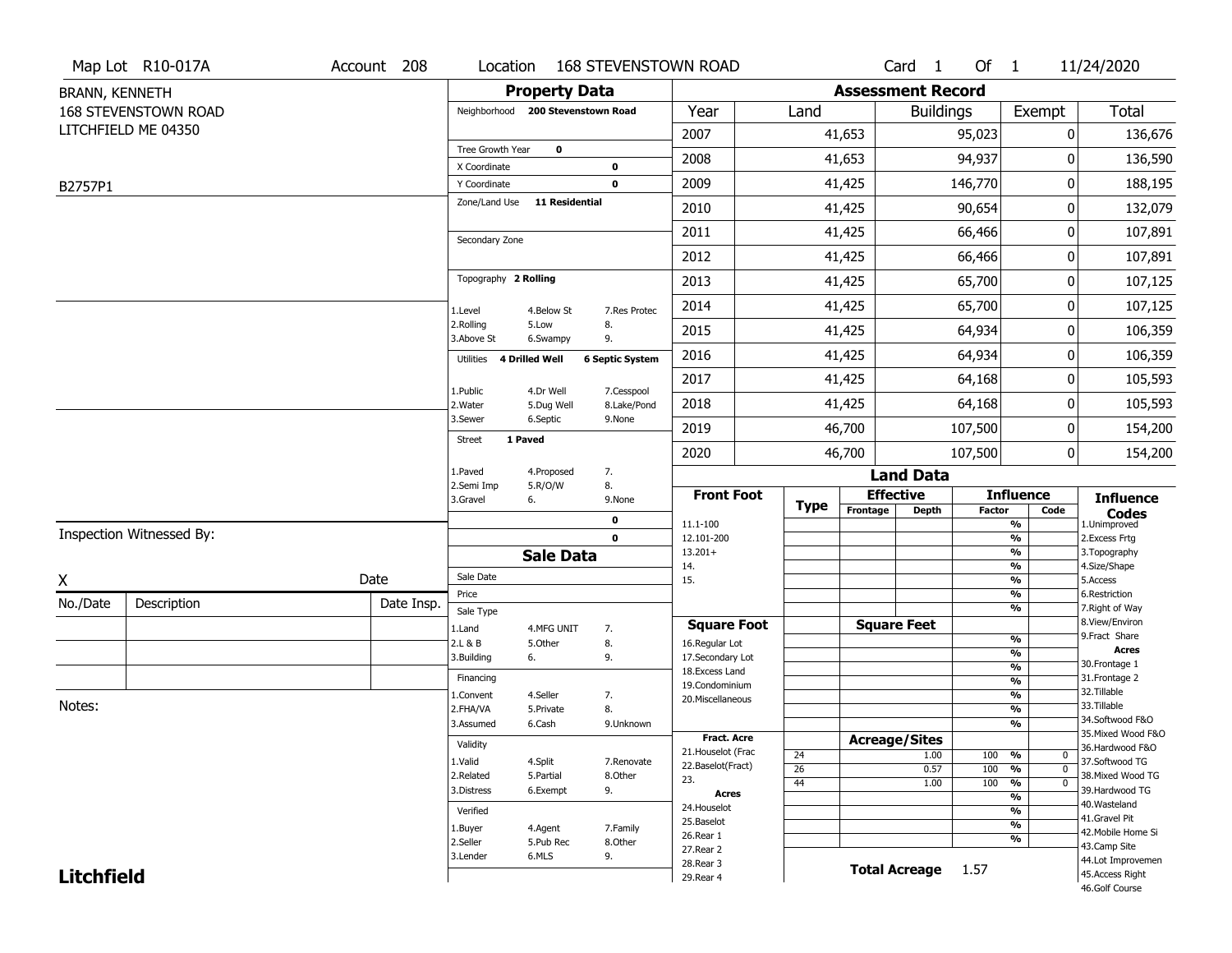|                         |                                          |                                                   |                           |                          |                         |                                       |               |                                  |            |                 | <b>Litchfield</b>                     |                             |       |          |                   |                |                |                 |            |
|-------------------------|------------------------------------------|---------------------------------------------------|---------------------------|--------------------------|-------------------------|---------------------------------------|---------------|----------------------------------|------------|-----------------|---------------------------------------|-----------------------------|-------|----------|-------------------|----------------|----------------|-----------------|------------|
|                         | Map Lot R10-017A                         |                                                   |                           |                          |                         | Account 208                           |               | Location                         |            |                 |                                       | <b>168 STEVENSTOWN ROAD</b> |       |          | Card <sub>1</sub> | Of 1           |                |                 | 11/24/2020 |
| Building Style 4 Cape   |                                          |                                                   | SF Bsmt Living            |                          | $\mathbf 0$             |                                       |               | Layout 1 Typical                 |            |                 |                                       |                             |       |          |                   |                |                |                 |            |
| 0.Uncoded               | 4.Cape                                   | 8.Log                                             | Fin Bsmt Grade            |                          | 0 <sub>0</sub>          |                                       |               | 1. Typical                       | 4.         |                 | 7.                                    |                             |       |          |                   |                |                | $14.0110.01$ WD |            |
| 1.Conv.                 | 5.Garrison                               | 9.0ther                                           |                           | OPEN-5-CUSTOMIZE 0       |                         |                                       |               | 2.Inadeg                         | 5.         |                 | 8.                                    |                             |       |          |                   |                |                |                 |            |
| 2.Ranch                 | 6.Split                                  | 10.Tri-Lev                                        | Heat Type                 | 100%                     |                         | 12 Monitor-Fuel Oil                   |               | 3.                               | 6.         |                 | 9.                                    |                             |       |          |                   | 16.0           |                |                 |            |
| 3.R Ranch               | 7.Contemp                                | 11.Earth O                                        | 0.Uncoded                 |                          | 4.Steam                 |                                       | 8.Fl/Wall     | Attic                            | 9 None     |                 |                                       |                             |       |          |                   |                |                | 120             |            |
| Dwelling Units 1        |                                          |                                                   | 1.HWBB                    |                          | 5.FWA                   |                                       | 9.No Heat     | $1.1/4$ Fin                      | 4.Full Fin |                 | 7.                                    |                             |       |          | 8.0               |                |                |                 |            |
| Other Units             | $\mathbf 0$                              |                                                   | 2.HWCI                    |                          | 6.GravWA                |                                       | 10.Radiant    | 2.1/2 Fin                        | 5.Fl/Stair |                 | 8.                                    |                             |       |          |                   | $14.0^{\circ}$ |                |                 | 2.0        |
| Stories                 | 4 One & 1/2 Story                        |                                                   | 3.H Pump                  |                          | 7.Electric              |                                       | 11.Radiant    | 3.3/4 Fin                        | 6.         |                 | 9.None                                |                             |       |          |                   |                |                |                 |            |
| $1.1\,$                 | 4.1.5                                    | 7.1.25                                            | Cool Type                 | 0%                       | 9 None                  |                                       |               | Insulation                       | 1 Full     |                 |                                       |                             |       |          |                   |                |                |                 |            |
| 2.2                     | 5.1.75<br>6.2.5                          | 8.3.5                                             | 1.Refrig                  |                          | 4.W&C Air               |                                       | 7.RadHW       | 1.Full                           | 4.Minimal  |                 | 7.<br>8.                              |                             |       |          |                   |                |                |                 |            |
| 3.3                     |                                          | 9.4                                               | 2.Evapor                  |                          | 5.Monitor-              | 8.<br>9.None                          |               | 2.Heavy                          | 5.Partial  |                 | 9.None                                |                             |       |          |                   |                |                |                 |            |
|                         | Exterior Walls 1 Clapboard<br>4.Asbestos | 8.Concrete                                        | 3.H Pump                  |                          | 6.Monitor-              |                                       |               | 3.Capped<br>Unfinished %         | 6.<br>30%  |                 |                                       |                             |       |          |                   |                | 12.0           | 12.0            |            |
| 0.Uncoded<br>1.Wd Clapb | 5.Stucco                                 | 9.0ther                                           | Kitchen Style<br>1.Modern |                          | 2 Typical<br>4.Obsolete | 7.                                    |               | Grade & Factor 3 Average 100%    |            |                 |                                       |                             |       |          |                   |                |                |                 |            |
| 2.Vinyl                 | 6.Brick                                  | 10.Wd shin                                        | 2. Typical                |                          | 5.                      | 8.                                    |               | 1.E Grade                        | 4.B Grade  |                 | 7.AAA Grad                            |                             |       |          |                   |                |                |                 |            |
| 3.Compos.               | 7.Stone                                  | 11.T1-11                                          | 3.Old Type                |                          | 6.                      | 9.None                                |               | 2.D Grade                        | 5.A Grade  |                 | 8.M&S                                 |                             |       |          |                   |                | $10.0^{\circ}$ |                 |            |
| Roof Surface            | 1 Asphalt Shingles                       |                                                   | Bath(s) Style             |                          |                         | 2 Typical Bath(s)                     |               | 3.C Grade                        | 6.AA Grade |                 | 9.Same                                |                             |       |          |                   |                |                |                 |            |
| 1.Asphalt               | 4.Composit                               | 7.Rolled R                                        | 1.Modern                  |                          | 4.Obsolete              | 7.                                    |               | SQFT (Footprint) 1024            |            |                 |                                       |                             |       | 11/2sBFr |                   |                |                |                 |            |
| 2.Slate                 | 5.Wood                                   | 8.                                                | 2. Typical                |                          | 5.                      | 8.                                    |               | Condition                        | 4 Average  |                 |                                       |                             | 32.0' |          |                   |                |                |                 |            |
| 3.Metal                 | 6.Other                                  | 9.                                                | 3.Old Type                |                          | 6.                      | 9.None                                |               | 1.Poor                           | 4.Avg      |                 | 7.V G                                 |                             |       |          |                   |                |                |                 |            |
| SF Masonry Trim 0       |                                          |                                                   | # Rooms                   |                          | 4                       |                                       |               | 2.Fair                           | $5.Avg+$   |                 | 8.Exc                                 |                             |       |          |                   |                |                |                 |            |
| OPEN-3-CUSTOM 0         |                                          |                                                   | # Bedrooms                |                          | $\mathbf{z}$            |                                       |               | 3.Avg-                           | 6.Good     |                 | 9.Same                                |                             |       |          |                   |                |                |                 |            |
| OPEN-4-CUSTOM 0         |                                          |                                                   | # Full Baths              |                          | $\mathbf{1}$            |                                       |               | Phys. % Good                     | 0%         |                 |                                       |                             |       |          |                   |                |                |                 |            |
| Year Built              | 1995                                     |                                                   | # Half Baths              |                          | 0                       |                                       |               | Funct. % Good                    |            | 100%            |                                       |                             |       |          |                   |                |                |                 |            |
| Year Remodeled 0        |                                          |                                                   |                           | # Addn Fixtures          | 0                       |                                       |               | Functional Code                  |            | 9 None          |                                       |                             |       |          |                   |                |                |                 |            |
| Foundation              | 1 Concrete                               |                                                   | # Fireplaces              |                          | 0                       |                                       |               | 1.Incomp                         | 4.Delap    |                 | 7.No Power                            |                             |       |          |                   |                |                |                 |            |
| 1.Concrete              | 4.Wood                                   | 7.                                                |                           |                          |                         |                                       |               | 2.O-Built                        | 5.Bsmt     |                 | 8.LongTerm                            |                             |       |          |                   |                |                |                 |            |
| 2.C Block               | 5.Slab                                   | 8.                                                |                           |                          |                         |                                       |               | 3.Damage                         | 6.Common   |                 | 9.None                                |                             |       | 32.0     |                   |                |                |                 |            |
| 3.Br/Stone              | 6.Piers                                  | 9.                                                |                           |                          |                         |                                       |               | Econ. % Good 100%                |            |                 |                                       |                             |       |          |                   |                |                |                 |            |
| Basement                | <b>4 Full Basement</b>                   |                                                   |                           |                          |                         |                                       |               | Economic Code None               |            |                 |                                       |                             |       |          |                   |                |                |                 |            |
| $1.1/4$ Bmt             | 4.Full Bmt                               | 7.                                                |                           |                          |                         |                                       |               | 0.None                           | 3.No Power |                 | 9.None                                |                             |       |          |                   |                |                |                 |            |
| $2.1/2$ Bmt             | 5.Crawl Sp                               | 8.                                                |                           |                          |                         |                                       |               | 1.Location                       | 4.Generate |                 | 8.                                    |                             |       |          |                   |                |                |                 |            |
| 3.3/4 Bmt               | 6.                                       | 9.None                                            |                           |                          |                         | Software                              |               | 2.Encroach                       | 5.Multi-Fa |                 | 9.                                    |                             |       |          |                   |                |                |                 |            |
| Bsmt Gar # Cars 0       |                                          |                                                   |                           |                          |                         | A Division of Harris Computer Systems |               | Entrance Code 1 Interior Inspect |            |                 |                                       |                             |       |          |                   |                |                |                 |            |
|                         | Wet Basement 1 Dry Basement              |                                                   |                           |                          |                         |                                       |               | 1.Interior                       | 4.Vacant   |                 | 7.                                    |                             |       |          |                   |                |                |                 |            |
| 1.Dry                   | 4.Dirt Flr                               | 7.                                                |                           |                          |                         |                                       |               | 2.Refusal                        | 5.Estimate |                 | 8.                                    |                             |       |          |                   |                |                |                 |            |
| 2.Damp                  | 5.                                       | 8.                                                |                           |                          |                         |                                       |               | 3.Informed                       | 6.Existing |                 | 9.                                    |                             |       |          |                   |                |                |                 |            |
| 3.Wet                   | 6.                                       | 9.                                                |                           |                          |                         |                                       |               | Information Code 2 Relative      |            |                 |                                       |                             |       |          |                   |                |                |                 |            |
|                         |                                          |                                                   |                           |                          |                         |                                       |               | 1.Owner                          | 4.Agent    |                 | 7.Vacant                              |                             |       |          |                   |                |                |                 |            |
|                         |                                          |                                                   |                           | Date Inspected 9/25/2018 |                         |                                       |               | 2.Relative                       | 5.Estimate |                 | 8.<br>9.                              |                             |       |          |                   |                |                |                 |            |
|                         |                                          |                                                   |                           |                          |                         |                                       |               | 3.Tenant                         | 6.Other    |                 |                                       |                             |       |          |                   |                |                |                 |            |
|                         |                                          | <b>Additions, Outbuildings &amp; Improvements</b> |                           |                          |                         |                                       |               |                                  |            |                 | 1.One Story Fram<br>2. Two Story Fram |                             |       |          |                   |                |                |                 |            |
| Type                    |                                          | Year                                              | Units                     | Grade                    | Cond                    | Phys.   Funct.                        |               | Sound Value                      |            |                 | 3. Three Story Fr                     |                             |       |          |                   |                |                |                 |            |
| 68 Wood Deck/s          |                                          | 0                                                 | 368                       | O O                      | 0                       | $\%$ 0<br>$\mathbf{0}$                | $\%$          |                                  |            | 4.1 & 1/2 Story |                                       |                             |       |          |                   |                |                |                 |            |
|                         |                                          |                                                   |                           |                          |                         | $\frac{0}{0}$                         | $\%$          |                                  |            | 5.1 & 3/4 Story |                                       |                             |       |          |                   |                |                |                 |            |
|                         |                                          |                                                   |                           |                          |                         | $\%$                                  | $\%$          |                                  |            | 6.2 & 1/2 Story |                                       |                             |       |          |                   |                |                |                 |            |
|                         |                                          |                                                   |                           |                          |                         | $\%$                                  | $\frac{0}{0}$ |                                  |            |                 | 21. Open Frame Por                    |                             |       |          |                   |                |                |                 |            |
|                         |                                          |                                                   |                           |                          |                         |                                       |               |                                  |            |                 | 22.Encl Frame Por                     |                             |       |          |                   |                |                |                 |            |
|                         |                                          |                                                   |                           |                          |                         | %                                     | %             |                                  |            |                 | 23.Frame Garage                       |                             |       |          |                   |                |                |                 |            |
|                         |                                          |                                                   |                           |                          |                         | $\frac{0}{0}$                         | $\frac{1}{2}$ |                                  |            | 24.Frame Shed   |                                       |                             |       |          |                   |                |                |                 |            |
|                         |                                          |                                                   |                           |                          |                         | $\%$                                  | $\sqrt{6}$    |                                  |            |                 | 25.Frame Bay Wind                     |                             |       |          |                   |                |                |                 |            |
|                         |                                          |                                                   |                           |                          |                         | $\frac{0}{0}$                         | $\frac{1}{2}$ |                                  |            |                 | 26.1SFr Overhang                      |                             |       |          |                   |                |                |                 |            |
|                         |                                          |                                                   |                           |                          |                         | $\%$                                  | $\sqrt{6}$    |                                  |            |                 | 27. Unfin Basement                    |                             |       |          |                   |                |                |                 |            |
|                         |                                          |                                                   |                           |                          |                         |                                       |               |                                  |            |                 | 28. Unfinished Att                    |                             |       |          |                   |                |                |                 |            |
|                         |                                          |                                                   |                           |                          |                         | $\frac{0}{0}$                         | $\%$          |                                  |            |                 | 29. Finished Attic                    |                             |       |          |                   |                |                |                 |            |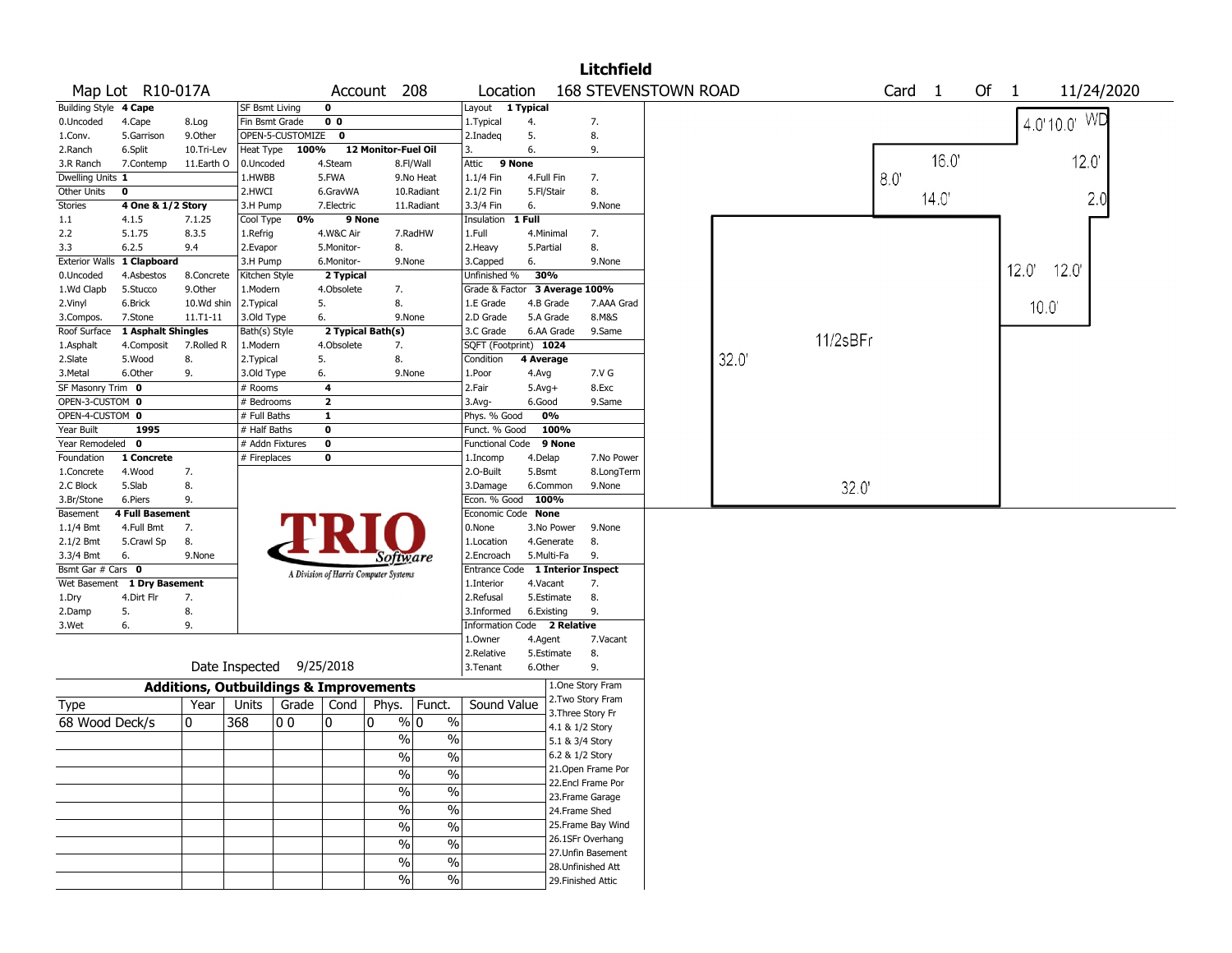| <b>Property Data</b><br><b>Assessment Record</b><br>COMBS, DAVID M<br><b>Total</b><br>COMBS, TAMMY<br>Neighborhood 200 Stevenstown Road<br>Year<br>Land<br>Exempt<br><b>Buildings</b><br>218 STEVENSTOWN RD<br>2007<br>45,510<br>98,387<br>143,897<br>0<br>LITCHFIELD ME 04350<br>$\mathbf 0$<br>Tree Growth Year<br>98,387<br>2008<br>45,510<br>0<br>143,897<br>X Coordinate<br>0<br>2009<br>44,750<br>106,488<br>0<br>151,238<br>$\mathbf 0$<br>Y Coordinate<br>B5945P188 B13065P271<br><b>11 Residential</b><br>Zone/Land Use<br>97,308<br>2010<br>44,750<br>0<br>142,058<br>2011<br>44,750<br>96,535<br>141,285<br>0<br>Secondary Zone<br>96,535<br>0<br>2012<br>44,750<br>Topography 2 Rolling<br>95,651<br>2013<br>44,750<br>0<br>68,678<br>2014<br>44,750<br>0<br>4.Below St<br>7.Res Protec<br>1.Level<br>2.Rolling<br>5.Low<br>8.<br>67,717<br>2015<br>44,750<br>0<br>3.Above St<br>9.<br>6.Swampy<br>2016<br>44,750<br>66,575<br>0<br>4 Drilled Well<br><b>6 Septic System</b><br>Utilities<br>2017<br>44,750<br>65,654<br>0<br>1.Public<br>4.Dr Well<br>7.Cesspool<br>2018<br>64,549<br>44,750<br>0<br>2. Water<br>5.Dug Well<br>8.Lake/Pond<br>3.Sewer<br>6.Septic<br>9.None<br>2019<br>50,700<br>58,000<br>0<br>1 Paved<br>Street<br>58,000<br>$\overline{0}$<br>2020<br>50,700<br>1.Paved<br>4.Proposed<br>7.<br><b>Land Data</b><br>8.<br>2.Semi Imp<br>5.R/O/W<br><b>Front Foot</b><br><b>Effective</b><br><b>Influence</b><br><b>Influence</b><br>3.Gravel<br>6.<br>9.None<br><b>Type</b><br>Frontage<br><b>Depth</b><br><b>Factor</b><br>Code<br><b>Codes</b><br>0<br>11.1-100<br>%<br>1.Unimproved<br>Inspection Witnessed By:<br>$\mathbf 0$<br>$\frac{9}{6}$<br>12.101-200<br>2.Excess Frtg<br>$13.201+$<br>%<br>3. Topography<br><b>Sale Data</b><br>4.Size/Shape<br>%<br>14.<br>Sale Date<br>%<br>5.Access |   | Map Lot R10-018 | Account 932 | Location | 218 STEVENSTOWN ROAD |     |  | Card <sub>1</sub> | Of $1$ | 11/24/2020 |
|-----------------------------------------------------------------------------------------------------------------------------------------------------------------------------------------------------------------------------------------------------------------------------------------------------------------------------------------------------------------------------------------------------------------------------------------------------------------------------------------------------------------------------------------------------------------------------------------------------------------------------------------------------------------------------------------------------------------------------------------------------------------------------------------------------------------------------------------------------------------------------------------------------------------------------------------------------------------------------------------------------------------------------------------------------------------------------------------------------------------------------------------------------------------------------------------------------------------------------------------------------------------------------------------------------------------------------------------------------------------------------------------------------------------------------------------------------------------------------------------------------------------------------------------------------------------------------------------------------------------------------------------------------------------------------------------------------------------------------------------------------------------------------------------------------------------------------------|---|-----------------|-------------|----------|----------------------|-----|--|-------------------|--------|------------|
|                                                                                                                                                                                                                                                                                                                                                                                                                                                                                                                                                                                                                                                                                                                                                                                                                                                                                                                                                                                                                                                                                                                                                                                                                                                                                                                                                                                                                                                                                                                                                                                                                                                                                                                                                                                                                                   |   |                 |             |          |                      |     |  |                   |        |            |
|                                                                                                                                                                                                                                                                                                                                                                                                                                                                                                                                                                                                                                                                                                                                                                                                                                                                                                                                                                                                                                                                                                                                                                                                                                                                                                                                                                                                                                                                                                                                                                                                                                                                                                                                                                                                                                   |   |                 |             |          |                      |     |  |                   |        |            |
|                                                                                                                                                                                                                                                                                                                                                                                                                                                                                                                                                                                                                                                                                                                                                                                                                                                                                                                                                                                                                                                                                                                                                                                                                                                                                                                                                                                                                                                                                                                                                                                                                                                                                                                                                                                                                                   |   |                 |             |          |                      |     |  |                   |        |            |
|                                                                                                                                                                                                                                                                                                                                                                                                                                                                                                                                                                                                                                                                                                                                                                                                                                                                                                                                                                                                                                                                                                                                                                                                                                                                                                                                                                                                                                                                                                                                                                                                                                                                                                                                                                                                                                   |   |                 |             |          |                      |     |  |                   |        |            |
|                                                                                                                                                                                                                                                                                                                                                                                                                                                                                                                                                                                                                                                                                                                                                                                                                                                                                                                                                                                                                                                                                                                                                                                                                                                                                                                                                                                                                                                                                                                                                                                                                                                                                                                                                                                                                                   |   |                 |             |          |                      |     |  |                   |        |            |
|                                                                                                                                                                                                                                                                                                                                                                                                                                                                                                                                                                                                                                                                                                                                                                                                                                                                                                                                                                                                                                                                                                                                                                                                                                                                                                                                                                                                                                                                                                                                                                                                                                                                                                                                                                                                                                   |   |                 |             |          |                      |     |  |                   |        |            |
|                                                                                                                                                                                                                                                                                                                                                                                                                                                                                                                                                                                                                                                                                                                                                                                                                                                                                                                                                                                                                                                                                                                                                                                                                                                                                                                                                                                                                                                                                                                                                                                                                                                                                                                                                                                                                                   |   |                 |             |          |                      |     |  |                   |        |            |
|                                                                                                                                                                                                                                                                                                                                                                                                                                                                                                                                                                                                                                                                                                                                                                                                                                                                                                                                                                                                                                                                                                                                                                                                                                                                                                                                                                                                                                                                                                                                                                                                                                                                                                                                                                                                                                   |   |                 |             |          |                      |     |  |                   |        |            |
|                                                                                                                                                                                                                                                                                                                                                                                                                                                                                                                                                                                                                                                                                                                                                                                                                                                                                                                                                                                                                                                                                                                                                                                                                                                                                                                                                                                                                                                                                                                                                                                                                                                                                                                                                                                                                                   |   |                 |             |          |                      |     |  |                   |        | 141,285    |
|                                                                                                                                                                                                                                                                                                                                                                                                                                                                                                                                                                                                                                                                                                                                                                                                                                                                                                                                                                                                                                                                                                                                                                                                                                                                                                                                                                                                                                                                                                                                                                                                                                                                                                                                                                                                                                   |   |                 |             |          |                      |     |  |                   |        | 140,401    |
|                                                                                                                                                                                                                                                                                                                                                                                                                                                                                                                                                                                                                                                                                                                                                                                                                                                                                                                                                                                                                                                                                                                                                                                                                                                                                                                                                                                                                                                                                                                                                                                                                                                                                                                                                                                                                                   |   |                 |             |          |                      |     |  |                   |        | 113,428    |
|                                                                                                                                                                                                                                                                                                                                                                                                                                                                                                                                                                                                                                                                                                                                                                                                                                                                                                                                                                                                                                                                                                                                                                                                                                                                                                                                                                                                                                                                                                                                                                                                                                                                                                                                                                                                                                   |   |                 |             |          |                      |     |  |                   |        | 112,467    |
|                                                                                                                                                                                                                                                                                                                                                                                                                                                                                                                                                                                                                                                                                                                                                                                                                                                                                                                                                                                                                                                                                                                                                                                                                                                                                                                                                                                                                                                                                                                                                                                                                                                                                                                                                                                                                                   |   |                 |             |          |                      |     |  |                   |        | 111,325    |
|                                                                                                                                                                                                                                                                                                                                                                                                                                                                                                                                                                                                                                                                                                                                                                                                                                                                                                                                                                                                                                                                                                                                                                                                                                                                                                                                                                                                                                                                                                                                                                                                                                                                                                                                                                                                                                   |   |                 |             |          |                      |     |  |                   |        | 110,404    |
|                                                                                                                                                                                                                                                                                                                                                                                                                                                                                                                                                                                                                                                                                                                                                                                                                                                                                                                                                                                                                                                                                                                                                                                                                                                                                                                                                                                                                                                                                                                                                                                                                                                                                                                                                                                                                                   |   |                 |             |          |                      |     |  |                   |        | 109,299    |
|                                                                                                                                                                                                                                                                                                                                                                                                                                                                                                                                                                                                                                                                                                                                                                                                                                                                                                                                                                                                                                                                                                                                                                                                                                                                                                                                                                                                                                                                                                                                                                                                                                                                                                                                                                                                                                   |   |                 |             |          |                      |     |  |                   |        | 108,700    |
|                                                                                                                                                                                                                                                                                                                                                                                                                                                                                                                                                                                                                                                                                                                                                                                                                                                                                                                                                                                                                                                                                                                                                                                                                                                                                                                                                                                                                                                                                                                                                                                                                                                                                                                                                                                                                                   |   |                 |             |          |                      |     |  |                   |        | 108,700    |
|                                                                                                                                                                                                                                                                                                                                                                                                                                                                                                                                                                                                                                                                                                                                                                                                                                                                                                                                                                                                                                                                                                                                                                                                                                                                                                                                                                                                                                                                                                                                                                                                                                                                                                                                                                                                                                   |   |                 |             |          |                      |     |  |                   |        |            |
|                                                                                                                                                                                                                                                                                                                                                                                                                                                                                                                                                                                                                                                                                                                                                                                                                                                                                                                                                                                                                                                                                                                                                                                                                                                                                                                                                                                                                                                                                                                                                                                                                                                                                                                                                                                                                                   |   |                 |             |          |                      |     |  |                   |        |            |
|                                                                                                                                                                                                                                                                                                                                                                                                                                                                                                                                                                                                                                                                                                                                                                                                                                                                                                                                                                                                                                                                                                                                                                                                                                                                                                                                                                                                                                                                                                                                                                                                                                                                                                                                                                                                                                   |   |                 |             |          |                      |     |  |                   |        |            |
|                                                                                                                                                                                                                                                                                                                                                                                                                                                                                                                                                                                                                                                                                                                                                                                                                                                                                                                                                                                                                                                                                                                                                                                                                                                                                                                                                                                                                                                                                                                                                                                                                                                                                                                                                                                                                                   |   |                 |             |          |                      |     |  |                   |        |            |
|                                                                                                                                                                                                                                                                                                                                                                                                                                                                                                                                                                                                                                                                                                                                                                                                                                                                                                                                                                                                                                                                                                                                                                                                                                                                                                                                                                                                                                                                                                                                                                                                                                                                                                                                                                                                                                   |   |                 |             |          |                      |     |  |                   |        |            |
|                                                                                                                                                                                                                                                                                                                                                                                                                                                                                                                                                                                                                                                                                                                                                                                                                                                                                                                                                                                                                                                                                                                                                                                                                                                                                                                                                                                                                                                                                                                                                                                                                                                                                                                                                                                                                                   | X |                 | Date        |          |                      | 15. |  |                   |        |            |
| Price<br>%<br>6.Restriction<br>No./Date<br>Description<br>Date Insp.<br>%<br>7. Right of Way<br>Sale Type                                                                                                                                                                                                                                                                                                                                                                                                                                                                                                                                                                                                                                                                                                                                                                                                                                                                                                                                                                                                                                                                                                                                                                                                                                                                                                                                                                                                                                                                                                                                                                                                                                                                                                                         |   |                 |             |          |                      |     |  |                   |        |            |
| 8.View/Environ<br><b>Square Feet</b><br><b>Square Foot</b><br>1.Land<br>4.MFG UNIT<br>7.                                                                                                                                                                                                                                                                                                                                                                                                                                                                                                                                                                                                                                                                                                                                                                                                                                                                                                                                                                                                                                                                                                                                                                                                                                                                                                                                                                                                                                                                                                                                                                                                                                                                                                                                          |   |                 |             |          |                      |     |  |                   |        |            |
| 9.Fract Share<br>%<br>2.L & B<br>8.<br>5.Other<br>16.Regular Lot<br><b>Acres</b>                                                                                                                                                                                                                                                                                                                                                                                                                                                                                                                                                                                                                                                                                                                                                                                                                                                                                                                                                                                                                                                                                                                                                                                                                                                                                                                                                                                                                                                                                                                                                                                                                                                                                                                                                  |   |                 |             |          |                      |     |  |                   |        |            |
| $\frac{9}{6}$<br>3.Building<br>6.<br>9.<br>17.Secondary Lot<br>30.Frontage 1<br>$\frac{9}{6}$<br>18. Excess Land                                                                                                                                                                                                                                                                                                                                                                                                                                                                                                                                                                                                                                                                                                                                                                                                                                                                                                                                                                                                                                                                                                                                                                                                                                                                                                                                                                                                                                                                                                                                                                                                                                                                                                                  |   |                 |             |          |                      |     |  |                   |        |            |
| 31. Frontage 2<br>Financing<br>$\overline{\frac{9}{6}}$<br>19.Condominium                                                                                                                                                                                                                                                                                                                                                                                                                                                                                                                                                                                                                                                                                                                                                                                                                                                                                                                                                                                                                                                                                                                                                                                                                                                                                                                                                                                                                                                                                                                                                                                                                                                                                                                                                         |   |                 |             |          |                      |     |  |                   |        |            |
| 32.Tillable<br>$\frac{9}{6}$<br>4.Seller<br>1.Convent<br>7.<br>20.Miscellaneous<br>Notes:                                                                                                                                                                                                                                                                                                                                                                                                                                                                                                                                                                                                                                                                                                                                                                                                                                                                                                                                                                                                                                                                                                                                                                                                                                                                                                                                                                                                                                                                                                                                                                                                                                                                                                                                         |   |                 |             |          |                      |     |  |                   |        |            |
| 33.Tillable<br>$\overline{\frac{9}{6}}$<br>2.FHA/VA<br>8.<br>5.Private<br>34.Softwood F&O                                                                                                                                                                                                                                                                                                                                                                                                                                                                                                                                                                                                                                                                                                                                                                                                                                                                                                                                                                                                                                                                                                                                                                                                                                                                                                                                                                                                                                                                                                                                                                                                                                                                                                                                         |   |                 |             |          |                      |     |  |                   |        |            |
| $\frac{9}{6}$<br>3.Assumed<br>6.Cash<br>9.Unknown<br>35. Mixed Wood F&O<br>Fract. Acre                                                                                                                                                                                                                                                                                                                                                                                                                                                                                                                                                                                                                                                                                                                                                                                                                                                                                                                                                                                                                                                                                                                                                                                                                                                                                                                                                                                                                                                                                                                                                                                                                                                                                                                                            |   |                 |             |          |                      |     |  |                   |        |            |
| <b>Acreage/Sites</b><br>Validity<br>36.Hardwood F&O<br>21. Houselot (Frac<br>24<br>1.00<br>100 %<br>$\mathbf 0$                                                                                                                                                                                                                                                                                                                                                                                                                                                                                                                                                                                                                                                                                                                                                                                                                                                                                                                                                                                                                                                                                                                                                                                                                                                                                                                                                                                                                                                                                                                                                                                                                                                                                                                   |   |                 |             |          |                      |     |  |                   |        |            |
| 1.Valid<br>4.Split<br>37.Softwood TG<br>7.Renovate<br>22.Baselot(Fract)<br>100<br>26<br>1.90<br>%<br>$\mathbf 0$                                                                                                                                                                                                                                                                                                                                                                                                                                                                                                                                                                                                                                                                                                                                                                                                                                                                                                                                                                                                                                                                                                                                                                                                                                                                                                                                                                                                                                                                                                                                                                                                                                                                                                                  |   |                 |             |          |                      |     |  |                   |        |            |
| 2.Related<br>5.Partial<br>8.Other<br>38. Mixed Wood TG<br>23.<br>$\frac{9}{6}$<br>44<br>1.00<br>100<br>$\mathbf 0$                                                                                                                                                                                                                                                                                                                                                                                                                                                                                                                                                                                                                                                                                                                                                                                                                                                                                                                                                                                                                                                                                                                                                                                                                                                                                                                                                                                                                                                                                                                                                                                                                                                                                                                |   |                 |             |          |                      |     |  |                   |        |            |
| 9.<br>39.Hardwood TG<br>3.Distress<br>6.Exempt<br><b>Acres</b><br>$\frac{9}{6}$                                                                                                                                                                                                                                                                                                                                                                                                                                                                                                                                                                                                                                                                                                                                                                                                                                                                                                                                                                                                                                                                                                                                                                                                                                                                                                                                                                                                                                                                                                                                                                                                                                                                                                                                                   |   |                 |             |          |                      |     |  |                   |        |            |
| 40. Wasteland<br>24. Houselot<br>%<br>Verified<br>41.Gravel Pit                                                                                                                                                                                                                                                                                                                                                                                                                                                                                                                                                                                                                                                                                                                                                                                                                                                                                                                                                                                                                                                                                                                                                                                                                                                                                                                                                                                                                                                                                                                                                                                                                                                                                                                                                                   |   |                 |             |          |                      |     |  |                   |        |            |
| 25.Baselot<br>$\frac{9}{6}$<br>1.Buyer<br>4.Agent<br>7.Family<br>42. Mobile Home Si<br>26.Rear 1                                                                                                                                                                                                                                                                                                                                                                                                                                                                                                                                                                                                                                                                                                                                                                                                                                                                                                                                                                                                                                                                                                                                                                                                                                                                                                                                                                                                                                                                                                                                                                                                                                                                                                                                  |   |                 |             |          |                      |     |  |                   |        |            |
| %<br>2.Seller<br>5.Pub Rec<br>8.Other<br>43.Camp Site<br>27. Rear 2                                                                                                                                                                                                                                                                                                                                                                                                                                                                                                                                                                                                                                                                                                                                                                                                                                                                                                                                                                                                                                                                                                                                                                                                                                                                                                                                                                                                                                                                                                                                                                                                                                                                                                                                                               |   |                 |             |          |                      |     |  |                   |        |            |
| 3.Lender<br>6.MLS<br>9.<br>44.Lot Improvemen<br>28. Rear 3                                                                                                                                                                                                                                                                                                                                                                                                                                                                                                                                                                                                                                                                                                                                                                                                                                                                                                                                                                                                                                                                                                                                                                                                                                                                                                                                                                                                                                                                                                                                                                                                                                                                                                                                                                        |   |                 |             |          |                      |     |  |                   |        |            |
| <b>Total Acreage</b><br>2.90<br>45.Access Right<br><b>Litchfield</b><br>29. Rear 4<br>46.Golf Course                                                                                                                                                                                                                                                                                                                                                                                                                                                                                                                                                                                                                                                                                                                                                                                                                                                                                                                                                                                                                                                                                                                                                                                                                                                                                                                                                                                                                                                                                                                                                                                                                                                                                                                              |   |                 |             |          |                      |     |  |                   |        |            |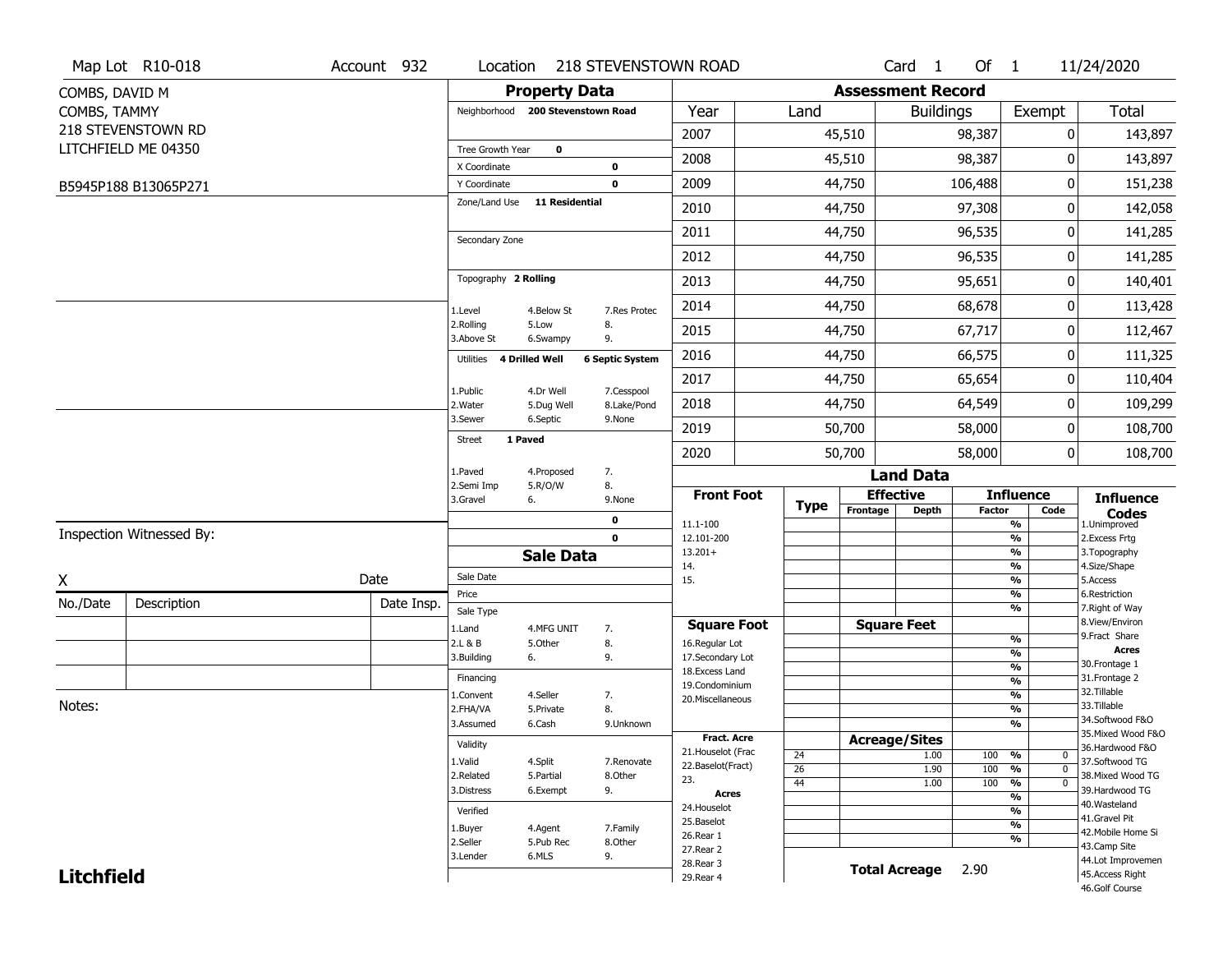|                        |                 |            |                                                   |                                       |             |                                   |                           |                 | <b>Litchfield</b>  |                      |      |                  |                   |                                                        |        |                |
|------------------------|-----------------|------------|---------------------------------------------------|---------------------------------------|-------------|-----------------------------------|---------------------------|-----------------|--------------------|----------------------|------|------------------|-------------------|--------------------------------------------------------|--------|----------------|
|                        | Map Lot R10-018 |            |                                                   |                                       | Account 932 |                                   | Location                  |                 |                    | 218 STEVENSTOWN ROAD |      |                  | Card <sub>1</sub> |                                                        | Of $1$ | 11/24/2020     |
| <b>Building Style</b>  |                 |            | SF Bsmt Living                                    |                                       |             |                                   | Layout                    |                 |                    |                      |      |                  | WD                |                                                        |        |                |
| 0.Uncoded              | 4.Cape          | 8.Log      | Fin Bsmt Grade                                    |                                       |             |                                   | 1. Typical                | 4.              | 7.                 |                      |      |                  |                   |                                                        |        |                |
| 1.Conv.                | 5.Garrison      | 9.0ther    | OPEN-5-CUSTOMIZE                                  |                                       |             |                                   | 2.Inadeq                  | 5.              | 8.                 |                      |      | 12.0             |                   |                                                        |        |                |
| 2.Ranch                | 6.Split         | 10.Tri-Lev | Heat Type                                         | 100%                                  |             |                                   | 3.                        | 6.              | 9.                 |                      |      | 20.0°            |                   |                                                        |        |                |
| 3.R Ranch              | 7.Contemp       | 11.Earth O | 0.Uncoded                                         | 4.Steam                               |             | 8.Fl/Wall                         | Attic                     |                 |                    |                      |      |                  |                   |                                                        |        |                |
| <b>Dwelling Units</b>  |                 |            | 1.HWBB                                            | 5.FWA                                 |             | 9.No Heat                         | 1.1/4 Fin                 | 4.Full Fin      | 7.                 |                      |      |                  |                   |                                                        |        |                |
| Other Units            |                 |            | 2.HWCI                                            | 6.GravWA                              |             | 10.Radiant                        | 2.1/2 Fin                 | 5.Fl/Stair      | 8.                 |                      |      |                  |                   |                                                        |        |                |
| Stories                |                 |            | 3.H Pump                                          | 7.Electric                            |             | 11.Radiant                        | 3.3/4 Fin                 | 6.              | 9.None             |                      |      | 1999 D-Wice/S ab |                   |                                                        |        |                |
| $1.1\,$                | 4.1.5           | 7.1.25     | Cool Type                                         | 0%                                    |             |                                   | Insulation                |                 |                    |                      | 28.0 |                  |                   |                                                        |        |                |
| 2.2                    | 5.1.75          | 8.3.5      | 1.Refrig                                          | 4.W&C Air                             |             | 7.RadHW                           | 1.Full                    | 4.Minimal       | 7.                 |                      |      |                  |                   |                                                        |        |                |
| 3.3                    | 6.2.5           | 9.4        | 2.Evapor                                          | 5.Monitor-                            |             | 8.                                | 2.Heavy                   | 5.Partial       | 8.                 |                      |      |                  |                   |                                                        |        |                |
| <b>Exterior Walls</b>  |                 |            | 3.H Pump                                          | 6.Monitor-                            |             | 9.None                            | 3.Capped                  | 6.              | 9.None             |                      |      |                  |                   |                                                        |        |                |
| 0.Uncoded              | 4.Asbestos      | 8.Concrete | Kitchen Style                                     |                                       |             |                                   | Unfinished %              |                 |                    |                      |      |                  | $52.0^\circ$      |                                                        |        |                |
| 1.Wd Clapb             | 5.Stucco        | 9.Other    | 1.Modern                                          | 4.Obsolete                            |             | 7.                                | Grade & Factor            |                 |                    |                      |      |                  |                   | $15.0^{\circ}$ 11.0 <sup><math>\circ</math> WD</sup> i |        |                |
| 2.Vinyl                | 6.Brick         | 10.Wd shin | 2. Typical                                        | 5.                                    |             | 8.                                | 1.E Grade                 | 4.B Grade       | 7.AAA Grad         |                      |      |                  |                   |                                                        |        |                |
| 3.Compos.              | 7.Stone         | 11.T1-11   | 3.Old Type                                        | 6.                                    |             | 9.None                            | 2.D Grade                 | 5.A Grade       | 8.M&S              | Garage               |      |                  |                   |                                                        |        |                |
| Roof Surface           |                 |            | Bath(s) Style                                     |                                       |             |                                   | 3.C Grade                 | 6.AA Grade      | 9.Same             |                      |      |                  |                   |                                                        |        |                |
| 1.Asphalt              | 4.Composit      | 7.Rolled R | 1.Modern                                          | 4.Obsolete                            |             | 7.                                | SQFT (Footprint)          |                 |                    |                      |      |                  |                   |                                                        |        |                |
| 2.Slate                | 5.Wood          | 8.         | 2. Typical                                        | 5.                                    |             | 8.                                | Condition                 |                 |                    | 20.0                 |      |                  |                   |                                                        |        |                |
| 3.Metal                | 6.Other         | 9.         | 3.Old Type                                        | 6.                                    |             | 9.None                            | 1.Poor                    | 4.Avg           | 7.V G              |                      |      |                  |                   |                                                        |        | Shed           |
| <b>SF Masonry Trim</b> |                 |            | # Rooms                                           |                                       |             |                                   | 2.Fair                    | $5.$ Avg $+$    | 8.Exc              | $20.0^{\circ}$       |      |                  |                   |                                                        |        |                |
| OPEN-3-CUSTOM          |                 |            | # Bedrooms                                        |                                       |             |                                   | 3.Avg-                    | 6.Good          | 9.Same             |                      |      |                  |                   |                                                        |        | 22.0           |
| OPEN-4-CUSTOM          |                 |            | # Full Baths                                      |                                       |             |                                   | Phys. % Good              |                 |                    |                      |      |                  |                   |                                                        |        |                |
| Year Built             |                 |            | # Half Baths                                      |                                       |             |                                   | Funct. % Good             |                 |                    |                      |      |                  |                   |                                                        |        |                |
| Year Remodeled         |                 |            | # Addn Fixtures                                   |                                       |             |                                   | <b>Functional Code</b>    |                 |                    |                      |      |                  |                   |                                                        |        | $18.0^{\circ}$ |
| Foundation             |                 |            | # Fireplaces                                      |                                       |             |                                   | 1.Incomp                  | 4.Delap         | 7.No Power         |                      |      |                  |                   |                                                        |        |                |
| 1.Concrete             | 4.Wood          | 7.         |                                                   |                                       |             |                                   | 2.O-Built                 | 5.Bsmt          | 8.LongTerm         |                      |      |                  |                   |                                                        |        | Shed           |
| 2.C Block              | 5.Slab          | 8.         |                                                   |                                       |             |                                   | 3.Damage                  | 6.Common        | 9.None             |                      |      |                  |                   |                                                        |        | 10.0           |
| 3.Br/Stone             | 6.Piers         | 9.         |                                                   |                                       |             |                                   | Econ. % Good              |                 |                    |                      |      |                  |                   |                                                        |        | 10.C'          |
| Basement               |                 |            |                                                   |                                       |             |                                   | Economic Code             |                 |                    |                      |      |                  |                   |                                                        |        |                |
| 1.1/4 Bmt              | 4.Full Bmt      | 7.         |                                                   |                                       |             |                                   | 0.None                    | 3.No Power      | 9.None             |                      |      |                  |                   |                                                        |        |                |
| 2.1/2 Bmt              | 5.Crawl Sp      | 8.         |                                                   |                                       |             |                                   | 1.Location                | 4.Generate      | 8.                 |                      |      |                  |                   |                                                        |        |                |
| 3.3/4 Bmt              | 6.              | 9.None     |                                                   |                                       |             |                                   | 2.Encroach                | 5.Multi-Fa      | 9.                 |                      |      |                  |                   |                                                        |        |                |
| Bsmt Gar # Cars        |                 |            |                                                   |                                       |             | Software                          | Entrance Code 5 Estimated |                 |                    |                      |      |                  |                   |                                                        |        |                |
| Wet Basement           |                 |            |                                                   | A Division of Harris Computer Systems |             |                                   | 1.Interior                | 4.Vacant        | 7.                 |                      |      |                  |                   |                                                        |        |                |
| 1.Dry                  | 4.Dirt Flr      | 7.         |                                                   |                                       |             |                                   | 2.Refusal                 | 5.Estimate      | 8.                 |                      |      |                  |                   |                                                        |        |                |
| 2.Damp                 | 5.              | 8.         |                                                   |                                       |             |                                   | 3.Informed                | 6.Existing      | 9.                 |                      |      |                  |                   |                                                        |        |                |
| 3.Wet                  | 6.              | 9.         |                                                   |                                       |             |                                   | Information               | Code 5 Estimate |                    |                      |      |                  |                   |                                                        |        |                |
|                        |                 |            |                                                   |                                       |             |                                   | 1.Owner                   | 4.Agent         | 7.Vacant           |                      |      |                  |                   |                                                        |        |                |
|                        |                 |            |                                                   |                                       |             |                                   | 2.Relative                | 5.Estimate      | 8.                 |                      |      |                  |                   |                                                        |        |                |
|                        |                 |            | Date Inspected                                    | 9/25/2018                             |             |                                   | 3.Tenant                  | 6.Other         | 9.                 |                      |      |                  |                   |                                                        |        |                |
|                        |                 |            | <b>Additions, Outbuildings &amp; Improvements</b> |                                       |             |                                   |                           |                 | 1.One Story Fram   |                      |      |                  |                   |                                                        |        |                |
| Type                   |                 | Year       | Units                                             | Grade<br>Cond                         | Phys.       | Funct.                            | Sound Value               |                 | 2. Two Story Fram  |                      |      |                  |                   |                                                        |        |                |
| 991 Double wide        |                 | 1999       | 28x52<br>3 100                                    | 6                                     | 0           | % 100 %                           |                           |                 | 3. Three Story Fr  |                      |      |                  |                   |                                                        |        |                |
|                        |                 |            |                                                   |                                       |             |                                   |                           |                 | 4.1 & 1/2 Story    |                      |      |                  |                   |                                                        |        |                |
| 101 Conc Slab          |                 | 1999       | 1456<br>3 100                                     | 4                                     | $\mathbf 0$ | $%100$ %                          |                           |                 | 5.1 & 3/4 Story    |                      |      |                  |                   |                                                        |        |                |
| 68 Wood Deck/s         |                 | 2010       | 240<br>3 100                                      | 14                                    | I٥          | $\frac{9}{6}$ 100 %               |                           |                 | 6.2 & 1/2 Story    |                      |      |                  |                   |                                                        |        |                |
| 23 Frame Garage        |                 | 2000       | 400<br>2 100                                      | 4                                     | 10          | $\sqrt[6]{}$ 100 %                |                           |                 | 21. Open Frame Por |                      |      |                  |                   |                                                        |        |                |
| 24 Frame Shed          |                 | 2000       | 352<br>1 100                                      | 2                                     | 0           | $\frac{9}{6}$ 50<br>$\frac{1}{2}$ |                           |                 | 22.Encl Frame Por  |                      |      |                  |                   |                                                        |        |                |
|                        |                 |            |                                                   |                                       |             |                                   |                           |                 | 23. Frame Garage   |                      |      |                  |                   |                                                        |        |                |
| 68 Wood Deck/s         |                 | 2010 55    | 3 100                                             | $ 4\rangle$                           | 0           | % 100 %                           |                           |                 | 24.Frame Shed      |                      |      |                  |                   |                                                        |        |                |
| 24 Frame Shed          |                 | 10         |                                                   |                                       |             | $\%$                              | % 1,000                   |                 | 25.Frame Bay Wind  |                      |      |                  |                   |                                                        |        |                |
|                        |                 |            |                                                   |                                       |             | $\%$<br>%                         |                           |                 | 26.1SFr Overhang   |                      |      |                  |                   |                                                        |        |                |
|                        |                 |            |                                                   |                                       |             | $\%$<br>$\%$                      |                           |                 | 27.Unfin Basement  |                      |      |                  |                   |                                                        |        |                |
|                        |                 |            |                                                   |                                       |             | $\sqrt{6}$                        |                           |                 | 28.Unfinished Att  |                      |      |                  |                   |                                                        |        |                |
|                        |                 |            |                                                   |                                       |             | $\%$                              |                           |                 | 29. Finished Attic |                      |      |                  |                   |                                                        |        |                |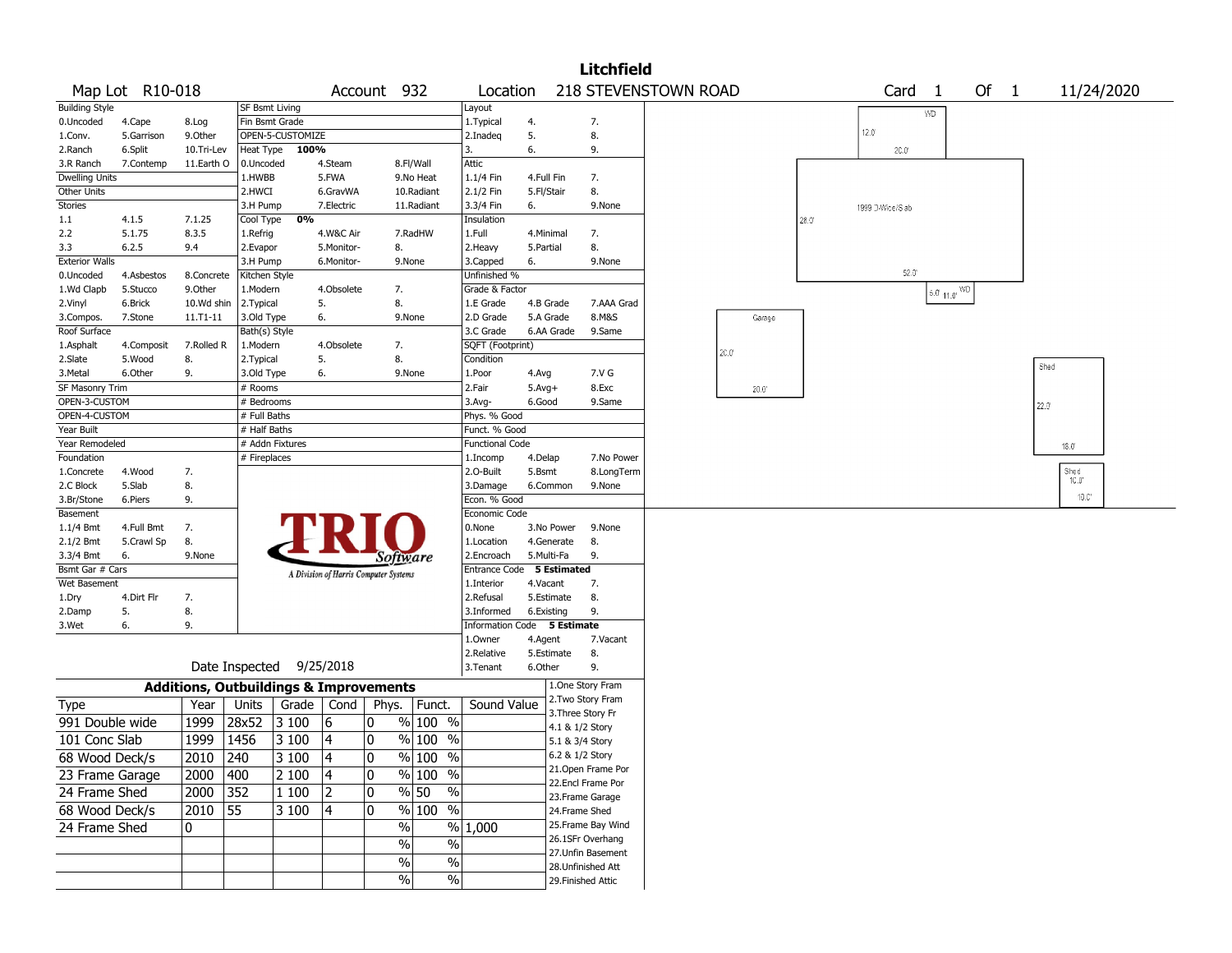|                                                                                                                                                                                                          | Map Lot R10-018A                                   | Account 1021 | Location                          |                         | <b>204 STEVENSTOWN ROAD</b> |                                     |                       |                          | Card <sub>1</sub>    | Of $1$        |                                           | 11/24/2020                        |
|----------------------------------------------------------------------------------------------------------------------------------------------------------------------------------------------------------|----------------------------------------------------|--------------|-----------------------------------|-------------------------|-----------------------------|-------------------------------------|-----------------------|--------------------------|----------------------|---------------|-------------------------------------------|-----------------------------------|
|                                                                                                                                                                                                          | HADFIELD, SAVANNAH D                               |              |                                   | <b>Property Data</b>    |                             |                                     |                       | <b>Assessment Record</b> |                      |               |                                           |                                   |
|                                                                                                                                                                                                          | 204 STEVENSTOWN ROAD                               |              | Neighborhood 200 Stevenstown Road |                         |                             | Year                                | Land                  |                          | <b>Buildings</b>     |               | Exempt                                    | Total                             |
|                                                                                                                                                                                                          | LITCHFIELD ME 04240                                |              |                                   |                         |                             | 2007                                |                       | 48,700                   |                      | 122,159       | 0                                         | 170,859                           |
|                                                                                                                                                                                                          |                                                    |              | Tree Growth Year                  | $\mathbf 0$             |                             | 2008                                |                       | 48,700                   |                      | 122,159       | O                                         | 170,859                           |
| B13358P308                                                                                                                                                                                               |                                                    |              | X Coordinate<br>Y Coordinate      |                         | 0<br>0                      | 2009                                |                       | 47,500                   |                      | 100,620       | 0                                         | 148,120                           |
| Previous Owner                                                                                                                                                                                           |                                                    |              | Zone/Land Use                     | <b>11 Residential</b>   |                             | 2010                                |                       | 47,500                   |                      | 120,437       | 0                                         | 167,937                           |
| UMMAH, KATHY                                                                                                                                                                                             |                                                    |              |                                   |                         |                             |                                     |                       |                          |                      |               |                                           |                                   |
|                                                                                                                                                                                                          | 204 STEVENSTOWN RD                                 |              | Secondary Zone                    |                         |                             | 2011                                |                       | 47,500                   |                      | 133,020       | 0                                         | 180,520                           |
|                                                                                                                                                                                                          | LITCHFIELD ME 04350                                |              |                                   |                         |                             | 2012                                |                       | 47,500                   |                      | 133,020       | 0                                         | 180,520                           |
|                                                                                                                                                                                                          | Sale Date: 10/04/2019                              |              | Topography 2 Rolling              |                         |                             | 2013                                |                       | 47,500                   |                      | 132,683       | 0                                         | 180,183                           |
|                                                                                                                                                                                                          |                                                    |              | 1.Level                           | 4.Below St              | 7.Res Protec                | 2014                                |                       | 47,500                   |                      | 131,248       | 0                                         | 178,748                           |
|                                                                                                                                                                                                          |                                                    |              | 2.Rolling<br>3.Above St           | 5.Low<br>6.Swampy       | 8.<br>9.                    | 2015                                |                       | 47,500                   |                      | 130,911       | 0                                         | 178,411                           |
|                                                                                                                                                                                                          |                                                    |              | Utilities                         | 4 Drilled Well          | <b>6 Septic System</b>      | 2016                                |                       | 47,500                   |                      | 129,149       | 0                                         | 176,649                           |
|                                                                                                                                                                                                          |                                                    |              |                                   |                         |                             | 2017                                |                       | 47,500                   |                      | 128,812       | 0                                         | 176,312                           |
|                                                                                                                                                                                                          |                                                    |              | 1.Public<br>2. Water              | 4.Dr Well<br>5.Dug Well | 7.Cesspool<br>8.Lake/Pond   | 2018                                |                       | 47,500                   |                      | 125,017       | 0                                         | 172,517                           |
|                                                                                                                                                                                                          |                                                    |              | 3.Sewer                           | 6.Septic                | 9.None                      | 2019                                |                       | 54,000                   |                      | 104,600       | 0                                         | 158,600                           |
|                                                                                                                                                                                                          |                                                    |              | Street<br>1 Paved                 |                         |                             | 2020                                |                       | 54,000                   |                      | 104,600       | 25,000                                    | 133,600                           |
|                                                                                                                                                                                                          |                                                    |              | 1.Paved                           | 4.Proposed              | 7.                          |                                     |                       |                          | <b>Land Data</b>     |               |                                           |                                   |
|                                                                                                                                                                                                          |                                                    |              | 2.Semi Imp<br>3.Gravel            | 5.R/O/W<br>6.           | 8.<br>9.None                | <b>Front Foot</b>                   |                       | <b>Effective</b>         |                      |               | <b>Influence</b>                          | <b>Influence</b>                  |
|                                                                                                                                                                                                          |                                                    |              |                                   |                         | $\mathbf 0$                 | 11.1-100                            | <b>Type</b>           | Frontage                 | <b>Depth</b>         | <b>Factor</b> | Code<br>$\overline{\frac{9}{6}}$          | <b>Codes</b><br>1.Unimproved      |
|                                                                                                                                                                                                          | Inspection Witnessed By:                           |              |                                   |                         | $\mathbf 0$                 | 12.101-200                          |                       |                          |                      |               | $\overline{\frac{9}{6}}$                  | 2.Excess Frtg                     |
|                                                                                                                                                                                                          |                                                    |              |                                   | <b>Sale Data</b>        |                             | $13.201+$<br>14.                    |                       |                          |                      |               | $\frac{9}{6}$<br>$\overline{\frac{9}{6}}$ | 3. Topography<br>4.Size/Shape     |
| X                                                                                                                                                                                                        |                                                    | Date         | Sale Date                         |                         | 10/04/2019                  | 15.                                 |                       |                          |                      |               | $\frac{9}{6}$                             | 5.Access                          |
| No./Date                                                                                                                                                                                                 | Description                                        | Date Insp.   | Price<br>Sale Type                | 2 Land & Buildings      | 144,700                     |                                     |                       |                          |                      |               | %<br>$\frac{9}{6}$                        | 6.Restriction<br>7. Right of Way  |
|                                                                                                                                                                                                          |                                                    |              | 1.Land                            | 4.MFG UNIT              | 7.                          | <b>Square Foot</b>                  |                       |                          | <b>Square Feet</b>   |               |                                           | 8.View/Environ                    |
|                                                                                                                                                                                                          |                                                    |              | 2.L & B                           | 5.Other                 | 8.                          | 16.Regular Lot                      |                       |                          |                      |               | %                                         | 9.Fract Share<br><b>Acres</b>     |
|                                                                                                                                                                                                          |                                                    |              | 3.Building                        | 6.                      | 9.                          | 17.Secondary Lot<br>18. Excess Land |                       |                          |                      |               | %<br>%                                    | 30. Frontage 1                    |
|                                                                                                                                                                                                          |                                                    |              | Financing                         | 9 Unknown               |                             | 19.Condominium                      |                       |                          |                      |               | %                                         | 31. Frontage 2                    |
|                                                                                                                                                                                                          |                                                    |              | 1.Convent                         | 4.Seller                | 7.                          | 20.Miscellaneous                    |                       |                          |                      |               | %                                         | 32.Tillable                       |
| Notes:                                                                                                                                                                                                   |                                                    |              | 2.FHA/VA                          | 5.Private               | 8.                          |                                     |                       |                          |                      |               | %                                         | 33.Tillable<br>34.Softwood F&O    |
| '19 Int <ext< td=""><td></td><td></td><td>3.Assumed</td><td>6.Cash</td><td>9.Unknown</td><td><b>Fract. Acre</b></td><td></td><td></td><td></td><td></td><td>%</td><td>35. Mixed Wood F&amp;O</td></ext<> |                                                    |              | 3.Assumed                         | 6.Cash                  | 9.Unknown                   | <b>Fract. Acre</b>                  |                       |                          |                      |               | %                                         | 35. Mixed Wood F&O                |
|                                                                                                                                                                                                          | '18 PER OWNER LOT HAS 4,71 ACRES, ELECTRIC & RANAI |              | Validity                          | 1 Arms Length Sale      |                             | 21. Houselot (Frac                  |                       | <b>Acreage/Sites</b>     |                      |               |                                           | 36.Hardwood F&O                   |
|                                                                                                                                                                                                          | HEAT ALSO ADJIUST AGE TO 1979                      |              | 1.Valid                           | 4.Split                 | 7.Renovate                  | 22.Baselot(Fract)                   | 24<br>$\overline{26}$ |                          | 1.00<br>3.00         | 100<br>100    | %<br>0<br>%<br>$\mathbf{0}$               | 37.Softwood TG                    |
|                                                                                                                                                                                                          |                                                    |              | 2.Related                         | 5.Partial               | 8.Other                     | 23.                                 | 44                    |                          | 1.00                 | 100           | %<br>$\mathbf{0}$                         | 38. Mixed Wood TG                 |
|                                                                                                                                                                                                          |                                                    |              | 3.Distress                        | 6.Exempt                | 9.                          | <b>Acres</b>                        |                       |                          |                      |               | %                                         | 39.Hardwood TG                    |
|                                                                                                                                                                                                          |                                                    |              | Verified                          | <b>5 Public Record</b>  |                             | 24. Houselot                        |                       |                          |                      |               | %                                         | 40. Wasteland<br>41.Gravel Pit    |
|                                                                                                                                                                                                          |                                                    |              | 1.Buyer                           | 4.Agent                 | 7.Family                    | 25.Baselot                          |                       |                          |                      |               | %                                         | 42. Mobile Home Si                |
|                                                                                                                                                                                                          |                                                    |              | 2.Seller                          | 5.Pub Rec               | 8.Other                     | 26.Rear 1<br>27. Rear 2             |                       |                          |                      |               | %                                         | 43.Camp Site                      |
|                                                                                                                                                                                                          |                                                    |              | 3.Lender                          | 6.MLS                   | 9.                          |                                     |                       |                          |                      |               |                                           |                                   |
|                                                                                                                                                                                                          |                                                    |              |                                   |                         |                             | 28. Rear 3                          |                       |                          |                      |               |                                           | 44.Lot Improvemen                 |
| <b>Litchfield</b>                                                                                                                                                                                        |                                                    |              |                                   |                         |                             | 29. Rear 4                          |                       |                          | <b>Total Acreage</b> | 4.00          |                                           | 45.Access Right<br>46.Golf Course |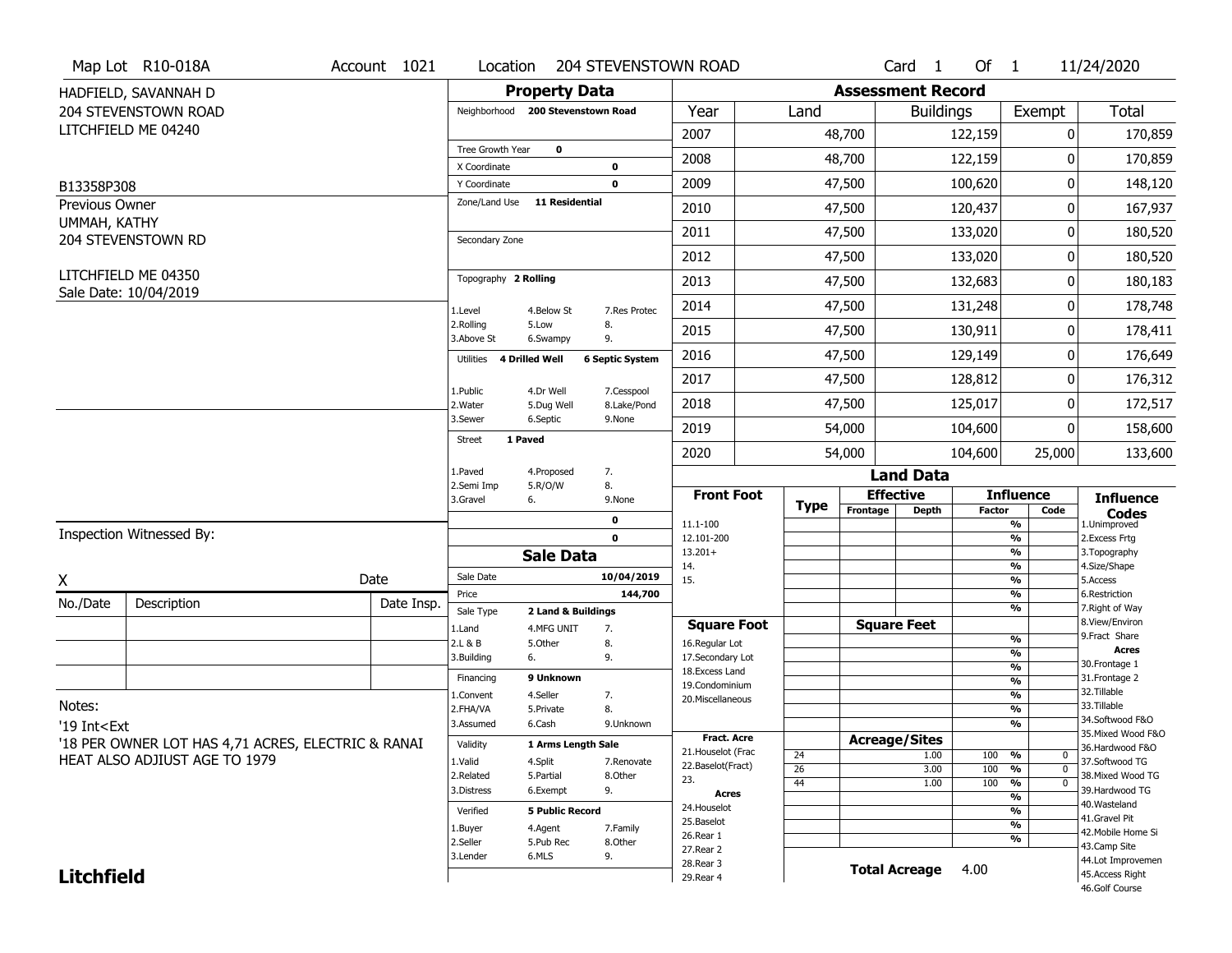|                               |                               |                                                   |                       |                          |                        |                                       |                          |                                    |                   |                        | Litchfield                            |                      |                |                               |                   |              |                |                |             |            |
|-------------------------------|-------------------------------|---------------------------------------------------|-----------------------|--------------------------|------------------------|---------------------------------------|--------------------------|------------------------------------|-------------------|------------------------|---------------------------------------|----------------------|----------------|-------------------------------|-------------------|--------------|----------------|----------------|-------------|------------|
|                               | Map Lot R10-018A              |                                                   |                       |                          |                        | Account 1021                          |                          | Location                           |                   |                        |                                       | 204 STEVENSTOWN ROAD |                |                               | Card <sub>1</sub> |              | Of $1$         |                |             | 11/24/2020 |
|                               | Building Style 1 Conventional |                                                   | <b>SF Bsmt Living</b> |                          | 0                      |                                       |                          | Layout 1 Typical                   |                   |                        |                                       |                      |                | WD                            |                   |              |                |                |             |            |
| 0.Uncoded                     | 4.Cape                        | 8.Log                                             | Fin Bsmt Grade        |                          | 0 <sub>0</sub>         |                                       |                          | 1.Typical                          | 4.                |                        | 7.                                    |                      |                | 6.0,0.00                      |                   |              |                |                |             |            |
| 1.Conv.                       | 5.Garrison                    | 9.Other                                           |                       | OPEN-5-CUSTOMIZE         | $\mathbf{0}$           |                                       |                          | 2.Inadeg                           | 5.                |                        | 8.                                    |                      |                |                               |                   |              |                |                |             |            |
| 2.Ranch                       | 6.Split                       | 10.Tri-Lev                                        | Heat Type             | 100%                     |                        | 7 Electric                            |                          | 3.                                 | 6.                |                        | 9.                                    |                      |                |                               |                   |              |                |                |             |            |
| 3.R Ranch                     | 7.Contemp                     | 11.Earth O                                        | 0.Uncoded             |                          | 4.Steam                |                                       | 8.Fl/Wall                | 9 None<br>Attic                    |                   |                        |                                       |                      |                | 1sBFr                         |                   | Cathedral    |                |                |             |            |
| Dwelling Units 1              |                               |                                                   | 1.HWBB                |                          | 5.FWA                  |                                       | 9.No Heat                | 1.1/4 Fin                          | 4.Full Fin        |                        | 7.                                    |                      |                |                               |                   |              |                |                |             |            |
| Other Units<br><b>Stories</b> | 0<br>5 One & 3/4 Story        |                                                   | 2.HWCI<br>3.H Pump    |                          | 6.GravWA<br>7.Electric |                                       | 10.Radiant<br>11.Radiant | 2.1/2 Fin<br>3.3/4 Fin             | 5.Fl/Stair<br>6.  |                        | 8.<br>9.None                          |                      |                | $28.0^{\circ}$                |                   |              |                |                |             |            |
| $1.1\,$                       | 4.1.5                         | 7.1.25                                            | Cool Type             | 0%                       | 9 None                 |                                       |                          | Insulation                         | 1 Full            |                        |                                       |                      |                |                               |                   |              |                |                |             |            |
| 2.2                           | 5.1.75                        | 8.3.5                                             | 1.Refrig              |                          | 4.W&C Air              |                                       | 7.RadHW                  | 1.Full                             |                   | 4.Minimal              | 7.                                    |                      |                |                               |                   |              |                |                |             |            |
| 3.3                           | 6.2.5                         | 9.4                                               | 2.Evapor              |                          | 5.Monitor-             | 8.                                    |                          | 2.Heavy                            | 5.Partial         |                        | 8.                                    |                      |                |                               | 38.0              |              |                |                |             |            |
|                               | Exterior Walls 1 Clapboard    |                                                   | 3.H Pump              |                          | 6.Monitor-             | 9.None                                |                          | 3.Capped                           | 6.                |                        | 9.None                                |                      |                |                               |                   | OP           |                |                |             |            |
| 0.Uncoded                     | 4.Asbestos                    | 8.Concrete                                        | Kitchen Style         |                          | 2 Typical              |                                       |                          | Unfinished %                       | 15%               |                        |                                       |                      |                | $8.0^\circ$<br>$16.0^{\circ}$ | $8.0^{\circ}$     | $22.0^\circ$ |                |                |             |            |
| 1.Wd Clapb                    | 5.Stucco                      | 9.Other                                           | 1.Modern              |                          | 4.Obsolete             | 7.                                    |                          | Grade & Factor 3 Average 95%       |                   |                        |                                       |                      |                |                               |                   |              |                |                |             |            |
| 2.Vinyl                       | 6.Brick                       | 10.Wd shin                                        | 2.Typical             |                          | 5.                     | 8.                                    |                          | 1.E Grade                          |                   | 4.B Grade              | 7.AAA Grad                            |                      |                |                               |                   |              |                |                |             |            |
| 3.Compos.                     | 7.Stone                       | 11.T1-11                                          | 3.Old Type            |                          | 6.                     | 9.None                                |                          | 2.D Grade                          |                   | 5.A Grade              | 8.M&S                                 |                      |                |                               |                   |              |                |                |             |            |
| Roof Surface                  | 1 Asphalt Shingles            |                                                   | Bath(s) Style         |                          |                        | 2 Typical Bath(s)                     |                          | 3.C Grade                          |                   | 6.AA Grade             | 9.Same                                |                      |                |                               |                   |              |                |                |             |            |
| 1.Asphalt                     | 4.Composit                    | 7.Rolled R                                        | 1.Modern              |                          | 4.Obsolete             | 7.                                    |                          | SQFT (Footprint) 1064              |                   |                        |                                       |                      |                |                               |                   |              |                |                |             |            |
| 2.Slate                       | 5.Wood                        | 8.                                                | 2.Typical             |                          | 5.                     | 8.                                    |                          | Condition                          |                   | <b>3 Below Average</b> |                                       |                      |                |                               |                   |              |                |                | Shec        |            |
| 3.Metal                       | 6.Other                       | 9.                                                | 3.Old Type            |                          | 6.                     |                                       | 9.None                   | 1.Poor                             | 4.Avg             |                        | 7.V G                                 |                      |                |                               |                   |              | $12.0^{\circ}$ |                |             |            |
| SF Masonry Trim 0             |                               |                                                   | # Rooms               |                          | 0                      |                                       |                          | 2.Fair                             | $5.Avg+$          |                        | 8.Exc                                 |                      | Shed           |                               |                   |              |                | $30.0^{\circ}$ |             |            |
| OPEN-3-CUSTOM 0               |                               |                                                   | # Bedrooms            |                          | 0                      |                                       |                          | $3.$ Avg-                          | 6.Good            |                        | 9.Same                                | $10.0^{\circ}$       |                |                               |                   |              |                |                |             |            |
| OPEN-4-CUSTOM 0               |                               |                                                   | # Full Baths          |                          | $\overline{2}$         |                                       |                          | Phys. % Good                       |                   | 0%                     |                                       |                      | $15.0^{\circ}$ |                               |                   |              |                |                | 11/2sGarage |            |
| Year Built<br>Year Remodeled  | 1979<br>$\mathbf 0$           |                                                   | # Half Baths          | # Addn Fixtures          | 0                      |                                       |                          | Funct. % Good                      |                   | 100%                   |                                       |                      |                |                               |                   |              |                |                |             |            |
| Foundation                    | <b>5 Concrete Slab</b>        |                                                   | # Fireplaces          |                          | 0<br>0                 |                                       |                          | Functional Code 9 None<br>1.Incomp |                   |                        | 7.No Power                            |                      |                |                               |                   |              | 24.0'          |                |             |            |
| 1.Concrete                    | 4.Wood                        | 7.                                                |                       |                          |                        |                                       |                          | 2.0-Built                          | 4.Delap<br>5.Bsmt |                        | 8.LongTerm                            |                      |                |                               |                   |              |                |                |             |            |
| 2.C Block                     | 5.Slab                        | 8.                                                |                       |                          |                        |                                       |                          | 3.Damage                           |                   | 6.Common               | 9.None                                |                      |                |                               |                   |              |                |                |             |            |
| 3.Br/Stone                    | 6.Piers                       | 9.                                                |                       |                          |                        |                                       |                          | Econ. % Good                       |                   | 100%                   |                                       |                      |                |                               |                   |              |                | $30.0^{\circ}$ |             |            |
| Basement                      | 9 No Basement                 |                                                   |                       |                          |                        |                                       |                          | Economic Code None                 |                   |                        |                                       |                      |                |                               |                   |              |                |                |             |            |
| $1.1/4$ Bmt                   | 4.Full Bmt                    | 7.                                                |                       |                          |                        |                                       |                          | 0.None                             |                   | 3.No Power             | 9.None                                |                      |                |                               |                   |              |                |                |             |            |
| 2.1/2 Bmt                     | 5.Crawl Sp                    | 8.                                                |                       |                          |                        |                                       |                          | 1.Location                         |                   | 4.Generate             | 8.                                    |                      |                |                               |                   |              |                |                |             |            |
| 3.3/4 Bmt                     | 6.                            | 9.None                                            |                       |                          |                        | Software                              |                          | 2.Encroach                         |                   | 5.Multi-Fa             | 9.                                    |                      |                |                               |                   |              |                |                |             |            |
| Bsmt Gar # Cars 0             |                               |                                                   |                       |                          |                        | A Division of Harris Computer Systems |                          | Entrance Code 5 Estimated          |                   |                        |                                       |                      |                |                               |                   |              |                |                |             |            |
| Wet Basement                  | 9 No Basement                 |                                                   |                       |                          |                        |                                       |                          | 1.Interior                         | 4.Vacant          |                        | 7.                                    |                      |                |                               |                   |              |                |                |             |            |
| 1.Dry                         | 4.Dirt Flr                    | 7.                                                |                       |                          |                        |                                       |                          | 2.Refusal                          |                   | 5.Estimate             | 8.                                    |                      |                |                               |                   |              |                |                |             |            |
| 2.Damp                        | 5.                            | 8.                                                |                       |                          |                        |                                       |                          | 3.Informed                         |                   | 6.Existing             | 9.                                    |                      |                |                               |                   |              |                |                |             |            |
| 3.Wet                         | 6.                            | 9.                                                |                       |                          |                        |                                       |                          | Information Code 7 Vacant          |                   |                        |                                       |                      |                |                               |                   |              |                |                |             |            |
|                               |                               |                                                   |                       |                          |                        |                                       |                          | 1.Owner                            | 4.Agent           |                        | 7.Vacant                              |                      |                |                               |                   |              |                |                |             |            |
|                               |                               |                                                   |                       | Date Inspected 9/25/2018 |                        |                                       |                          | 2.Relative<br>3.Tenant             |                   | 5.Estimate             | 8.<br>9.                              |                      |                |                               |                   |              |                |                |             |            |
|                               |                               |                                                   |                       |                          |                        |                                       |                          |                                    | 6.Other           |                        |                                       |                      |                |                               |                   |              |                |                |             |            |
|                               |                               | <b>Additions, Outbuildings &amp; Improvements</b> |                       |                          |                        |                                       |                          |                                    |                   |                        | 1.One Story Fram<br>2. Two Story Fram |                      |                |                               |                   |              |                |                |             |            |
| Type                          |                               | Year                                              | Units                 |                          | Grade   Cond           | Phys.                                 | Funct.                   | Sound Value                        |                   |                        | 3. Three Story Fr                     |                      |                |                               |                   |              |                |                |             |            |
| 21 Open Frame                 |                               | 10                                                | 176                   | O O                      | 0                      | 0                                     | % 0<br>$\%$              |                                    |                   | 4.1 & 1/2 Story        |                                       |                      |                |                               |                   |              |                |                |             |            |
| 1 One Story Frame             |                               | 10                                                | 128                   | 00                       | 0                      | 0                                     | % 0<br>$\%$              |                                    |                   | 5.1 & 3/4 Story        |                                       |                      |                |                               |                   |              |                |                |             |            |
| 68 Wood Deck/s                |                               | 10                                                | 48                    | 00                       | $\pmb{0}$              | $\Omega$                              | $\sqrt[6]{0}$<br>$\%$    |                                    |                   | 6.2 & 1/2 Story        |                                       |                      |                |                               |                   |              |                |                |             |            |
| 73 1 1/2s Garage              |                               | $ 1\rangle$                                       | 720                   | 2 100                    | 3                      | 0                                     | $%100$ %                 |                                    |                   |                        | 21.Open Frame Por                     |                      |                |                               |                   |              |                |                |             |            |
| 24 Frame Shed                 |                               | 1                                                 | 360                   | 1 100                    | 2                      | 10                                    | % 75<br>%                |                                    |                   |                        | 22.Encl Frame Por                     |                      |                |                               |                   |              |                |                |             |            |
| 24 Frame Shed                 |                               | 10                                                |                       |                          |                        | $\frac{1}{2}$                         |                          | % 500                              |                   | 24.Frame Shed          | 23. Frame Garage                      |                      |                |                               |                   |              |                |                |             |            |
|                               |                               |                                                   |                       |                          |                        |                                       |                          |                                    |                   |                        | 25. Frame Bay Wind                    |                      |                |                               |                   |              |                |                |             |            |
|                               |                               |                                                   |                       |                          |                        | $\%$                                  | $\%$                     |                                    |                   |                        | 26.1SFr Overhang                      |                      |                |                               |                   |              |                |                |             |            |
|                               |                               |                                                   |                       |                          |                        | $\%$                                  | $\%$                     |                                    |                   |                        | 27.Unfin Basement                     |                      |                |                               |                   |              |                |                |             |            |
|                               |                               |                                                   |                       |                          |                        | %                                     | $\%$                     |                                    |                   |                        | 28. Unfinished Att                    |                      |                |                               |                   |              |                |                |             |            |
|                               |                               |                                                   |                       |                          |                        | $\%$                                  | $\%$                     |                                    |                   |                        | 29. Finished Attic                    |                      |                |                               |                   |              |                |                |             |            |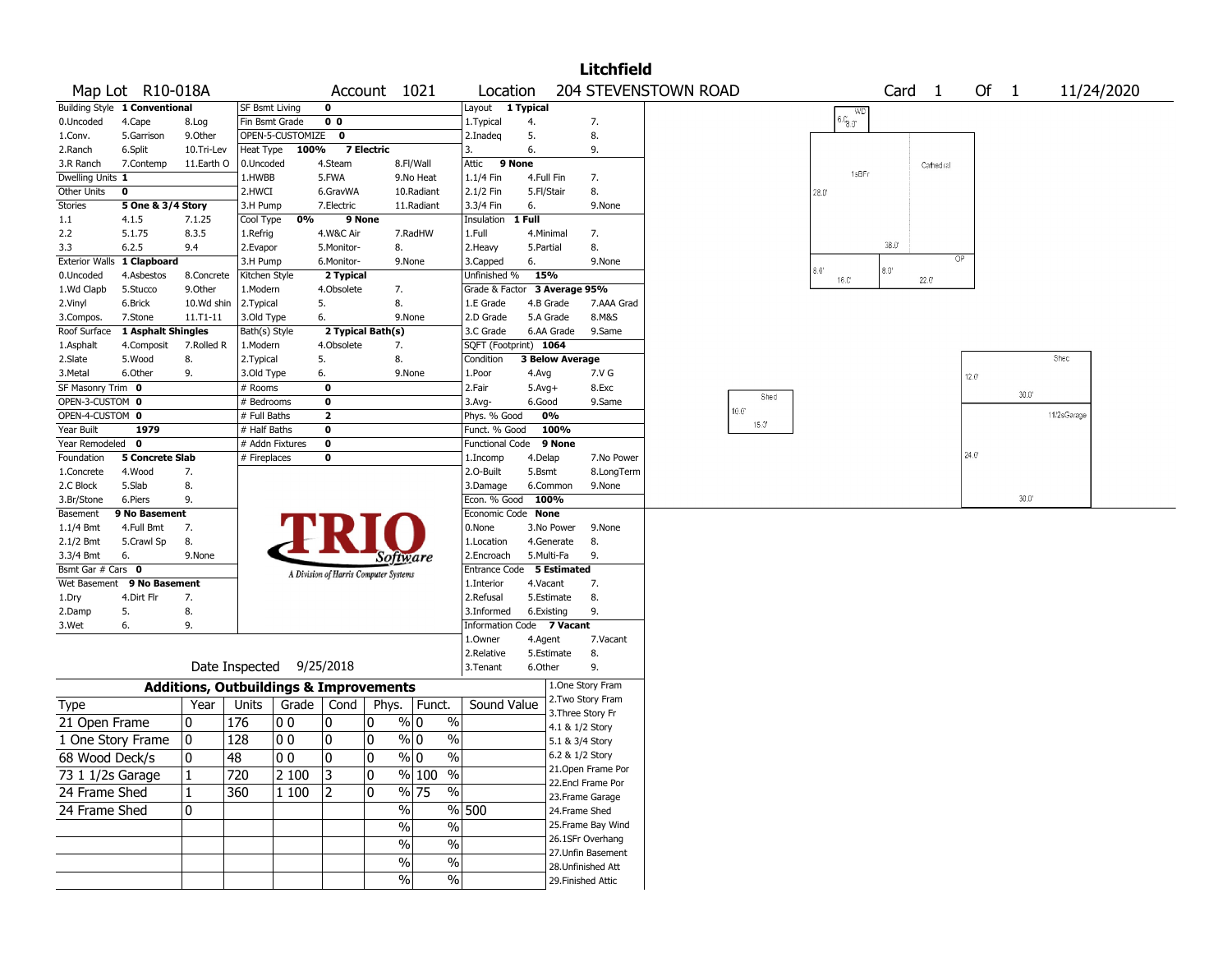|                   | Map Lot R10-018B         | Account 17 | Location                     |                                   | 232 STEVENSTOWN ROAD   |                                    |                       |                              | Card <sub>1</sub>    | Of $1$        |                                   | 11/24/2020                          |
|-------------------|--------------------------|------------|------------------------------|-----------------------------------|------------------------|------------------------------------|-----------------------|------------------------------|----------------------|---------------|-----------------------------------|-------------------------------------|
|                   | ALEXANDER, JOHN A        |            |                              | <b>Property Data</b>              |                        |                                    |                       | <b>Assessment Record</b>     |                      |               |                                   |                                     |
| ALEXANDER, JULIE  |                          |            |                              | Neighborhood 200 Stevenstown Road |                        | Year                               | Land                  |                              | <b>Buildings</b>     |               | Exempt                            | <b>Total</b>                        |
|                   | 232 STEVENSTOWN ROAD     |            |                              |                                   |                        | 2007                               |                       | 39,340                       |                      | 38,718        | 13,000                            | 65,058                              |
|                   | LITCHFIELD ME 04350      |            | Tree Growth Year             | $\mathbf 0$                       |                        | 2008                               |                       | 39,340                       |                      | 38,695        | 12,350                            | 65,685                              |
| B6912P54          |                          |            | X Coordinate<br>Y Coordinate |                                   | 0<br>$\mathbf 0$       | 2009                               |                       | 39,100                       |                      | 32,509        | 9,500                             | 62,109                              |
|                   |                          |            | Zone/Land Use                | <b>11 Residential</b>             |                        | 2010                               |                       | 39,100                       |                      | 38,340        | 10,000                            | 67,440                              |
|                   |                          |            |                              |                                   |                        | 2011                               |                       | 41,500                       |                      | 31,277        | 10,000                            | 62,777                              |
|                   |                          |            | Secondary Zone               |                                   |                        | 2012                               |                       | 41,500                       |                      | 31,277        | 10,000                            | 62,777                              |
|                   |                          |            | Topography 2 Rolling         |                                   |                        |                                    |                       |                              |                      |               |                                   |                                     |
|                   |                          |            |                              |                                   |                        | 2013                               |                       | 41,500                       |                      | 31,055        | 10,000                            | 62,555                              |
|                   |                          |            | 1.Level<br>2.Rolling         | 4.Below St<br>5.Low               | 7.Res Protec<br>8.     | 2014                               |                       | 41,500                       |                      | 29,906        | 10,000                            | 61,406                              |
|                   |                          |            | 3.Above St                   | 6.Swampy                          | 9.                     | 2015                               |                       | 41,500                       |                      | 29,683        | 10,000                            | 61,183                              |
|                   |                          |            | Utilities 4 Drilled Well     |                                   | <b>6 Septic System</b> | 2016                               |                       | 41,500                       |                      | 29,449        | 15,000                            | 55,949                              |
|                   |                          |            | 1.Public                     | 4.Dr Well                         | 7.Cesspool             | 2017                               |                       | 41,500                       |                      | 29,228        | 20,000                            | 50,728                              |
|                   |                          |            | 2.Water                      | 5.Dug Well                        | 8.Lake/Pond            | 2018                               |                       | 41,500                       |                      | 29,090        | 19,200                            | 51,390                              |
|                   |                          |            | 3.Sewer<br>Street            | 6.Septic<br>1 Paved               | 9.None                 | 2019                               |                       | 46,800                       |                      | 28,100        | 20,000                            | 54,900                              |
|                   |                          |            |                              |                                   |                        | 2020                               |                       | 46,800                       |                      | 28,100        | 25,000                            | 49,900                              |
|                   |                          |            | 1.Paved<br>2.Semi Imp        | 4.Proposed<br>5.R/O/W             | 7.<br>8.               |                                    |                       |                              | <b>Land Data</b>     |               |                                   |                                     |
|                   |                          |            | 3.Gravel                     | 6.                                | 9.None                 | <b>Front Foot</b>                  | <b>Type</b>           | <b>Effective</b><br>Frontage | <b>Depth</b>         | <b>Factor</b> | <b>Influence</b><br>Code          | <b>Influence</b>                    |
|                   |                          |            |                              |                                   | $\mathbf 0$            | 11.1-100                           |                       |                              |                      |               | $\frac{9}{6}$                     | <b>Codes</b><br>1.Unimproved        |
|                   | Inspection Witnessed By: |            |                              |                                   | $\mathbf 0$            | 12.101-200<br>$13.201+$            |                       |                              |                      |               | $\frac{9}{6}$<br>$\frac{9}{6}$    | 2. Excess Frtg<br>3. Topography     |
|                   |                          |            |                              | <b>Sale Data</b>                  |                        | 14.                                |                       |                              |                      |               | $\frac{9}{6}$                     | 4.Size/Shape                        |
| X                 |                          | Date       | Sale Date<br>Price           |                                   |                        | 15.                                |                       |                              |                      |               | $\frac{9}{6}$<br>%                | 5.Access<br>6.Restriction           |
| No./Date          | Description              | Date Insp. | Sale Type                    |                                   |                        |                                    |                       |                              |                      |               | $\frac{9}{6}$                     | 7. Right of Way                     |
|                   |                          |            | 1.Land                       | 4.MFG UNIT                        | 7.                     | <b>Square Foot</b>                 |                       | <b>Square Feet</b>           |                      |               |                                   | 8.View/Environ                      |
|                   |                          |            | 2.L & B                      | 5.Other                           | 8.                     | 16.Regular Lot                     |                       |                              |                      |               | %<br>%                            | 9.Fract Share<br><b>Acres</b>       |
|                   |                          |            | 3.Building                   | 6.                                | 9.                     | 17.Secondary Lot<br>18.Excess Land |                       |                              |                      |               | $\frac{9}{6}$                     | 30. Frontage 1                      |
|                   |                          |            | Financing                    |                                   |                        | 19.Condominium                     |                       |                              |                      |               | %                                 | 31. Frontage 2                      |
|                   |                          |            | 1.Convent                    | 4.Seller                          | 7.                     | 20.Miscellaneous                   |                       |                              |                      |               | %                                 | 32.Tillable                         |
| Notes:            |                          |            | 2.FHA/VA                     | 5.Private                         | 8.                     |                                    |                       |                              |                      |               | %                                 | 33.Tillable<br>34.Softwood F&O      |
|                   |                          |            | 3.Assumed                    | 6.Cash                            | 9.Unknown              | Fract. Acre                        |                       |                              |                      |               | %                                 | 35. Mixed Wood F&O                  |
|                   |                          |            | Validity                     |                                   |                        | 21. Houselot (Frac                 |                       | <b>Acreage/Sites</b>         |                      |               |                                   | 36.Hardwood F&O                     |
|                   |                          |            | 1.Valid                      | 4.Split                           | 7.Renovate             | 22.Baselot(Fract)                  | 24<br>$\overline{26}$ |                              | 1.00<br>0.60         | 100 %<br>100  | 0<br>$\frac{9}{6}$<br>$\mathbf 0$ | 37.Softwood TG                      |
|                   |                          |            | 2.Related                    | 5.Partial                         | 8.Other                | 23.                                | 44                    |                              | 1.00                 | 100           | $\frac{9}{6}$<br>0                | 38. Mixed Wood TG                   |
|                   |                          |            | 3.Distress                   | 6.Exempt                          | 9.                     | <b>Acres</b>                       |                       |                              |                      |               | $\frac{9}{6}$                     | 39.Hardwood TG                      |
|                   |                          |            | Verified                     |                                   |                        | 24. Houselot                       |                       |                              |                      |               | $\frac{9}{6}$                     | 40. Wasteland                       |
|                   |                          |            | 1.Buyer                      | 4.Agent                           | 7.Family               | 25.Baselot                         |                       |                              |                      |               | $\frac{9}{6}$                     | 41.Gravel Pit<br>42. Mobile Home Si |
|                   |                          |            | 2.Seller                     | 5.Pub Rec                         | 8.Other                | 26.Rear 1                          |                       |                              |                      |               | $\frac{9}{6}$                     | 43.Camp Site                        |
|                   |                          |            | 3.Lender                     | 6.MLS                             | 9.                     | 27.Rear 2<br>28. Rear 3            |                       |                              |                      |               |                                   | 44.Lot Improvemen                   |
| <b>Litchfield</b> |                          |            |                              |                                   |                        | 29. Rear 4                         |                       |                              | <b>Total Acreage</b> | 1.60          |                                   | 45.Access Right                     |
|                   |                          |            |                              |                                   |                        |                                    |                       |                              |                      |               |                                   | 46.Golf Course                      |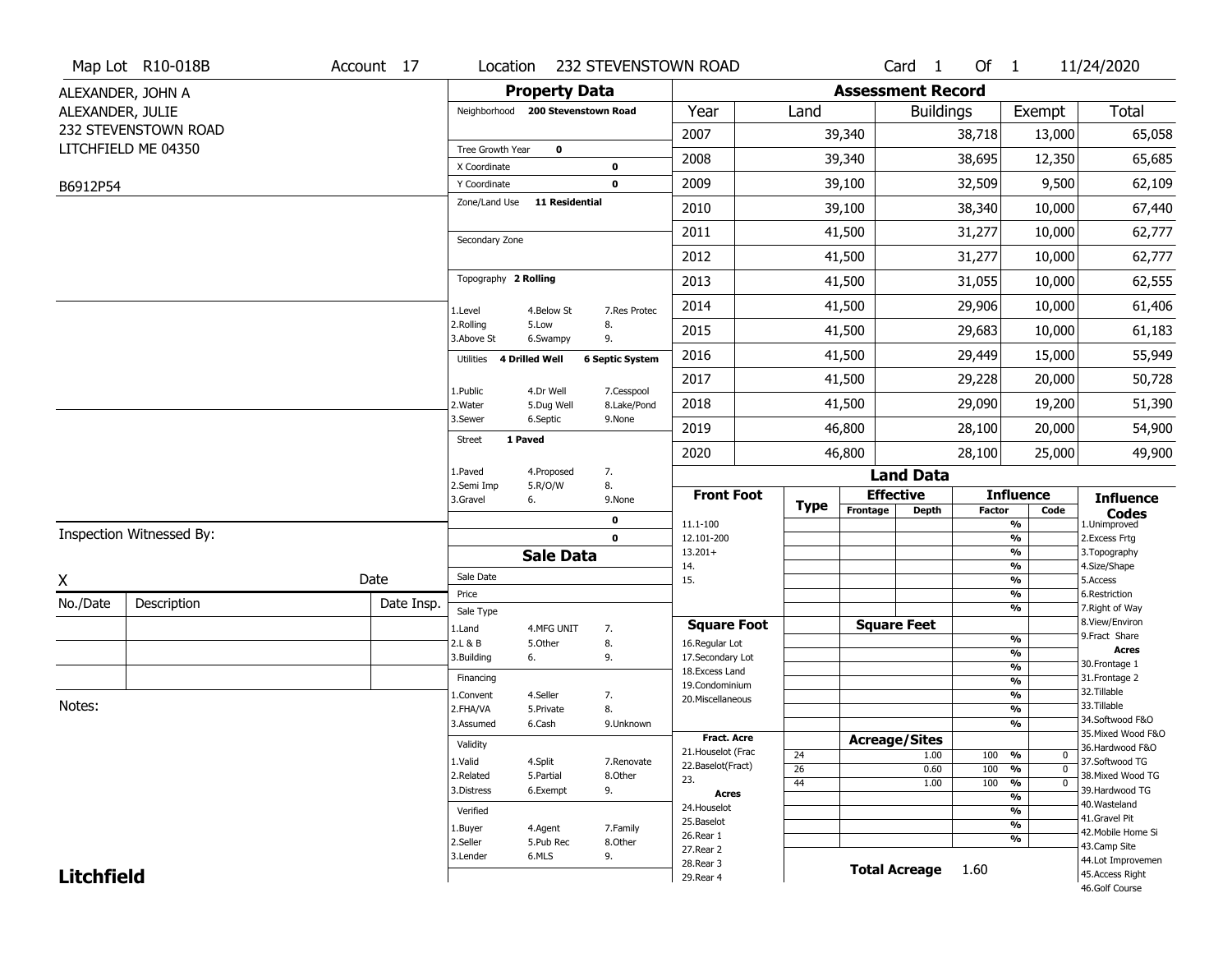|                       |                  |             |                 |                  |                |                                                   |                                 |                                  |            |                 | <b>Litchfield</b>  |                      |               |                                      |                |                |                   |      |      |        |                                                 |            |  |
|-----------------------|------------------|-------------|-----------------|------------------|----------------|---------------------------------------------------|---------------------------------|----------------------------------|------------|-----------------|--------------------|----------------------|---------------|--------------------------------------|----------------|----------------|-------------------|------|------|--------|-------------------------------------------------|------------|--|
|                       | Map Lot R10-018B |             |                 |                  |                | Account 17                                        |                                 | Location                         |            |                 |                    | 232 STEVENSTOWN ROAD |               |                                      |                |                | Card <sub>1</sub> |      | Of 1 |        |                                                 | 11/24/2020 |  |
| <b>Building Style</b> |                  |             | SF Bsmt Living  |                  |                |                                                   |                                 | Layout                           |            |                 |                    |                      |               |                                      |                |                |                   |      |      |        |                                                 |            |  |
| 0.Uncoded             | 4.Cape           | 8.Log       | Fin Bsmt Grade  |                  |                |                                                   |                                 | 1.Typical                        | 4.         |                 | 7.                 |                      |               |                                      |                |                |                   |      |      |        |                                                 |            |  |
| 1.Conv.               | 5.Garrison       | 9.0ther     |                 | OPEN-5-CUSTOMIZE |                |                                                   |                                 | 2.Inadeg                         | 5.         |                 | 8.                 |                      | NV.           |                                      |                |                |                   |      |      |        |                                                 |            |  |
| 2.Ranch               | 6.Split          | 10.Tri-Lev  | Heat Type       | 100%             |                |                                                   |                                 | 3.                               | 6.         |                 | 9.                 |                      |               |                                      |                |                |                   |      |      |        |                                                 |            |  |
| 3.R Ranch             | 7.Contemp        | 11.Earth O  | 0.Uncoded       |                  | 4.Steam        |                                                   | 8.Fl/Wall                       | Attic                            |            |                 |                    |                      |               |                                      |                |                |                   |      |      |        |                                                 |            |  |
| <b>Dwelling Units</b> |                  |             | 1.HWBB          |                  | 5.FWA          |                                                   | 9.No Heat                       | 1.1/4 Fin                        | 4.Full Fin |                 | 7.                 |                      |               |                                      |                |                |                   |      |      |        |                                                 |            |  |
| Other Units           |                  |             | 2.HWCI          |                  | 6.GravWA       |                                                   | 10.Radiant                      | 2.1/2 Fin                        | 5.Fl/Stair |                 | 8.                 |                      |               |                                      |                |                |                   |      |      | Garage |                                                 |            |  |
| Stories               |                  |             | 3.H Pump        |                  | 7.Electric     |                                                   | 11.Radiant                      | 3.3/4 Fin                        | 6.         |                 | 9.None             |                      | Shed          |                                      |                |                | Shed              |      |      |        |                                                 |            |  |
| 1.1                   | 4.1.5            | 7.1.25      | Cool Type       | 0%               |                |                                                   |                                 | Insulation                       |            |                 |                    |                      | $12.0^\circ$  |                                      |                |                |                   |      |      |        |                                                 |            |  |
| 2.2                   | 5.1.75           | 8.3.5       | 1.Refrig        |                  | 4.W&C Air      |                                                   | 7.RadHW                         | 1.Full                           | 4.Minimal  |                 | 7.                 |                      | S.C           |                                      | $20.0^{\circ}$ |                |                   |      |      |        |                                                 |            |  |
| 3.3                   | 6.2.5            | 9.4         | 2.Evapor        |                  | 5.Monitor-     | 8.                                                |                                 | 2. Heavy                         | 5.Partial  |                 | 8.                 |                      |               |                                      |                |                |                   | 36.0 |      |        |                                                 |            |  |
| <b>Exterior Walls</b> |                  |             | 3.H Pump        |                  | 6.Monitor-     | 9.None                                            |                                 | 3.Capped                         | 6.         |                 | 9.None             |                      |               |                                      |                | 32.C           |                   |      |      |        |                                                 |            |  |
| 0.Uncoded             | 4.Asbestos       | 8.Concrete  | Kitchen Style   |                  |                |                                                   |                                 | Unfinished %                     |            |                 |                    |                      |               |                                      |                |                |                   |      |      |        |                                                 |            |  |
| 1.Wd Clapb            | 5.Stucco         | 9.0ther     | 1.Modern        |                  | 4.Obsolete     | 7.                                                |                                 | Grade & Factor                   |            |                 |                    |                      | 5.0           |                                      |                |                |                   |      |      |        |                                                 |            |  |
| 2.Vinyl               | 6.Brick          | 10.Wd shin  | 2.Typical       |                  | 5.             | 8.                                                |                                 | 1.E Grade                        | 4.B Grade  |                 | 7.AAA Grad         |                      | $0.3^\circ$   | hed Sv\$300                          |                |                |                   |      |      |        |                                                 |            |  |
| 3.Compos.             | 7.Stone          | 11.T1-11    | 3.Old Type      |                  | 6.             | 9.None                                            |                                 | 2.D Grade                        | 5.A Grade  |                 | 8.M&S              |                      |               |                                      |                |                |                   |      |      | 32.0   |                                                 |            |  |
| Roof Surface          |                  |             | Bath(s) Style   |                  |                |                                                   |                                 | 3.C Grade                        | 6.AA Grade |                 | 9.Same             |                      |               |                                      |                |                |                   |      |      |        |                                                 |            |  |
| 1.Asphalt             | 4.Composit       | 7.Rolled R  | 1.Modern        |                  | 4.Obsolete     | 7.                                                |                                 | SQFT (Footprint)                 |            |                 |                    |                      |               | $6.0^{\circ}_{\circledcirc\text{C}}$ |                |                |                   |      |      |        |                                                 |            |  |
| 2.Slate               | 5.Wood           | 8.          | 2. Typical      |                  | 5.             | 8.                                                |                                 | Condition                        |            |                 |                    |                      |               |                                      |                |                |                   |      |      |        |                                                 |            |  |
| 3.Metal               | 6.Other          | 9.          | 3.Old Type      |                  | 6.             | 9.None                                            |                                 | 1.Poor                           | 4.Avg      |                 | 7.V G              |                      |               |                                      |                |                |                   |      |      |        | Shed<br>$_{12.0}^{\mathrm{S}\nu\,\mathrm{SCC}}$ |            |  |
| SF Masonry Trim       |                  |             | # Rooms         |                  |                |                                                   |                                 | 2.Fair                           | $5.Avg+$   |                 | 8.Exc              |                      | $14.0^\circ$  |                                      |                | 1986 SkylineMH |                   |      |      |        |                                                 |            |  |
| OPEN-3-CUSTOM         |                  |             | # Bedrooms      |                  |                |                                                   |                                 | $3.$ Avg-                        | 6.Good     |                 | 9.Same             |                      |               |                                      |                | 66.C           |                   |      |      |        | 6.0                                             |            |  |
| OPEN-4-CUSTOM         |                  |             | # Full Baths    |                  |                |                                                   |                                 | Phys. % Good                     |            |                 |                    |                      |               |                                      |                |                |                   |      |      |        |                                                 |            |  |
| Year Built            |                  |             | # Half Baths    |                  |                |                                                   |                                 | Funct. % Good                    |            |                 |                    |                      |               |                                      |                |                |                   |      |      |        |                                                 |            |  |
| Year Remodeled        |                  |             | # Addn Fixtures |                  |                |                                                   |                                 | <b>Functional Code</b>           |            |                 |                    |                      |               |                                      |                |                |                   |      |      |        |                                                 |            |  |
| Foundation            |                  |             | # Fireplaces    |                  |                |                                                   |                                 | 1.Incomp                         | 4.Delap    |                 | 7.No Power         |                      |               |                                      |                |                |                   |      |      |        |                                                 |            |  |
| 1.Concrete            | 4.Wood           | 7.          |                 |                  |                |                                                   |                                 | 2.O-Built                        | 5.Bsmt     |                 | 8.LongTerm         |                      | $6.0^{\circ}$ |                                      |                |                |                   |      |      |        |                                                 |            |  |
| 2.C Block             | 5.Slab           | 8.          |                 |                  |                |                                                   |                                 | 3.Damage                         | 6.Common   |                 | 9.None             |                      |               | Canopy Sv500<br>$10.0^{\circ}$       |                |                |                   |      |      |        |                                                 |            |  |
| 3.Br/Stone            | 6.Piers          | 9.          |                 |                  |                |                                                   |                                 | Econ. % Good                     |            |                 |                    |                      |               |                                      |                |                |                   |      |      |        |                                                 |            |  |
| Basement              |                  |             |                 |                  |                |                                                   |                                 | Economic Code                    |            |                 |                    |                      |               |                                      |                |                |                   |      |      |        |                                                 |            |  |
| $1.1/4$ Bmt           | 4.Full Bmt       | 7.          |                 |                  |                |                                                   |                                 | 0.None                           | 3.No Power |                 | 9.None             |                      |               |                                      |                |                |                   |      |      |        |                                                 |            |  |
| 2.1/2 Bmt             | 5.Crawl Sp       | 8.          |                 |                  |                |                                                   |                                 | 1.Location                       | 4.Generate |                 | 8.                 |                      |               |                                      |                |                |                   |      |      |        |                                                 |            |  |
| 3.3/4 Bmt             | 6.               | 9.None      |                 |                  |                | Software                                          |                                 | 2.Encroach                       | 5.Multi-Fa |                 | 9.                 |                      |               |                                      |                |                |                   |      |      |        |                                                 |            |  |
| Bsmt Gar # Cars       |                  |             |                 |                  |                |                                                   |                                 | Entrance Code 3 Information Only |            |                 |                    |                      |               |                                      |                |                |                   |      |      |        |                                                 |            |  |
| Wet Basement          |                  |             |                 |                  |                | A Division of Harris Computer Systems             |                                 | 1.Interior                       | 4.Vacant   |                 | 7.                 |                      |               |                                      |                |                |                   |      |      |        |                                                 |            |  |
| 1.Dry                 | 4.Dirt Flr       | 7.          |                 |                  |                |                                                   |                                 | 2.Refusal                        | 5.Estimate |                 | 8.                 |                      |               |                                      |                |                |                   |      |      |        |                                                 |            |  |
| 2.Damp                | 5.               | 8.          |                 |                  |                |                                                   |                                 | 3.Informed                       | 6.Existing |                 | 9.                 |                      |               |                                      |                |                |                   |      |      |        |                                                 |            |  |
| 3.Wet                 | 6.               | 9.          |                 |                  |                |                                                   |                                 | Information Code 1 Owner         |            |                 |                    |                      |               |                                      |                |                |                   |      |      |        |                                                 |            |  |
|                       |                  |             |                 |                  |                |                                                   |                                 | 1.Owner                          | 4.Agent    |                 | 7.Vacant           |                      |               |                                      |                |                |                   |      |      |        |                                                 |            |  |
|                       |                  |             |                 |                  |                |                                                   |                                 | 2.Relative                       | 5.Estimate |                 | 8.                 |                      |               |                                      |                |                |                   |      |      |        |                                                 |            |  |
|                       |                  |             | Date Inspected  |                  | 9/25/2018      |                                                   |                                 | 3. Tenant                        | 6.Other    |                 | 9.                 |                      |               |                                      |                |                |                   |      |      |        |                                                 |            |  |
|                       |                  |             |                 |                  |                | <b>Additions, Outbuildings &amp; Improvements</b> |                                 |                                  |            |                 | 1.One Story Fram   |                      |               |                                      |                |                |                   |      |      |        |                                                 |            |  |
| Type                  |                  | Year        | Units           | Grade            | Cond           | Phys.                                             | Funct.                          | Sound Value                      |            |                 | 2.Two Story Fram   |                      |               |                                      |                |                |                   |      |      |        |                                                 |            |  |
| 941 Skyline           |                  | MFG   1986  | 14x66           | 3100             | 3              | 0                                                 | $\frac{9}{6}$ 100 $\frac{1}{6}$ |                                  |            |                 | 3. Three Story Fr  |                      |               |                                      |                |                |                   |      |      |        |                                                 |            |  |
|                       |                  |             |                 |                  |                |                                                   |                                 |                                  |            | 4.1 & 1/2 Story |                    |                      |               |                                      |                |                |                   |      |      |        |                                                 |            |  |
| 22 Encl Frame         |                  | 1986        | 48              | 2 100            | 9              | $\%$ 0<br>10                                      | $\%$                            |                                  |            | 5.1 & 3/4 Story |                    |                      |               |                                      |                |                |                   |      |      |        |                                                 |            |  |
| 23 Frame Garage       |                  | $2004$ 1152 |                 | 2100             | $\overline{2}$ | 0                                                 | $\sqrt{90}$<br>$\sqrt{0}$       |                                  |            | 6.2 & 1/2 Story |                    |                      |               |                                      |                |                |                   |      |      |        |                                                 |            |  |
| 24 Frame Shed         |                  |             |                 |                  |                | $\%$                                              |                                 | %300                             |            |                 | 21. Open Frame Por |                      |               |                                      |                |                |                   |      |      |        |                                                 |            |  |
| 24 Frame Shed         |                  | 0           |                 |                  |                | $\frac{0}{0}$                                     |                                 | % 300                            |            |                 | 22.Encl Frame Por  |                      |               |                                      |                |                |                   |      |      |        |                                                 |            |  |
|                       |                  |             |                 |                  |                |                                                   |                                 |                                  |            |                 | 23. Frame Garage   |                      |               |                                      |                |                |                   |      |      |        |                                                 |            |  |
| 24 Frame Shed         |                  | 0           |                 |                  |                | $\%$                                              |                                 | $\frac{9}{6}$ 500                |            | 24.Frame Shed   |                    |                      |               |                                      |                |                |                   |      |      |        |                                                 |            |  |
| 61 Canopy/s           |                  | 0           |                 |                  |                | $\%$                                              |                                 | $\sqrt{96}$ 500                  |            |                 | 25.Frame Bay Wind  |                      |               |                                      |                |                |                   |      |      |        |                                                 |            |  |
|                       |                  |             |                 |                  |                | $\sqrt{6}$                                        | $\%$                            |                                  |            |                 | 26.1SFr Overhang   |                      |               |                                      |                |                |                   |      |      |        |                                                 |            |  |
|                       |                  |             |                 |                  |                | %                                                 | $\%$                            |                                  |            |                 | 27.Unfin Basement  |                      |               |                                      |                |                |                   |      |      |        |                                                 |            |  |
|                       |                  |             |                 |                  |                |                                                   |                                 |                                  |            |                 | 28. Unfinished Att |                      |               |                                      |                |                |                   |      |      |        |                                                 |            |  |
|                       |                  |             |                 |                  |                | $\sqrt{6}$                                        | $\sqrt{6}$                      |                                  |            |                 | 29. Finished Attic |                      |               |                                      |                |                |                   |      |      |        |                                                 |            |  |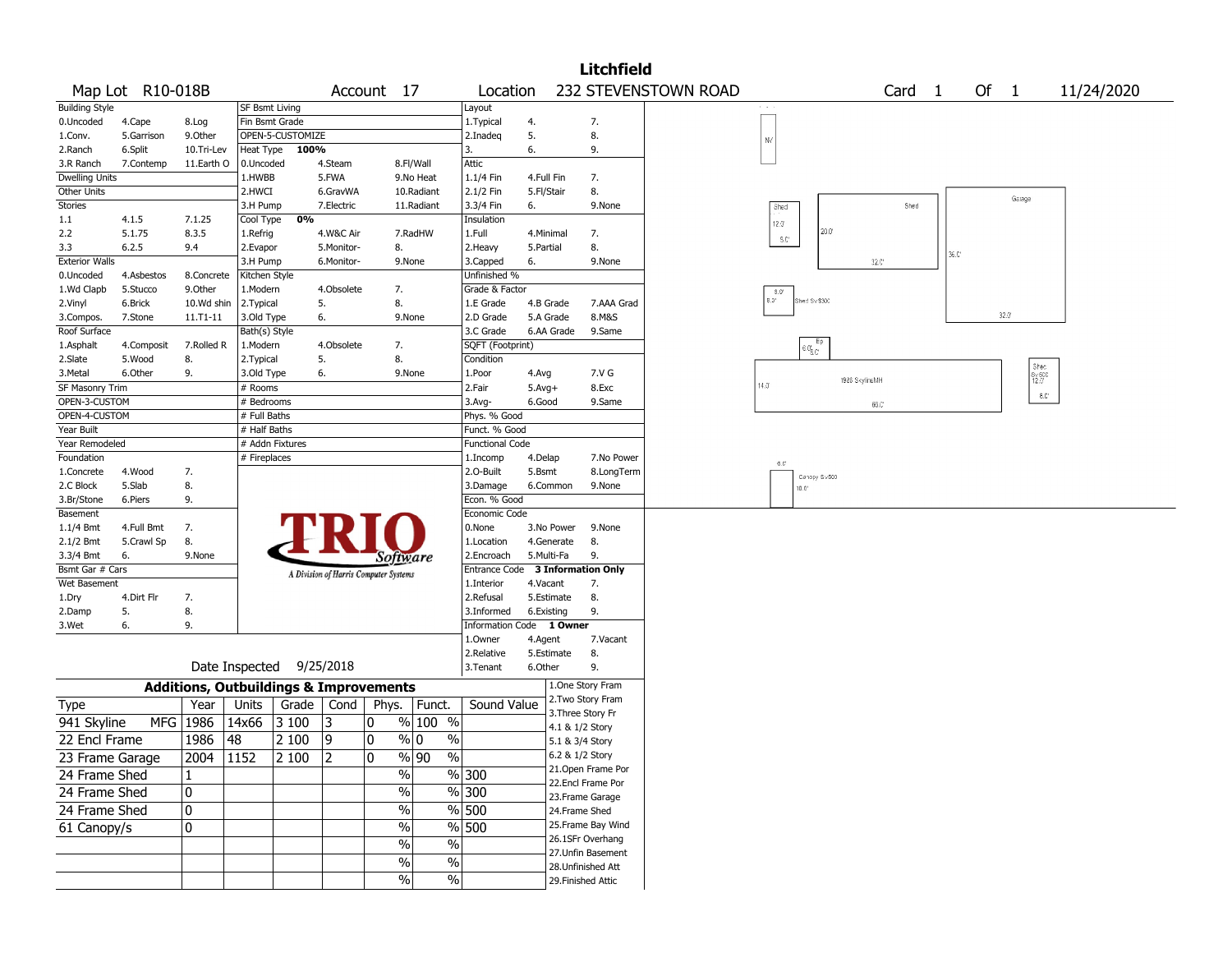|                       | Map Lot R10-019                                    | Account 1243 | Location                           |                        | <b>248 STEVENSTOWN ROAD</b> |                                         |                       |                          | Card <sub>1</sub> | Of $1$        |                                          | 11/24/2020                           |
|-----------------------|----------------------------------------------------|--------------|------------------------------------|------------------------|-----------------------------|-----------------------------------------|-----------------------|--------------------------|-------------------|---------------|------------------------------------------|--------------------------------------|
|                       | DUNSON, HOLLY RENEE                                |              |                                    | <b>Property Data</b>   |                             |                                         |                       | <b>Assessment Record</b> |                   |               |                                          |                                      |
|                       | 248 STEVENSTOWN ROAD                               |              | Neighborhood                       | 200 Stevenstown Road   |                             | Year                                    | Land                  |                          | <b>Buildings</b>  |               | Exempt                                   | Total                                |
|                       | LITCHFIELD ME 04350                                |              |                                    |                        |                             | 2007                                    |                       | 43,045                   |                   | 120,593       | 0                                        | 163,638                              |
|                       |                                                    |              | Tree Growth Year                   | $\mathbf 0$            |                             | 2008                                    |                       | 43,045                   |                   | 120,593       | 18,050                                   | 145,588                              |
|                       |                                                    |              | X Coordinate                       |                        | 0<br>$\mathbf 0$            | 2009                                    |                       | 42,625                   |                   |               |                                          |                                      |
|                       | B7565P214 B8442P269 B9340P341 B9421P172 B12217P260 |              | Y Coordinate<br>Zone/Land Use      | <b>11 Residential</b>  |                             |                                         |                       |                          |                   | 160,821       | 15,200                                   | 188,246                              |
| <b>Previous Owner</b> | THAYER CHARLES R                                   |              |                                    |                        |                             | 2010                                    |                       | 42,625                   |                   | 135,947       | 16,000                                   | 162,572                              |
| THAYER CAROL J        |                                                    |              | Secondary Zone                     |                        |                             | 2011                                    |                       | 42,625                   |                   | 113,214       | 16,000                                   | 139,839                              |
|                       | <b>248 STEVENSTOWN ROAD</b>                        |              |                                    |                        |                             | 2012                                    |                       | 42,625                   |                   | 113,214       | 16,000                                   | 139,839                              |
|                       | LITCHFIELD ME 04350                                |              | Topography 2 Rolling               |                        |                             | 2013                                    |                       | 42,625                   |                   | 111,998       | 16,000                                   | 138,623                              |
| Previous Owner        | Sale Date: 1/29/2016                               |              |                                    | 4.Below St             | 7.Res Protec                | 2014                                    |                       | 42,625                   |                   | 111,998       | 16,000                                   | 138,623                              |
|                       | ERICKSON AND RALPH INC                             |              | 1.Level<br>2.Rolling               | 5.Low                  | 8.                          | 2015                                    |                       | 42,625                   |                   | 110,783       | 16,000                                   | 137,408                              |
| P O BOX 627           |                                                    |              | 3.Above St                         | 6.Swampy               | 9.                          |                                         |                       |                          |                   |               |                                          |                                      |
|                       |                                                    |              | Utilities<br><b>4 Drilled Well</b> |                        | <b>6 Septic System</b>      | 2016                                    |                       | 42,625                   |                   | 110,783       | 0                                        | 153,408                              |
|                       | WALDOBORO ME 04572                                 |              | 1.Public                           | 4.Dr Well              | 7.Cesspool                  | 2017                                    |                       | 42,625                   |                   | 109,566       | 20,000                                   | 132,191                              |
|                       | Sale Date: 7/12/2007                               |              | 2. Water                           | 5.Dug Well             | 8.Lake/Pond                 | 2018                                    |                       | 42,625                   |                   | 109,566       | 19,200                                   | 132,991                              |
| Previous Owner        |                                                    |              | 3.Sewer                            | 6.Septic               | 9.None                      | 2019                                    |                       | 48,200                   |                   | 153,800       | 20,000                                   | 182,000                              |
| 213 SMALL ROAD        | NEWENDYKE MELVIN L                                 |              | <b>Street</b><br>1 Paved           |                        |                             | 2020                                    |                       | 48,200                   |                   | 153,800       | 25,000                                   | 177,000                              |
|                       |                                                    |              | 1.Paved                            | 4.Proposed             | 7.                          |                                         |                       |                          | <b>Land Data</b>  |               |                                          |                                      |
|                       | LITCHFIELD ME 04350                                |              | 2.Semi Imp<br>3.Gravel             | 5.R/O/W<br>6.          | 8.<br>9.None                | <b>Front Foot</b>                       |                       | <b>Effective</b>         |                   |               | <b>Influence</b>                         | <b>Influence</b>                     |
|                       | Sale Date: 5/02/2007                               |              |                                    |                        | 0                           |                                         | <b>Type</b>           | Frontage                 | Depth             | <b>Factor</b> | Code                                     | <b>Codes</b>                         |
|                       | Inspection Witnessed By:                           |              |                                    |                        | $\mathbf 0$                 | 11.1-100<br>12.101-200                  |                       |                          |                   |               | %<br>$\frac{9}{6}$                       | 1.Unimproved<br>2. Excess Frtg       |
|                       |                                                    |              |                                    | <b>Sale Data</b>       |                             | $13.201+$                               |                       |                          |                   |               | %                                        | 3. Topography                        |
| X                     |                                                    | Date         | Sale Date                          |                        | 1/29/2016                   | 14.<br>15.                              |                       |                          |                   |               | $\frac{9}{6}$<br>$\frac{9}{6}$           | 4.Size/Shape<br>5.Access             |
| No./Date              | Description                                        | Date Insp.   | Price                              |                        | 158,000                     |                                         |                       |                          |                   |               | %                                        | 6.Restriction                        |
|                       |                                                    |              | Sale Type                          | 2 Land & Buildings     |                             | <b>Square Foot</b>                      |                       | <b>Square Feet</b>       |                   |               | %                                        | 7. Right of Way<br>8.View/Environ    |
|                       |                                                    |              | 1.Land<br>2.L & B                  | 4.MFG UNIT<br>5.0ther  | 7.<br>8.                    | 16.Regular Lot                          |                       |                          |                   |               | %                                        | 9.Fract Share                        |
|                       |                                                    |              | 3.Building                         | 6.                     | 9.                          | 17.Secondary Lot                        |                       |                          |                   |               | %<br>$\frac{9}{6}$                       | <b>Acres</b><br>30. Frontage 1       |
|                       |                                                    |              | Financing                          | 9 Unknown              |                             | 18. Excess Land<br>19.Condominium       |                       |                          |                   |               | $\frac{9}{6}$                            | 31. Frontage 2                       |
| Notes:                |                                                    |              | 1.Convent                          | 4.Seller               | 7.                          | 20. Miscellaneous                       |                       |                          |                   |               | $\frac{9}{6}$                            | 32.Tillable<br>33.Tillable           |
|                       | '16 Per info moved out of town remove exemptions.  |              | 2.FHA/VA<br>3.Assumed              | 5.Private<br>6.Cash    | 8.<br>9.Unknown             |                                         |                       |                          |                   |               | %<br>%                                   | 34.Softwood F&O                      |
|                       |                                                    |              | Validity                           | 1 Arms Length Sale     |                             | <b>Fract. Acre</b>                      |                       | <b>Acreage/Sites</b>     |                   |               |                                          | 35. Mixed Wood F&O                   |
|                       |                                                    |              | 1.Valid                            | 4.Split                | 7.Renovate                  | 21. Houselot (Frac<br>22.Baselot(Fract) | 24                    |                          | 1.00              | 100           | %<br>0                                   | 36.Hardwood F&O<br>37.Softwood TG    |
|                       |                                                    |              | 2.Related                          | 5.Partial              | 8.Other                     | 23.                                     | $\overline{26}$<br>44 |                          | 1.05<br>1.00      | 100<br>100    | $\overline{0}$<br>%<br>%<br>$\mathbf{0}$ | 38. Mixed Wood TG                    |
|                       |                                                    |              | 3.Distress                         | 6.Exempt               | 9.                          | Acres                                   |                       |                          |                   |               | %                                        | 39.Hardwood TG                       |
|                       |                                                    |              | Verified                           | <b>5 Public Record</b> |                             | 24. Houselot                            |                       |                          |                   |               | %                                        | 40.Wasteland<br>41.Gravel Pit        |
|                       |                                                    |              |                                    |                        |                             |                                         |                       |                          |                   |               |                                          |                                      |
|                       |                                                    |              | 1.Buyer                            | 4.Agent                | 7.Family                    | 25.Baselot                              |                       |                          |                   |               | $\overline{\frac{9}{6}}$                 | 42. Mobile Home Si                   |
|                       |                                                    |              | 2.Seller                           | 5.Pub Rec              | 8.Other                     | 26.Rear 1<br>27.Rear 2                  |                       |                          |                   |               | %                                        | 43.Camp Site                         |
| <b>Litchfield</b>     |                                                    |              | 3.Lender                           | 6.MLS                  | 9.                          | 28. Rear 3<br>29. Rear 4                |                       | <b>Total Acreage</b>     |                   | 2.05          |                                          | 44.Lot Improvemen<br>45.Access Right |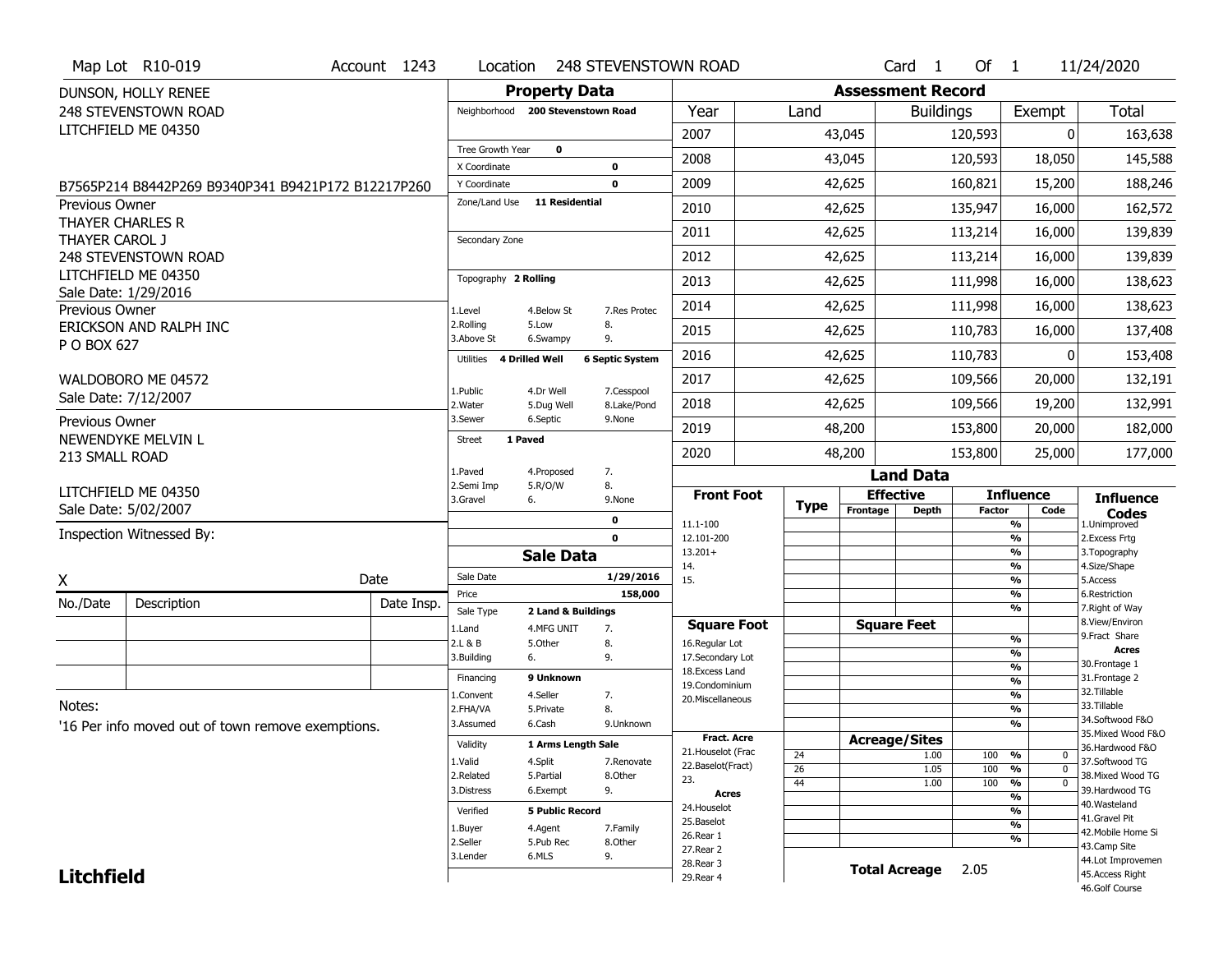|                        |                                 |            |                                                   |                  |                                       |                |                                 |                               |            |            | <b>Litchfield</b>                      |      |                |      |      |   |       |                |                   |                             |                |
|------------------------|---------------------------------|------------|---------------------------------------------------|------------------|---------------------------------------|----------------|---------------------------------|-------------------------------|------------|------------|----------------------------------------|------|----------------|------|------|---|-------|----------------|-------------------|-----------------------------|----------------|
|                        | Map Lot R10-019                 |            |                                                   |                  |                                       | Account 1243   |                                 | Location                      |            |            | 248 STEVENSTOWN ROAD                   |      |                |      | Card | 1 |       | Of 1           |                   | 11/24/2020                  |                |
| Building Style 2 Ranch |                                 |            | <b>SF Bsmt Living</b>                             |                  | 0                                     |                |                                 | Layout 1 Typical              |            |            |                                        |      |                |      | WD.  |   |       |                |                   |                             |                |
| 0.Uncoded              | 4.Cape                          | 8.Log      | Fin Bsmt Grade                                    |                  | 0 <sub>0</sub>                        |                |                                 | 1.Typical                     | 4.         |            | 7.                                     |      |                |      |      |   |       |                |                   |                             |                |
| 1.Conv.                | 5.Garrison                      | 9.Other    |                                                   | OPEN-5-CUSTOMIZE | $\mathbf 0$                           |                |                                 | 2.Inadeq                      | 5.         |            | 8.                                     |      |                | 12.0 |      |   |       |                |                   |                             |                |
| 2.Ranch                | 6.Split                         | 10.Tri-Lev | Heat Type                                         | 100%             |                                       | 1 Hot Water BB |                                 | 3.                            | 6.         |            | 9.                                     |      |                |      |      |   |       |                |                   |                             |                |
| 3.R Ranch              | 7.Contemp                       | 11.Earth O | 0.Uncoded                                         |                  | 4.Steam                               |                | 8.Fl/Wall                       | Attic                         | 9 None     |            |                                        |      |                | 16.0 |      |   |       |                |                   |                             |                |
| Dwelling Units 1       |                                 |            | 1.HWBB                                            |                  | 5.FWA                                 |                | 9.No Heat                       | 1.1/4 Fin                     | 4.Full Fin |            | 7.                                     |      | Garage         |      |      |   |       |                |                   |                             |                |
| Other Units            | 0                               |            | 2.HWCI                                            |                  | 6.GravWA                              |                | 10.Radiant                      | 2.1/2 Fin                     | 5.Fl/Stair |            | 8.                                     |      |                | MD.  |      |   |       |                |                   |                             |                |
| Stories                | 1 One Story                     |            | 3.H Pump                                          |                  | 7.Electric                            |                | 11.Radiant                      | 3.3/4 Fin                     | 6.         |            | 9.None                                 |      |                | 9.0  |      |   |       |                |                   |                             |                |
| 1.1                    | 4.1.5                           | 7.1.25     | Cool Type                                         | 0%               |                                       | 9 None         |                                 | Insulation                    | 1 Full     |            |                                        |      |                | 4.0  |      |   |       |                |                   |                             |                |
| 2.2                    | 5.1.75                          | 8.3.5      | 1.Refrig                                          |                  | 4.W&C Air                             |                | 7.RadHW                         | 1.Full                        |            | 4.Minimal  | 7.                                     |      |                |      |      |   | 1sBFr |                |                   |                             |                |
| 3.3                    | 6.2.5                           | 9.4        | 2.Evapor                                          |                  | 5.Monitor-                            | 8.             |                                 | 2.Heavy                       | 5.Partial  |            | 8.                                     | 28.0 |                |      | 28.0 |   |       |                |                   |                             |                |
| Exterior Walls 2 Vinyl |                                 |            | 3.H Pump                                          |                  | 6.Monitor-                            |                | 9.None                          | 3.Capped                      | 6.         |            | 9.None                                 |      |                |      |      |   |       |                |                   |                             |                |
| 0.Uncoded              | 4.Asbestos                      | 8.Concrete | Kitchen Style                                     |                  | 2 Typical                             |                |                                 | Unfinished %                  | 0%         |            |                                        |      |                |      |      |   |       |                |                   |                             |                |
| 1.Wd Clapb             | 5.Stucco                        | 9.0ther    | 1.Modern                                          |                  | 4.Obsolete                            |                | 7.                              | Grade & Factor 3 Average 100% |            |            |                                        |      |                |      |      |   |       |                |                   |                             |                |
| 2.Vinyl                | 6.Brick                         | 10.Wd shin | 2.Typical                                         |                  | 5.                                    | 8.             |                                 | 1.E Grade                     |            | 4.B Grade  | 7.AAA Grad                             |      | $22.0^{\circ}$ |      |      |   |       | $48.0^{\circ}$ |                   |                             |                |
| 3.Compos.              | 7.Stone                         | 11.T1-11   | 3.Old Type                                        |                  | 6.                                    |                | 9.None                          | 2.D Grade                     |            | 5.A Grade  | 8.M&S                                  |      |                |      |      |   |       |                |                   |                             |                |
|                        | Roof Surface 1 Asphalt Shingles |            | Bath(s) Style                                     |                  | 2 Typical Bath(s)                     |                |                                 | 3.C Grade                     |            | 6.AA Grade | 9.Same                                 |      |                |      |      |   |       |                | $4.0'$ $13.0'$ WD |                             |                |
| 1.Asphalt              | 4.Composit                      | 7.Rolled R | 1.Modern                                          |                  | 4.Obsolete                            | 7.             |                                 | SQFT (Footprint) 1344         |            |            |                                        |      |                |      |      |   |       |                |                   |                             |                |
| 2.Slate                | 5.Wood                          | 8.         | 2.Typical                                         |                  | 5.                                    | 8.             |                                 | Condition                     | 4 Average  |            |                                        |      |                |      |      |   |       |                |                   |                             |                |
| 3.Metal                | 6.Other                         | 9.         | 3.Old Type                                        |                  | 6.                                    |                | 9.None                          | 1.Poor                        | 4.Avg      |            | 7.V G                                  |      |                |      |      |   |       |                |                   |                             |                |
| SF Masonry Trim 0      |                                 |            | # Rooms                                           |                  | 5                                     |                |                                 | 2.Fair                        | $5.Avg+$   |            | 8.Exc                                  |      |                |      |      |   |       |                |                   |                             |                |
| OPEN-3-CUSTOM 0        |                                 |            | $#$ Bedrooms                                      |                  | 3                                     |                |                                 | 3.Avg-                        | 6.Good     |            | 9.Same                                 |      |                |      |      |   |       |                |                   |                             |                |
| OPEN-4-CUSTOM 0        |                                 |            | # Full Baths                                      |                  | $\mathbf{2}$                          |                |                                 | Phys. % Good                  |            | 0%         |                                        |      |                |      |      |   |       |                |                   |                             |                |
| Year Built             | 2007                            |            | # Half Baths                                      |                  | $\bf o$                               |                |                                 | Funct. % Good                 |            | 100%       |                                        |      |                |      |      |   |       |                |                   | $\mathcal{F}=\mathcal{G}$ . |                |
| Year Remodeled         | $\mathbf{o}$                    |            |                                                   | # Addn Fixtures  | $\mathbf{1}$                          |                |                                 | <b>Functional Code</b>        |            | 9 None     |                                        |      |                |      |      |   |       |                |                   |                             |                |
| Foundation             | 1 Concrete                      |            | # Fireplaces                                      |                  | $\mathbf{1}$                          |                |                                 | 1.Incomp                      | 4.Delap    |            | 7.No Power                             |      |                |      |      |   |       |                |                   |                             |                |
| 1.Concrete             | 4.Wood                          | 7.         |                                                   |                  |                                       |                |                                 | 2.O-Built                     | 5.Bsmt     |            | 8.LongTerm                             |      |                |      |      |   |       |                |                   | Shed                        |                |
| 2.C Block              | 5.Slab                          | 8.         |                                                   |                  |                                       |                |                                 | 3.Damage                      |            | 6.Common   | 9.None                                 |      |                |      |      |   |       |                |                   | 8.0"                        |                |
| 3.Br/Stone             | 6.Piers                         | 9.         |                                                   |                  |                                       |                |                                 | Econ. % Good                  |            | 100%       |                                        |      |                |      |      |   |       |                |                   |                             | $10.0^{\circ}$ |
| Basement               | <b>4 Full Basement</b>          |            |                                                   |                  |                                       |                |                                 | Economic Code None            |            |            |                                        |      |                |      |      |   |       |                |                   |                             |                |
| $1.1/4$ Bmt            | 4.Full Bmt                      | 7.         |                                                   |                  |                                       |                |                                 | 0.None                        |            | 3.No Power | 9.None                                 |      |                |      |      |   |       |                |                   |                             |                |
| 2.1/2 Bmt              | 5.Crawl Sp                      | 8.         |                                                   |                  |                                       |                |                                 | 1.Location                    |            | 4.Generate | 8.                                     |      |                |      |      |   |       |                |                   |                             |                |
| 3.3/4 Bmt              | 6.                              | 9.None     |                                                   |                  |                                       |                | Software                        | 2.Encroach                    |            | 5.Multi-Fa | 9.                                     |      |                |      |      |   |       |                |                   |                             |                |
| Bsmt Gar # Cars 0      |                                 |            |                                                   |                  | A Division of Harris Computer Systems |                |                                 | Entrance Code 5 Estimated     |            |            |                                        |      |                |      |      |   |       |                |                   |                             |                |
|                        | Wet Basement 1 Dry Basement     |            |                                                   |                  |                                       |                |                                 | 1.Interior                    | 4.Vacant   |            | 7.                                     |      |                |      |      |   |       |                |                   |                             |                |
| 1.Dry                  | 4.Dirt Flr                      | 7.         |                                                   |                  |                                       |                |                                 | 2.Refusal                     |            | 5.Estimate | 8.                                     |      |                |      |      |   |       |                |                   |                             |                |
| 2.Damp                 | 5.                              | 8.         |                                                   |                  |                                       |                |                                 | 3.Informed                    |            | 6.Existing | 9.                                     |      |                |      |      |   |       |                |                   |                             |                |
| 3.Wet                  | 6.                              | 9.         |                                                   |                  |                                       |                |                                 | Information Code 5 Estimate   |            |            |                                        |      |                |      |      |   |       |                |                   |                             |                |
|                        |                                 |            |                                                   |                  |                                       |                |                                 | 1.0wner                       | 4.Agent    |            | 7.Vacant                               |      |                |      |      |   |       |                |                   |                             |                |
|                        |                                 |            |                                                   |                  |                                       |                |                                 | 2.Relative                    |            | 5.Estimate | 8.                                     |      |                |      |      |   |       |                |                   |                             |                |
|                        |                                 |            | Date Inspected                                    |                  | 9/25/2018                             |                |                                 | 3.Tenant                      | 6.Other    |            | 9.                                     |      |                |      |      |   |       |                |                   |                             |                |
|                        |                                 |            | <b>Additions, Outbuildings &amp; Improvements</b> |                  |                                       |                |                                 |                               |            |            | 1.One Story Fram                       |      |                |      |      |   |       |                |                   |                             |                |
| Type                   |                                 | Year       | Units                                             |                  | Grade   Cond                          |                | Phys. Funct.                    | Sound Value                   |            |            | 2. Two Story Fram<br>3. Three Story Fr |      |                |      |      |   |       |                |                   |                             |                |
| 68 Wood Deck/s         |                                 | 0          | 52                                                | 00               | 0                                     | 10             | $\%$<br>% 0                     |                               |            |            | 4.1 & 1/2 Story                        |      |                |      |      |   |       |                |                   |                             |                |
| 68 Wood Deck/s         |                                 | 2017       | 192                                               | 1 100            | 4                                     | 10             | $\frac{9}{6}$ 100 $\frac{1}{6}$ |                               |            |            | 5.1 & 3/4 Story                        |      |                |      |      |   |       |                |                   |                             |                |
|                        |                                 |            |                                                   |                  |                                       |                |                                 |                               |            |            | 6.2 & 1/2 Story                        |      |                |      |      |   |       |                |                   |                             |                |
| 68 Wood Deck/s         |                                 | $\Omega$   | $\overline{36}$                                   | 00               | 0                                     | 0              | % 0<br>$\%$                     |                               |            |            | 21. Open Frame Por                     |      |                |      |      |   |       |                |                   |                             |                |
| 23 Frame Garage        |                                 | 2009       | 616                                               | 3 100            | 4                                     | 10             | % 100 %                         |                               |            |            | 22.Encl Frame Por                      |      |                |      |      |   |       |                |                   |                             |                |
| 24 Frame Shed          |                                 | 0          |                                                   |                  |                                       |                | $\%$                            | % 600                         |            |            | 23. Frame Garage                       |      |                |      |      |   |       |                |                   |                             |                |
|                        |                                 |            |                                                   |                  |                                       |                | $\frac{0}{6}$<br>$\%$           |                               |            |            | 24.Frame Shed                          |      |                |      |      |   |       |                |                   |                             |                |
|                        |                                 |            |                                                   |                  |                                       |                |                                 |                               |            |            | 25. Frame Bay Wind                     |      |                |      |      |   |       |                |                   |                             |                |
|                        |                                 |            |                                                   |                  |                                       |                | $\frac{1}{2}$<br>$\%$           |                               |            |            | 26.1SFr Overhang                       |      |                |      |      |   |       |                |                   |                             |                |
|                        |                                 |            |                                                   |                  |                                       |                | $\frac{1}{2}$<br>$\%$           |                               |            |            | 27. Unfin Basement                     |      |                |      |      |   |       |                |                   |                             |                |
|                        |                                 |            |                                                   |                  |                                       |                | $\frac{1}{2}$<br>%              |                               |            |            | 28. Unfinished Att                     |      |                |      |      |   |       |                |                   |                             |                |
|                        |                                 |            |                                                   |                  |                                       |                | $\sqrt{6}$<br>%                 |                               |            |            | 29. Finished Attic                     |      |                |      |      |   |       |                |                   |                             |                |
|                        |                                 |            |                                                   |                  |                                       |                |                                 |                               |            |            |                                        |      |                |      |      |   |       |                |                   |                             |                |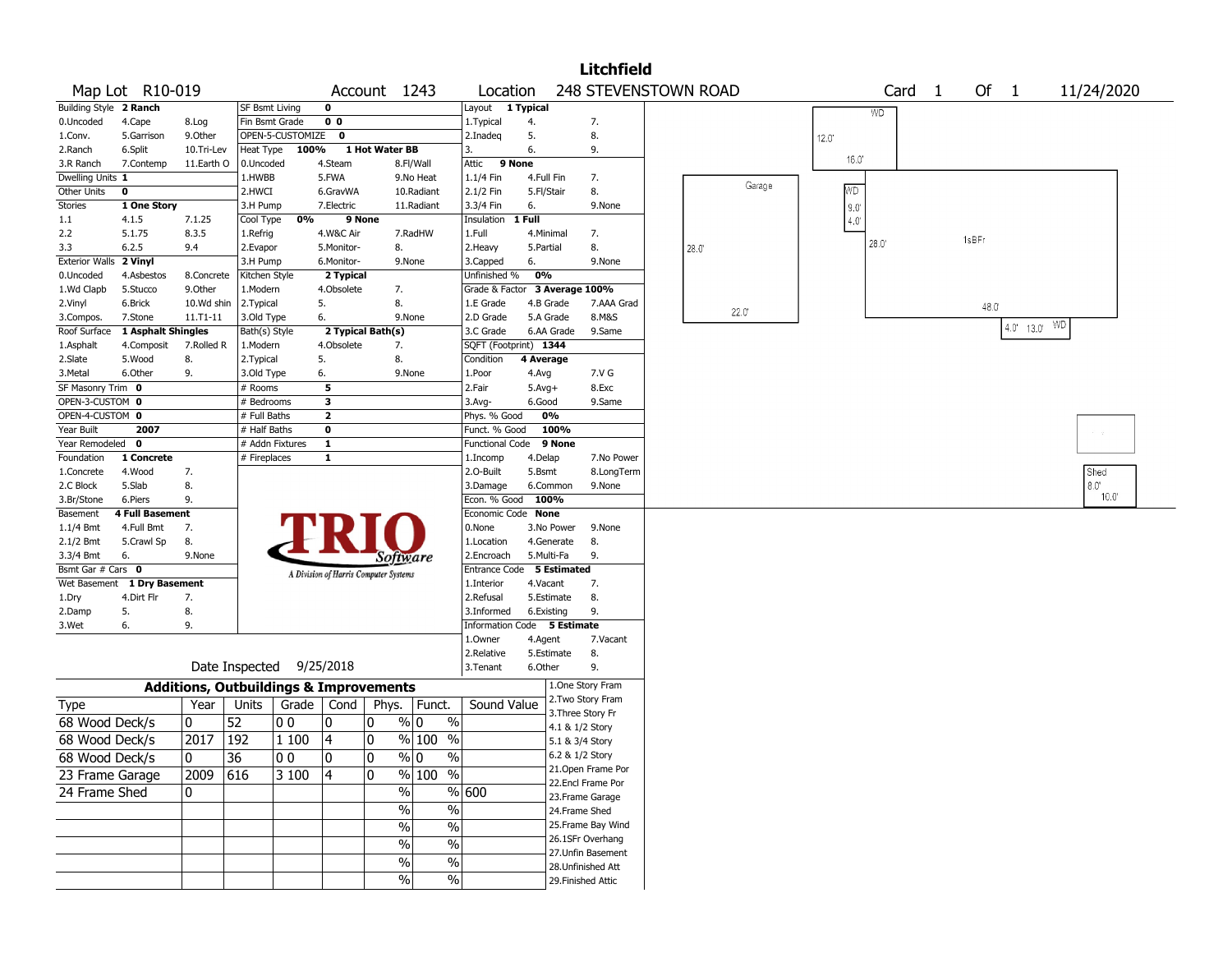|                       | Map Lot R10-020                                              | Account 785 | Location                      |                            | 73 TUTT LANE                            |                                   |             |                          | Card <sub>1</sub>    | Of $1$        |                                | 11/24/2020                           |
|-----------------------|--------------------------------------------------------------|-------------|-------------------------------|----------------------------|-----------------------------------------|-----------------------------------|-------------|--------------------------|----------------------|---------------|--------------------------------|--------------------------------------|
|                       | MILLS DAWN HARVEY                                            |             |                               | <b>Property Data</b>       |                                         |                                   |             | <b>Assessment Record</b> |                      |               |                                |                                      |
|                       | MILLS DAWN HARVEY, TESSARI, KIM E., ET AL                    |             |                               | Neighborhood 215 Tutt Lane |                                         | Year                              | Land        |                          | <b>Buildings</b>     |               | Exempt                         | Total                                |
| 50 TUTT LANE          |                                                              |             |                               |                            |                                         | 2007                              |             | 103,712                  |                      | 18,832        | 0                              | 122,544                              |
|                       | LITCHFIELD ME 04350                                          |             | Tree Growth Year              | $\mathbf 0$                |                                         | 2008                              |             | 103,712                  |                      | 18,763        | O                              | 122,475                              |
|                       |                                                              |             | X Coordinate                  |                            | 0                                       |                                   |             |                          |                      |               |                                |                                      |
|                       | B2247P308 B3724P50 B10741P215                                |             | Y Coordinate<br>Zone/Land Use |                            | $\mathbf{0}$<br>14 Cobbosscontee Stream | 2009                              |             | 103,200                  |                      | 23,870        | 0                              | 127,070                              |
| <b>Previous Owner</b> | MILLS DAWN HARVEY, TESSARI, KIM E.,                          |             |                               |                            |                                         | 2010                              |             | 103,200                  |                      | 17,796        | 0                              | 120,996                              |
|                       | ROBBINS STEPHANIE, HARVEY, MARGARET                          |             | Secondary Zone                |                            |                                         | 2011                              |             | 103,200                  |                      | 24,471        | 0                              | 127,671                              |
|                       | 2186 HALLOWELL ROAD                                          |             |                               |                            |                                         | 2012                              |             | 103,200                  |                      | 24,471        | 0                              | 127,671                              |
|                       | LITCHFIELD ME 04350                                          |             | Topography 2 Rolling          |                            |                                         | 2013                              |             | 103,200                  |                      | 24,042        | 0                              | 127,242                              |
| Previous Owner        | Sale Date: 5/31/2011                                         |             | 1.Level                       | 4.Below St                 | 7.Res Protec                            | 2014                              |             | 103,200                  |                      | 23,610        | 0                              | 126,810                              |
| HARVEY, MERRILL O     |                                                              |             | 2.Rolling<br>3.Above St       | 5.Low<br>6.Swampy          | 8.<br>9.                                | 2015                              |             | 103,200                  |                      | 23,589        | 0                              | 126,789                              |
|                       | 489 STEVENSTOWN ROAD                                         |             | Utilities                     | 4 Drilled Well             | <b>6 Septic System</b>                  | 2016                              |             | 103,200                  |                      | 23,179        | 0                              | 126,379                              |
|                       | LITCHFIELD ME 04350                                          |             |                               |                            |                                         | 2017                              |             | 103,200                  |                      | 22,752        | 0                              | 125,952                              |
|                       | Sale Date: 8/09/2006                                         |             | 1.Public<br>2. Water          | 4.Dr Well<br>5.Dug Well    | 7.Cesspool<br>8.Lake/Pond               | 2018                              |             | 103,200                  |                      | 22,727        | 0                              | 125,927                              |
|                       |                                                              |             | 3.Sewer                       | 6.Septic                   | 9.None                                  | 2019                              |             | 95,300                   |                      | 20,400        | 0                              | 115,700                              |
|                       |                                                              |             | <b>Street</b>                 | 3 Gravel                   |                                         | 2020                              |             | 95,300                   |                      | 20,400        | 0                              | 115,700                              |
|                       |                                                              |             | 1.Paved                       | 4.Proposed                 | 7.                                      |                                   |             |                          | <b>Land Data</b>     |               |                                |                                      |
|                       |                                                              |             |                               |                            |                                         |                                   |             |                          |                      |               |                                |                                      |
|                       |                                                              |             | 2.Semi Imp<br>3.Gravel        | 5.R/O/W<br>6.              | 8.<br>9.None                            | <b>Front Foot</b>                 |             |                          | <b>Effective</b>     |               | <b>Influence</b>               | <b>Influence</b>                     |
|                       |                                                              |             |                               |                            | 0                                       |                                   | <b>Type</b> | Frontage                 | <b>Depth</b>         | <b>Factor</b> | Code                           | <b>Codes</b>                         |
|                       | Inspection Witnessed By:                                     |             |                               |                            | $\mathbf 0$                             | 11.1-100<br>12.101-200            |             |                          |                      |               | %<br>$\overline{\frac{9}{6}}$  | 1.Unimproved<br>2. Excess Frtg       |
|                       |                                                              |             |                               | <b>Sale Data</b>           |                                         | $13.201+$                         |             |                          |                      |               | %                              | 3. Topography                        |
| Χ                     |                                                              | Date        | Sale Date                     |                            | 5/31/2011                               | 14.<br>15.                        |             |                          |                      |               | $\frac{9}{6}$<br>$\frac{9}{6}$ | 4.Size/Shape<br>5.Access             |
| No./Date              | Description                                                  | Date Insp.  | Price                         |                            |                                         |                                   |             |                          |                      |               | %                              | 6.Restriction                        |
|                       |                                                              |             | Sale Type                     | 2 Land & Buildings         |                                         | <b>Square Foot</b>                |             |                          | <b>Square Feet</b>   |               | $\frac{9}{6}$                  | 7. Right of Way<br>8.View/Environ    |
|                       |                                                              |             | 1.Land<br>2.L & B             | 4.MFG UNIT<br>5.Other      | 7.<br>8.                                | 16.Regular Lot                    |             |                          |                      |               | $\frac{9}{6}$                  | 9.Fract Share                        |
|                       |                                                              |             | 3.Building                    | 6.                         | 9.                                      | 17.Secondary Lot                  |             |                          |                      |               | %<br>$\%$                      | <b>Acres</b><br>30. Frontage 1       |
|                       |                                                              |             | Financing                     | 9 Unknown                  |                                         | 18. Excess Land<br>19.Condominium |             |                          |                      |               | %                              | 31. Frontage 2                       |
|                       |                                                              |             | 1.Convent                     | 4.Seller                   | 7.                                      | 20.Miscellaneous                  |             |                          |                      |               | %                              | 32.Tillable                          |
| Notes:                |                                                              |             | 2.FHA/VA                      | 5.Private                  | 8.                                      |                                   |             |                          |                      |               | %                              | 33.Tillable<br>34.Softwood F&O       |
|                       | MERRILL HARVEY AND MADELYN P. HARVEY SOLD TO DAWN            |             | 3.Assumed                     | 6.Cash                     | 9.Unknown                               | Fract. Acre                       |             |                          |                      |               | %                              | 35. Mixed Wood F&O                   |
| HARVEY MILLS, KIM     |                                                              |             | Validity                      | <b>2 Related Parties</b>   |                                         | 21. Houselot (Frac                |             |                          | <b>Acreage/Sites</b> |               |                                | 36.Hardwood F&O                      |
|                       | ELIZABETH TESSARI, STEPHANIE NYE ROBBINS, MARGARET           |             | 1.Valid                       | 4.Split                    | 7.Renovate                              | 22.Baselot(Fract)                 | 21<br>30    |                          | 0.50<br>1.00         | 100<br>100    | %<br>0<br>$\mathbf 0$<br>%     | 37.Softwood TG                       |
|                       | ANN HARVEY, DOROTHY                                          |             | 2.Related                     | 5.Partial                  | 8.Other                                 | 23.                               | 26          |                          | 0.78                 | 100           | %<br>$\mathbf 0$               | 38. Mixed Wood TG                    |
|                       | ELVIRA WASHBURN AND JENNIFER HARLOW HARVEY OLIVER 3.Distress |             |                               | 6.Exempt                   | 9.                                      | Acres                             | 44          |                          | 1.00                 | 90            | $\overline{0}$<br>%            | 39.Hardwood TG<br>40.Wasteland       |
|                       | AS TENANTS IN COMMON                                         |             | Verified                      | <b>5 Public Record</b>     |                                         | 24. Houselot<br>25.Baselot        |             |                          |                      |               | %                              | 41.Gravel Pit                        |
|                       | BOOK 8879 PAGE 203, JANUARY 9, 2006. CAMP.                   |             | 1.Buyer                       | 4.Agent                    | 7.Family                                | 26.Rear 1                         |             |                          |                      |               | %<br>%                         | 42. Mobile Home Si                   |
|                       |                                                              |             | 2.Seller                      | 5.Pub Rec                  | 8.Other                                 | 27. Rear 2                        |             |                          |                      |               |                                | 43.Camp Site                         |
| <b>Litchfield</b>     |                                                              |             | 3.Lender                      | 6.MLS                      | 9.                                      | 28. Rear 3<br>29. Rear 4          |             |                          | <b>Total Acreage</b> | 2.28          |                                | 44.Lot Improvemen<br>45.Access Right |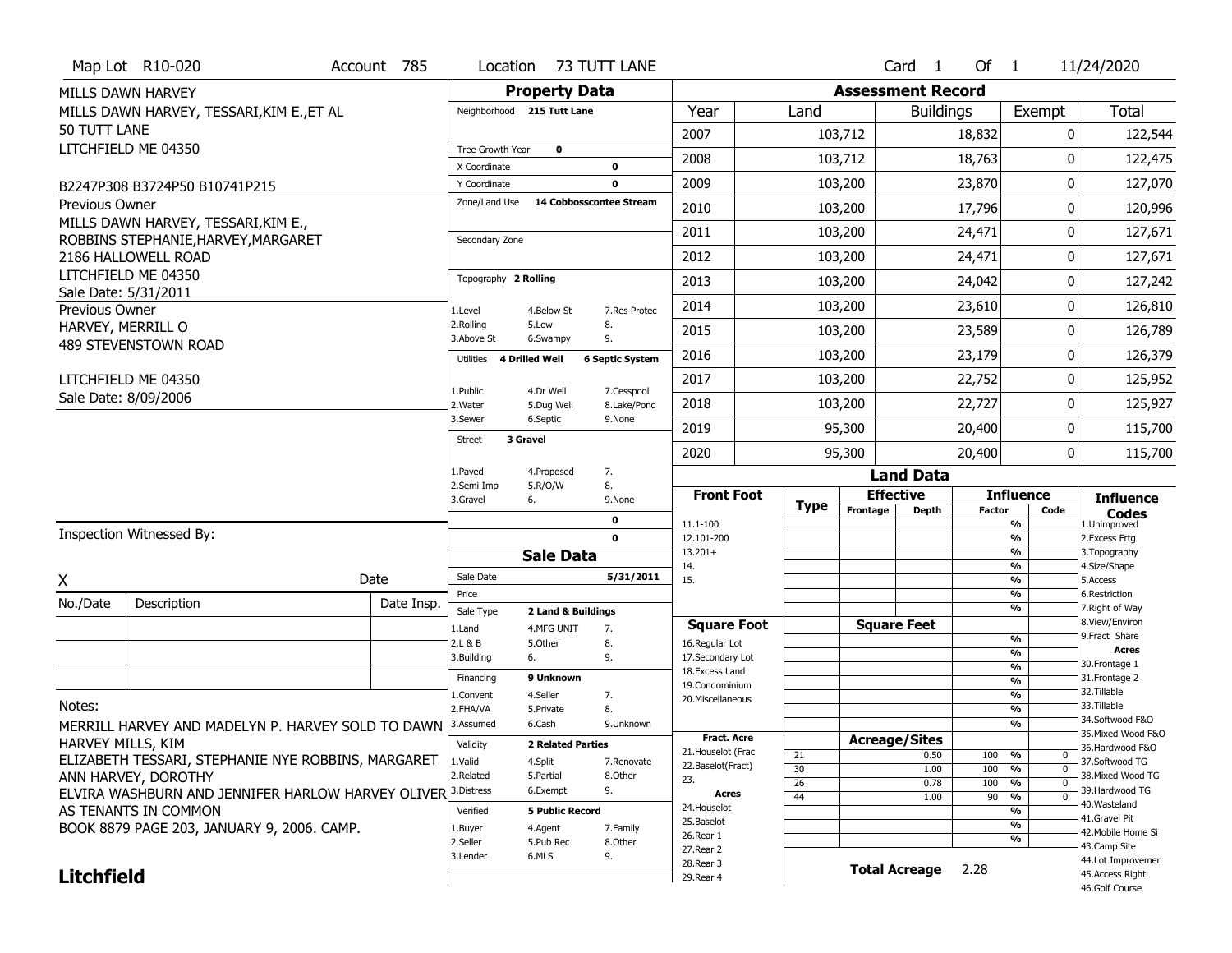|                       |                               |                                                   |                          |                    |                |                                       |                |                                   |                         |                                    | <b>Litchfield</b>  |      |      |            |      |      |                   |      |           |            |
|-----------------------|-------------------------------|---------------------------------------------------|--------------------------|--------------------|----------------|---------------------------------------|----------------|-----------------------------------|-------------------------|------------------------------------|--------------------|------|------|------------|------|------|-------------------|------|-----------|------------|
|                       | Map Lot R10-020               |                                                   |                          |                    |                | Account 785                           |                | Location                          |                         |                                    | 73 TUTT LANE       |      |      |            |      |      | Card <sub>1</sub> | Of 1 |           | 11/24/2020 |
|                       | Building Style 1 Conventional |                                                   | <b>SF Bsmt Living</b>    |                    | $\mathbf 0$    |                                       |                | Layout                            | 1 Typical               |                                    |                    |      |      |            |      |      |                   |      |           |            |
| 0.Uncoded             | 4.Cape                        | 8.Log                                             | Fin Bsmt Grade           |                    | 0 <sub>0</sub> |                                       |                | 1.Typical                         | 4.                      |                                    | 7.                 |      |      |            |      |      |                   |      |           |            |
| 1.Conv.               | 5.Garrison                    | 9.0ther                                           |                          | OPEN-5-CUSTOMIZE 0 |                |                                       |                | 2.Inadeg                          | 5.                      |                                    | 8.                 |      |      |            |      |      |                   |      |           |            |
| 2.Ranch               | 6.Split                       | 10.Tri-Lev                                        | Heat Type                | 0%                 |                | 9 Not Heated                          |                | 3.                                | 6.                      |                                    | 9.                 |      |      |            |      |      |                   |      |           |            |
| 3.R Ranch             | 7.Contemp                     | 11.Earth O                                        | 0.Uncoded                |                    | 4.Steam        |                                       | 8.Fl/Wall      | Attic                             | 5 Floor & Stairs        |                                    |                    |      | 12.0 |            |      | 24.0 | OP                |      |           |            |
| Dwelling Units 1      |                               |                                                   | 1.HWBB                   |                    | 5.FWA          |                                       | 9.No Heat      | 1.1/4 Fin                         | 4.Full Fin              |                                    | 7.                 |      | 7.0' | 7.0'       |      |      |                   |      |           |            |
| Other Units           | $\mathbf 0$                   |                                                   | 2.HWCI                   |                    | 6.GravWA       |                                       | 10.Radiant     | 2.1/2 Fin                         | 5.Fl/Stair              |                                    | 8.                 |      |      |            | 18.0 |      |                   |      |           |            |
| <b>Stories</b>        | 1 One Story                   |                                                   | 3.H Pump                 |                    | 7.Electric     |                                       | 11.Radiant     | 3.3/4 Fin                         | 6.                      |                                    | 9.None             |      |      |            |      |      |                   |      |           |            |
| 1.1                   | 4.1.5                         | 7.1.25                                            | Cool Type                | 0%                 |                | 9 None                                |                | Insulation                        | 9 None                  |                                    |                    |      |      |            | 18.0 |      | 18.0              |      |           |            |
| 2.2                   | 5.1.75                        | 8.3.5                                             | 1.Refrig                 |                    | 4.W&C Air      |                                       | 7.RadHW        | 1.Full                            | 4.Minimal               |                                    | 7.                 |      |      |            |      |      |                   |      |           |            |
| 3.3                   | 6.2.5                         | 9.4                                               | 2.Evapor                 |                    | 5.Monitor-     | 8.                                    |                | 2. Heavy                          | 5.Partial               |                                    | 8.                 | 24.0 |      |            |      | 110  | 11.0              |      |           |            |
| <b>Exterior Walls</b> | 1 Clapboard                   |                                                   | 3.H Pump                 |                    | 6.Monitor-     | 9.None                                |                | 3.Capped                          | 6.                      |                                    | 9.None             |      |      | 1sA(u)Fr/P |      |      |                   |      | <b>WD</b> |            |
| 0.Uncoded             | 4.Asbestos                    | 8.Concrete                                        | Kitchen Style            |                    | 2 Typical      |                                       |                | Unfinished %                      | 75%                     |                                    |                    |      |      |            |      |      | 6.0               |      |           |            |
| 1.Wd Clapb            | 5.Stucco                      | 9.0ther                                           | 1.Modern                 |                    | 4.Obsolete     | 7.                                    |                | Grade & Factor 2 Fair 80%         |                         |                                    |                    |      |      |            |      |      |                   | 12.0 |           |            |
| 2.Vinyl               | 6.Brick                       | 10.Wd shin                                        | 2.Typical                |                    | 5.             | 8.                                    |                | 1.E Grade                         | 4.B Grade               |                                    | 7.AAA Grad         |      |      |            |      |      |                   |      |           |            |
| 3.Compos.             | 7.Stone                       | 11.T1-11                                          | 3.Old Type               |                    | 6.             | 9.None                                |                | 2.D Grade                         | 5.A Grade<br>6.AA Grade |                                    | 8.M&S              |      |      |            |      |      | $60'_{0}$         |      |           |            |
| Roof Surface          | 3 Sheet Metal                 | 7.Rolled R                                        | Bath(s) Style            |                    |                | 2 Typical Bath(s)                     |                | 3.C Grade<br>SQFT (Footprint) 630 |                         |                                    | 9.Same             |      |      |            | 36.0 |      |                   | 10.0 |           |            |
| 1.Asphalt<br>2.Slate  | 4.Composit<br>5.Wood          |                                                   | 1.Modern                 |                    | 4.Obsolete     | 7.<br>8.                              |                | Condition                         | <b>3 Below Average</b>  |                                    |                    |      |      |            |      |      |                   |      |           |            |
| 3.Metal               | 6.Other                       | 8.<br>9.                                          | 2.Typical<br>3.Old Type  |                    | 5.<br>6.       | 9.None                                |                | 1.Poor                            | 4.Avg                   |                                    | 7.V G              |      |      |            |      |      |                   |      |           |            |
| SF Masonry Trim 0     |                               |                                                   | # Rooms                  |                    | 6              |                                       |                | 2.Fair                            | $5.$ Avg $+$            |                                    | 8.Exc              |      |      |            |      |      |                   |      |           |            |
| OPEN-3-CUSTOM 0       |                               |                                                   | # Bedrooms               |                    | 4              |                                       |                | $3.$ Avg-                         | 6.Good                  |                                    | 9.Same             |      |      |            |      |      |                   |      |           |            |
| OPEN-4-CUSTOM 0       |                               |                                                   | # Full Baths             |                    | $\mathbf 0$    |                                       |                | Phys. % Good                      | 0%                      |                                    |                    |      |      |            |      |      |                   |      |           | Shed       |
| Year Built            | 1962                          |                                                   | # Half Baths             |                    | $\mathbf{1}$   |                                       |                | Funct. % Good                     | 100%                    |                                    |                    |      |      |            |      |      |                   |      |           | 8.0        |
| Year Remodeled 0      |                               |                                                   | # Addn Fixtures          |                    | $\pmb{0}$      |                                       |                | Functional Code 9 None            |                         |                                    |                    |      |      |            |      |      |                   |      |           |            |
| Foundation            | <b>6 Piers</b>                |                                                   | # Fireplaces             |                    | $\mathbf 0$    |                                       |                | 1.Incomp                          | 4.Delap                 |                                    | 7.No Power         |      |      |            |      |      |                   |      |           | 8.0        |
| 1.Concrete            | 4.Wood                        | 7.                                                |                          |                    |                |                                       |                | 2.0-Built                         | 5.Bsmt                  |                                    | 8.LongTerm         |      |      |            |      |      |                   |      |           |            |
| 2.C Block             | 5.Slab                        | 8.                                                |                          |                    |                |                                       |                | 3.Damage                          | 6.Common                |                                    | 9.None             |      |      |            |      |      |                   |      |           |            |
| 3.Br/Stone            | 6.Piers                       | 9.                                                |                          |                    |                |                                       |                | Econ. % Good 100%                 |                         |                                    |                    |      |      |            |      |      |                   |      |           |            |
| Basement              | 9 No Basement                 |                                                   |                          |                    |                |                                       |                | Economic Code None                |                         |                                    |                    |      |      |            |      |      |                   |      |           |            |
| 1.1/4 Bmt             | 4.Full Bmt                    | 7.                                                |                          |                    |                |                                       |                | 0.None                            | 3.No Power              |                                    | 9.None             |      |      |            |      |      |                   |      |           |            |
| 2.1/2 Bmt             | 5.Crawl Sp                    | 8.                                                |                          |                    |                |                                       |                | 1.Location                        | 4.Generate              |                                    | 8.                 |      |      |            |      |      |                   |      |           |            |
| 3.3/4 Bmt             | 6.                            | 9.None                                            |                          |                    |                | Software                              |                | 2.Encroach                        | 5.Multi-Fa              |                                    | 9.                 |      |      |            |      |      |                   |      |           |            |
| Bsmt Gar # Cars 0     |                               |                                                   |                          |                    |                | A Division of Harris Computer Systems |                | Entrance Code 1 Interior Inspect  |                         |                                    |                    |      |      |            |      |      |                   |      |           |            |
| Wet Basement          | 0                             |                                                   |                          |                    |                |                                       |                | 1.Interior                        | 4.Vacant                |                                    | 7.                 |      |      |            |      |      |                   |      |           |            |
| 1.Dry                 | 4.Dirt Flr                    | 7.                                                |                          |                    |                |                                       |                | 2.Refusal                         | 5.Estimate              |                                    | 8.                 |      |      |            |      |      |                   |      |           |            |
| 2.Damp                | 5.                            | 8.                                                |                          |                    |                |                                       |                | 3.Informed                        | 6.Existing              |                                    | 9.                 |      |      |            |      |      |                   |      |           |            |
| 3.Wet                 | 6.                            | 9.                                                |                          |                    |                |                                       |                | Information Code 1 Owner          |                         |                                    |                    |      |      |            |      |      |                   |      |           |            |
|                       |                               |                                                   |                          |                    |                |                                       |                | 1.Owner                           | 4.Agent                 |                                    | 7.Vacant           |      |      |            |      |      |                   |      |           |            |
|                       |                               |                                                   |                          |                    |                |                                       |                | 2.Relative                        | 5.Estimate              |                                    | 8.                 |      |      |            |      |      |                   |      |           |            |
|                       |                               |                                                   | Date Inspected 9/26/2018 |                    |                |                                       |                | 3.Tenant                          | 6.Other                 |                                    | 9.                 |      |      |            |      |      |                   |      |           |            |
|                       |                               | <b>Additions, Outbuildings &amp; Improvements</b> |                          |                    |                |                                       |                |                                   |                         |                                    | 1.One Story Fram   |      |      |            |      |      |                   |      |           |            |
| Type                  |                               | Year                                              | Units                    | Grade              | Cond           | Phys.                                 | Funct.         | Sound Value                       |                         |                                    | 2. Two Story Fram  |      |      |            |      |      |                   |      |           |            |
| 21 Open Frame         |                               | 0                                                 | 234                      | 00                 | 0              | 0                                     | $\%$<br>% 0    |                                   |                         |                                    | 3. Three Story Fr  |      |      |            |      |      |                   |      |           |            |
| 68 Wood Deck/s        |                               | 0                                                 | 120                      | 00                 | 0              | 0                                     | $\%$ 0<br>$\%$ |                                   |                         | 4.1 & 1/2 Story                    |                    |      |      |            |      |      |                   |      |           |            |
|                       |                               |                                                   |                          |                    |                |                                       |                |                                   |                         | 5.1 & 3/4 Story<br>6.2 & 1/2 Story |                    |      |      |            |      |      |                   |      |           |            |
| 24 Frame Shed         |                               | 0                                                 |                          |                    |                | $\frac{9}{6}$                         |                | $\frac{9}{6}$ 400                 |                         |                                    | 21. Open Frame Por |      |      |            |      |      |                   |      |           |            |
|                       |                               |                                                   |                          |                    |                | $\%$                                  | $\%$           |                                   |                         |                                    | 22.Encl Frame Por  |      |      |            |      |      |                   |      |           |            |
|                       |                               |                                                   |                          |                    |                | $\sqrt{2}$                            | $\%$           |                                   |                         |                                    | 23. Frame Garage   |      |      |            |      |      |                   |      |           |            |
|                       |                               |                                                   |                          |                    |                | $\sqrt{6}$                            | $\%$           |                                   |                         | 24.Frame Shed                      |                    |      |      |            |      |      |                   |      |           |            |
|                       |                               |                                                   |                          |                    |                | $\%$                                  | $\%$           |                                   |                         |                                    | 25. Frame Bay Wind |      |      |            |      |      |                   |      |           |            |
|                       |                               |                                                   |                          |                    |                |                                       |                |                                   |                         |                                    | 26.1SFr Overhang   |      |      |            |      |      |                   |      |           |            |
|                       |                               |                                                   |                          |                    |                | $\%$                                  | $\%$           |                                   |                         |                                    | 27. Unfin Basement |      |      |            |      |      |                   |      |           |            |
|                       |                               |                                                   |                          |                    |                | $\sqrt{2}$                            | $\%$           |                                   |                         |                                    | 28.Unfinished Att  |      |      |            |      |      |                   |      |           |            |
|                       |                               |                                                   |                          |                    |                | $\%$                                  | $\%$           |                                   |                         |                                    | 29. Finished Attic |      |      |            |      |      |                   |      |           |            |
|                       |                               |                                                   |                          |                    |                |                                       |                |                                   |                         |                                    |                    |      |      |            |      |      |                   |      |           |            |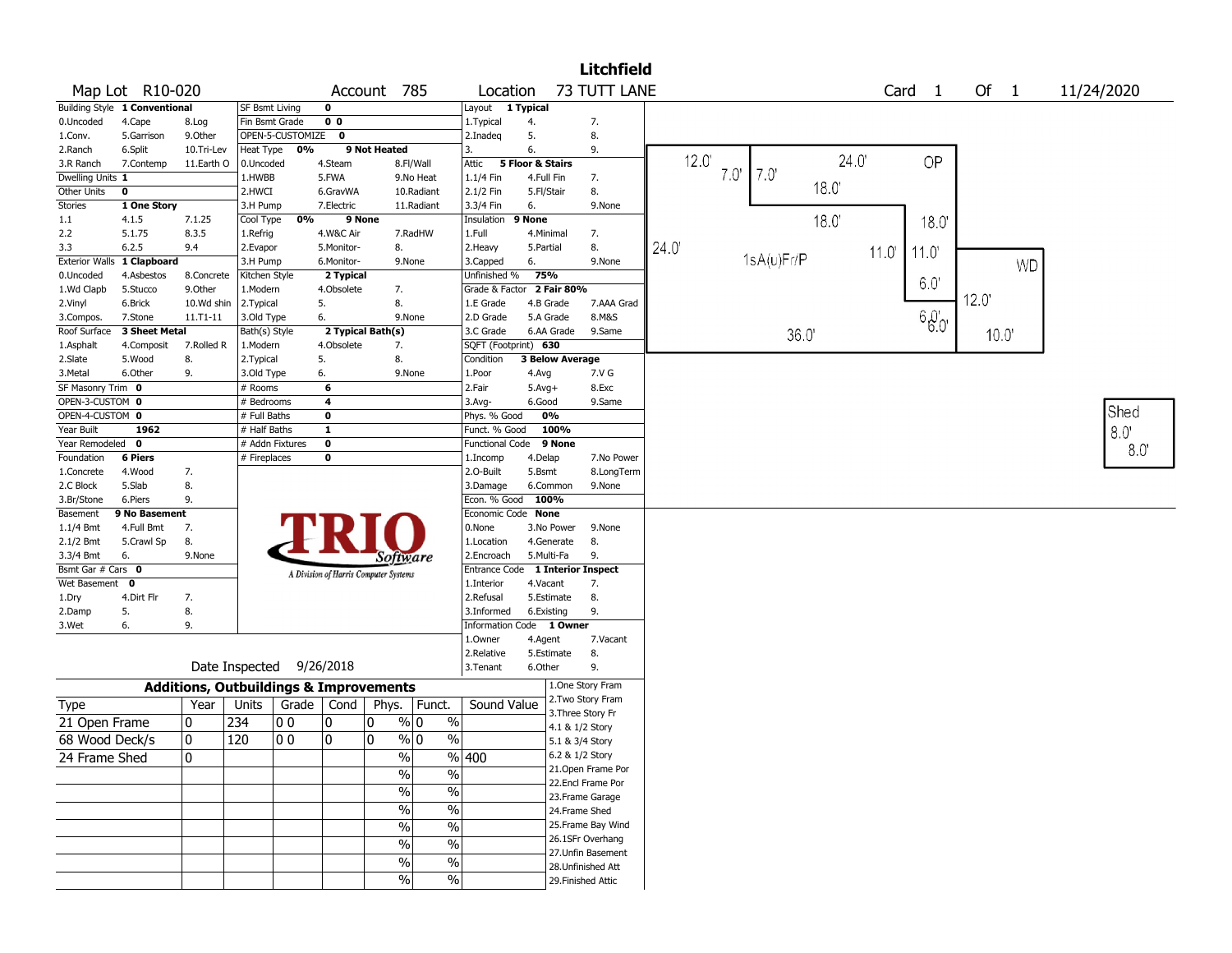|                                   | Map Lot R10-020A                            | Account 2081 | Location                      | <b>16 LUNTS HILL ROAD</b>                            |                     |                 |                          | Card <sub>1</sub>    | Of $1$        |                                           | 11/24/2020                        |
|-----------------------------------|---------------------------------------------|--------------|-------------------------------|------------------------------------------------------|---------------------|-----------------|--------------------------|----------------------|---------------|-------------------------------------------|-----------------------------------|
|                                   | ROBBINS STEPHANIE NYE                       |              |                               | <b>Property Data</b>                                 |                     |                 | <b>Assessment Record</b> |                      |               |                                           |                                   |
|                                   | <b>16 LUNTS HILL ROAD</b>                   |              |                               | Neighborhood 123 Lunts Hill Road                     | Year                | Land            |                          | <b>Buildings</b>     |               | Exempt                                    | <b>Total</b>                      |
|                                   | LITCHFIELD ME 04350                         |              |                               |                                                      | 2007                |                 | 46,960                   |                      | 118,309       | 13,000                                    | 152,269                           |
|                                   |                                             |              | Tree Growth Year              | $\mathbf 0$                                          | 2008                |                 | 46,960                   |                      | 118,218       | 12,350                                    | 152,828                           |
|                                   |                                             |              | X Coordinate                  | 0<br>$\mathbf 0$                                     | 2009                |                 |                          |                      |               |                                           |                                   |
| B9040P51                          |                                             |              | Y Coordinate<br>Zone/Land Use | <b>11 Residential</b>                                |                     |                 | 46,000                   |                      | 146,222       | 9,500                                     | 182,722                           |
| Previous Owner<br>HARVEY, MERRILL |                                             |              |                               |                                                      | 2010                |                 | 46,000                   |                      | 91,434        | 10,000                                    | 127,434                           |
|                                   | 489 STEVENSTOWN ROAD                        |              | Secondary Zone                |                                                      | 2011                |                 | 46,000                   |                      | 91,313        | 10,000                                    | 127,313                           |
|                                   |                                             |              |                               |                                                      | 2012                |                 | 46,000                   |                      | 91,313        | 10,000                                    | 127,313                           |
|                                   | LITCHFIELD ME 04350<br>Sale Date: 8/23/2006 |              | Topography 2 Rolling          |                                                      | 2013                |                 | 46,000                   |                      | 91,313        | 10,000                                    | 127,313                           |
|                                   |                                             |              | 1.Level                       | 4.Below St<br>7.Res Protec                           | 2014                |                 | 46,000                   |                      | 91,283        | 10,000                                    | 127,283                           |
|                                   |                                             |              | 2.Rolling<br>3.Above St       | 5.Low<br>8.<br>9.<br>6.Swampy                        | 2015                |                 | 46,000                   |                      | 90,257        | 10,000                                    | 126,257                           |
|                                   |                                             |              | 4 Drilled Well<br>Utilities   | <b>6 Septic System</b>                               | 2016                |                 | 46,000                   |                      | 90,228        | 15,000                                    | 121,228                           |
|                                   |                                             |              |                               |                                                      | 2017                |                 | 46,000                   |                      | 90,228        | 20,000                                    | 116,228                           |
|                                   |                                             |              | 1.Public<br>2. Water          | 4.Dr Well<br>7.Cesspool<br>8.Lake/Pond<br>5.Dug Well | 2018                |                 | 46,000                   |                      | 90,107        | 19,200                                    | 116,907                           |
|                                   |                                             |              | 3.Sewer                       | 6.Septic<br>9.None                                   | 2019                |                 | 52,200                   |                      | 110,500       | 20,000                                    | 142,700                           |
|                                   |                                             |              | 1 Paved<br>Street             |                                                      | 2020                |                 | 52,200                   |                      | 110,500       | 25,000                                    | 137,700                           |
|                                   |                                             |              | 1.Paved                       | 7.<br>4.Proposed                                     |                     |                 |                          | <b>Land Data</b>     |               |                                           |                                   |
|                                   |                                             |              | 2.Semi Imp<br>3.Gravel<br>6.  | 5.R/O/W<br>8.<br>9.None                              | <b>Front Foot</b>   | <b>Type</b>     | <b>Effective</b>         |                      |               | <b>Influence</b>                          | <b>Influence</b>                  |
|                                   |                                             |              |                               | $\mathbf 0$                                          | 11.1-100            |                 | Frontage                 | <b>Depth</b>         | <b>Factor</b> | Code<br>$\frac{9}{6}$                     | Codes<br>1.Unimproved             |
|                                   | Inspection Witnessed By:                    |              |                               | $\mathbf 0$                                          | 12.101-200          |                 |                          |                      |               | $\frac{9}{6}$                             | 2. Excess Frtg                    |
|                                   |                                             |              |                               | <b>Sale Data</b>                                     | $13.201+$<br>14.    |                 |                          |                      |               | $\frac{9}{6}$<br>$\overline{\frac{9}{6}}$ | 3. Topography<br>4.Size/Shape     |
| X                                 |                                             | Date         | Sale Date                     | 8/23/2006                                            | 15.                 |                 |                          |                      |               | $\frac{9}{6}$                             | 5.Access                          |
| No./Date                          | Description                                 | Date Insp.   | Price                         | 105,000                                              |                     |                 |                          |                      |               | $\frac{9}{6}$<br>$\overline{\frac{9}{6}}$ | 6.Restriction<br>7. Right of Way  |
|                                   |                                             |              | Sale Type<br>1.Land           | 2 Land & Buildings<br>4.MFG UNIT<br>7.               | <b>Square Foot</b>  |                 | <b>Square Feet</b>       |                      |               |                                           | 8.View/Environ                    |
|                                   |                                             |              | 2.L & B                       | 5.Other<br>8.                                        | 16.Regular Lot      |                 |                          |                      |               | %                                         | 9.Fract Share                     |
|                                   |                                             |              | 3.Building<br>6.              | 9.                                                   | 17.Secondary Lot    |                 |                          |                      |               | %                                         | <b>Acres</b><br>30. Frontage 1    |
|                                   |                                             |              | Financing                     | 1 Conventional                                       | 18.Excess Land      |                 |                          |                      |               | $\frac{9}{6}$<br>$\frac{9}{6}$            | 31. Frontage 2                    |
|                                   |                                             |              | 1.Convent                     | 4.Seller<br>7.                                       | 19.Condominium      |                 |                          |                      |               | %                                         | 32. Tillable                      |
| Notes:                            |                                             |              | 2.FHA/VA                      | 5.Private<br>8.                                      | 20.Miscellaneous    |                 |                          |                      |               | %                                         | 33.Tillable                       |
|                                   |                                             |              | 3.Assumed                     | 6.Cash<br>9.Unknown                                  |                     |                 |                          |                      |               | %                                         | 34.Softwood F&O                   |
|                                   |                                             |              | Validity                      | <b>2 Related Parties</b>                             | <b>Fract. Acre</b>  |                 | <b>Acreage/Sites</b>     |                      |               |                                           | 35. Mixed Wood F&O                |
|                                   |                                             |              | 1.Valid                       | 4.Split<br>7.Renovate                                | 21. Houselot (Frac  | 24              |                          | 1.00                 | 100           | %<br>$^{\rm o}$                           | 36.Hardwood F&O<br>37.Softwood TG |
|                                   |                                             |              | 2.Related                     | 5.Partial<br>8.Other                                 | 22.Baselot(Fract)   | $\overline{26}$ |                          | 2.40                 | 100           | $\frac{9}{6}$<br>$\Omega$                 | 38. Mixed Wood TG                 |
|                                   |                                             |              | 3.Distress                    | 6.Exempt<br>9.                                       | 23.<br><b>Acres</b> | 44              |                          | 1.00                 | 100           | $\frac{9}{6}$<br>$\Omega$                 | 39.Hardwood TG                    |
|                                   |                                             |              |                               |                                                      | 24. Houselot        |                 |                          |                      |               | $\overline{\frac{9}{6}}$                  | 40. Wasteland                     |
|                                   |                                             |              | Verified                      | <b>5 Public Record</b>                               | 25.Baselot          |                 |                          |                      |               | $\overline{\frac{9}{6}}$<br>$\frac{9}{6}$ | 41.Gravel Pit                     |
|                                   |                                             |              | 1.Buyer                       | 4.Agent<br>7.Family                                  | 26.Rear 1           |                 |                          |                      |               | $\overline{\frac{9}{6}}$                  | 42. Mobile Home Si                |
|                                   |                                             |              | 2.Seller                      | 5.Pub Rec<br>8.0ther                                 | 27. Rear 2          |                 |                          |                      |               |                                           | 43.Camp Site                      |
|                                   |                                             |              | 3.Lender                      | 6.MLS<br>9.                                          | 28.Rear 3           |                 |                          | <b>Total Acreage</b> | 3.40          |                                           | 44.Lot Improvemen                 |
| <b>Litchfield</b>                 |                                             |              |                               |                                                      | 29. Rear 4          |                 |                          |                      |               |                                           | 45.Access Right<br>46.Golf Course |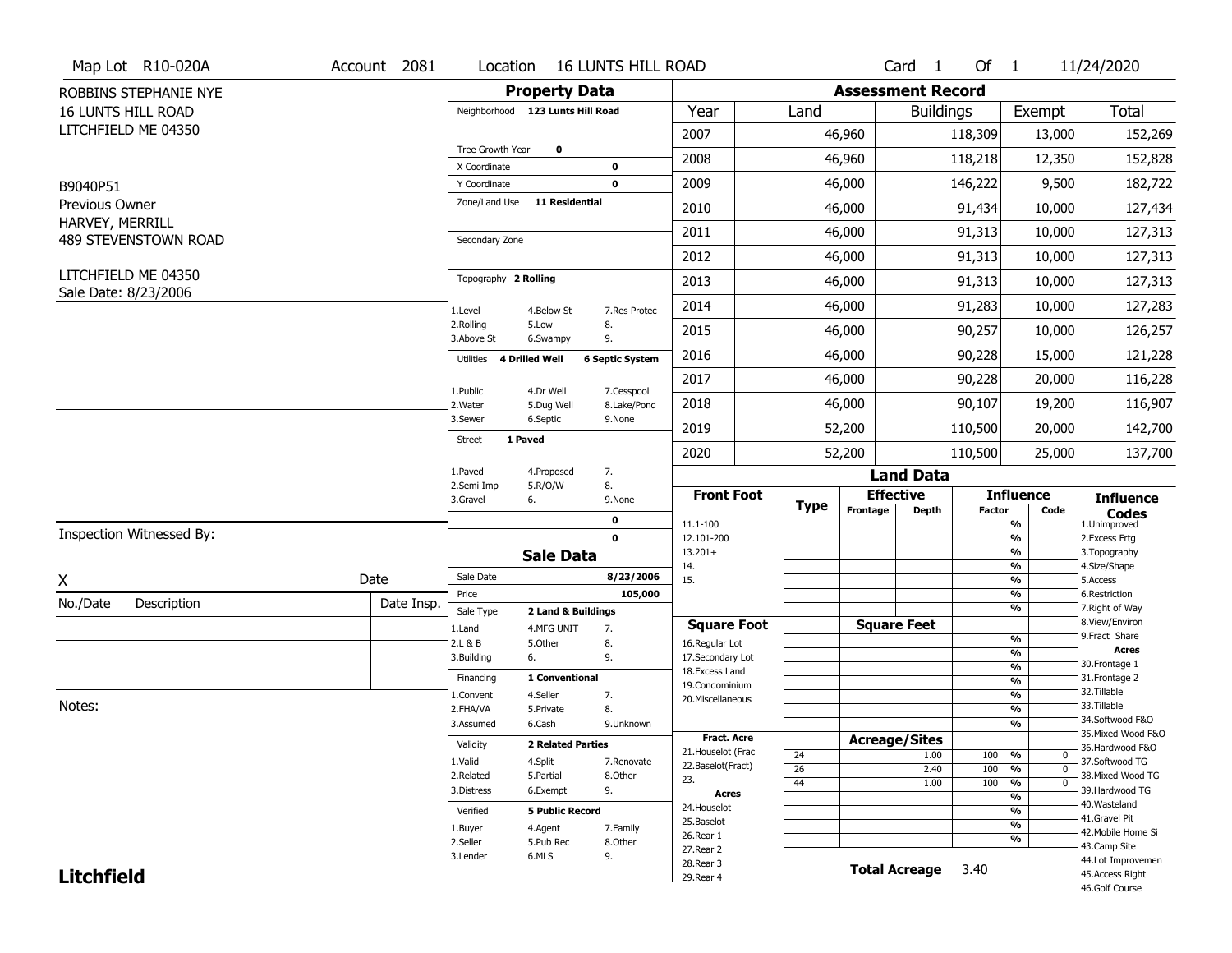|                        |                                   |                                                   |                       |                          |                         |                                       |                          |                                  |            |                 | <b>Litchfield</b>  |                           |       |                   |      |            |      |            |
|------------------------|-----------------------------------|---------------------------------------------------|-----------------------|--------------------------|-------------------------|---------------------------------------|--------------------------|----------------------------------|------------|-----------------|--------------------|---------------------------|-------|-------------------|------|------------|------|------------|
|                        | Map Lot R10-020A                  |                                                   |                       |                          |                         | Account 2081                          |                          | Location                         |            |                 |                    | <b>16 LUNTS HILL ROAD</b> |       | Card <sub>1</sub> |      | Of $1$     |      | 11/24/2020 |
| Building Style 2 Ranch |                                   |                                                   | <b>SF Bsmt Living</b> |                          | $\mathbf 0$             |                                       |                          | Layout                           | 1 Typical  |                 |                    |                           |       |                   |      |            |      |            |
| 0.Uncoded              | 4.Cape                            | 8.Log                                             | Fin Bsmt Grade        |                          | 0 <sub>0</sub>          |                                       |                          | 1. Typical                       | 4.         |                 | 7.                 |                           |       |                   |      |            |      |            |
| 1.Conv.                | 5.Garrison                        | 9.0ther                                           |                       | OPEN-5-CUSTOMIZE         | $\mathbf 0$             |                                       |                          | 2.Inadeg                         | 5.         |                 | 8.                 |                           |       |                   |      |            |      |            |
| 2.Ranch                | 6.Split                           | 10.Tri-Lev                                        | Heat Type             | 100%                     |                         | 1 Hot Water BB                        |                          | 3.                               | 6.         |                 | 9.                 |                           |       |                   |      | $6.0^{WD}$ |      |            |
| 3.R Ranch              | 7.Contemp                         | 11.Earth O                                        | 0.Uncoded             |                          | 4.Steam                 |                                       | 8.Fl/Wall                | 9 None<br>Attic                  |            |                 |                    |                           |       |                   |      |            |      |            |
| Dwelling Units 1       |                                   |                                                   | 1.HWBB                |                          | 5.FWA                   |                                       | 9.No Heat                | 1.1/4 Fin                        | 4.Full Fin |                 | 7.                 |                           |       |                   |      | 60'        |      |            |
| Other Units            | $\mathbf 0$                       |                                                   | 2.HWCI                |                          | 6.GravWA                |                                       | 10.Radiant               | 2.1/2 Fin                        | 5.Fl/Stair |                 | 8.                 |                           |       |                   |      |            |      |            |
| <b>Stories</b>         | 1 One Story                       |                                                   | 3.H Pump              |                          | 7.Electric              |                                       | 11.Radiant               | 3.3/4 Fin                        | 6.         |                 | 9.None             |                           |       |                   |      |            |      |            |
| 1.1                    | 4.1.5                             | 7.1.25                                            | Cool Type             | 0%                       |                         | 9 None                                |                          | Insulation                       | 1 Full     |                 |                    |                           |       |                   |      |            |      |            |
| 2.2                    | 5.1.75                            | 8.3.5                                             | 1.Refrig              |                          | 4.W&C Air               |                                       | 7.RadHW                  | 1.Full                           | 4.Minimal  |                 | 7.                 |                           |       |                   |      |            |      | Garage     |
| 3.3                    | 6.2.5                             | 9.4                                               | 2.Evapor              |                          | 5.Monitor-              | 8.                                    |                          | 2.Heavy                          | 5.Partial  |                 | 8.                 |                           |       |                   |      |            |      |            |
| <b>Exterior Walls</b>  | 2 Vinyl                           |                                                   | 3.H Pump              |                          | 6.Monitor-              |                                       | 9.None                   | 3.Capped                         | 6.         |                 | 9.None             |                           |       |                   |      |            |      |            |
| 0.Uncoded              | 4.Asbestos                        | 8.Concrete                                        | Kitchen Style         |                          | 2 Typical               |                                       |                          | Unfinished %                     | 0%         |                 |                    |                           | 1sBFr |                   |      |            |      |            |
| 1.Wd Clapb             | 5.Stucco                          | 9.Other                                           | 1.Modern              |                          | 4.Obsolete              | 7.                                    |                          | Grade & Factor 3 Average 100%    |            |                 |                    |                           |       |                   |      |            |      |            |
| 2.Vinyl                | 6.Brick                           | 10.Wd shin                                        | 2.Typical             |                          | 5.                      | 8.                                    |                          | 1.E Grade                        | 4.B Grade  |                 | 7.AAA Grad         | 28.0                      |       |                   |      |            |      |            |
| 3.Compos.              | 7.Stone                           | $11. T1 - 11$                                     | 3.Old Type            |                          | 6.                      |                                       | 9.None                   | 2.D Grade                        | 5.A Grade  |                 | 8.M&S              |                           |       |                   |      |            | 24.0 |            |
| Roof Surface           | 1 Asphalt Shingles                |                                                   | Bath(s) Style         |                          |                         | 2 Typical Bath(s)                     |                          | 3.C Grade                        |            | 6.AA Grade      | 9.Same             |                           |       |                   |      |            |      |            |
| 1.Asphalt              | 4.Composit                        | 7.Rolled R                                        | 1.Modern              |                          | 4.Obsolete              | 7.                                    |                          | SQFT (Footprint) 1232            |            |                 |                    |                           |       |                   |      |            |      |            |
| 2.Slate                | 5.Wood                            | 8.                                                | 2. Typical            |                          | 5.                      | 8.                                    |                          | Condition                        | 4 Average  |                 |                    |                           |       |                   |      |            |      |            |
| 3.Metal                | 6.Other                           | 9.                                                | 3.Old Type            |                          | 6.                      |                                       | 9.None                   | 1.Poor                           | 4.Avg      |                 | 7.V G              |                           |       |                   |      |            |      |            |
| SF Masonry Trim 0      |                                   |                                                   | # Rooms               |                          | $\overline{\mathbf{0}}$ |                                       |                          | 2.Fair                           | $5.Avg+$   |                 | 8.Exc              |                           |       |                   |      |            |      |            |
| OPEN-3-CUSTOM 0        |                                   |                                                   | # Bedrooms            |                          | $\mathbf{o}$            |                                       |                          | 3.Avg-                           | 6.Good     |                 | 9.Same             |                           | 44.0  |                   |      |            |      | 16.0'      |
| OPEN-4-CUSTOM 0        |                                   |                                                   | # Full Baths          |                          | $\overline{2}$          |                                       |                          | Phys. % Good                     |            | 0%              |                    |                           |       |                   |      |            |      |            |
| Year Built             | 1980                              |                                                   | # Half Baths          |                          | $\mathbf 0$             |                                       |                          | Funct. % Good                    |            | 100%            |                    |                           |       |                   |      |            |      |            |
| Year Remodeled         | $\mathbf 0$                       |                                                   | # Addn Fixtures       |                          | $\bf{0}$                |                                       |                          | <b>Functional Code</b>           |            | 9 None          |                    |                           |       | 6.0               |      | OP         |      |            |
| Foundation             | 1 Concrete                        |                                                   | # Fireplaces          |                          | $\bf{0}$                |                                       |                          | 1.Incomp                         | 4.Delap    |                 | 7.No Power         |                           |       |                   | 20.0 |            |      |            |
| 1.Concrete             | 4.Wood                            | 7.                                                |                       |                          |                         |                                       |                          | 2.O-Built                        | 5.Bsmt     |                 | 8.LongTerm         |                           |       |                   |      |            |      |            |
| 2.C Block              | 5.Slab                            | 8.                                                |                       |                          |                         |                                       |                          | 3.Damage<br>Econ. % Good 100%    |            | 6.Common        | 9.None             |                           |       |                   |      |            |      |            |
| 3.Br/Stone             | 6.Piers<br><b>4 Full Basement</b> | 9.                                                |                       |                          |                         |                                       |                          | Economic Code None               |            |                 |                    |                           |       |                   |      |            |      |            |
| Basement<br>1.1/4 Bmt  | 4.Full Bmt                        | 7.                                                |                       |                          |                         |                                       |                          | 0.None                           |            | 3.No Power      | 9.None             |                           |       |                   |      |            |      |            |
| 2.1/2 Bmt              | 5.Crawl Sp                        | 8.                                                |                       |                          |                         |                                       |                          | 1.Location                       |            | 4.Generate      | 8.                 |                           |       |                   |      |            |      |            |
| 3.3/4 Bmt              | 6.                                | 9.None                                            |                       |                          |                         |                                       |                          | 2.Encroach                       | 5.Multi-Fa |                 | 9.                 |                           |       |                   |      |            |      |            |
| Bsmt Gar # Cars 0      |                                   |                                                   |                       |                          |                         | Software                              |                          | Entrance Code 1 Interior Inspect |            |                 |                    |                           |       |                   |      |            |      |            |
|                        | Wet Basement 1 Dry Basement       |                                                   |                       |                          |                         | A Division of Harris Computer Systems |                          | 1.Interior                       | 4.Vacant   |                 | 7.                 |                           |       |                   |      |            |      |            |
| 1.Dry                  | 4.Dirt Flr                        | 7.                                                |                       |                          |                         |                                       |                          | 2.Refusal                        |            | 5.Estimate      | 8.                 |                           |       |                   |      |            |      |            |
| 2.Damp                 | 5.                                | 8.                                                |                       |                          |                         |                                       |                          | 3.Informed                       | 6.Existing |                 | 9.                 |                           |       |                   |      |            |      |            |
| 3.Wet                  | 6.                                | 9.                                                |                       |                          |                         |                                       |                          | <b>Information Code</b>          |            | 2 Relative      |                    |                           |       |                   |      |            |      |            |
|                        |                                   |                                                   |                       |                          |                         |                                       |                          | 1.Owner                          | 4.Agent    |                 | 7.Vacant           |                           |       |                   |      |            |      |            |
|                        |                                   |                                                   |                       |                          |                         |                                       |                          | 2.Relative                       |            | 5.Estimate      | 8.                 |                           |       |                   |      |            |      |            |
|                        |                                   |                                                   |                       | Date Inspected 9/25/2018 |                         |                                       |                          | 3.Tenant                         | 6.Other    |                 | 9.                 |                           |       |                   |      |            |      |            |
|                        |                                   | <b>Additions, Outbuildings &amp; Improvements</b> |                       |                          |                         |                                       |                          |                                  |            |                 | 1.One Story Fram   |                           |       |                   |      |            |      |            |
| Type                   |                                   | Year                                              | Units                 | Grade                    | Cond                    | Phys.                                 | Funct.                   | Sound Value                      |            |                 | 2. Two Story Fram  |                           |       |                   |      |            |      |            |
| 21 Open Frame          |                                   | 0                                                 | 120                   | 0 <sub>0</sub>           | 10                      | 0                                     | % 0                      |                                  |            |                 | 3. Three Story Fr  |                           |       |                   |      |            |      |            |
|                        |                                   |                                                   |                       |                          |                         |                                       | %                        |                                  |            | 4.1 & 1/2 Story |                    |                           |       |                   |      |            |      |            |
| 68 Wood Deck/s         |                                   | 2005                                              | 36                    | 9 1 0 0                  | 4                       | $\mathbf{0}$                          | $\sqrt{96}$ 100 %        |                                  |            | 5.1 & 3/4 Story |                    |                           |       |                   |      |            |      |            |
| 23 Frame Garage        |                                   | 10                                                | 384                   | 10 O                     | 10                      | 10                                    | % 0<br>%                 |                                  |            | 6.2 & 1/2 Story |                    |                           |       |                   |      |            |      |            |
|                        |                                   |                                                   |                       |                          |                         | $\frac{1}{2}$                         | $\%$                     |                                  |            |                 | 21.Open Frame Por  |                           |       |                   |      |            |      |            |
|                        |                                   |                                                   |                       |                          |                         | $\sqrt{0}$                            | $\%$                     |                                  |            |                 | 22.Encl Frame Por  |                           |       |                   |      |            |      |            |
|                        |                                   |                                                   |                       |                          |                         |                                       |                          |                                  |            |                 | 23. Frame Garage   |                           |       |                   |      |            |      |            |
|                        |                                   |                                                   |                       |                          |                         | $\sqrt{6}$                            | $\overline{\frac{0}{6}}$ |                                  |            | 24.Frame Shed   |                    |                           |       |                   |      |            |      |            |
|                        |                                   |                                                   |                       |                          |                         | $\sqrt{6}$                            | $\%$                     |                                  |            |                 | 25. Frame Bay Wind |                           |       |                   |      |            |      |            |
|                        |                                   |                                                   |                       |                          |                         | $\%$                                  | $\frac{0}{0}$            |                                  |            |                 | 26.1SFr Overhang   |                           |       |                   |      |            |      |            |
|                        |                                   |                                                   |                       |                          |                         | $\%$                                  | $\%$                     |                                  |            |                 | 27.Unfin Basement  |                           |       |                   |      |            |      |            |
|                        |                                   |                                                   |                       |                          |                         | $\sqrt{0}$                            | $\frac{1}{2}$            |                                  |            |                 | 28.Unfinished Att  |                           |       |                   |      |            |      |            |
|                        |                                   |                                                   |                       |                          |                         |                                       |                          |                                  |            |                 | 29. Finished Attic |                           |       |                   |      |            |      |            |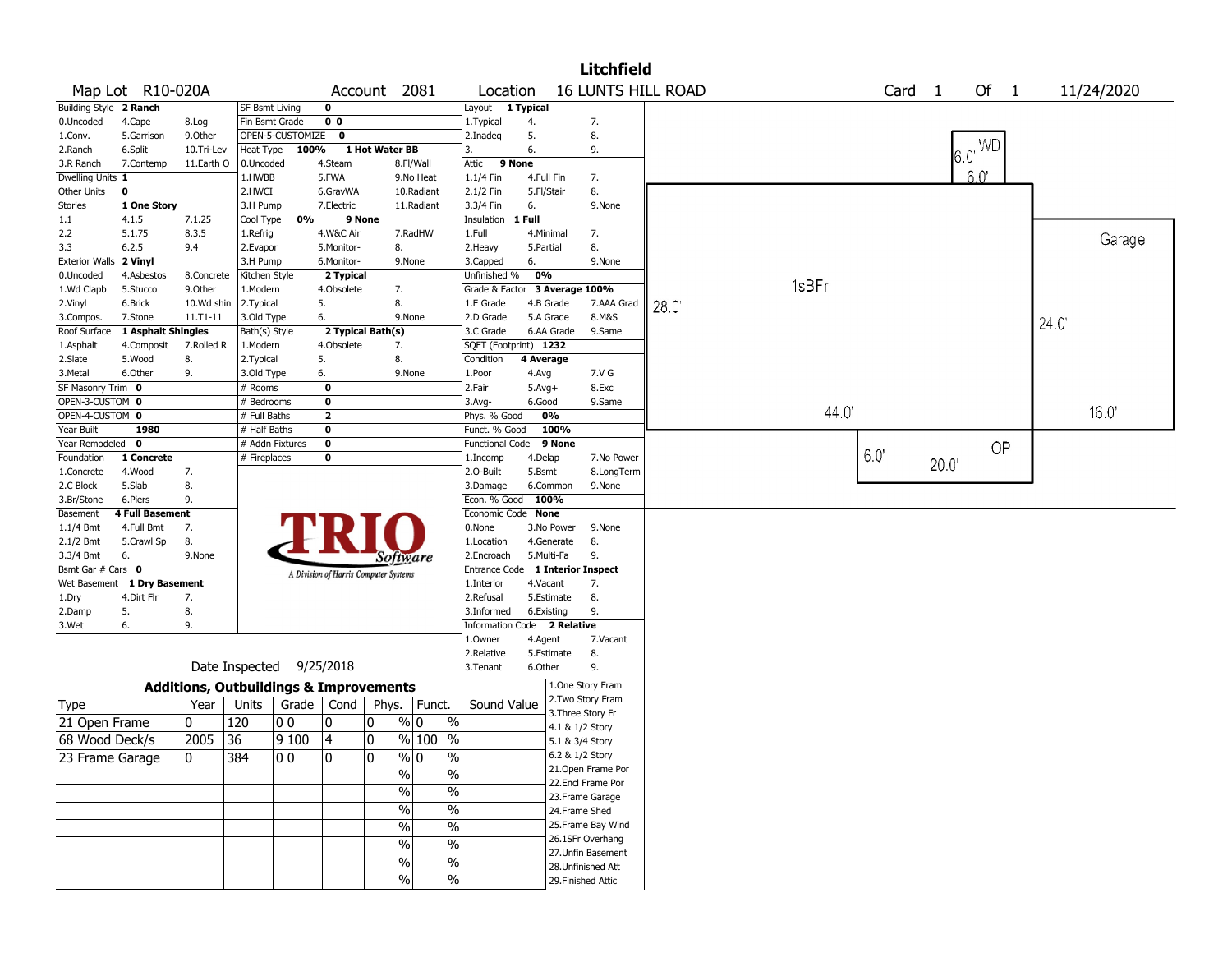|                              | Map Lot R10-020C                                            | Account 1504 | Location                     |                            | <b>LUNTS HILL ROAD</b>    |                                   |                                    |                          | Card <sub>1</sub>    | Of $1$                                               |                     | 11/24/2020                          |
|------------------------------|-------------------------------------------------------------|--------------|------------------------------|----------------------------|---------------------------|-----------------------------------|------------------------------------|--------------------------|----------------------|------------------------------------------------------|---------------------|-------------------------------------|
| READ, DOUGLAS D              |                                                             |              |                              | <b>Property Data</b>       |                           |                                   |                                    | <b>Assessment Record</b> |                      |                                                      |                     |                                     |
|                              | <b>265 HUNTINGTON HILL READ</b>                             |              |                              | Neighborhood 215 Tutt Lane |                           | Year                              | Land                               |                          | <b>Buildings</b>     |                                                      | Exempt              | <b>Total</b>                        |
|                              | LITCHFIELD ME 04350                                         |              |                              |                            |                           | 2007                              |                                    | 53,375                   |                      | 0                                                    | 0                   | 53,375                              |
|                              |                                                             |              | Tree Growth Year             | $\mathbf 0$                |                           | 2008                              |                                    | 53,375                   |                      | $\mathbf 0$                                          | 0                   | 53,375                              |
|                              |                                                             |              | X Coordinate<br>Y Coordinate |                            | 0<br>$\mathbf 0$          | 2009                              |                                    | 47,525                   |                      | 0                                                    | 0                   | 47,525                              |
| B13249P186<br>Previous Owner |                                                             |              | Zone/Land Use                | <b>11 Residential</b>      |                           |                                   |                                    |                          |                      |                                                      |                     |                                     |
|                              | HARVEY, MADELYN P                                           |              |                              |                            |                           | 2010                              |                                    | 47,525                   |                      | 0                                                    | 0                   | 47,525                              |
|                              | 489 STEVENSTOWN ROAD                                        |              | Secondary Zone               |                            |                           | 2011                              |                                    | 47,525                   |                      | $\pmb{0}$                                            | 0                   | 47,525                              |
|                              |                                                             |              |                              |                            |                           | 2012                              |                                    | 47,525                   |                      | $\pmb{0}$                                            | 0                   | 47,525                              |
|                              | LITCHFIELD ME 04350<br>Sale Date: 6/19/2019                 |              | Topography 2 Rolling         |                            |                           | 2013                              |                                    | 47,525                   |                      | 0                                                    | 0                   | 47,525                              |
|                              |                                                             |              | 1.Level                      | 4.Below St                 | 7.Res Protec              | 2014                              |                                    | 47,525                   |                      | $\mathbf 0$                                          | 0                   | 47,525                              |
|                              |                                                             |              | 2.Rolling<br>3.Above St      | 5.Low<br>6.Swampy          | 8.<br>9.                  | 2015                              |                                    | 47,525                   |                      | 0                                                    | 0                   | 47,525                              |
|                              |                                                             |              | Utilities 9 None             |                            | 9 None                    | 2016                              |                                    | 47,525                   |                      | $\mathbf 0$                                          | 0                   | 47,525                              |
|                              |                                                             |              |                              |                            |                           | 2017                              |                                    | 45,980                   |                      | 0                                                    | 0                   | 45,980                              |
|                              |                                                             |              | 1.Public<br>2. Water         | 4.Dr Well<br>5.Dug Well    | 7.Cesspool<br>8.Lake/Pond | 2018                              |                                    | 45,980                   |                      | 0                                                    | 0                   | 45,980                              |
|                              |                                                             |              | 3.Sewer                      | 6.Septic                   | 9.None                    | 2019                              |                                    | 44,200                   |                      | $\pmb{0}$                                            | 0                   | 44,200                              |
|                              |                                                             |              | <b>Street</b>                | 1 Paved                    |                           | 2020                              |                                    | 16,200                   |                      | $\mathbf 0$                                          | $\overline{0}$      | 16,200                              |
|                              |                                                             |              | 1.Paved                      | 4.Proposed                 | 7.                        |                                   |                                    |                          | <b>Land Data</b>     |                                                      |                     |                                     |
|                              |                                                             |              | 2.Semi Imp<br>3.Gravel       | 5.R/O/W<br>6.              | 8.<br>9.None              | <b>Front Foot</b>                 |                                    |                          | <b>Effective</b>     |                                                      | <b>Influence</b>    | <b>Influence</b>                    |
|                              |                                                             |              |                              |                            | $\mathbf 0$               | 11.1-100                          | <b>Type</b>                        | Frontage                 | <b>Depth</b>         | <b>Factor</b><br>$\frac{9}{6}$                       | Code                | <b>Codes</b><br>1.Unimproved        |
|                              | Inspection Witnessed By:                                    |              |                              |                            | $\mathbf 0$               | 12.101-200                        |                                    |                          |                      | $\overline{\frac{9}{6}}$                             |                     | 2. Excess Frtg                      |
|                              |                                                             |              |                              | <b>Sale Data</b>           |                           | $13.201+$<br>14.                  |                                    |                          |                      | $\overline{\frac{9}{6}}$<br>$\overline{\frac{9}{6}}$ |                     | 3. Topography<br>4.Size/Shape       |
| X                            |                                                             | Date         | Sale Date                    |                            | 6/19/2019                 | 15.                               |                                    |                          |                      | $\overline{\frac{9}{6}}$                             |                     | 5.Access                            |
| No./Date                     | Description                                                 | Date Insp.   | Price                        |                            |                           |                                   |                                    |                          |                      | %<br>$\overline{\frac{9}{6}}$                        |                     | 6.Restriction<br>7. Right of Way    |
|                              |                                                             |              | Sale Type<br>1.Land          | 1 Land Only<br>4.MFG UNIT  | 7.                        | <b>Square Foot</b>                |                                    |                          | <b>Square Feet</b>   |                                                      |                     | 8.View/Environ                      |
|                              |                                                             |              | 2.L & B                      | 5.Other                    | 8.                        | 16.Regular Lot                    |                                    |                          |                      | %                                                    |                     | 9.Fract Share<br><b>Acres</b>       |
|                              |                                                             |              | 3.Building                   | 6.                         | 9.                        | 17.Secondary Lot                  |                                    |                          |                      | %<br>%                                               |                     | 30. Frontage 1                      |
|                              |                                                             |              | Financing                    | 9 Unknown                  |                           | 18. Excess Land<br>19.Condominium |                                    |                          |                      | %                                                    |                     | 31. Frontage 2                      |
|                              |                                                             |              | 1.Convent                    | 4.Seller                   | 7.                        | 20.Miscellaneous                  |                                    |                          |                      | %                                                    |                     | 32.Tillable                         |
| Notes:                       |                                                             |              | 2.FHA/VA                     | 5.Private                  | 8.                        |                                   |                                    |                          |                      | %                                                    |                     | 33.Tillable<br>34.Softwood F&O      |
|                              | '20 Per review and information provided, correct ownership  |              | 3.Assumed                    | 6.Cash                     | 9.Unknown                 | <b>Fract. Acre</b>                |                                    |                          |                      | %                                                    |                     | 35. Mixed Wood F&O                  |
|                              | and adjust lot for no access. Abate                         |              | Validity                     | <b>2 Related Parties</b>   |                           | 21. Houselot (Frac                |                                    |                          | <b>Acreage/Sites</b> |                                                      |                     | 36.Hardwood F&O                     |
|                              | '17 per info provided and review 2.06 acres conveyed to lot |              | 1.Valid                      | 4.Split                    | 7.Renovate                | 22.Baselot(Fract)                 | $\overline{27}$<br>$\overline{26}$ |                          | 6.64<br>5.00         | 100 %<br>75<br>%                                     | 0<br>$\overline{5}$ | 37.Softwood TG                      |
|                              | 20C was never deducted from this lot. Abate                 |              | 2.Related                    | 5.Partial                  | 8.Other                   | 23.                               |                                    |                          |                      |                                                      | %                   | 38. Mixed Wood TG                   |
|                              |                                                             |              | 3.Distress                   | 6.Exempt                   | 9.                        | <b>Acres</b>                      |                                    |                          |                      | %                                                    |                     | 39.Hardwood TG                      |
|                              |                                                             |              | Verified                     | <b>5 Public Record</b>     |                           | 24. Houselot                      |                                    |                          |                      | %                                                    |                     | 40.Wasteland                        |
|                              |                                                             |              | 1.Buyer                      | 4.Agent                    | 7.Family                  | 25.Baselot                        |                                    |                          |                      | %                                                    |                     | 41.Gravel Pit<br>42. Mobile Home Si |
|                              |                                                             |              | 2.Seller                     | 5.Pub Rec                  | 8.Other                   | 26.Rear 1                         |                                    |                          |                      |                                                      | %                   | 43.Camp Site                        |
|                              |                                                             |              | 3.Lender                     | 6.MLS                      | 9.                        | 27. Rear 2<br>28. Rear 3          |                                    |                          |                      |                                                      |                     | 44.Lot Improvemen                   |
|                              |                                                             |              |                              |                            |                           |                                   |                                    |                          |                      |                                                      |                     |                                     |
| <b>Litchfield</b>            |                                                             |              |                              |                            |                           | 29. Rear 4                        |                                    |                          | <b>Total Acreage</b> | 11.64                                                |                     | 45.Access Right                     |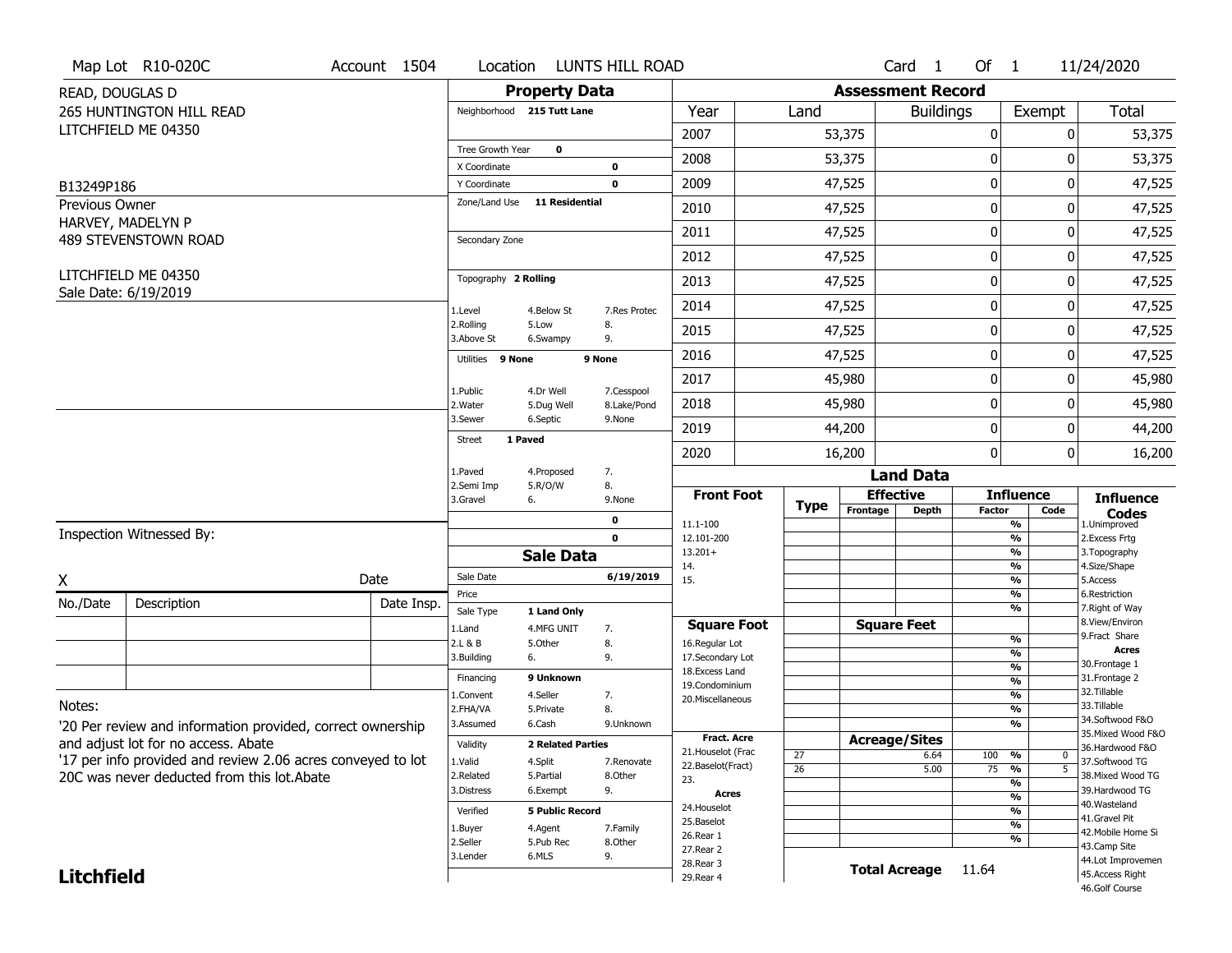| LUNTS HILL ROAD<br>Map Lot R10-020C<br>Of 1<br>Account 1504<br>Location<br>Card 1<br>11/24/2020<br><b>Building Style 0 Uncoded</b><br>$\mathbf 0$<br>Layout<br><b>SF Bsmt Living</b><br>$\mathbf 0$<br>Fin Bsmt Grade<br>0 <sub>0</sub><br>4.Cape<br>1.Typical<br>4.<br>7.<br>8.Log<br>9.Other<br>OPEN-5-CUSTOMIZE<br>$\mathbf 0$<br>5.<br>8.<br>5.Garrison<br>2.Inadeg<br>Heat Type<br>100%<br>0 Uncoded<br>6.<br>6.Split<br>10.Tri-Lev<br>9.<br>3.<br>11.Earth O<br>0.Uncoded<br>4.Steam<br>8.Fl/Wall<br>Attic<br>$\bf{0}$<br>7.Contemp<br>Dwelling Units 0<br>1.HWBB<br>5.FWA<br>9.No Heat<br>1.1/4 Fin<br>7.<br>4.Full Fin<br>2.HWCI<br>10.Radiant<br>2.1/2 Fin<br>5.Fl/Stair<br>8.<br>0<br>6.GravWA<br>7.Electric<br>11.Radiant<br>3.3/4 Fin<br>0<br>3.H Pump<br>6.<br>9.None<br>Cool Type<br>0%<br>9 None<br>Insulation 0<br>4.1.5<br>7.1.25<br>5.1.75<br>8.3.5<br>4.W&C Air<br>7.RadHW<br>1.Full<br>4.Minimal<br>7.<br>1.Refrig<br>8.<br>2.Heavy<br>8.<br>6.2.5<br>9.4<br>2.Evapor<br>5.Monitor-<br>5.Partial<br>0 Uncoded<br>3.H Pump<br>6.Monitor-<br>9.None<br>3.Capped<br>6.<br>9.None<br>0<br>Unfinished %<br>0%<br>4.Asbestos<br>8.Concrete<br>Kitchen Style<br>9.Other<br>00%<br>5.Stucco<br>1.Modern<br>4.Obsolete<br>7.<br>Grade & Factor<br>10.Wd shin<br>5.<br>8.<br>4.B Grade<br>6.Brick<br>2. Typical<br>1.E Grade<br>7.AAA Grad<br>6.<br>2.D Grade<br>5.A Grade<br>8.M&S<br>7.Stone<br>$11.71 - 11$<br>3.Old Type<br>9.None<br>Bath(s) Style<br>$\bf{0}$<br>3.C Grade<br>6.AA Grade<br>9.Same<br>0<br>4.Obsolete<br>7.<br>SQFT (Footprint) 0<br>7.Rolled R<br>1.Modern<br>4.Composit<br>5.<br>8.<br>$\bf{0}$<br>5.Wood<br>8.<br>2. Typical<br>Condition<br>6.Other<br>7.V G<br>9.<br>3.Old Type<br>6.<br>9.None<br>1.Poor<br>4.Avg<br>SF Masonry Trim 0<br>$\bf{0}$<br>2.Fair<br>8.Exc<br># Rooms<br>$5.Avg+$<br>OPEN-3-CUSTOM 0<br>$\bf{0}$<br># Bedrooms<br>$3.$ Avg-<br>6.Good<br>9.Same<br>OPEN-4-CUSTOM 0<br># Full Baths<br>$\bf{0}$<br>0%<br>Phys. % Good<br># Half Baths<br>$\bf{0}$<br>100%<br>0<br>Funct. % Good<br>Year Remodeled 0<br># Addn Fixtures<br>0<br><b>Functional Code</b><br>9 None<br># Fireplaces<br>0<br>7.No Power<br>0<br>4.Delap<br>1.Incomp<br>2.0-Built<br>8.LongTerm<br>4.Wood<br>7.<br>5.Bsmt<br>5.Slab<br>8.<br>3.Damage<br>6.Common<br>9.None<br>9.<br>Econ. % Good 100%<br>3.Br/Stone<br>6.Piers<br>Economic Code None<br>0<br>0.None<br>4.Full Bmt<br>7.<br>3.No Power<br>9.None<br>5.Crawl Sp<br>8.<br>1.Location<br>4.Generate<br>8.<br>5.Multi-Fa<br>9.<br>3.3/4 Bmt<br>6.<br>9.None<br>2.Encroach<br><i>Software</i><br>Bsmt Gar # Cars 0<br>$\mathbf 0$<br><b>Entrance Code</b><br>A Division of Harris Computer Systems<br>Wet Basement<br>0<br>1.Interior<br>4.Vacant<br>7.<br>7.<br>2.Refusal<br>8.<br>4.Dirt Flr<br>5.Estimate<br>1.Dry<br>5.<br>8.<br>3.Informed<br>9.<br>2.Damp<br>6.Existing<br>Information Code 0<br>6.<br>9.<br>1.0wner<br>4.Agent<br>7.Vacant<br>8.<br>2.Relative<br>5.Estimate<br>Date Inspected<br>3.Tenant<br>6.Other<br>9.<br>1.One Story Fram<br><b>Additions, Outbuildings &amp; Improvements</b><br>2. Two Story Fram<br>Funct.<br>Sound Value<br>Grade<br>Cond<br>Phys.<br>Type<br>Year<br>Units<br>3. Three Story Fr<br>$\%$<br>$\%$<br>4.1 & 1/2 Story<br>$\frac{0}{0}$<br>$\%$<br>5.1 & 3/4 Story<br>6.2 & 1/2 Story<br>$\frac{9}{6}$<br>$\frac{1}{2}$<br>21.Open Frame Por<br>%<br>$\%$<br>22.Encl Frame Por<br>$\sqrt{6}$<br>$\%$<br>23. Frame Garage<br>$\sqrt{6}$<br>$\%$<br>24.Frame Shed<br>25.Frame Bay Wind<br>$\%$<br>$\frac{0}{0}$<br>26.1SFr Overhang<br>$\%$<br>$\%$<br>27.Unfin Basement<br>$\overline{\frac{0}{6}}$<br>$\sqrt{6}$<br>28.Unfinished Att<br>$\%$<br>29. Finished Attic |                       |  |  |            |  | <b>Litchfield</b> |  |  |  |
|--------------------------------------------------------------------------------------------------------------------------------------------------------------------------------------------------------------------------------------------------------------------------------------------------------------------------------------------------------------------------------------------------------------------------------------------------------------------------------------------------------------------------------------------------------------------------------------------------------------------------------------------------------------------------------------------------------------------------------------------------------------------------------------------------------------------------------------------------------------------------------------------------------------------------------------------------------------------------------------------------------------------------------------------------------------------------------------------------------------------------------------------------------------------------------------------------------------------------------------------------------------------------------------------------------------------------------------------------------------------------------------------------------------------------------------------------------------------------------------------------------------------------------------------------------------------------------------------------------------------------------------------------------------------------------------------------------------------------------------------------------------------------------------------------------------------------------------------------------------------------------------------------------------------------------------------------------------------------------------------------------------------------------------------------------------------------------------------------------------------------------------------------------------------------------------------------------------------------------------------------------------------------------------------------------------------------------------------------------------------------------------------------------------------------------------------------------------------------------------------------------------------------------------------------------------------------------------------------------------------------------------------------------------------------------------------------------------------------------------------------------------------------------------------------------------------------------------------------------------------------------------------------------------------------------------------------------------------------------------------------------------------------------------------------------------------------------------------------------------------------------------------------------------------------------------------------------------------------------------------------------------------------------------------------------------------------------------------------------------------------------------------------------------------------------------------------------------------------------------------------------------------------------------------------------------------------------------------------------------------------------------------------------------------------------------------------------|-----------------------|--|--|------------|--|-------------------|--|--|--|
|                                                                                                                                                                                                                                                                                                                                                                                                                                                                                                                                                                                                                                                                                                                                                                                                                                                                                                                                                                                                                                                                                                                                                                                                                                                                                                                                                                                                                                                                                                                                                                                                                                                                                                                                                                                                                                                                                                                                                                                                                                                                                                                                                                                                                                                                                                                                                                                                                                                                                                                                                                                                                                                                                                                                                                                                                                                                                                                                                                                                                                                                                                                                                                                                                                                                                                                                                                                                                                                                                                                                                                                                                                                                                                        |                       |  |  |            |  |                   |  |  |  |
|                                                                                                                                                                                                                                                                                                                                                                                                                                                                                                                                                                                                                                                                                                                                                                                                                                                                                                                                                                                                                                                                                                                                                                                                                                                                                                                                                                                                                                                                                                                                                                                                                                                                                                                                                                                                                                                                                                                                                                                                                                                                                                                                                                                                                                                                                                                                                                                                                                                                                                                                                                                                                                                                                                                                                                                                                                                                                                                                                                                                                                                                                                                                                                                                                                                                                                                                                                                                                                                                                                                                                                                                                                                                                                        |                       |  |  |            |  |                   |  |  |  |
|                                                                                                                                                                                                                                                                                                                                                                                                                                                                                                                                                                                                                                                                                                                                                                                                                                                                                                                                                                                                                                                                                                                                                                                                                                                                                                                                                                                                                                                                                                                                                                                                                                                                                                                                                                                                                                                                                                                                                                                                                                                                                                                                                                                                                                                                                                                                                                                                                                                                                                                                                                                                                                                                                                                                                                                                                                                                                                                                                                                                                                                                                                                                                                                                                                                                                                                                                                                                                                                                                                                                                                                                                                                                                                        | 0.Uncoded             |  |  |            |  |                   |  |  |  |
|                                                                                                                                                                                                                                                                                                                                                                                                                                                                                                                                                                                                                                                                                                                                                                                                                                                                                                                                                                                                                                                                                                                                                                                                                                                                                                                                                                                                                                                                                                                                                                                                                                                                                                                                                                                                                                                                                                                                                                                                                                                                                                                                                                                                                                                                                                                                                                                                                                                                                                                                                                                                                                                                                                                                                                                                                                                                                                                                                                                                                                                                                                                                                                                                                                                                                                                                                                                                                                                                                                                                                                                                                                                                                                        | 1.Conv.               |  |  |            |  |                   |  |  |  |
|                                                                                                                                                                                                                                                                                                                                                                                                                                                                                                                                                                                                                                                                                                                                                                                                                                                                                                                                                                                                                                                                                                                                                                                                                                                                                                                                                                                                                                                                                                                                                                                                                                                                                                                                                                                                                                                                                                                                                                                                                                                                                                                                                                                                                                                                                                                                                                                                                                                                                                                                                                                                                                                                                                                                                                                                                                                                                                                                                                                                                                                                                                                                                                                                                                                                                                                                                                                                                                                                                                                                                                                                                                                                                                        | 2.Ranch               |  |  |            |  |                   |  |  |  |
|                                                                                                                                                                                                                                                                                                                                                                                                                                                                                                                                                                                                                                                                                                                                                                                                                                                                                                                                                                                                                                                                                                                                                                                                                                                                                                                                                                                                                                                                                                                                                                                                                                                                                                                                                                                                                                                                                                                                                                                                                                                                                                                                                                                                                                                                                                                                                                                                                                                                                                                                                                                                                                                                                                                                                                                                                                                                                                                                                                                                                                                                                                                                                                                                                                                                                                                                                                                                                                                                                                                                                                                                                                                                                                        | 3.R Ranch             |  |  |            |  |                   |  |  |  |
|                                                                                                                                                                                                                                                                                                                                                                                                                                                                                                                                                                                                                                                                                                                                                                                                                                                                                                                                                                                                                                                                                                                                                                                                                                                                                                                                                                                                                                                                                                                                                                                                                                                                                                                                                                                                                                                                                                                                                                                                                                                                                                                                                                                                                                                                                                                                                                                                                                                                                                                                                                                                                                                                                                                                                                                                                                                                                                                                                                                                                                                                                                                                                                                                                                                                                                                                                                                                                                                                                                                                                                                                                                                                                                        |                       |  |  |            |  |                   |  |  |  |
|                                                                                                                                                                                                                                                                                                                                                                                                                                                                                                                                                                                                                                                                                                                                                                                                                                                                                                                                                                                                                                                                                                                                                                                                                                                                                                                                                                                                                                                                                                                                                                                                                                                                                                                                                                                                                                                                                                                                                                                                                                                                                                                                                                                                                                                                                                                                                                                                                                                                                                                                                                                                                                                                                                                                                                                                                                                                                                                                                                                                                                                                                                                                                                                                                                                                                                                                                                                                                                                                                                                                                                                                                                                                                                        | Other Units           |  |  |            |  |                   |  |  |  |
|                                                                                                                                                                                                                                                                                                                                                                                                                                                                                                                                                                                                                                                                                                                                                                                                                                                                                                                                                                                                                                                                                                                                                                                                                                                                                                                                                                                                                                                                                                                                                                                                                                                                                                                                                                                                                                                                                                                                                                                                                                                                                                                                                                                                                                                                                                                                                                                                                                                                                                                                                                                                                                                                                                                                                                                                                                                                                                                                                                                                                                                                                                                                                                                                                                                                                                                                                                                                                                                                                                                                                                                                                                                                                                        | <b>Stories</b>        |  |  |            |  |                   |  |  |  |
|                                                                                                                                                                                                                                                                                                                                                                                                                                                                                                                                                                                                                                                                                                                                                                                                                                                                                                                                                                                                                                                                                                                                                                                                                                                                                                                                                                                                                                                                                                                                                                                                                                                                                                                                                                                                                                                                                                                                                                                                                                                                                                                                                                                                                                                                                                                                                                                                                                                                                                                                                                                                                                                                                                                                                                                                                                                                                                                                                                                                                                                                                                                                                                                                                                                                                                                                                                                                                                                                                                                                                                                                                                                                                                        | 1.1                   |  |  |            |  |                   |  |  |  |
|                                                                                                                                                                                                                                                                                                                                                                                                                                                                                                                                                                                                                                                                                                                                                                                                                                                                                                                                                                                                                                                                                                                                                                                                                                                                                                                                                                                                                                                                                                                                                                                                                                                                                                                                                                                                                                                                                                                                                                                                                                                                                                                                                                                                                                                                                                                                                                                                                                                                                                                                                                                                                                                                                                                                                                                                                                                                                                                                                                                                                                                                                                                                                                                                                                                                                                                                                                                                                                                                                                                                                                                                                                                                                                        | 2.2                   |  |  |            |  |                   |  |  |  |
|                                                                                                                                                                                                                                                                                                                                                                                                                                                                                                                                                                                                                                                                                                                                                                                                                                                                                                                                                                                                                                                                                                                                                                                                                                                                                                                                                                                                                                                                                                                                                                                                                                                                                                                                                                                                                                                                                                                                                                                                                                                                                                                                                                                                                                                                                                                                                                                                                                                                                                                                                                                                                                                                                                                                                                                                                                                                                                                                                                                                                                                                                                                                                                                                                                                                                                                                                                                                                                                                                                                                                                                                                                                                                                        | 3.3                   |  |  |            |  |                   |  |  |  |
|                                                                                                                                                                                                                                                                                                                                                                                                                                                                                                                                                                                                                                                                                                                                                                                                                                                                                                                                                                                                                                                                                                                                                                                                                                                                                                                                                                                                                                                                                                                                                                                                                                                                                                                                                                                                                                                                                                                                                                                                                                                                                                                                                                                                                                                                                                                                                                                                                                                                                                                                                                                                                                                                                                                                                                                                                                                                                                                                                                                                                                                                                                                                                                                                                                                                                                                                                                                                                                                                                                                                                                                                                                                                                                        | <b>Exterior Walls</b> |  |  |            |  |                   |  |  |  |
|                                                                                                                                                                                                                                                                                                                                                                                                                                                                                                                                                                                                                                                                                                                                                                                                                                                                                                                                                                                                                                                                                                                                                                                                                                                                                                                                                                                                                                                                                                                                                                                                                                                                                                                                                                                                                                                                                                                                                                                                                                                                                                                                                                                                                                                                                                                                                                                                                                                                                                                                                                                                                                                                                                                                                                                                                                                                                                                                                                                                                                                                                                                                                                                                                                                                                                                                                                                                                                                                                                                                                                                                                                                                                                        | 0.Uncoded             |  |  |            |  |                   |  |  |  |
|                                                                                                                                                                                                                                                                                                                                                                                                                                                                                                                                                                                                                                                                                                                                                                                                                                                                                                                                                                                                                                                                                                                                                                                                                                                                                                                                                                                                                                                                                                                                                                                                                                                                                                                                                                                                                                                                                                                                                                                                                                                                                                                                                                                                                                                                                                                                                                                                                                                                                                                                                                                                                                                                                                                                                                                                                                                                                                                                                                                                                                                                                                                                                                                                                                                                                                                                                                                                                                                                                                                                                                                                                                                                                                        | 1.Wd Clapb            |  |  |            |  |                   |  |  |  |
|                                                                                                                                                                                                                                                                                                                                                                                                                                                                                                                                                                                                                                                                                                                                                                                                                                                                                                                                                                                                                                                                                                                                                                                                                                                                                                                                                                                                                                                                                                                                                                                                                                                                                                                                                                                                                                                                                                                                                                                                                                                                                                                                                                                                                                                                                                                                                                                                                                                                                                                                                                                                                                                                                                                                                                                                                                                                                                                                                                                                                                                                                                                                                                                                                                                                                                                                                                                                                                                                                                                                                                                                                                                                                                        | 2.Vinyl               |  |  |            |  |                   |  |  |  |
|                                                                                                                                                                                                                                                                                                                                                                                                                                                                                                                                                                                                                                                                                                                                                                                                                                                                                                                                                                                                                                                                                                                                                                                                                                                                                                                                                                                                                                                                                                                                                                                                                                                                                                                                                                                                                                                                                                                                                                                                                                                                                                                                                                                                                                                                                                                                                                                                                                                                                                                                                                                                                                                                                                                                                                                                                                                                                                                                                                                                                                                                                                                                                                                                                                                                                                                                                                                                                                                                                                                                                                                                                                                                                                        | 3.Compos.             |  |  |            |  |                   |  |  |  |
|                                                                                                                                                                                                                                                                                                                                                                                                                                                                                                                                                                                                                                                                                                                                                                                                                                                                                                                                                                                                                                                                                                                                                                                                                                                                                                                                                                                                                                                                                                                                                                                                                                                                                                                                                                                                                                                                                                                                                                                                                                                                                                                                                                                                                                                                                                                                                                                                                                                                                                                                                                                                                                                                                                                                                                                                                                                                                                                                                                                                                                                                                                                                                                                                                                                                                                                                                                                                                                                                                                                                                                                                                                                                                                        | Roof Surface          |  |  |            |  |                   |  |  |  |
|                                                                                                                                                                                                                                                                                                                                                                                                                                                                                                                                                                                                                                                                                                                                                                                                                                                                                                                                                                                                                                                                                                                                                                                                                                                                                                                                                                                                                                                                                                                                                                                                                                                                                                                                                                                                                                                                                                                                                                                                                                                                                                                                                                                                                                                                                                                                                                                                                                                                                                                                                                                                                                                                                                                                                                                                                                                                                                                                                                                                                                                                                                                                                                                                                                                                                                                                                                                                                                                                                                                                                                                                                                                                                                        | 1.Asphalt             |  |  |            |  |                   |  |  |  |
|                                                                                                                                                                                                                                                                                                                                                                                                                                                                                                                                                                                                                                                                                                                                                                                                                                                                                                                                                                                                                                                                                                                                                                                                                                                                                                                                                                                                                                                                                                                                                                                                                                                                                                                                                                                                                                                                                                                                                                                                                                                                                                                                                                                                                                                                                                                                                                                                                                                                                                                                                                                                                                                                                                                                                                                                                                                                                                                                                                                                                                                                                                                                                                                                                                                                                                                                                                                                                                                                                                                                                                                                                                                                                                        | 2.Slate               |  |  |            |  |                   |  |  |  |
|                                                                                                                                                                                                                                                                                                                                                                                                                                                                                                                                                                                                                                                                                                                                                                                                                                                                                                                                                                                                                                                                                                                                                                                                                                                                                                                                                                                                                                                                                                                                                                                                                                                                                                                                                                                                                                                                                                                                                                                                                                                                                                                                                                                                                                                                                                                                                                                                                                                                                                                                                                                                                                                                                                                                                                                                                                                                                                                                                                                                                                                                                                                                                                                                                                                                                                                                                                                                                                                                                                                                                                                                                                                                                                        | 3. Metal              |  |  |            |  |                   |  |  |  |
|                                                                                                                                                                                                                                                                                                                                                                                                                                                                                                                                                                                                                                                                                                                                                                                                                                                                                                                                                                                                                                                                                                                                                                                                                                                                                                                                                                                                                                                                                                                                                                                                                                                                                                                                                                                                                                                                                                                                                                                                                                                                                                                                                                                                                                                                                                                                                                                                                                                                                                                                                                                                                                                                                                                                                                                                                                                                                                                                                                                                                                                                                                                                                                                                                                                                                                                                                                                                                                                                                                                                                                                                                                                                                                        |                       |  |  |            |  |                   |  |  |  |
|                                                                                                                                                                                                                                                                                                                                                                                                                                                                                                                                                                                                                                                                                                                                                                                                                                                                                                                                                                                                                                                                                                                                                                                                                                                                                                                                                                                                                                                                                                                                                                                                                                                                                                                                                                                                                                                                                                                                                                                                                                                                                                                                                                                                                                                                                                                                                                                                                                                                                                                                                                                                                                                                                                                                                                                                                                                                                                                                                                                                                                                                                                                                                                                                                                                                                                                                                                                                                                                                                                                                                                                                                                                                                                        |                       |  |  |            |  |                   |  |  |  |
|                                                                                                                                                                                                                                                                                                                                                                                                                                                                                                                                                                                                                                                                                                                                                                                                                                                                                                                                                                                                                                                                                                                                                                                                                                                                                                                                                                                                                                                                                                                                                                                                                                                                                                                                                                                                                                                                                                                                                                                                                                                                                                                                                                                                                                                                                                                                                                                                                                                                                                                                                                                                                                                                                                                                                                                                                                                                                                                                                                                                                                                                                                                                                                                                                                                                                                                                                                                                                                                                                                                                                                                                                                                                                                        |                       |  |  |            |  |                   |  |  |  |
|                                                                                                                                                                                                                                                                                                                                                                                                                                                                                                                                                                                                                                                                                                                                                                                                                                                                                                                                                                                                                                                                                                                                                                                                                                                                                                                                                                                                                                                                                                                                                                                                                                                                                                                                                                                                                                                                                                                                                                                                                                                                                                                                                                                                                                                                                                                                                                                                                                                                                                                                                                                                                                                                                                                                                                                                                                                                                                                                                                                                                                                                                                                                                                                                                                                                                                                                                                                                                                                                                                                                                                                                                                                                                                        | Year Built            |  |  |            |  |                   |  |  |  |
|                                                                                                                                                                                                                                                                                                                                                                                                                                                                                                                                                                                                                                                                                                                                                                                                                                                                                                                                                                                                                                                                                                                                                                                                                                                                                                                                                                                                                                                                                                                                                                                                                                                                                                                                                                                                                                                                                                                                                                                                                                                                                                                                                                                                                                                                                                                                                                                                                                                                                                                                                                                                                                                                                                                                                                                                                                                                                                                                                                                                                                                                                                                                                                                                                                                                                                                                                                                                                                                                                                                                                                                                                                                                                                        |                       |  |  |            |  |                   |  |  |  |
|                                                                                                                                                                                                                                                                                                                                                                                                                                                                                                                                                                                                                                                                                                                                                                                                                                                                                                                                                                                                                                                                                                                                                                                                                                                                                                                                                                                                                                                                                                                                                                                                                                                                                                                                                                                                                                                                                                                                                                                                                                                                                                                                                                                                                                                                                                                                                                                                                                                                                                                                                                                                                                                                                                                                                                                                                                                                                                                                                                                                                                                                                                                                                                                                                                                                                                                                                                                                                                                                                                                                                                                                                                                                                                        | Foundation            |  |  |            |  |                   |  |  |  |
|                                                                                                                                                                                                                                                                                                                                                                                                                                                                                                                                                                                                                                                                                                                                                                                                                                                                                                                                                                                                                                                                                                                                                                                                                                                                                                                                                                                                                                                                                                                                                                                                                                                                                                                                                                                                                                                                                                                                                                                                                                                                                                                                                                                                                                                                                                                                                                                                                                                                                                                                                                                                                                                                                                                                                                                                                                                                                                                                                                                                                                                                                                                                                                                                                                                                                                                                                                                                                                                                                                                                                                                                                                                                                                        | 1.Concrete            |  |  |            |  |                   |  |  |  |
|                                                                                                                                                                                                                                                                                                                                                                                                                                                                                                                                                                                                                                                                                                                                                                                                                                                                                                                                                                                                                                                                                                                                                                                                                                                                                                                                                                                                                                                                                                                                                                                                                                                                                                                                                                                                                                                                                                                                                                                                                                                                                                                                                                                                                                                                                                                                                                                                                                                                                                                                                                                                                                                                                                                                                                                                                                                                                                                                                                                                                                                                                                                                                                                                                                                                                                                                                                                                                                                                                                                                                                                                                                                                                                        | 2.C Block             |  |  |            |  |                   |  |  |  |
|                                                                                                                                                                                                                                                                                                                                                                                                                                                                                                                                                                                                                                                                                                                                                                                                                                                                                                                                                                                                                                                                                                                                                                                                                                                                                                                                                                                                                                                                                                                                                                                                                                                                                                                                                                                                                                                                                                                                                                                                                                                                                                                                                                                                                                                                                                                                                                                                                                                                                                                                                                                                                                                                                                                                                                                                                                                                                                                                                                                                                                                                                                                                                                                                                                                                                                                                                                                                                                                                                                                                                                                                                                                                                                        |                       |  |  |            |  |                   |  |  |  |
|                                                                                                                                                                                                                                                                                                                                                                                                                                                                                                                                                                                                                                                                                                                                                                                                                                                                                                                                                                                                                                                                                                                                                                                                                                                                                                                                                                                                                                                                                                                                                                                                                                                                                                                                                                                                                                                                                                                                                                                                                                                                                                                                                                                                                                                                                                                                                                                                                                                                                                                                                                                                                                                                                                                                                                                                                                                                                                                                                                                                                                                                                                                                                                                                                                                                                                                                                                                                                                                                                                                                                                                                                                                                                                        | Basement              |  |  |            |  |                   |  |  |  |
|                                                                                                                                                                                                                                                                                                                                                                                                                                                                                                                                                                                                                                                                                                                                                                                                                                                                                                                                                                                                                                                                                                                                                                                                                                                                                                                                                                                                                                                                                                                                                                                                                                                                                                                                                                                                                                                                                                                                                                                                                                                                                                                                                                                                                                                                                                                                                                                                                                                                                                                                                                                                                                                                                                                                                                                                                                                                                                                                                                                                                                                                                                                                                                                                                                                                                                                                                                                                                                                                                                                                                                                                                                                                                                        | 1.1/4 Bmt             |  |  |            |  |                   |  |  |  |
|                                                                                                                                                                                                                                                                                                                                                                                                                                                                                                                                                                                                                                                                                                                                                                                                                                                                                                                                                                                                                                                                                                                                                                                                                                                                                                                                                                                                                                                                                                                                                                                                                                                                                                                                                                                                                                                                                                                                                                                                                                                                                                                                                                                                                                                                                                                                                                                                                                                                                                                                                                                                                                                                                                                                                                                                                                                                                                                                                                                                                                                                                                                                                                                                                                                                                                                                                                                                                                                                                                                                                                                                                                                                                                        | 2.1/2 Bmt             |  |  |            |  |                   |  |  |  |
|                                                                                                                                                                                                                                                                                                                                                                                                                                                                                                                                                                                                                                                                                                                                                                                                                                                                                                                                                                                                                                                                                                                                                                                                                                                                                                                                                                                                                                                                                                                                                                                                                                                                                                                                                                                                                                                                                                                                                                                                                                                                                                                                                                                                                                                                                                                                                                                                                                                                                                                                                                                                                                                                                                                                                                                                                                                                                                                                                                                                                                                                                                                                                                                                                                                                                                                                                                                                                                                                                                                                                                                                                                                                                                        |                       |  |  |            |  |                   |  |  |  |
|                                                                                                                                                                                                                                                                                                                                                                                                                                                                                                                                                                                                                                                                                                                                                                                                                                                                                                                                                                                                                                                                                                                                                                                                                                                                                                                                                                                                                                                                                                                                                                                                                                                                                                                                                                                                                                                                                                                                                                                                                                                                                                                                                                                                                                                                                                                                                                                                                                                                                                                                                                                                                                                                                                                                                                                                                                                                                                                                                                                                                                                                                                                                                                                                                                                                                                                                                                                                                                                                                                                                                                                                                                                                                                        |                       |  |  |            |  |                   |  |  |  |
|                                                                                                                                                                                                                                                                                                                                                                                                                                                                                                                                                                                                                                                                                                                                                                                                                                                                                                                                                                                                                                                                                                                                                                                                                                                                                                                                                                                                                                                                                                                                                                                                                                                                                                                                                                                                                                                                                                                                                                                                                                                                                                                                                                                                                                                                                                                                                                                                                                                                                                                                                                                                                                                                                                                                                                                                                                                                                                                                                                                                                                                                                                                                                                                                                                                                                                                                                                                                                                                                                                                                                                                                                                                                                                        |                       |  |  |            |  |                   |  |  |  |
|                                                                                                                                                                                                                                                                                                                                                                                                                                                                                                                                                                                                                                                                                                                                                                                                                                                                                                                                                                                                                                                                                                                                                                                                                                                                                                                                                                                                                                                                                                                                                                                                                                                                                                                                                                                                                                                                                                                                                                                                                                                                                                                                                                                                                                                                                                                                                                                                                                                                                                                                                                                                                                                                                                                                                                                                                                                                                                                                                                                                                                                                                                                                                                                                                                                                                                                                                                                                                                                                                                                                                                                                                                                                                                        |                       |  |  |            |  |                   |  |  |  |
|                                                                                                                                                                                                                                                                                                                                                                                                                                                                                                                                                                                                                                                                                                                                                                                                                                                                                                                                                                                                                                                                                                                                                                                                                                                                                                                                                                                                                                                                                                                                                                                                                                                                                                                                                                                                                                                                                                                                                                                                                                                                                                                                                                                                                                                                                                                                                                                                                                                                                                                                                                                                                                                                                                                                                                                                                                                                                                                                                                                                                                                                                                                                                                                                                                                                                                                                                                                                                                                                                                                                                                                                                                                                                                        |                       |  |  |            |  |                   |  |  |  |
|                                                                                                                                                                                                                                                                                                                                                                                                                                                                                                                                                                                                                                                                                                                                                                                                                                                                                                                                                                                                                                                                                                                                                                                                                                                                                                                                                                                                                                                                                                                                                                                                                                                                                                                                                                                                                                                                                                                                                                                                                                                                                                                                                                                                                                                                                                                                                                                                                                                                                                                                                                                                                                                                                                                                                                                                                                                                                                                                                                                                                                                                                                                                                                                                                                                                                                                                                                                                                                                                                                                                                                                                                                                                                                        | 3.Wet                 |  |  |            |  |                   |  |  |  |
|                                                                                                                                                                                                                                                                                                                                                                                                                                                                                                                                                                                                                                                                                                                                                                                                                                                                                                                                                                                                                                                                                                                                                                                                                                                                                                                                                                                                                                                                                                                                                                                                                                                                                                                                                                                                                                                                                                                                                                                                                                                                                                                                                                                                                                                                                                                                                                                                                                                                                                                                                                                                                                                                                                                                                                                                                                                                                                                                                                                                                                                                                                                                                                                                                                                                                                                                                                                                                                                                                                                                                                                                                                                                                                        |                       |  |  |            |  |                   |  |  |  |
|                                                                                                                                                                                                                                                                                                                                                                                                                                                                                                                                                                                                                                                                                                                                                                                                                                                                                                                                                                                                                                                                                                                                                                                                                                                                                                                                                                                                                                                                                                                                                                                                                                                                                                                                                                                                                                                                                                                                                                                                                                                                                                                                                                                                                                                                                                                                                                                                                                                                                                                                                                                                                                                                                                                                                                                                                                                                                                                                                                                                                                                                                                                                                                                                                                                                                                                                                                                                                                                                                                                                                                                                                                                                                                        |                       |  |  |            |  |                   |  |  |  |
|                                                                                                                                                                                                                                                                                                                                                                                                                                                                                                                                                                                                                                                                                                                                                                                                                                                                                                                                                                                                                                                                                                                                                                                                                                                                                                                                                                                                                                                                                                                                                                                                                                                                                                                                                                                                                                                                                                                                                                                                                                                                                                                                                                                                                                                                                                                                                                                                                                                                                                                                                                                                                                                                                                                                                                                                                                                                                                                                                                                                                                                                                                                                                                                                                                                                                                                                                                                                                                                                                                                                                                                                                                                                                                        |                       |  |  |            |  |                   |  |  |  |
|                                                                                                                                                                                                                                                                                                                                                                                                                                                                                                                                                                                                                                                                                                                                                                                                                                                                                                                                                                                                                                                                                                                                                                                                                                                                                                                                                                                                                                                                                                                                                                                                                                                                                                                                                                                                                                                                                                                                                                                                                                                                                                                                                                                                                                                                                                                                                                                                                                                                                                                                                                                                                                                                                                                                                                                                                                                                                                                                                                                                                                                                                                                                                                                                                                                                                                                                                                                                                                                                                                                                                                                                                                                                                                        |                       |  |  |            |  |                   |  |  |  |
|                                                                                                                                                                                                                                                                                                                                                                                                                                                                                                                                                                                                                                                                                                                                                                                                                                                                                                                                                                                                                                                                                                                                                                                                                                                                                                                                                                                                                                                                                                                                                                                                                                                                                                                                                                                                                                                                                                                                                                                                                                                                                                                                                                                                                                                                                                                                                                                                                                                                                                                                                                                                                                                                                                                                                                                                                                                                                                                                                                                                                                                                                                                                                                                                                                                                                                                                                                                                                                                                                                                                                                                                                                                                                                        |                       |  |  |            |  |                   |  |  |  |
|                                                                                                                                                                                                                                                                                                                                                                                                                                                                                                                                                                                                                                                                                                                                                                                                                                                                                                                                                                                                                                                                                                                                                                                                                                                                                                                                                                                                                                                                                                                                                                                                                                                                                                                                                                                                                                                                                                                                                                                                                                                                                                                                                                                                                                                                                                                                                                                                                                                                                                                                                                                                                                                                                                                                                                                                                                                                                                                                                                                                                                                                                                                                                                                                                                                                                                                                                                                                                                                                                                                                                                                                                                                                                                        |                       |  |  |            |  |                   |  |  |  |
|                                                                                                                                                                                                                                                                                                                                                                                                                                                                                                                                                                                                                                                                                                                                                                                                                                                                                                                                                                                                                                                                                                                                                                                                                                                                                                                                                                                                                                                                                                                                                                                                                                                                                                                                                                                                                                                                                                                                                                                                                                                                                                                                                                                                                                                                                                                                                                                                                                                                                                                                                                                                                                                                                                                                                                                                                                                                                                                                                                                                                                                                                                                                                                                                                                                                                                                                                                                                                                                                                                                                                                                                                                                                                                        |                       |  |  |            |  |                   |  |  |  |
|                                                                                                                                                                                                                                                                                                                                                                                                                                                                                                                                                                                                                                                                                                                                                                                                                                                                                                                                                                                                                                                                                                                                                                                                                                                                                                                                                                                                                                                                                                                                                                                                                                                                                                                                                                                                                                                                                                                                                                                                                                                                                                                                                                                                                                                                                                                                                                                                                                                                                                                                                                                                                                                                                                                                                                                                                                                                                                                                                                                                                                                                                                                                                                                                                                                                                                                                                                                                                                                                                                                                                                                                                                                                                                        |                       |  |  |            |  |                   |  |  |  |
|                                                                                                                                                                                                                                                                                                                                                                                                                                                                                                                                                                                                                                                                                                                                                                                                                                                                                                                                                                                                                                                                                                                                                                                                                                                                                                                                                                                                                                                                                                                                                                                                                                                                                                                                                                                                                                                                                                                                                                                                                                                                                                                                                                                                                                                                                                                                                                                                                                                                                                                                                                                                                                                                                                                                                                                                                                                                                                                                                                                                                                                                                                                                                                                                                                                                                                                                                                                                                                                                                                                                                                                                                                                                                                        |                       |  |  |            |  |                   |  |  |  |
|                                                                                                                                                                                                                                                                                                                                                                                                                                                                                                                                                                                                                                                                                                                                                                                                                                                                                                                                                                                                                                                                                                                                                                                                                                                                                                                                                                                                                                                                                                                                                                                                                                                                                                                                                                                                                                                                                                                                                                                                                                                                                                                                                                                                                                                                                                                                                                                                                                                                                                                                                                                                                                                                                                                                                                                                                                                                                                                                                                                                                                                                                                                                                                                                                                                                                                                                                                                                                                                                                                                                                                                                                                                                                                        |                       |  |  |            |  |                   |  |  |  |
|                                                                                                                                                                                                                                                                                                                                                                                                                                                                                                                                                                                                                                                                                                                                                                                                                                                                                                                                                                                                                                                                                                                                                                                                                                                                                                                                                                                                                                                                                                                                                                                                                                                                                                                                                                                                                                                                                                                                                                                                                                                                                                                                                                                                                                                                                                                                                                                                                                                                                                                                                                                                                                                                                                                                                                                                                                                                                                                                                                                                                                                                                                                                                                                                                                                                                                                                                                                                                                                                                                                                                                                                                                                                                                        |                       |  |  |            |  |                   |  |  |  |
|                                                                                                                                                                                                                                                                                                                                                                                                                                                                                                                                                                                                                                                                                                                                                                                                                                                                                                                                                                                                                                                                                                                                                                                                                                                                                                                                                                                                                                                                                                                                                                                                                                                                                                                                                                                                                                                                                                                                                                                                                                                                                                                                                                                                                                                                                                                                                                                                                                                                                                                                                                                                                                                                                                                                                                                                                                                                                                                                                                                                                                                                                                                                                                                                                                                                                                                                                                                                                                                                                                                                                                                                                                                                                                        |                       |  |  |            |  |                   |  |  |  |
|                                                                                                                                                                                                                                                                                                                                                                                                                                                                                                                                                                                                                                                                                                                                                                                                                                                                                                                                                                                                                                                                                                                                                                                                                                                                                                                                                                                                                                                                                                                                                                                                                                                                                                                                                                                                                                                                                                                                                                                                                                                                                                                                                                                                                                                                                                                                                                                                                                                                                                                                                                                                                                                                                                                                                                                                                                                                                                                                                                                                                                                                                                                                                                                                                                                                                                                                                                                                                                                                                                                                                                                                                                                                                                        |                       |  |  |            |  |                   |  |  |  |
|                                                                                                                                                                                                                                                                                                                                                                                                                                                                                                                                                                                                                                                                                                                                                                                                                                                                                                                                                                                                                                                                                                                                                                                                                                                                                                                                                                                                                                                                                                                                                                                                                                                                                                                                                                                                                                                                                                                                                                                                                                                                                                                                                                                                                                                                                                                                                                                                                                                                                                                                                                                                                                                                                                                                                                                                                                                                                                                                                                                                                                                                                                                                                                                                                                                                                                                                                                                                                                                                                                                                                                                                                                                                                                        |                       |  |  |            |  |                   |  |  |  |
|                                                                                                                                                                                                                                                                                                                                                                                                                                                                                                                                                                                                                                                                                                                                                                                                                                                                                                                                                                                                                                                                                                                                                                                                                                                                                                                                                                                                                                                                                                                                                                                                                                                                                                                                                                                                                                                                                                                                                                                                                                                                                                                                                                                                                                                                                                                                                                                                                                                                                                                                                                                                                                                                                                                                                                                                                                                                                                                                                                                                                                                                                                                                                                                                                                                                                                                                                                                                                                                                                                                                                                                                                                                                                                        |                       |  |  |            |  |                   |  |  |  |
|                                                                                                                                                                                                                                                                                                                                                                                                                                                                                                                                                                                                                                                                                                                                                                                                                                                                                                                                                                                                                                                                                                                                                                                                                                                                                                                                                                                                                                                                                                                                                                                                                                                                                                                                                                                                                                                                                                                                                                                                                                                                                                                                                                                                                                                                                                                                                                                                                                                                                                                                                                                                                                                                                                                                                                                                                                                                                                                                                                                                                                                                                                                                                                                                                                                                                                                                                                                                                                                                                                                                                                                                                                                                                                        |                       |  |  |            |  |                   |  |  |  |
|                                                                                                                                                                                                                                                                                                                                                                                                                                                                                                                                                                                                                                                                                                                                                                                                                                                                                                                                                                                                                                                                                                                                                                                                                                                                                                                                                                                                                                                                                                                                                                                                                                                                                                                                                                                                                                                                                                                                                                                                                                                                                                                                                                                                                                                                                                                                                                                                                                                                                                                                                                                                                                                                                                                                                                                                                                                                                                                                                                                                                                                                                                                                                                                                                                                                                                                                                                                                                                                                                                                                                                                                                                                                                                        |                       |  |  |            |  |                   |  |  |  |
|                                                                                                                                                                                                                                                                                                                                                                                                                                                                                                                                                                                                                                                                                                                                                                                                                                                                                                                                                                                                                                                                                                                                                                                                                                                                                                                                                                                                                                                                                                                                                                                                                                                                                                                                                                                                                                                                                                                                                                                                                                                                                                                                                                                                                                                                                                                                                                                                                                                                                                                                                                                                                                                                                                                                                                                                                                                                                                                                                                                                                                                                                                                                                                                                                                                                                                                                                                                                                                                                                                                                                                                                                                                                                                        |                       |  |  | $\sqrt{6}$ |  |                   |  |  |  |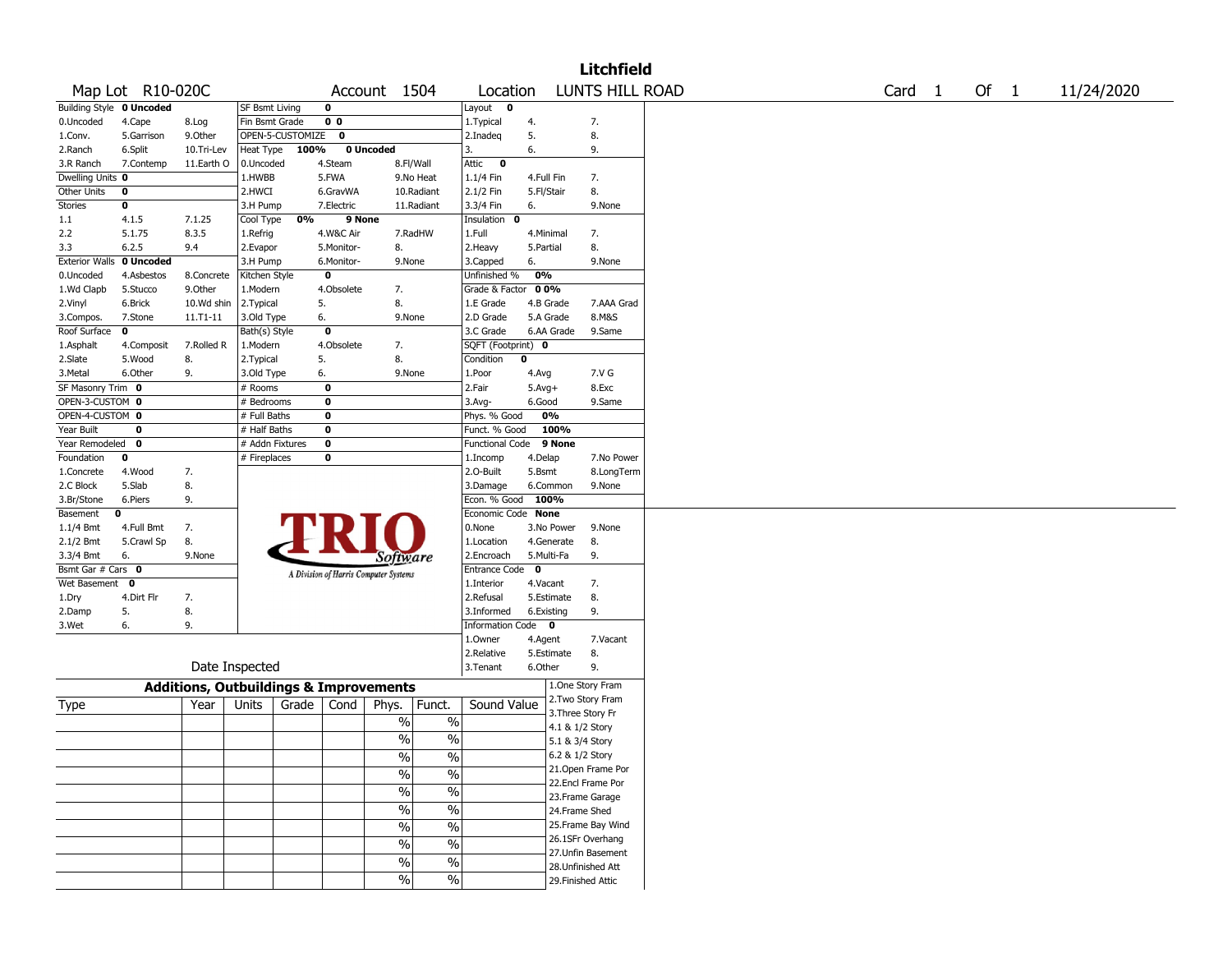|                   | Map Lot R10-020D         | Account 2749 | Location                         |                          | <b>10 LUNTS HILL ROAD</b> |                                    |             |                          | Card 1               | Of $1$        |                                           | 11/24/2020                            |
|-------------------|--------------------------|--------------|----------------------------------|--------------------------|---------------------------|------------------------------------|-------------|--------------------------|----------------------|---------------|-------------------------------------------|---------------------------------------|
|                   | MARKS, MALLORY NYE       |              |                                  | <b>Property Data</b>     |                           |                                    |             | <b>Assessment Record</b> |                      |               |                                           |                                       |
|                   | MARKS, STEPHEN ANDREW    |              | Neighborhood 123 Lunts Hill Road |                          |                           | Year                               | Land        |                          | <b>Buildings</b>     |               | Exempt                                    | <b>Total</b>                          |
|                   | 10 LUNTS HILL ROAD       |              |                                  |                          |                           | 2009                               |             | 37,760                   |                      | 105,606       | 0                                         | 143,366                               |
|                   | LITCHFIELD ME 04350      |              | Tree Growth Year                 | $\mathbf 0$              |                           | 2010                               |             | 37,760                   |                      | 92,005        | 0                                         | 129,765                               |
|                   |                          |              | X Coordinate                     |                          | 0                         |                                    |             |                          |                      | 108,969       | 0                                         |                                       |
| B10235P269        |                          |              | Y Coordinate<br>Zone/Land Use    | <b>11 Residential</b>    | $\mathbf 0$               | 2011                               |             | 37,760                   |                      |               |                                           | 146,729                               |
|                   |                          |              |                                  |                          |                           | 2012                               |             | 37,760                   |                      | 108,969       | 0                                         | 146,729                               |
|                   |                          |              | Secondary Zone                   |                          |                           | 2013                               |             | 37,760                   |                      | 107,809       | 0                                         | 145,569                               |
|                   |                          |              |                                  |                          |                           | 2014                               |             | 37,760                   |                      | 79,407        | $\bf{0}$                                  | 117,167                               |
|                   |                          |              | Topography 2 Rolling             |                          |                           | 2015                               |             | 37,760                   |                      | 77,742        | 0                                         | 115,502                               |
|                   |                          |              | 1.Level                          | 4.Below St               | 7.Res Protec              | 2016                               |             | 37,760                   |                      | 76,246        | 0                                         | 114,006                               |
|                   |                          |              | 2.Rolling<br>3.Above St          | 5.Low<br>6.Swampy        | 8.<br>9.                  | 2017                               |             | 37,760                   |                      | 74,744        | 0                                         | 112,504                               |
|                   |                          |              | 4 Drilled Well<br>Utilities      |                          | <b>6 Septic System</b>    | 2018                               |             | 37,760                   |                      | 73,383        | 0                                         | 111,143                               |
|                   |                          |              | 1.Public                         |                          |                           | 2019                               |             | 44,000                   |                      | 63,600        | 0                                         | 107,600                               |
|                   |                          |              | 2. Water                         | 4.Dr Well<br>5.Dug Well  | 7.Cesspool<br>8.Lake/Pond | 2020                               |             | 44,000                   |                      | 62,500        | 0                                         | 106,500                               |
|                   |                          |              | 3.Sewer                          | 6.Septic                 | 9.None                    |                                    |             |                          |                      |               |                                           |                                       |
|                   |                          |              | 1 Paved<br>Street                |                          |                           |                                    |             |                          |                      |               |                                           |                                       |
|                   |                          |              | 1.Paved                          | 4.Proposed               | 7.                        |                                    |             |                          | <b>Land Data</b>     |               |                                           |                                       |
|                   |                          |              | 2.Semi Imp<br>3.Gravel<br>6.     | 5.R/O/W                  | 8.<br>9.None              | <b>Front Foot</b>                  |             |                          | <b>Effective</b>     |               | <b>Influence</b>                          | <b>Influence</b>                      |
|                   |                          |              |                                  |                          | 0                         |                                    | <b>Type</b> | Frontage                 | <b>Depth</b>         | <b>Factor</b> | Code                                      | <b>Codes</b>                          |
|                   | Inspection Witnessed By: |              |                                  |                          | $\mathbf 0$               | 11.1-100<br>12.101-200             |             |                          |                      |               | %<br>$\frac{9}{6}$                        | 1.Unimproved<br>2.Excess Frtg         |
|                   |                          |              |                                  | <b>Sale Data</b>         |                           | $13.201+$                          |             |                          |                      |               | %                                         | 3. Topography                         |
| X                 |                          | Date         | Sale Date                        |                          | 10/07/2009                | 14.<br>15.                         |             |                          |                      |               | %<br>%                                    | 4.Size/Shape<br>5.Access              |
| No./Date          | Description              | Date Insp.   | Price                            |                          | 15,000                    |                                    |             |                          |                      |               | %                                         | 6.Restriction                         |
|                   |                          |              | Sale Type                        | 1 Land Only              |                           | <b>Square Foot</b>                 |             |                          | <b>Square Feet</b>   |               | %                                         | 7. Right of Way<br>8.View/Environ     |
|                   |                          |              | 1.Land<br>2.L & B                | 4.MFG UNIT<br>5.Other    | 7.<br>8.                  | 16.Regular Lot                     |             |                          |                      |               | %                                         | 9.Fract Share                         |
|                   |                          |              | 3.Building<br>6.                 |                          | 9.                        | 17.Secondary Lot                   |             |                          |                      |               | $\frac{9}{6}$                             | <b>Acres</b><br>30.Frontage 1         |
|                   |                          |              | Financing                        | 9 Unknown                |                           | 18.Excess Land                     |             |                          |                      |               | $\frac{9}{6}$<br>$\overline{\frac{9}{6}}$ | 31. Frontage 2                        |
|                   |                          |              | 1.Convent                        | 4.Seller                 | 7.                        | 19.Condominium<br>20.Miscellaneous |             |                          |                      |               | $\frac{9}{6}$                             | 32.Tillable                           |
| Notes:            |                          |              | 2.FHA/VA                         | 5.Private                | 8.                        |                                    |             |                          |                      |               | $\overline{\frac{9}{6}}$                  | 33.Tillable                           |
|                   |                          |              | 3.Assumed                        | 6.Cash                   | 9.Unknown                 |                                    |             |                          |                      |               | $\frac{9}{6}$                             | 34.Softwood F&O                       |
|                   |                          |              | Validity                         | <b>2 Related Parties</b> |                           | Fract. Acre                        |             |                          | <b>Acreage/Sites</b> |               |                                           | 35. Mixed Wood F&O<br>36.Hardwood F&O |
|                   |                          |              | 1.Valid                          | 4.Split                  | 7.Renovate                | 21. Houselot (Frac                 | 21          |                          | 0.92                 | 100 %         | $\mathbf 0$                               | 37.Softwood TG                        |
|                   |                          |              | 2.Related                        | 5.Partial                | 8.Other                   | 22.Baselot(Fract)<br>23.           | 44          |                          | 1.00                 | 100           | $\frac{9}{6}$<br>$\mathbf{0}$             | 38. Mixed Wood TG                     |
|                   |                          |              | 3.Distress                       | 6.Exempt                 | 9.                        | <b>Acres</b>                       |             |                          |                      |               | $\frac{9}{6}$<br>$\frac{9}{6}$            | 39.Hardwood TG                        |
|                   |                          |              | Verified                         | <b>5 Public Record</b>   |                           | 24. Houselot                       |             |                          |                      |               | $\frac{9}{6}$                             | 40. Wasteland                         |
|                   |                          |              |                                  |                          |                           | 25.Baselot                         |             |                          |                      |               | $\frac{9}{6}$                             | 41.Gravel Pit                         |
|                   |                          |              | 1.Buyer<br>2.Seller              | 4.Agent<br>5.Pub Rec     | 7.Family<br>8.Other       | 26.Rear 1                          |             |                          |                      |               | %                                         | 42. Mobile Home Si                    |
|                   |                          |              | 3.Lender                         | 6.MLS                    | 9.                        | 27.Rear 2                          |             |                          |                      |               |                                           | 43.Camp Site<br>44.Lot Improvemen     |
| <b>Litchfield</b> |                          |              |                                  |                          |                           | 28. Rear 3                         |             |                          | <b>Total Acreage</b> | 0.92          |                                           | 45.Access Right                       |
|                   |                          |              |                                  |                          |                           | 29. Rear 4                         |             |                          |                      |               |                                           |                                       |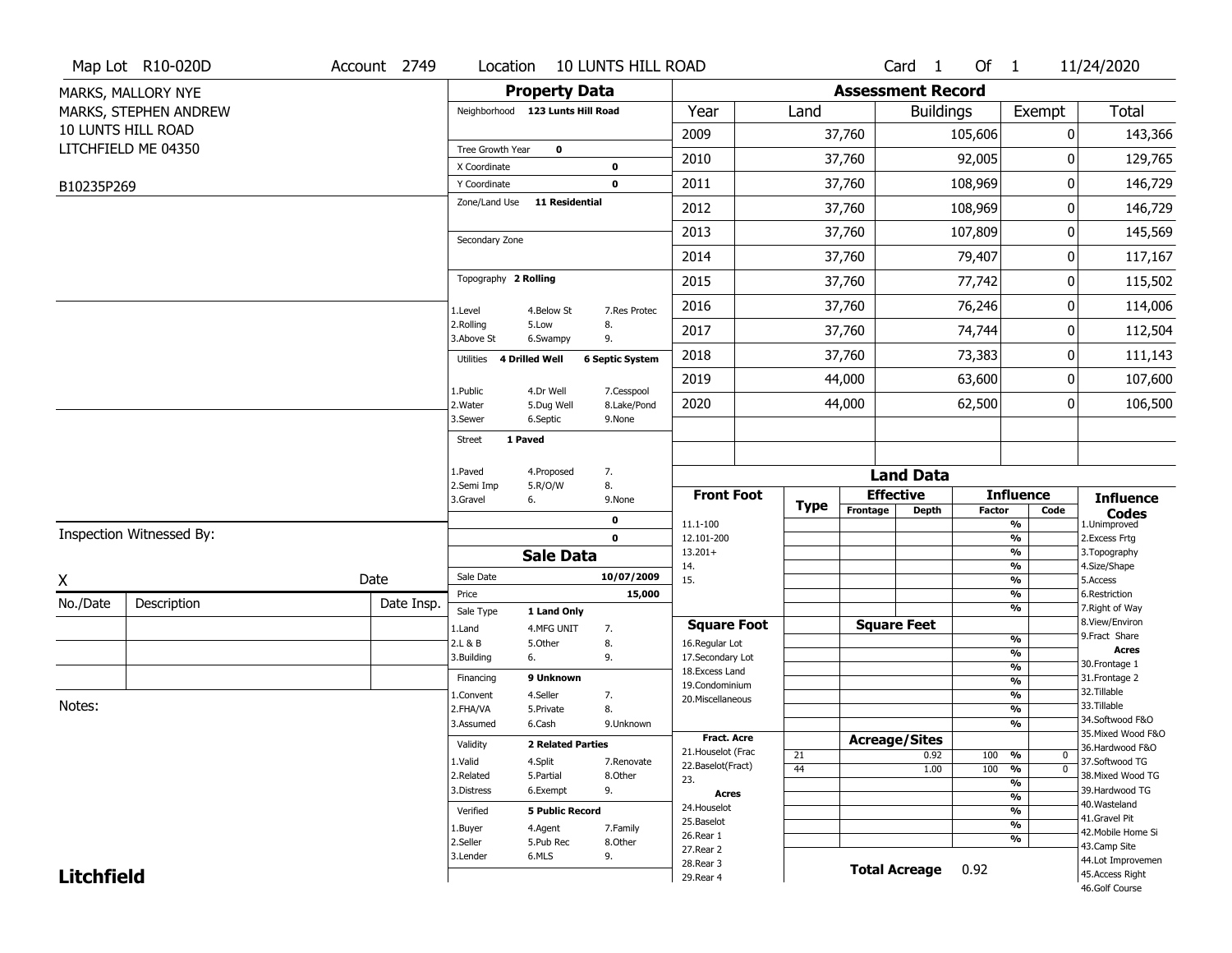|                       |                  |            |                                                   |                  |              |                                       |                          |                           |            |                   | <b>Litchfield</b>         |      |      |          |        |        |            |  |
|-----------------------|------------------|------------|---------------------------------------------------|------------------|--------------|---------------------------------------|--------------------------|---------------------------|------------|-------------------|---------------------------|------|------|----------|--------|--------|------------|--|
|                       | Map Lot R10-020D |            |                                                   |                  |              | Account 2749                          |                          | Location                  |            |                   | <b>10 LUNTS HILL ROAD</b> |      |      |          | Card 1 | Of $1$ | 11/24/2020 |  |
| <b>Building Style</b> |                  |            | SF Bsmt Living                                    |                  |              |                                       |                          | Layout                    |            |                   |                           |      |      |          |        |        |            |  |
| 0.Uncoded             | 4.Cape           | 8.Log      | Fin Bsmt Grade                                    |                  |              |                                       |                          | 1. Typical                | 4.         |                   | 7.                        |      | Shed |          |        |        |            |  |
| 1.Conv.               | 5.Garrison       | 9.Other    |                                                   | OPEN-5-CUSTOMIZE |              |                                       |                          | 2.Inadeq                  | 5.         |                   | 8.                        |      |      |          |        |        |            |  |
| 2.Ranch               | 6.Split          | 10.Tri-Lev | Heat Type                                         | 100%             |              |                                       |                          | 3.                        | 6.         |                   | 9.                        |      |      |          |        |        |            |  |
| 3.R Ranch             | 7.Contemp        | 11.Earth O | 0.Uncoded                                         |                  | 4.Steam      |                                       | 8.Fl/Wall                | Attic                     |            |                   |                           |      | 16.0 |          |        |        |            |  |
| <b>Dwelling Units</b> |                  |            | 1.HWBB                                            |                  | 5.FWA        |                                       | 9.No Heat                | 1.1/4 Fin                 | 4.Full Fin |                   | 7.                        |      |      |          |        |        |            |  |
| Other Units           |                  |            | 2.HWCI                                            |                  | 6.GravWA     |                                       | 10.Radiant               | 2.1/2 Fin                 | 5.Fl/Stair |                   | 8.                        |      |      |          |        |        |            |  |
| Stories               |                  |            | 3.H Pump                                          |                  | 7.Electric   |                                       | 11.Radiant               | 3.3/4 Fin                 | 6.         |                   | 9.None                    |      | 8.0' |          |        |        |            |  |
| 1.1                   | 4.1.5            | 7.1.25     | Cool Type                                         | 0%               |              |                                       |                          | Insulation                |            |                   |                           |      |      |          |        |        |            |  |
| 2.2                   | 5.1.75           | 8.3.5      | 1.Refrig                                          |                  | 4.W&C Air    |                                       | 7.RadHW                  | 1.Full                    | 4.Minimal  |                   | 7.                        |      |      |          |        |        |            |  |
| 3.3                   | 6.2.5            | 9.4        | 2.Evapor                                          |                  | 5.Monitor-   | 8.                                    |                          | 2.Heavy                   | 5.Partial  |                   | 8.                        |      |      |          |        |        |            |  |
| <b>Exterior Walls</b> |                  |            | 3.H Pump                                          |                  | 6.Monitor-   |                                       | 9.None                   | 3.Capped                  | 6.         |                   | 9.None                    |      |      |          |        |        |            |  |
| 0.Uncoded             | 4.Asbestos       | 8.Concrete | Kitchen Style                                     |                  |              |                                       |                          | Unfinished %              |            |                   |                           |      |      |          |        |        |            |  |
| 1.Wd Clapb            | 5.Stucco         | 9.Other    | 1.Modern                                          |                  | 4.Obsolete   | 7.                                    |                          | Grade & Factor            |            |                   |                           |      |      |          |        |        |            |  |
| 2.Vinyl               | 6.Brick          | 10.Wd shin | 2. Typical                                        |                  | 5.           | 8.                                    |                          | 1.E Grade                 | 4.B Grade  |                   | 7.AAA Grad                |      |      |          |        |        |            |  |
| 3.Compos.             | 7.Stone          | 11.T1-11   | 3.Old Type                                        |                  | 6.           |                                       | 9.None                   | 2.D Grade                 | 5.A Grade  |                   | 8.M&S                     |      |      |          |        |        |            |  |
| Roof Surface          |                  |            | Bath(s) Style                                     |                  |              |                                       |                          | 3.C Grade                 | 6.AA Grade |                   | 9.Same                    |      |      |          |        |        |            |  |
| 1.Asphalt             | 4.Composit       | 7.Rolled R | 1.Modern                                          |                  | 4.Obsolete   | 7.                                    |                          | SQFT (Footprint)          |            |                   |                           |      |      |          |        |        |            |  |
| 2.Slate               | 5.Wood           | 8.         | 2. Typical                                        |                  | 5.           | 8.                                    |                          | Condition                 |            |                   |                           |      |      |          |        |        |            |  |
| 3.Metal               | 6.Other          | 9.         | 3.Old Type                                        |                  | 6.           |                                       | 9.None                   | 1.Poor                    | 4.Avg      |                   | 7.V G                     |      |      |          |        |        |            |  |
| SF Masonry Trim       |                  |            | # Rooms                                           |                  |              |                                       |                          | 2.Fair                    | $5.Avg+$   |                   | 8.Exc                     |      |      |          |        |        |            |  |
| OPEN-3-CUSTOM         |                  |            | # Bedrooms                                        |                  |              |                                       |                          | 3.Avg-                    | 6.Good     |                   | 9.Same                    | 28.0 |      | D-Wide/S |        |        |            |  |
| OPEN-4-CUSTOM         |                  |            | # Full Baths                                      |                  |              |                                       |                          | Phys. % Good              |            |                   |                           |      |      |          |        |        |            |  |
| Year Built            |                  |            | # Half Baths                                      |                  |              |                                       |                          | Funct. % Good             |            |                   |                           |      |      |          |        |        |            |  |
| Year Remodeled        |                  |            |                                                   | # Addn Fixtures  |              |                                       |                          | <b>Functional Code</b>    |            |                   |                           |      |      |          |        |        |            |  |
| Foundation            |                  |            | # Fireplaces                                      |                  |              |                                       |                          | 1.Incomp                  | 4.Delap    |                   | 7.No Power                |      |      |          |        |        |            |  |
| 1.Concrete            | 4.Wood           | 7.         |                                                   |                  |              |                                       |                          | 2.0-Built                 | 5.Bsmt     |                   | 8.LongTerm                |      |      |          |        |        |            |  |
| 2.C Block             | 5.Slab           | 8.         |                                                   |                  |              |                                       |                          | 3.Damage                  | 6.Common   |                   | 9.None                    |      |      |          |        |        |            |  |
| 3.Br/Stone            | 6.Piers          | 9.         |                                                   |                  |              |                                       |                          | Econ. % Good              |            |                   |                           |      |      |          | 64.0   |        |            |  |
| Basement              |                  |            |                                                   |                  |              |                                       |                          | Economic Code             |            |                   |                           |      |      |          |        |        |            |  |
| $1.1/4$ Bmt           | 4.Full Bmt       | 7.         |                                                   |                  |              |                                       |                          | 0.None                    | 3.No Power |                   | 9.None                    |      |      |          |        |        |            |  |
|                       |                  |            |                                                   |                  |              |                                       |                          | 1.Location                | 4.Generate |                   | 8.                        |      |      |          |        |        |            |  |
| 2.1/2 Bmt             | 5.Crawl Sp       | 8.         |                                                   |                  |              |                                       |                          |                           |            |                   |                           |      |      |          |        |        |            |  |
| 3.3/4 Bmt             | 6.               | 9.None     |                                                   |                  |              | Software                              |                          | 2.Encroach                | 5.Multi-Fa |                   | 9.                        |      |      |          |        |        |            |  |
| Bsmt Gar # Cars       |                  |            |                                                   |                  |              | A Division of Harris Computer Systems |                          | Entrance Code 5 Estimated |            |                   |                           |      |      |          |        |        |            |  |
| Wet Basement          |                  |            |                                                   |                  |              |                                       |                          | 1.Interior                | 4.Vacant   |                   | 7.                        |      |      |          |        |        |            |  |
| 1.Dry                 | 4.Dirt Flr       | 7.         |                                                   |                  |              |                                       |                          | 2.Refusal                 | 5.Estimate |                   | 8.                        |      |      |          |        |        |            |  |
| 2.Damp                | 5.               | 8.         |                                                   |                  |              |                                       |                          | 3.Informed                | 6.Existing |                   | 9.                        |      |      |          |        |        |            |  |
| 3.Wet                 | 6.               | 9.         |                                                   |                  |              |                                       |                          | <b>Information Code</b>   |            | 5 Estimate        |                           |      |      |          |        |        |            |  |
|                       |                  |            |                                                   |                  |              |                                       |                          | 1.Owner                   | 4.Agent    |                   | 7.Vacant                  |      |      |          |        |        |            |  |
|                       |                  |            |                                                   |                  |              |                                       |                          | 2.Relative                | 5.Estimate |                   | 8.                        |      |      |          |        |        |            |  |
|                       |                  |            | Date Inspected                                    |                  | 9/25/2018    |                                       |                          | 3.Tenant                  | 6.Other    |                   | 9.<br>1.One Story Fram    |      |      |          |        |        |            |  |
|                       |                  |            | <b>Additions, Outbuildings &amp; Improvements</b> |                  |              |                                       |                          |                           |            |                   | 2. Two Story Fram         |      |      |          |        |        |            |  |
| Type                  |                  | Year       | Units                                             |                  | Grade   Cond | Phys.                                 | Funct.                   | Sound Value               |            | 3. Three Story Fr |                           |      |      |          |        |        |            |  |
| 991 Double wide       |                  | 2009       | 28x64                                             | 3 100            | 6            | 0                                     | % 100 %                  |                           |            | 4.1 & 1/2 Story   |                           |      |      |          |        |        |            |  |
| 101 Conc Slab         |                  | 2009       | 1792                                              | 3 100            | 4            | 0                                     | % 100 %                  |                           |            | 5.1 & 3/4 Story   |                           |      |      |          |        |        |            |  |
|                       |                  | $\Omega$   |                                                   |                  |              | $\%$                                  |                          | %   600                   |            | 6.2 & 1/2 Story   |                           |      |      |          |        |        |            |  |
| 24 Frame Shed         |                  |            |                                                   |                  |              |                                       |                          |                           |            |                   | 21. Open Frame Por        |      |      |          |        |        |            |  |
|                       |                  |            |                                                   |                  |              | $\%$                                  | $\%$                     |                           |            |                   | 22.Encl Frame Por         |      |      |          |        |        |            |  |
|                       |                  |            |                                                   |                  |              | $\frac{1}{2}$                         | $\overline{\frac{0}{6}}$ |                           |            |                   | 23. Frame Garage          |      |      |          |        |        |            |  |
|                       |                  |            |                                                   |                  |              | $\sqrt{6}$                            | $\overline{\frac{0}{6}}$ |                           |            | 24.Frame Shed     |                           |      |      |          |        |        |            |  |
|                       |                  |            |                                                   |                  |              |                                       |                          |                           |            |                   |                           |      |      |          |        |        |            |  |
|                       |                  |            |                                                   |                  |              | $\frac{1}{2}$                         | $\overline{\frac{0}{6}}$ |                           |            |                   | 25. Frame Bay Wind        |      |      |          |        |        |            |  |
|                       |                  |            |                                                   |                  |              | $\sqrt{6}$                            | $\%$                     |                           |            |                   | 26.1SFr Overhang          |      |      |          |        |        |            |  |
|                       |                  |            |                                                   |                  |              | $\sqrt{6}$                            | $\%$                     |                           |            |                   | 27. Unfin Basement        |      |      |          |        |        |            |  |
|                       |                  |            |                                                   |                  |              |                                       |                          |                           |            |                   | 28. Unfinished Att        |      |      |          |        |        |            |  |
|                       |                  |            |                                                   |                  |              | $\frac{0}{0}$                         | $\%$                     |                           |            |                   | 29. Finished Attic        |      |      |          |        |        |            |  |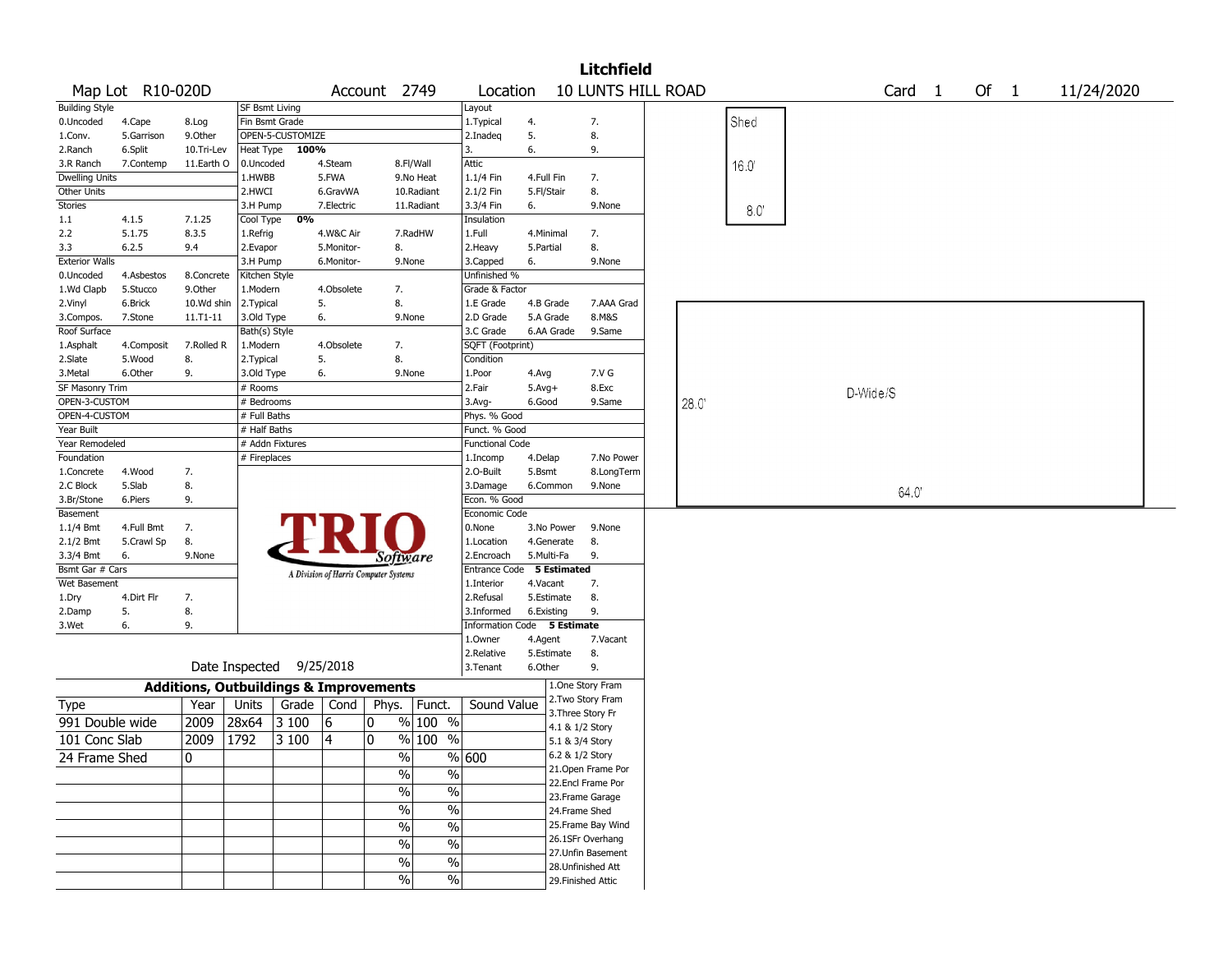|                   | Map Lot R10-020E                          | Account 2798 | Location                      |                          | 50 TUTT LANE           |                                      |                 |                          | Card <sub>1</sub>    | Of $1$        |                                           | 11/24/2020                        |
|-------------------|-------------------------------------------|--------------|-------------------------------|--------------------------|------------------------|--------------------------------------|-----------------|--------------------------|----------------------|---------------|-------------------------------------------|-----------------------------------|
| MILLS, DAWN       |                                           |              |                               | <b>Property Data</b>     |                        |                                      |                 | <b>Assessment Record</b> |                      |               |                                           |                                   |
| 50 TUTT LANE      |                                           |              | Neighborhood 215 Tutt Lane    |                          |                        | Year                                 | Land            |                          | <b>Buildings</b>     |               | Exempt                                    | Total                             |
|                   | LITCHFIELD ME 04350                       |              |                               |                          |                        | 2011                                 |                 | 29,250                   |                      | 0             | 0                                         | 29,250                            |
|                   |                                           |              | Tree Growth Year              | $\mathbf 0$              |                        | 2012                                 |                 | 29,250                   |                      | 0             | ŋ                                         | 29,250                            |
|                   |                                           |              | X Coordinate                  |                          | 0                      |                                      |                 |                          |                      |               |                                           |                                   |
| B10741P215        |                                           |              | Y Coordinate<br>Zone/Land Use | 11 Residential           | $\mathbf 0$            | 2013                                 |                 | 29,250                   |                      | $\mathbf 0$   | 0                                         | 29,250                            |
|                   |                                           |              |                               |                          |                        | 2014                                 |                 | 29,250                   |                      | $\mathbf 0$   | 0                                         | 29,250                            |
|                   |                                           |              | Secondary Zone                |                          |                        | 2015                                 |                 | 29,250                   |                      | $\mathbf{0}$  | 0                                         | 29,250                            |
|                   |                                           |              |                               |                          |                        | 2016                                 |                 | 41,250                   |                      | 83,821        | 0                                         | 125,071                           |
|                   |                                           |              | Topography 2 Rolling          |                          |                        | 2017                                 |                 | 41,250                   |                      | 82,938        | 20,000                                    | 104,188                           |
|                   |                                           |              | 1.Level                       | 4.Below St               | 7.Res Protec           | 2018                                 |                 | 41,250                   |                      | 90,283        | 19,200                                    | 112,333                           |
|                   |                                           |              | 2.Rolling<br>3.Above St       | 5.Low<br>6.Swampy        | 8.<br>9.               | 2019                                 |                 | 48,200                   |                      | 134,400       | 20,000                                    | 162,600                           |
|                   |                                           |              | 4 Drilled Well<br>Utilities   |                          | <b>6 Septic System</b> | 2020                                 |                 | 48,200                   |                      | 134,400       | 25,000                                    | 157,600                           |
|                   |                                           |              | 1.Public                      | 4.Dr Well                | 7.Cesspool             |                                      |                 |                          |                      |               |                                           |                                   |
|                   |                                           |              | 2. Water                      | 5.Dug Well               | 8.Lake/Pond            |                                      |                 |                          |                      |               |                                           |                                   |
|                   |                                           |              | 3.Sewer                       | 6.Septic                 | 9.None                 |                                      |                 |                          |                      |               |                                           |                                   |
|                   |                                           |              | <b>Street</b>                 | 5 Right-Of-Way           |                        |                                      |                 |                          |                      |               |                                           |                                   |
|                   |                                           |              | 1.Paved                       | 4.Proposed               | 7.                     |                                      |                 |                          | <b>Land Data</b>     |               |                                           |                                   |
|                   |                                           |              | 2.Semi Imp                    | 5.R/O/W                  | 8.                     | <b>Front Foot</b>                    |                 |                          | <b>Effective</b>     |               | <b>Influence</b>                          | <b>Influence</b>                  |
|                   |                                           |              | 3.Gravel<br>6.                |                          | 9.None                 |                                      | <b>Type</b>     | Frontage                 | <b>Depth</b>         | <b>Factor</b> | Code                                      | <b>Codes</b>                      |
|                   | Inspection Witnessed By:                  |              |                               |                          | 0<br>$\mathbf 0$       | 11.1-100<br>12.101-200               |                 |                          |                      |               | $\overline{\frac{9}{6}}$<br>$\frac{9}{6}$ | 1.Unimproved<br>2.Excess Frtg     |
|                   |                                           |              |                               | <b>Sale Data</b>         |                        | $13.201+$                            |                 |                          |                      |               | $\overline{\frac{9}{6}}$                  | 3. Topography                     |
| X                 |                                           | Date         | Sale Date                     |                          | 5/31/2011              | 14.<br>15.                           |                 |                          |                      |               | $\frac{9}{6}$<br>$\overline{\frac{9}{6}}$ | 4.Size/Shape<br>5.Access          |
| No./Date          |                                           |              | Price                         |                          |                        |                                      |                 |                          |                      |               | $\frac{9}{6}$                             | 6.Restriction                     |
|                   | Description                               | Date Insp.   | Sale Type                     | 1 Land Only              |                        |                                      |                 |                          |                      |               | $\overline{\frac{9}{6}}$                  | 7. Right of Way<br>8.View/Environ |
|                   |                                           |              | 1.Land<br>2.L & B             | 4.MFG UNIT<br>5.Other    | 7.<br>8.               | <b>Square Foot</b><br>16.Regular Lot |                 |                          | <b>Square Feet</b>   |               | $\frac{9}{6}$                             | 9.Fract Share                     |
|                   |                                           |              | 3.Building<br>6.              |                          | 9.                     | 17.Secondary Lot                     |                 |                          |                      |               | $\frac{9}{6}$                             | <b>Acres</b>                      |
|                   |                                           |              | Financing                     | 7                        |                        | 18. Excess Land                      |                 |                          |                      |               | $\frac{9}{6}$                             | 30. Frontage 1<br>31. Frontage 2  |
|                   |                                           |              | 1.Convent                     | 4.Seller                 | 7.                     | 19.Condominium                       |                 |                          |                      |               | $\frac{9}{6}$<br>$\frac{9}{6}$            | 32.Tillable                       |
| Notes:            |                                           |              | 2.FHA/VA                      | 5.Private                | 8.                     | 20.Miscellaneous                     |                 |                          |                      |               | $\overline{\frac{9}{6}}$                  | 33.Tillable                       |
|                   | 08/09/2018 nah add wd & Op can' tell fba. |              | 3.Assumed                     | 6.Cash                   | 9.Unknown              |                                      |                 |                          |                      |               | %                                         | 34.Softwood F&O                   |
|                   | '16 Nah new hse & Li.                     |              | Validity                      | <b>2 Related Parties</b> |                        | <b>Fract. Acre</b>                   |                 |                          | <b>Acreage/Sites</b> |               |                                           | 35. Mixed Wood F&O                |
|                   |                                           |              | 1.Valid                       | 4.Split                  | 7.Renovate             | 21. Houselot (Frac                   | 24              |                          | 1.00                 | 100           | %<br>$\mathbf{0}$                         | 36.Hardwood F&O<br>37.Softwood TG |
|                   |                                           |              | 2.Related                     | 5.Partial                | 8.Other                | 22.Baselot(Fract)                    | $\overline{26}$ |                          | 1.06                 | 100           | $\overline{0}$<br>%                       | 38. Mixed Wood TG                 |
|                   |                                           |              | 3.Distress                    | 6.Exempt                 | 9.                     | 23.<br>Acres                         | 44              |                          | 1.00                 | 100           | $\frac{9}{6}$<br>$\overline{0}$           | 39.Hardwood TG                    |
|                   |                                           |              | Verified                      | <b>5 Public Record</b>   |                        | 24. Houselot                         |                 |                          |                      |               | %<br>%                                    | 40. Wasteland                     |
|                   |                                           |              |                               |                          |                        | 25.Baselot                           |                 |                          |                      |               | $\overline{\frac{9}{6}}$                  | 41.Gravel Pit                     |
|                   |                                           |              | 1.Buyer<br>2.Seller           | 4.Agent<br>5.Pub Rec     | 7.Family<br>8.Other    | 26.Rear 1                            |                 |                          |                      |               | %                                         | 42. Mobile Home Si                |
|                   |                                           |              | 3.Lender                      | 6.MLS                    | 9.                     | 27. Rear 2                           |                 |                          |                      |               |                                           | 43.Camp Site<br>44.Lot Improvemen |
|                   |                                           |              |                               |                          |                        |                                      |                 |                          |                      |               |                                           |                                   |
| <b>Litchfield</b> |                                           |              |                               |                          |                        | 28. Rear 3<br>29. Rear 4             |                 |                          | <b>Total Acreage</b> | 2.06          |                                           | 45.Access Right                   |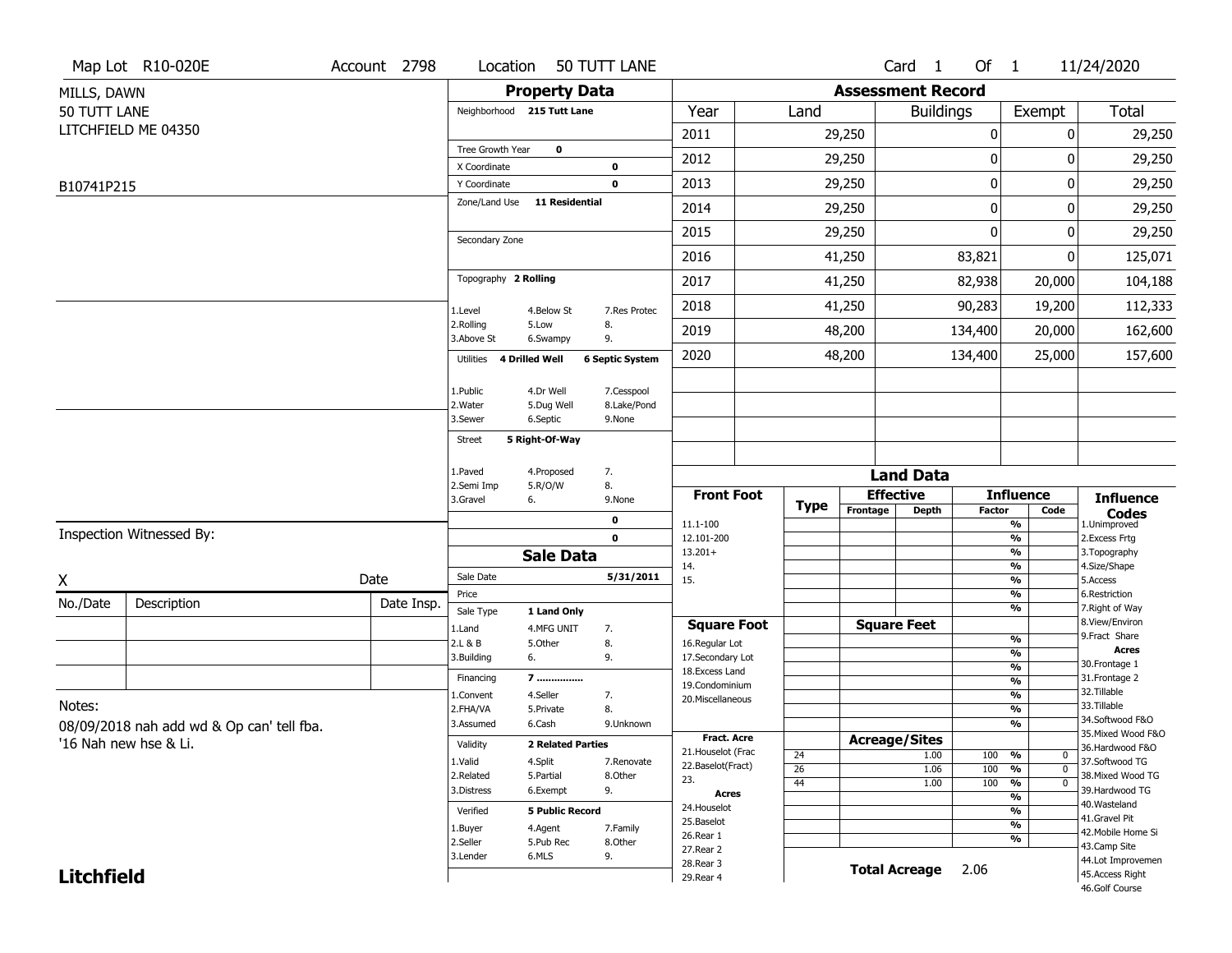|                               |                        |                                                   |                          |                  |                                       |                |                                           |                                  |                       |                                         | <b>Litchfield</b>    |           |                   |       |      |            |  |
|-------------------------------|------------------------|---------------------------------------------------|--------------------------|------------------|---------------------------------------|----------------|-------------------------------------------|----------------------------------|-----------------------|-----------------------------------------|----------------------|-----------|-------------------|-------|------|------------|--|
|                               | Map Lot R10-020E       |                                                   |                          |                  |                                       |                | Account 2798                              | Location                         |                       |                                         | 50 TUTT LANE         |           | Card <sub>1</sub> |       | Of 1 | 11/24/2020 |  |
| Building Style 2 Ranch        |                        |                                                   | SF Bsmt Living           |                  | $\mathbf 0$                           |                |                                           | Layout                           | 1 Typical             |                                         |                      |           |                   |       |      |            |  |
| 0.Uncoded                     | 4.Cape                 | 8.Log                                             | Fin Bsmt Grade           |                  | 0 <sub>0</sub>                        |                |                                           | 1. Typical                       | 4.                    | 7.                                      |                      |           | <b>WD</b>         |       |      |            |  |
| 1.Conv.                       | 5.Garrison             | 9.Other                                           |                          | OPEN-5-CUSTOMIZE | $\mathbf 0$                           |                |                                           | 2.Inadeg                         | 5.                    | 8.                                      |                      | 8.0'      |                   |       |      |            |  |
| 2.Ranch                       | 6.Split                | 10.Tri-Lev                                        | Heat Type                | 100%             |                                       | 1 Hot Water BB |                                           | 3.                               | 6.                    | 9.                                      |                      | 22.0'     |                   |       |      |            |  |
| 3.R Ranch                     | 7.Contemp              | 11.Earth O                                        | 0.Uncoded                |                  | 4.Steam                               |                | 8.Fl/Wall                                 | 9 None<br>Attic                  |                       |                                         |                      |           |                   |       |      |            |  |
| Dwelling Units 1              |                        |                                                   | 1.HWBB                   |                  | 5.FWA                                 |                | 9.No Heat                                 | $1.1/4$ Fin                      | 4.Full Fin            | 7.                                      |                      | <b>OP</b> |                   |       |      |            |  |
| Other Units                   | 0                      |                                                   | 2.HWCI                   |                  | 6.GravWA                              |                | 10.Radiant                                | 2.1/2 Fin                        | 5.Fl/Stair            | 8.                                      |                      |           |                   |       |      |            |  |
| Stories                       | 1 One Story            |                                                   | 3.H Pump                 |                  | 7.Electric                            |                | 11.Radiant                                | 3.3/4 Fin                        | 6.                    |                                         | 9.None               |           |                   |       |      |            |  |
| $1.1\,$                       | 4.1.5                  | 7.1.25                                            | Cool Type                | 0%               | 9 None                                |                |                                           | Insulation                       | 1 Full                |                                         |                      |           |                   |       |      |            |  |
| 2.2                           | 5.1.75<br>6.2.5        | 8.3.5                                             | 1.Refrig                 |                  | 4.W&C Air                             |                | 7.RadHW                                   | 1.Full                           | 4.Minimal             | 7.<br>8.                                |                      | 20.0      |                   |       |      |            |  |
| 3.3<br>Exterior Walls 2 Vinyl |                        | 9.4                                               | 2.Evapor<br>3.H Pump     |                  | 5.Monitor-<br>6.Monitor-              |                | 8.<br>9.None                              | 2.Heavy<br>3.Capped              | 5.Partial<br>6.       |                                         | 9.None               |           |                   |       |      |            |  |
| 0.Uncoded                     | 4.Asbestos             | 8.Concrete                                        | Kitchen Style            |                  | 2 Typical                             |                |                                           | Unfinished %                     | 0%                    |                                         |                      |           |                   |       |      |            |  |
| 1.Wd Clapb                    | 5.Stucco               | 9.Other                                           | 1.Modern                 |                  | 4.Obsolete                            |                | 7.                                        | Grade & Factor 3 Average 100%    |                       |                                         |                      |           |                   |       |      |            |  |
| 2.Vinyl                       | 6.Brick                | 10.Wd shin                                        | 2.Typical                |                  | 5.                                    |                | 8.                                        | 1.E Grade                        | 4.B Grade             |                                         | 7.AAA Grad           | 12.0      |                   |       |      |            |  |
| 3.Compos.                     | 7.Stone                | $11. T1 - 11$                                     | 3.Old Type               |                  | 6.                                    |                | 9.None                                    | 2.D Grade                        | 5.A Grade             |                                         | 8.M&S                |           |                   |       |      |            |  |
| Roof Surface                  | 1 Asphalt Shingles     |                                                   | Bath(s) Style            |                  | 2 Typical Bath(s)                     |                |                                           | 3.C Grade                        | 6.AA Grade            |                                         | 9.Same               |           | 44.0              | 1sBFr |      |            |  |
| 1.Asphalt                     | 4.Composit             | 7.Rolled R                                        | 1.Modern                 |                  | 4.Obsolete                            |                | 7.                                        | SQFT (Footprint) 1232            |                       |                                         |                      |           |                   |       |      |            |  |
| 2.Slate                       | 5.Wood                 | 8.                                                | 2. Typical               |                  | 5.                                    |                | 8.                                        | Condition                        | 4 Average             |                                         |                      |           |                   |       |      |            |  |
| 3.Metal                       | 6.Other                | 9.                                                | 3.Old Type               |                  | 6.                                    |                | 9.None                                    | 1.Poor                           | 4.Avg                 |                                         | 7.V G                |           |                   |       |      |            |  |
| SF Masonry Trim 0             |                        |                                                   | # Rooms                  |                  | $\mathbf 0$                           |                |                                           | 2.Fair                           | $5.Avg+$              |                                         | 8.Exc                |           |                   |       |      |            |  |
| OPEN-3-CUSTOM 0               |                        |                                                   | # Bedrooms               |                  | 0                                     |                |                                           | 3.Avg-                           | 6.Good                |                                         | 9.Same               |           |                   |       |      |            |  |
| OPEN-4-CUSTOM 0               |                        |                                                   | # Full Baths             |                  | $\mathbf{1}$                          |                |                                           | Phys. % Good                     | 0%                    |                                         |                      |           |                   |       |      |            |  |
| Year Built                    | 2015                   |                                                   | # Half Baths             |                  | 0                                     |                |                                           | Funct. % Good                    | 100%                  |                                         |                      |           |                   |       |      |            |  |
| Year Remodeled 0              |                        |                                                   | # Addn Fixtures          |                  | $\mathbf 0$                           |                |                                           | <b>Functional Code</b>           | 9 None                |                                         |                      |           |                   |       |      |            |  |
| Foundation                    | 1 Concrete             |                                                   | # Fireplaces             |                  | 0                                     |                |                                           | 1.Incomp                         | 4.Delap<br>5.Bsmt     |                                         | 7.No Power           |           |                   |       |      |            |  |
| 1.Concrete<br>2.C Block       | 4.Wood<br>5.Slab       | 7.<br>8.                                          |                          |                  |                                       |                |                                           | 2.O-Built<br>3.Damage            | 6.Common              |                                         | 8.LongTerm<br>9.None |           |                   |       |      |            |  |
| 3.Br/Stone                    | 6.Piers                | 9.                                                |                          |                  |                                       |                |                                           | Econ. % Good                     | 100%                  |                                         |                      |           |                   | 28.0  |      |            |  |
| Basement                      | <b>4 Full Basement</b> |                                                   |                          |                  |                                       |                |                                           | Economic Code None               |                       |                                         |                      |           |                   |       |      |            |  |
| 1.1/4 Bmt                     | 4.Full Bmt             | 7.                                                |                          |                  |                                       |                |                                           | 0.None                           | 3.No Power            |                                         | 9.None               |           |                   |       |      |            |  |
| 2.1/2 Bmt                     | 5.Crawl Sp             | 8.                                                |                          |                  |                                       |                |                                           | 1.Location                       | 4.Generate            | 8.                                      |                      |           |                   |       |      |            |  |
| 3.3/4 Bmt                     | 6.                     | 9.None                                            |                          |                  |                                       |                | Software                                  | 2.Encroach                       | 5.Multi-Fa            | 9.                                      |                      |           |                   |       |      |            |  |
| Bsmt Gar # Cars 0             |                        |                                                   |                          |                  | A Division of Harris Computer Systems |                |                                           | Entrance Code 1 Interior Inspect |                       |                                         |                      |           |                   |       |      |            |  |
| Wet Basement                  | 1 Dry Basement         |                                                   |                          |                  |                                       |                |                                           | 1.Interior                       | 4.Vacant              | 7.                                      |                      |           |                   |       |      |            |  |
| 1.Dry                         | 4.Dirt Flr             | 7.                                                |                          |                  |                                       |                |                                           | 2.Refusal                        | 5.Estimate            | 8.                                      |                      |           |                   |       |      |            |  |
| 2.Damp                        | 5.                     | 8.                                                |                          |                  |                                       |                |                                           | 3.Informed                       | 6.Existing            | 9.                                      |                      |           |                   |       |      |            |  |
| 3.Wet                         | 6.                     | 9.                                                |                          |                  |                                       |                |                                           | Information Code 1 Owner         |                       |                                         |                      |           |                   |       |      |            |  |
|                               |                        |                                                   |                          |                  |                                       |                |                                           | 1.0wner                          | 4.Agent               |                                         | 7.Vacant             |           |                   |       |      |            |  |
|                               |                        |                                                   | Date Inspected 9/26/2018 |                  |                                       |                |                                           | 2.Relative<br>3.Tenant           | 5.Estimate<br>6.Other | 8.<br>9.                                |                      |           |                   |       |      |            |  |
|                               |                        | <b>Additions, Outbuildings &amp; Improvements</b> |                          |                  |                                       |                |                                           |                                  |                       | 1.One Story Fram                        |                      |           |                   |       |      |            |  |
| Type                          |                        | Year                                              | Units                    |                  | Grade   Cond                          |                | Phys. Funct.                              | Sound Value                      |                       | 2. Two Story Fram                       |                      |           |                   |       |      |            |  |
| 68 Wood Deck/s                |                        | 10                                                | 176                      | 00               | 10                                    | 0              | $\%$ 0<br>$\%$                            |                                  |                       | 3. Three Story Fr                       |                      |           |                   |       |      |            |  |
|                               |                        |                                                   |                          |                  |                                       |                |                                           |                                  |                       | 4.1 & 1/2 Story                         |                      |           |                   |       |      |            |  |
| 21 Open Frame                 |                        | 2017                                              | 240                      | 3 100            | 4                                     | 0              | % 100<br>$\frac{0}{0}$                    |                                  |                       | 5.1 & 3/4 Story                         |                      |           |                   |       |      |            |  |
|                               |                        |                                                   |                          |                  |                                       |                | $\sqrt{6}$<br>$\sqrt{6}$                  |                                  |                       | 6.2 & 1/2 Story                         |                      |           |                   |       |      |            |  |
|                               |                        |                                                   |                          |                  |                                       |                | $\frac{0}{0}$<br>$\%$                     |                                  |                       | 21. Open Frame Por<br>22.Encl Frame Por |                      |           |                   |       |      |            |  |
|                               |                        |                                                   |                          |                  |                                       |                | $\frac{0}{0}$<br>%                        |                                  |                       | 23. Frame Garage                        |                      |           |                   |       |      |            |  |
|                               |                        |                                                   |                          |                  |                                       |                | $\%$<br>$\frac{0}{0}$                     |                                  |                       | 24.Frame Shed                           |                      |           |                   |       |      |            |  |
|                               |                        |                                                   |                          |                  |                                       |                | $\overline{\frac{0}{6}}$<br>$\frac{0}{0}$ |                                  |                       | 25. Frame Bay Wind                      |                      |           |                   |       |      |            |  |
|                               |                        |                                                   |                          |                  |                                       |                |                                           |                                  |                       | 26.1SFr Overhang                        |                      |           |                   |       |      |            |  |
|                               |                        |                                                   |                          |                  |                                       |                | $\%$<br>$\frac{0}{0}$                     |                                  |                       | 27. Unfin Basement                      |                      |           |                   |       |      |            |  |
|                               |                        |                                                   |                          |                  |                                       |                | $\sqrt{6}$<br>%                           |                                  |                       | 28. Unfinished Att                      |                      |           |                   |       |      |            |  |
|                               |                        |                                                   |                          |                  |                                       |                | $\frac{0}{0}$<br>$\frac{0}{0}$            |                                  |                       | 29. Finished Attic                      |                      |           |                   |       |      |            |  |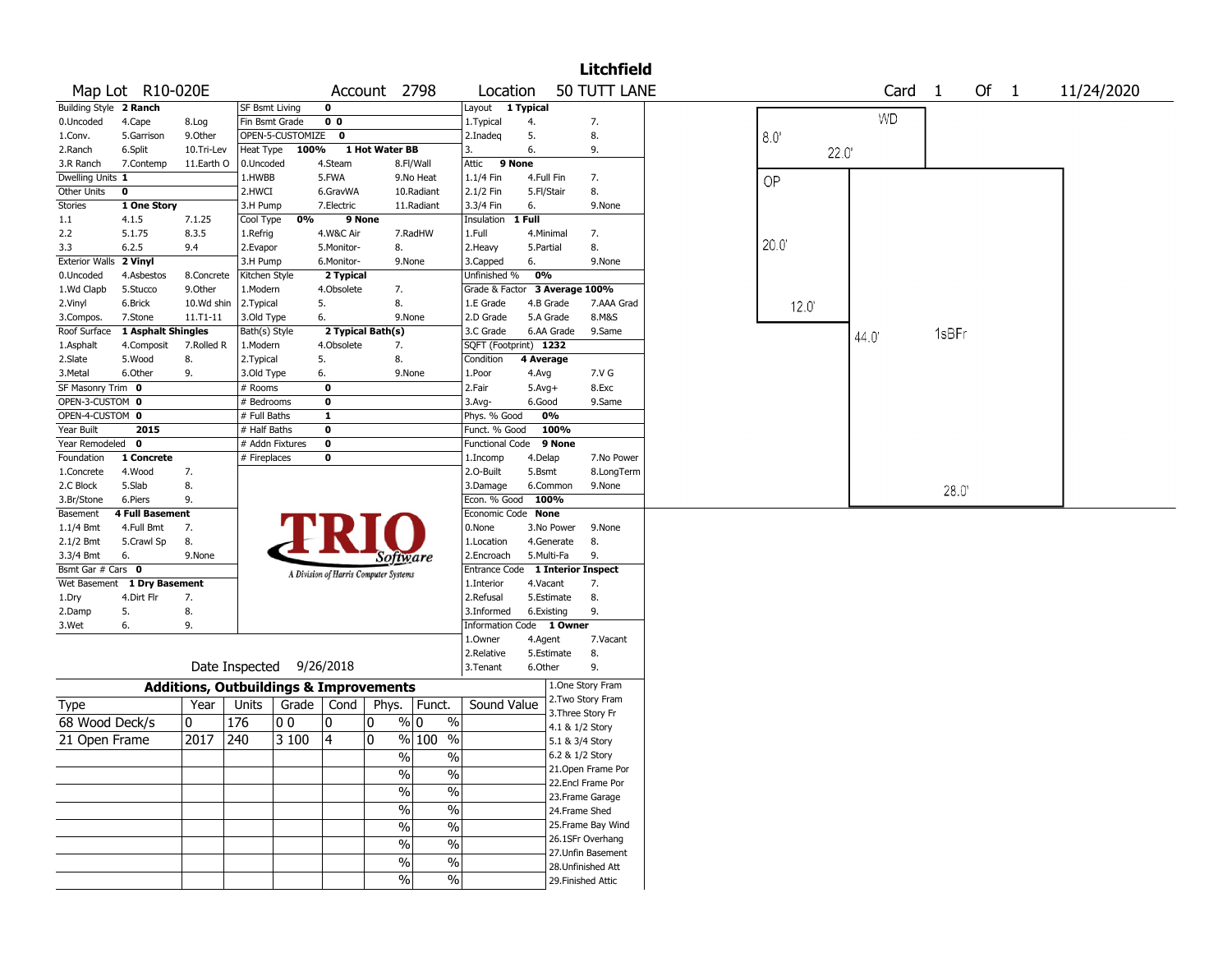|                        | Map Lot R10-021            | Account 1820 | Location                   |                                  | 77 TUTT LANE           |                                    |                 |                          | $Card \t1$           | Of $1$        |                                           | 11/24/2020                          |
|------------------------|----------------------------|--------------|----------------------------|----------------------------------|------------------------|------------------------------------|-----------------|--------------------------|----------------------|---------------|-------------------------------------------|-------------------------------------|
| WASHBURN, AMY E        |                            |              |                            | <b>Property Data</b>             |                        |                                    |                 | <b>Assessment Record</b> |                      |               |                                           |                                     |
|                        | WASHBURN, ROBERT E         |              | Neighborhood 215 Tutt Lane |                                  |                        | Year                               | Land            |                          | <b>Buildings</b>     |               | Exempt                                    | Total                               |
| <b>34 UPPER STREET</b> |                            |              |                            |                                  |                        | 2007                               |                 | 77,020                   |                      | 15,124        | 0                                         | 92,144                              |
|                        | NORRIDGEWORK ME 04957      |              | Tree Growth Year           | $\mathbf 0$                      |                        | 2008                               |                 | 77,020                   |                      |               | 0                                         | 92,130                              |
|                        |                            |              | X Coordinate               |                                  | 0                      |                                    |                 |                          |                      | 15,110        |                                           |                                     |
| B13521P123             |                            |              | Y Coordinate               |                                  | 0                      | 2009                               |                 | 77,020                   |                      | 20,691        | 0                                         | 97,711                              |
| Previous Owner         |                            |              | Zone/Land Use              | 14 Cobbosscontee Stream          |                        | 2010                               |                 | 77,020                   |                      | 14,640        | 0                                         | 91,660                              |
| <b>WASHBURN AMY B</b>  | WASHBURN, HOWARD O         |              | Secondary Zone             |                                  |                        | 2011                               |                 | 77,020                   |                      | 14,640        | 0                                         | 91,660                              |
| 16 GLEN STREET         |                            |              |                            |                                  |                        | 2012                               |                 | 77,020                   |                      | 14,640        | 0                                         | 91,660                              |
|                        | AUGUSTA ME 04330           |              | Topography 2 Rolling       |                                  |                        | 2013                               |                 | 77,020                   |                      | 14,640        | 0                                         | 91,660                              |
|                        | Sale Date: 3/25/2020       |              | 1.Level                    | 4.Below St                       | 7.Res Protec           | 2014                               |                 | 77,020                   |                      | 14,640        | 0                                         | 91,660                              |
|                        |                            |              | 2.Rolling<br>3.Above St    | 5.Low<br>6.Swampy                | 8.<br>9.               | 2015                               |                 | 77,020                   |                      | 14,640        | 0                                         | 91,660                              |
|                        |                            |              | Utilities                  | <b>4 Drilled Well</b>            | <b>6 Septic System</b> | 2016                               |                 | 77,020                   |                      | 14,640        | 0                                         | 91,660                              |
|                        |                            |              | 1.Public                   | 4.Dr Well                        | 7.Cesspool             | 2017                               |                 | 77,020                   |                      | 14,640        | 0                                         | 91,660                              |
|                        |                            |              | 2. Water                   | 5.Dug Well                       | 8.Lake/Pond            | 2018                               |                 | 77,020                   |                      | 14,640        | 0                                         | 91,660                              |
|                        |                            |              | 3.Sewer                    | 6.Septic                         | 9.None                 | 2019                               |                 | 85,800                   |                      | 32,200        | 0                                         | 118,000                             |
|                        |                            |              | Street                     | 5 Right-Of-Way                   |                        | 2020                               |                 | 85,800                   |                      | 32,200        | $\overline{0}$                            | 118,000                             |
|                        |                            |              | 1.Paved                    | 4.Proposed                       | 7.                     |                                    |                 |                          | <b>Land Data</b>     |               |                                           |                                     |
|                        |                            |              | 2.Semi Imp<br>3.Gravel     | 5.R/O/W<br>6.                    | 8.<br>9.None           | <b>Front Foot</b>                  | <b>Type</b>     | <b>Effective</b>         |                      |               | <b>Influence</b>                          | <b>Influence</b>                    |
|                        |                            |              |                            |                                  | 0                      | 11.1-100                           |                 | Frontage                 | <b>Depth</b>         | <b>Factor</b> | Code<br>%                                 | <b>Codes</b><br>1.Unimproved        |
|                        | Inspection Witnessed By:   |              |                            |                                  | $\mathbf 0$            | 12.101-200                         |                 |                          |                      |               | $\overline{\frac{9}{6}}$                  | 2. Excess Frtg                      |
|                        |                            |              |                            | <b>Sale Data</b>                 |                        | $13.201+$<br>14.                   |                 |                          |                      |               | %<br>%                                    | 3. Topography<br>4.Size/Shape       |
| X                      |                            | Date         | Sale Date                  |                                  | 3/25/2020              | 15.                                |                 |                          |                      |               | $\overline{\frac{9}{6}}$                  | 5.Access                            |
| No./Date               | Description                | Date Insp.   | Price                      |                                  |                        |                                    |                 |                          |                      |               | %<br>%                                    | 6.Restriction<br>7. Right of Way    |
|                        |                            |              | Sale Type<br>1.Land        | 2 Land & Buildings<br>4.MFG UNIT | 7.                     | <b>Square Foot</b>                 |                 |                          | <b>Square Feet</b>   |               |                                           | 8.View/Environ                      |
|                        |                            |              | 2.L & B                    | 5.Other                          | 8.                     | 16.Regular Lot                     |                 |                          |                      |               | $\frac{9}{6}$                             | 9. Fract Share                      |
|                        |                            |              | 3.Building                 | 6.                               | 9.                     | 17.Secondary Lot                   |                 |                          |                      |               | $\overline{\frac{9}{6}}$                  | <b>Acres</b><br>30. Frontage 1      |
|                        |                            |              | Financing                  | 9 Unknown                        |                        | 18. Excess Land                    |                 |                          |                      |               | $\frac{9}{6}$<br>$\overline{\frac{9}{6}}$ | 31. Frontage 2                      |
|                        |                            |              | 1.Convent                  | 4.Seller                         | 7.                     | 19.Condominium<br>20.Miscellaneous |                 |                          |                      |               | $\frac{9}{6}$                             | 32.Tillable                         |
| Notes:                 |                            |              | 2.FHA/VA                   | 5.Private                        | 8.                     |                                    |                 |                          |                      |               | $\overline{\frac{9}{6}}$                  | 33.Tillable                         |
|                        | '19 @ REVAL COMB W/ LOT 21 |              | 3.Assumed                  | 6.Cash                           | 9.Unknown              |                                    |                 |                          |                      |               | %                                         | 34.Softwood F&O                     |
|                        |                            |              | Validity                   | <b>2 Related Parties</b>         |                        | Fract. Acre                        |                 | <b>Acreage/Sites</b>     |                      |               |                                           | 35. Mixed Wood F&O                  |
|                        |                            |              |                            |                                  |                        | 21. Houselot (Frac                 | 21              |                          | 0.50                 | 100           | %<br>0                                    | 36.Hardwood F&O                     |
|                        |                            |              | 1.Valid<br>2.Related       | 4.Split<br>5.Partial             | 7.Renovate<br>8.Other  | 22.Baselot(Fract)                  | 30              |                          | 0.25                 | 100           | $\frac{9}{6}$<br>$\mathbf 0$              | 37.Softwood TG<br>38. Mixed Wood TG |
|                        |                            |              | 3.Distress                 | 6.Exempt                         | 9.                     | 23.                                | $\overline{26}$ |                          | 1.35                 | 100           | %<br>$\mathbf 0$                          | 39.Hardwood TG                      |
|                        |                            |              |                            |                                  |                        | <b>Acres</b>                       | 44              |                          | 1.00                 | 90            | $\frac{9}{6}$<br>$\mathbf 0$              | 40. Wasteland                       |
|                        |                            |              | Verified                   | <b>5 Public Record</b>           |                        | 24. Houselot                       |                 |                          |                      |               | %                                         | 41.Gravel Pit                       |
|                        |                            |              | 1.Buyer                    | 4.Agent                          | 7.Family               | 25.Baselot<br>26.Rear 1            |                 |                          |                      |               | %                                         | 42. Mobile Home Si                  |
|                        |                            |              | 2.Seller                   | 5.Pub Rec                        | 8.Other                | 27.Rear 2                          |                 |                          |                      |               | %                                         | 43.Camp Site                        |
|                        |                            |              |                            |                                  |                        |                                    |                 |                          |                      |               |                                           |                                     |
|                        |                            |              | 3.Lender                   | 6.MLS                            | 9.                     |                                    |                 |                          |                      |               |                                           | 44.Lot Improvemen                   |
| <b>Litchfield</b>      |                            |              |                            |                                  |                        | 28.Rear 3<br>29. Rear 4            |                 |                          | <b>Total Acreage</b> | 2.10          |                                           | 45. Access Right<br>46.Golf Course  |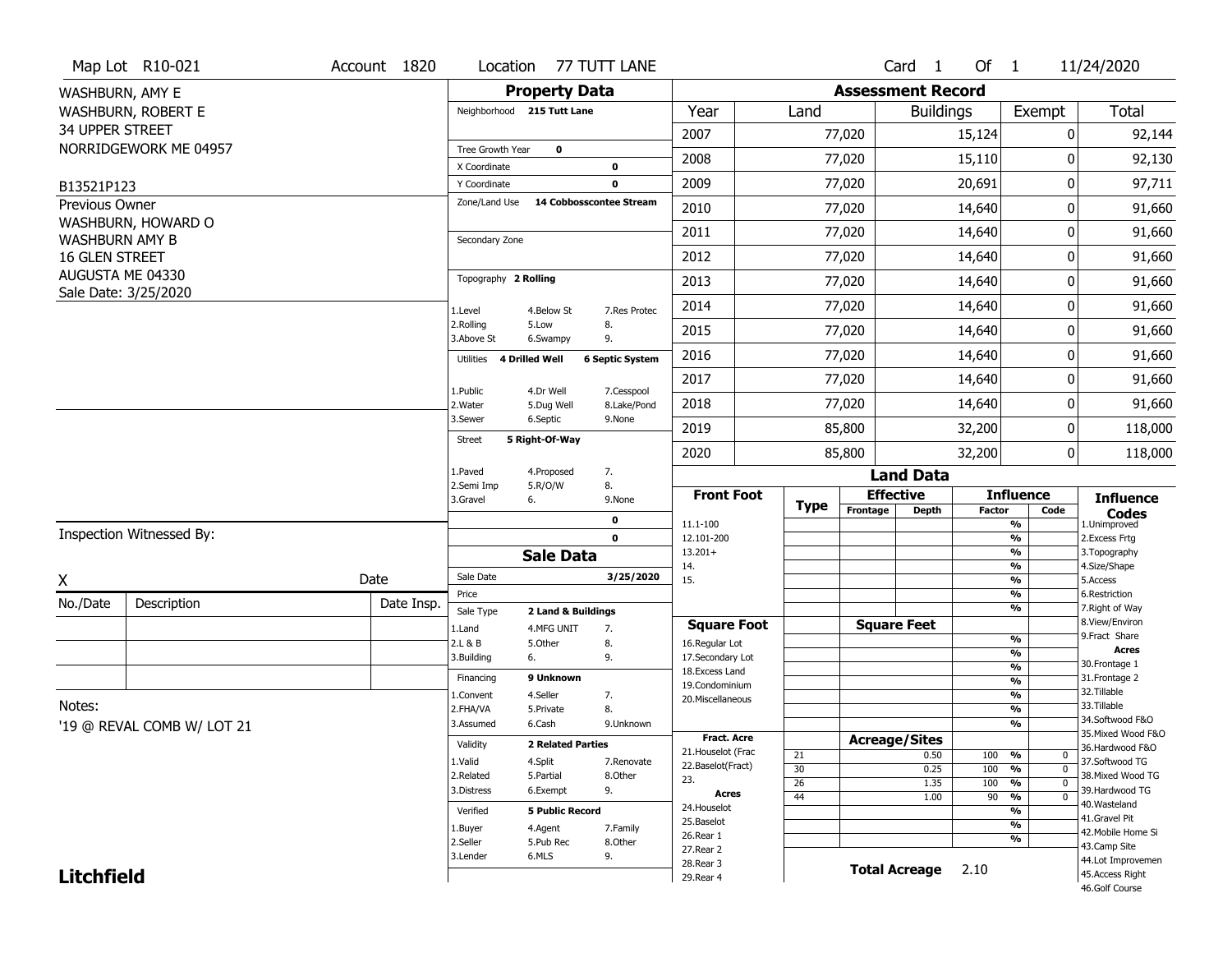|                       |                               |               |                |                  |                |                                                   |                          |                           |               |                 | <b>Litchfield</b>                      |        |      |       |        |      |             |
|-----------------------|-------------------------------|---------------|----------------|------------------|----------------|---------------------------------------------------|--------------------------|---------------------------|---------------|-----------------|----------------------------------------|--------|------|-------|--------|------|-------------|
|                       | Map Lot R10-021               |               |                |                  |                | Account 1820                                      |                          | Location                  |               |                 | 77 TUTT LANE                           |        |      |       | Card 1 | Of 1 | 11/24/2020  |
|                       | Building Style 1 Conventional |               | SF Bsmt Living |                  | 0              |                                                   |                          | Layout                    | 1 Typical     |                 |                                        |        |      |       |        |      |             |
| 0.Uncoded             | 4.Cape                        | 8.Log         | Fin Bsmt Grade |                  | 0 <sub>0</sub> |                                                   |                          | 1. Typical                | 4.            |                 | 7.                                     |        |      |       |        |      |             |
| 1.Conv.               | 5.Garrison                    | 9.0ther       |                | OPEN-5-CUSTOMIZE | 0              |                                                   |                          | 2.Inadeg                  | 5.            |                 | 8.                                     |        |      |       |        |      |             |
| 2.Ranch               | 6.Split                       | 10.Tri-Lev    | Heat Type      | 100%             |                | 8 Floor/Wall Unit                                 |                          | 3.                        | 6.            |                 | 9.                                     |        |      |       |        |      |             |
| 3.R Ranch             | 7.Contemp                     | 11.Earth O    | 0.Uncoded      |                  | 4.Steam        |                                                   | 8.Fl/Wall                | Attic                     | 11/4 Finished |                 |                                        |        |      | 1sFr  |        |      |             |
| Dwelling Units 1      |                               |               | 1.HWBB         |                  | 5.FWA          |                                                   | 9.No Heat                | 1.1/4 Fin                 | 4.Full Fin    |                 | 7.                                     |        |      |       |        |      |             |
| Other Units           | $\mathbf 0$                   |               | 2.HWCI         |                  | 6.GravWA       |                                                   | 10.Radiant               | 2.1/2 Fin                 | 5.Fl/Stair    |                 | 8.                                     |        |      |       |        |      |             |
| Stories               | 1 One Story                   |               | 3.H Pump       |                  | 7.Electric     |                                                   | 11.Radiant               | 3.3/4 Fin                 | 6.            |                 | 9.None                                 |        |      |       |        |      |             |
| 1.1                   | 4.1.5                         | 7.1.25        | Cool Type      | 0%               |                | 9 None                                            |                          | Insulation                | 1 Full        |                 |                                        |        |      | 17.0' |        |      |             |
| 2.2                   | 5.1.75                        | 8.3.5         | 1.Refrig       |                  | 4.W&C Air      |                                                   | 7.RadHW                  | 1.Full                    | 4.Minimal     |                 | 7.                                     |        |      |       |        |      |             |
| 3.3                   | 6.2.5                         | 9.4           | 2.Evapor       |                  | 5.Monitor-     | 8.                                                |                          | 2.Heavy                   | 5.Partial     |                 | 8.                                     | 1sFr/P |      |       |        |      |             |
| <b>Exterior Walls</b> | 2 Vinyl                       |               | 3.H Pump       |                  | 6.Monitor-     | 9.None                                            |                          | 3.Capped                  | 6.            |                 | 9.None                                 |        |      |       |        |      |             |
| 0.Uncoded             | 4.Asbestos                    | 8.Concrete    | Kitchen Style  |                  | 2 Typical      |                                                   |                          | Unfinished %              | 0%            |                 |                                        |        |      |       |        |      |             |
| 1.Wd Clapb            | 5.Stucco                      | 9.0ther       | 1.Modern       |                  | 4.Obsolete     | 7.                                                |                          | Grade & Factor            |               | 2 Fair 90%      |                                        |        | 30.0 | 6.0   |        |      |             |
| 2.Vinyl               | 6.Brick                       | 10.Wd shin    | 2. Typical     |                  | 5.             | 8.                                                |                          | 1.E Grade                 | 4.B Grade     |                 | 7.AAA Grad                             |        |      |       |        |      |             |
| 3.Compos.             | 7.Stone                       | $11. T1 - 11$ | 3.Old Type     |                  | 6.             | 9.None                                            |                          | 2.D Grade                 | 5.A Grade     |                 | 8.M&S                                  |        |      |       |        |      |             |
| Roof Surface          | 1 Asphalt Shingles            |               | Bath(s) Style  |                  |                | 2 Typical Bath(s)                                 |                          | 3.C Grade                 |               | 6.AA Grade      | 9.Same                                 |        |      |       |        |      |             |
| 1.Asphalt             | 4.Composit                    | 7.Rolled R    | 1.Modern       |                  | 4.Obsolete     | 7.                                                |                          | SQFT (Footprint) 480      |               |                 |                                        |        |      |       |        |      |             |
| 2.Slate               | 5.Wood                        | 8.            | 2.Typical      |                  | 5.             | 8.                                                |                          | Condition                 | 4 Average     |                 |                                        |        |      |       |        |      |             |
| 3.Metal               | 6.Other                       | 9.            | 3.Old Type     |                  | 6.             | 9.None                                            |                          | 1.Poor                    | 4.Avg         |                 | 7.V G                                  |        |      |       |        |      |             |
| SF Masonry Trim 0     |                               |               | # Rooms        |                  | 0              |                                                   |                          | 2.Fair                    | $5.Avg+$      |                 | 8.Exc                                  |        |      |       |        |      | <b>Shed</b> |
| OPEN-3-CUSTOM 0       |                               |               | # Bedrooms     |                  | $\mathbf{o}$   |                                                   |                          | 3.Avg-                    | 6.Good        |                 | 9.Same                                 |        |      |       |        |      |             |
| OPEN-4-CUSTOM 0       |                               |               | # Full Baths   |                  | $\mathbf{1}$   |                                                   |                          | Phys. % Good              |               | 0%              |                                        | 16.0   |      |       |        |      | 10.0        |
| Year Built            | 1950                          |               | # Half Baths   |                  | $\bf o$        |                                                   |                          | Funct. % Good             |               | 100%            |                                        |        |      |       |        |      |             |
| Year Remodeled        | 0                             |               |                | # Addn Fixtures  | $\bf{0}$       |                                                   |                          | <b>Functional Code</b>    |               | 9 None          |                                        |        |      |       |        |      |             |
| Foundation            | <b>6 Piers</b>                |               | # Fireplaces   |                  | 0              |                                                   |                          | 1.Incomp                  | 4.Delap       |                 | 7.No Power                             |        |      |       |        |      | 8.0         |
| 1.Concrete            | 4.Wood                        | 7.            |                |                  |                |                                                   |                          | 2.O-Built                 | 5.Bsmt        |                 | 8.LongTerm                             |        |      |       |        |      |             |
| 2.C Block             | 5.Slab                        | 8.            |                |                  |                |                                                   |                          | 3.Damage                  | 6.Common      |                 | 9.None                                 |        |      |       |        |      |             |
| 3.Br/Stone            | 6.Piers                       | 9.            |                |                  |                |                                                   |                          | Econ. % Good              | 100%          |                 |                                        |        |      |       |        |      |             |
| Basement              | 9 No Basement                 |               |                |                  |                |                                                   |                          | Economic Code None        |               |                 |                                        |        |      |       |        |      |             |
| 1.1/4 Bmt             | 4.Full Bmt                    | 7.            |                |                  |                |                                                   |                          | 0.None                    |               | 3.No Power      | 9.None                                 |        |      |       |        |      |             |
| 2.1/2 Bmt             | 5.Crawl Sp                    | 8.            |                |                  |                |                                                   |                          | 1.Location                |               | 4.Generate      | 8.                                     |        |      |       |        |      |             |
| 3.3/4 Bmt             | 6.                            | 9.None        |                |                  |                | Software                                          |                          | 2.Encroach                | 5.Multi-Fa    |                 | 9.                                     |        |      |       |        |      |             |
| Bsmt Gar # Cars 0     |                               |               |                |                  |                | A Division of Harris Computer Systems             |                          | Entrance Code 5 Estimated |               |                 |                                        |        |      |       |        |      |             |
| Wet Basement          | 9 No Basement                 |               |                |                  |                |                                                   |                          | 1.Interior                | 4.Vacant      |                 | 7.                                     |        |      |       |        |      |             |
| 1.Dry                 | 4.Dirt Flr                    | 7.            |                |                  |                |                                                   |                          | 2.Refusal                 | 5.Estimate    |                 | 8.                                     |        |      |       |        |      |             |
| 2.Damp                | 5.                            | 8.            |                |                  |                |                                                   |                          | 3.Informed                | 6.Existing    |                 | 9.                                     |        |      |       |        |      |             |
| 3.Wet                 | 6.                            | 9.            |                |                  |                |                                                   |                          | <b>Information Code</b>   |               | 5 Estimate      |                                        |        |      |       |        |      |             |
|                       |                               |               |                |                  |                |                                                   |                          | 1.Owner                   | 4.Agent       |                 | 7.Vacant                               |        |      |       |        |      |             |
|                       |                               |               |                |                  |                |                                                   |                          | 2.Relative                | 5.Estimate    |                 | 8.                                     |        |      |       |        |      |             |
|                       |                               |               | Date Inspected |                  | 9/26/2018      |                                                   |                          | 3.Tenant                  | 6.Other       |                 | 9.                                     |        |      |       |        |      |             |
|                       |                               |               |                |                  |                |                                                   |                          |                           |               |                 | 1.One Story Fram                       |        |      |       |        |      |             |
|                       |                               |               |                |                  |                | <b>Additions, Outbuildings &amp; Improvements</b> |                          |                           |               |                 |                                        |        |      |       |        |      |             |
| Type                  |                               | Year          | Units          | Grade            | Cond           | Phys.                                             | Funct.                   | Sound Value               |               |                 | 2. Two Story Fram<br>3. Three Story Fr |        |      |       |        |      |             |
|                       | 1 One Story Frame             | 2000          | 102            | 2 90             | 4              | 0                                                 | % 100 %                  |                           |               |                 |                                        |        |      |       |        |      |             |
| 24 Frame Shed         |                               | 0             |                |                  |                | %                                                 |                          | % 500                     |               | 4.1 & 1/2 Story |                                        |        |      |       |        |      |             |
|                       |                               |               |                |                  |                |                                                   |                          |                           |               | 5.1 & 3/4 Story |                                        |        |      |       |        |      |             |
|                       |                               |               |                |                  |                | $\frac{0}{6}$                                     | $\overline{\frac{9}{6}}$ |                           |               | 6.2 & 1/2 Story |                                        |        |      |       |        |      |             |
|                       |                               |               |                |                  |                | $\frac{1}{2}$                                     | $\frac{0}{0}$            |                           |               |                 | 21.Open Frame Por                      |        |      |       |        |      |             |
|                       |                               |               |                |                  |                | $\sqrt{6}$                                        | $\overline{\frac{0}{0}}$ |                           |               |                 | 22.Encl Frame Por                      |        |      |       |        |      |             |
|                       |                               |               |                |                  |                |                                                   |                          |                           |               |                 | 23. Frame Garage                       |        |      |       |        |      |             |
|                       |                               |               |                |                  |                | $\frac{1}{2}$                                     | $\frac{0}{0}$            |                           |               | 24.Frame Shed   |                                        |        |      |       |        |      |             |
|                       |                               |               |                |                  |                | $\frac{1}{2}$                                     | $\overline{\frac{0}{0}}$ |                           |               |                 | 25.Frame Bay Wind                      |        |      |       |        |      |             |
|                       |                               |               |                |                  |                | $\frac{1}{2}$                                     | $\%$                     |                           |               |                 | 26.1SFr Overhang                       |        |      |       |        |      |             |
|                       |                               |               |                |                  |                | $\%$                                              | $\%$                     |                           |               |                 | 27.Unfin Basement                      |        |      |       |        |      |             |
|                       |                               |               |                |                  |                |                                                   |                          |                           |               |                 | 28.Unfinished Att                      |        |      |       |        |      |             |
|                       |                               |               |                |                  |                | $\frac{9}{6}$                                     | $\%$                     |                           |               |                 | 29. Finished Attic                     |        |      |       |        |      |             |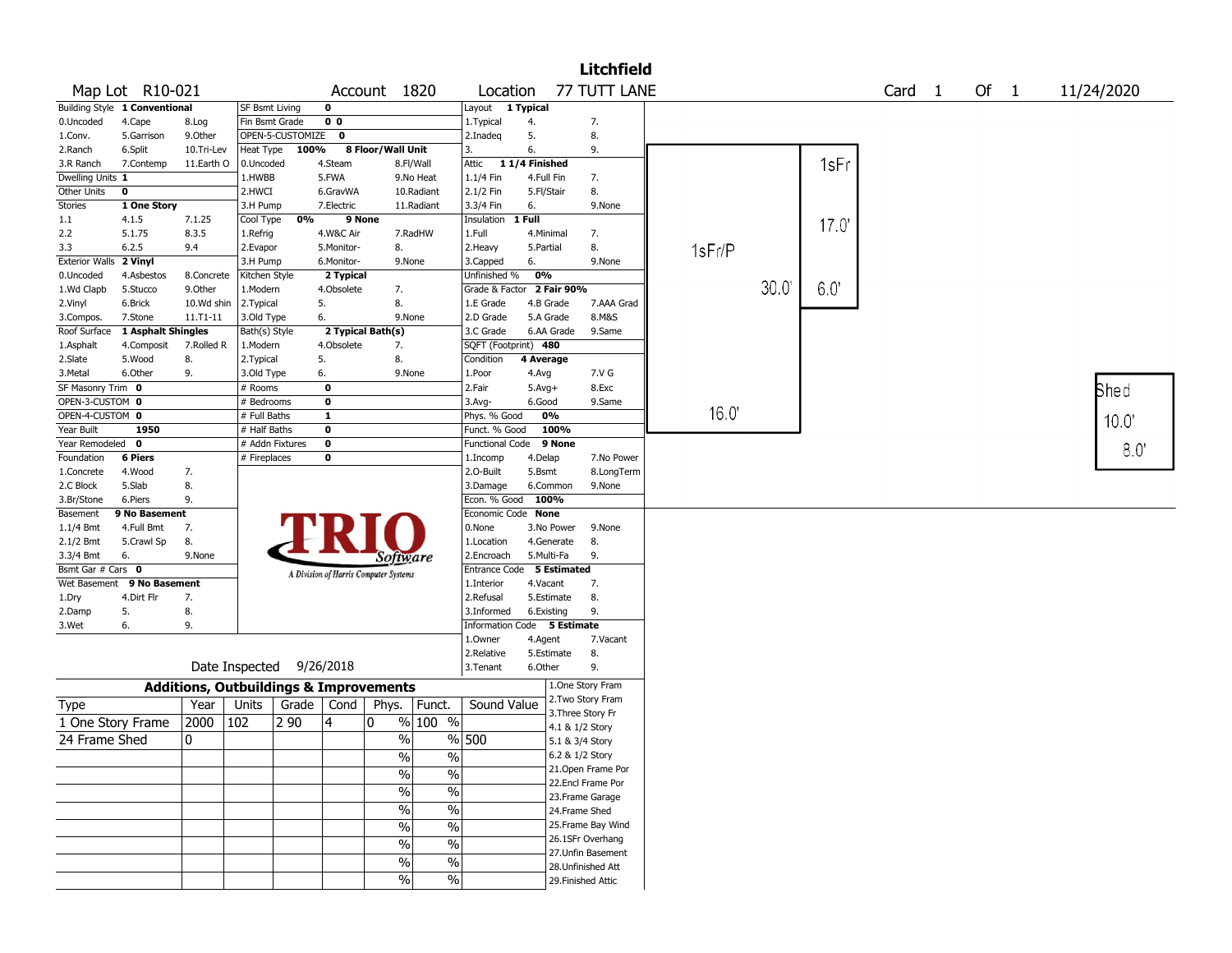|                                      | Map Lot R10-022                                           | Account 1115 | Location                     |                                 | 86 PINE TREE ROAD      |                                     |                 |                          | Card <sub>1</sub>    | Of $2$           |                                                      | 11/24/2020                           |
|--------------------------------------|-----------------------------------------------------------|--------------|------------------------------|---------------------------------|------------------------|-------------------------------------|-----------------|--------------------------|----------------------|------------------|------------------------------------------------------|--------------------------------------|
|                                      | SHANNON, JR PATRICK M                                     |              |                              | <b>Property Data</b>            |                        |                                     |                 | <b>Assessment Record</b> |                      |                  |                                                      |                                      |
|                                      | SHANNON, ANTOINETTE JF                                    |              |                              | Neighborhood 165 Pine Tree Road |                        | Year                                | Land            |                          | <b>Buildings</b>     |                  | Exempt                                               | Total                                |
|                                      | <b>127 STEVENSTOWN ROAD</b>                               |              |                              |                                 |                        | 2007                                |                 | 105,143                  |                      | 168,089          | 0                                                    | 273,232                              |
|                                      | LITCHFIELD ME 04350                                       |              | Tree Growth Year             | 1978                            |                        | 2008                                |                 | 104,238                  |                      | 168,089          | O                                                    | 272,327                              |
|                                      | B4646P168 B11019P1 B12203P64                              |              | X Coordinate<br>Y Coordinate |                                 | 0<br>$\mathbf 0$       | 2009                                |                 | 117,736                  |                      | 183,554          | 0                                                    | 301,290                              |
| <b>Previous Owner</b>                |                                                           |              | Zone/Land Use                | <b>11 Residential</b>           |                        | 2010                                |                 | 121,338                  |                      | 165,553          | 0                                                    | 286,891                              |
|                                      | MACINNES, MARION (ESTATE OF)                              |              |                              |                                 |                        | 2011                                |                 | 121,338                  |                      | 174,969          | O                                                    | 296,307                              |
|                                      | C/O JOSH KLEIN-GOLDEN                                     |              | Secondary Zone               |                                 |                        |                                     |                 |                          |                      |                  |                                                      |                                      |
| P.O. BOX 368                         | LISBON FALLS ME 04252                                     |              |                              |                                 |                        | 2012                                |                 | 96,572                   |                      | 0                | $\Omega$                                             | 96,572                               |
|                                      | Sale Date: 1/08/2016                                      |              | Topography 2 Rolling         |                                 |                        | 2013                                |                 | 96,874                   |                      | 0                | O                                                    | 96,874                               |
| Previous Owner                       |                                                           |              | 1.Level                      | 4.Below St                      | 7.Res Protec           | 2014                                |                 | 97,629                   |                      | $\boldsymbol{0}$ | 0                                                    | 97,629                               |
| MACINNES, CLYDE<br>86 PINE TREE ROAD |                                                           |              | 2.Rolling<br>3.Above St      | 5.Low<br>6.Swampy               | 8.<br>9.               | 2015                                |                 | 98,233                   |                      | 0                | 0                                                    | 98,233                               |
|                                      |                                                           |              | Utilities                    | 4 Drilled Well                  | <b>6 Septic System</b> | 2016                                |                 | 113,687                  |                      | $\boldsymbol{0}$ | O                                                    | 113,687                              |
|                                      | LITCHFIELD ME 04350                                       |              | 1.Public                     | 4.Dr Well                       | 7.Cesspool             | 2017                                |                 | 116,759                  |                      | $\boldsymbol{0}$ | 0                                                    | 116,759                              |
|                                      | Sale Date: 7/21/2008                                      |              | 2. Water                     | 5.Dug Well                      | 8.Lake/Pond            | 2018                                |                 | 115,026                  |                      | $\boldsymbol{0}$ | O                                                    | 115,026                              |
|                                      |                                                           |              | 3.Sewer                      | 6.Septic                        | 9.None                 | 2019                                |                 | 134,200                  |                      | $\boldsymbol{0}$ | 0                                                    | 134,200                              |
|                                      |                                                           |              | <b>Street</b>                | 1 Paved                         |                        | 2020                                |                 | 134,300                  |                      | $\mathbf 0$      | 0                                                    | 134,300                              |
|                                      |                                                           |              | 1.Paved                      | 4.Proposed                      | 7.                     |                                     |                 |                          | <b>Land Data</b>     |                  |                                                      |                                      |
|                                      |                                                           |              | 2.Semi Imp<br>3.Gravel       | 5.R/O/W<br>6.                   | 8.<br>9.None           | <b>Front Foot</b>                   |                 | <b>Effective</b>         |                      |                  | <b>Influence</b>                                     | <b>Influence</b>                     |
|                                      |                                                           |              |                              |                                 | 0                      | 11.1-100                            | Type            | Frontage                 | <b>Depth</b>         | <b>Factor</b>    | Code<br>%                                            | <b>Codes</b><br>1.Unimproved         |
|                                      | Inspection Witnessed By:                                  |              |                              |                                 | $\mathbf 0$            | 12.101-200                          |                 |                          |                      |                  | %                                                    | 2. Excess Frtg                       |
|                                      |                                                           |              |                              | <b>Sale Data</b>                |                        | $13.201+$<br>14.                    |                 |                          |                      |                  | %<br>%                                               | 3. Topography<br>4.Size/Shape        |
| X                                    |                                                           | Date         | Sale Date                    |                                 |                        | 15.                                 |                 |                          |                      |                  | %                                                    | 5.Access                             |
| No./Date                             | Description                                               | Date Insp.   | Price<br>Sale Type           |                                 |                        |                                     |                 |                          |                      |                  | %<br>%                                               | 6.Restriction<br>7. Right of Way     |
|                                      |                                                           |              | 1.Land                       | 4.MFG UNIT                      | 7.                     | <b>Square Foot</b>                  |                 | <b>Square Feet</b>       |                      |                  |                                                      | 8.View/Environ<br>9.Fract Share      |
|                                      |                                                           |              | 2.L & B                      | 5.Other                         | 8.                     | 16.Regular Lot                      |                 |                          |                      |                  | %<br>%                                               | Acres                                |
|                                      |                                                           |              | 3.Building                   | 6.                              | 9.                     | 17.Secondary Lot<br>18. Excess Land |                 |                          |                      |                  | $\overline{\frac{9}{6}}$                             | 30.Frontage 1                        |
|                                      |                                                           |              | Financing                    |                                 |                        | 19.Condominium                      |                 |                          |                      |                  | $\overline{\frac{9}{6}}$                             | 31. Frontage 2<br>32. Tillable       |
| Notes:                               |                                                           |              | 1.Convent<br>2.FHA/VA        | 4.Seller                        | 7.<br>8.               | 20.Miscellaneous                    |                 |                          |                      |                  | $\overline{\frac{9}{6}}$<br>$\overline{\frac{9}{6}}$ | 33.Tillable                          |
|                                      |                                                           |              |                              | 5.Private                       |                        |                                     |                 |                          |                      |                  |                                                      | 34.Softwood F&O                      |
|                                      |                                                           |              |                              |                                 |                        |                                     |                 |                          |                      |                  |                                                      |                                      |
|                                      | '17 Per new Tg application adjust Tg acres & total acres. |              | 3.Assumed                    | 6.Cash                          | 9.Unknown              | <b>Fract. Acre</b>                  |                 |                          |                      |                  | $\overline{\frac{9}{6}}$                             | 35. Mixed Wood F&O                   |
|                                      | '16 PER SURVEY LOT IS 137 ACRES. Per written request      |              | Validity                     |                                 |                        | 21. Houselot (Frac                  |                 | <b>Acreage/Sites</b>     | 1.00                 |                  | $\frac{9}{6}$<br>$\mathbf 0$                         | 36.Hardwood F&O                      |
|                                      | combine lot 29 w/ this lot.                               |              | 1.Valid                      | 4.Split                         | 7.Renovate             | 22.Baselot(Fract)                   | 25<br>26        |                          | 5.00                 | 100<br>100       | $\frac{9}{6}$<br>$\mathbf 0$                         | 37.Softwood TG                       |
|                                      |                                                           |              | 2.Related                    | 5.Partial                       | 8.0ther                | 23.                                 | 27              |                          | 8.00                 | 100              | $\frac{9}{6}$<br>$\mathbf 0$                         | 38. Mixed Wood TG                    |
|                                      |                                                           |              | 3.Distress                   | 6.Exempt                        | 9.                     | <b>Acres</b>                        | 44              |                          | 1.00                 | 100              | $\frac{9}{6}$<br>$\mathbf 0$                         | 39.Hardwood TG<br>40. Wasteland      |
|                                      |                                                           |              | Verified                     |                                 |                        | 24. Houselot<br>25.Baselot          | $\overline{37}$ |                          | 3.00                 | 100              | %<br>$\mathbf 0$                                     | 41.Gravel Pit                        |
|                                      |                                                           |              | 1.Buyer                      | 4.Agent                         | 7.Family               | 26.Rear 1                           | $\overline{38}$ |                          | 110.00               | 100              | %<br>$\mathbf 0$<br>0                                | 42. Mobile Home Si                   |
|                                      |                                                           |              | 2.Seller                     | 5.Pub Rec                       | 8.Other                | 27.Rear 2                           | 39              |                          | 92.00                | 100              | $\frac{9}{6}$                                        | 43.Camp Site                         |
| <b>Litchfield</b>                    |                                                           |              | 3.Lender                     | 6.MLS                           | 9.                     | 28. Rear 3<br>29. Rear 4            |                 |                          | <b>Total Acreage</b> | 219.00           |                                                      | 44.Lot Improvemen<br>45.Access Right |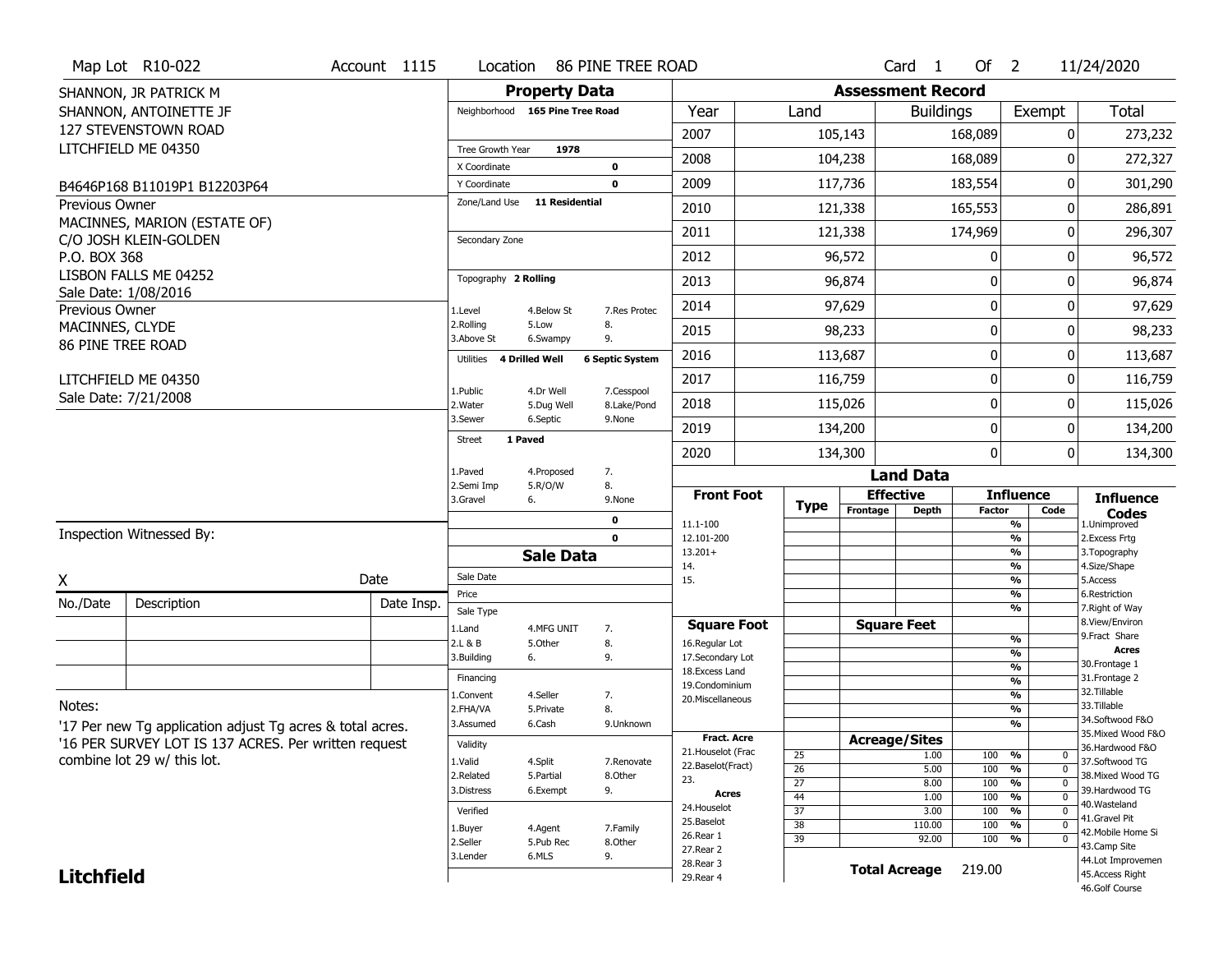|                              |                 |                                                   |                      |                  |                          |                                       |                 |                                        |                 |                 | <b>Litchfield</b>  |  |                   |        |            |
|------------------------------|-----------------|---------------------------------------------------|----------------------|------------------|--------------------------|---------------------------------------|-----------------|----------------------------------------|-----------------|-----------------|--------------------|--|-------------------|--------|------------|
|                              | Map Lot R10-022 |                                                   |                      |                  |                          | Account 1115                          |                 | Location                               |                 |                 | 86 PINE TREE ROAD  |  | Card <sub>1</sub> | Of $2$ | 11/24/2020 |
| <b>Building Style</b>        |                 |                                                   | SF Bsmt Living       |                  |                          |                                       |                 | Layout                                 |                 |                 |                    |  |                   |        |            |
| 0.Uncoded                    | 4.Cape          | 8.Log                                             | Fin Bsmt Grade       |                  |                          |                                       |                 | 1. Typical                             | 4.              |                 | 7.                 |  |                   |        |            |
| 1.Conv.                      | 5.Garrison      | 9.Other                                           |                      | OPEN-5-CUSTOMIZE |                          |                                       |                 | 2.Inadeq                               | 5.              |                 | 8.                 |  |                   |        |            |
| 2.Ranch                      | 6.Split         | 10.Tri-Lev                                        | Heat Type            | 100%             |                          |                                       |                 | 3.                                     | 6.              |                 | 9.                 |  |                   |        |            |
| 3.R Ranch                    | 7.Contemp       | 11.Earth O                                        | 0.Uncoded            |                  | 4.Steam                  |                                       | 8.Fl/Wall       | Attic                                  |                 |                 |                    |  |                   |        |            |
| <b>Dwelling Units</b>        |                 |                                                   | 1.HWBB               |                  | 5.FWA                    |                                       | 9.No Heat       | 1.1/4 Fin                              |                 | 4.Full Fin      | 7.                 |  |                   |        |            |
| Other Units                  |                 |                                                   | 2.HWCI               |                  | 6.GravWA                 |                                       | 10.Radiant      | 2.1/2 Fin                              | 5.Fl/Stair      |                 | 8.                 |  |                   |        |            |
| Stories                      |                 |                                                   | 3.H Pump             |                  | 7.Electric               |                                       | 11.Radiant      | 3.3/4 Fin                              | 6.              |                 | 9.None             |  |                   |        |            |
| 1.1                          | 4.1.5           | 7.1.25<br>8.3.5                                   | Cool Type            | 0%               |                          |                                       |                 | Insulation                             |                 |                 |                    |  |                   |        |            |
| 2.2                          | 5.1.75<br>6.2.5 |                                                   | 1.Refrig             |                  | 4.W&C Air                |                                       | 7.RadHW         | 1.Full                                 |                 | 4.Minimal       | 7.<br>8.           |  |                   |        |            |
| 3.3<br><b>Exterior Walls</b> |                 | 9.4                                               | 2.Evapor<br>3.H Pump |                  | 5.Monitor-<br>6.Monitor- | 8.<br>9.None                          |                 | 2.Heavy<br>3.Capped                    | 5.Partial<br>6. |                 | 9.None             |  |                   |        |            |
| 0.Uncoded                    | 4.Asbestos      | 8.Concrete                                        | Kitchen Style        |                  |                          |                                       |                 | Unfinished %                           |                 |                 |                    |  |                   |        |            |
| 1.Wd Clapb                   | 5.Stucco        | 9.Other                                           | 1.Modern             |                  | 4.Obsolete               | 7.                                    |                 | Grade & Factor                         |                 |                 |                    |  |                   |        |            |
| 2.Vinyl                      | 6.Brick         | 10.Wd shin                                        | 2.Typical            |                  | 5.                       | 8.                                    |                 | 1.E Grade                              |                 | 4.B Grade       | 7.AAA Grad         |  |                   |        |            |
| 3.Compos.                    | 7.Stone         | 11.T1-11                                          | 3.Old Type           |                  | 6.                       | 9.None                                |                 | 2.D Grade                              |                 | 5.A Grade       | 8.M&S              |  |                   |        |            |
| Roof Surface                 |                 |                                                   | Bath(s) Style        |                  |                          |                                       |                 | 3.C Grade                              |                 | 6.AA Grade      | 9.Same             |  |                   |        |            |
| 1.Asphalt                    | 4.Composit      | 7.Rolled R                                        | 1.Modern             |                  | 4.Obsolete               | 7.                                    |                 | SQFT (Footprint)                       |                 |                 |                    |  |                   |        |            |
| 2.Slate                      | 5.Wood          | 8.                                                | 2. Typical           |                  | 5.                       | 8.                                    |                 | Condition                              |                 |                 |                    |  |                   |        |            |
| 3. Metal                     | 6.Other         | 9.                                                | 3.Old Type           |                  | 6.                       | 9.None                                |                 | 1.Poor                                 | 4.Avg           |                 | 7.V G              |  |                   |        |            |
| SF Masonry Trim              |                 |                                                   | # Rooms              |                  |                          |                                       |                 | 2.Fair                                 | $5.Avg+$        |                 | 8.Exc              |  |                   |        |            |
| OPEN-3-CUSTOM                |                 |                                                   | # Bedrooms           |                  |                          |                                       |                 | $3.$ Avg-                              | 6.Good          |                 | 9.Same             |  |                   |        |            |
| OPEN-4-CUSTOM                |                 |                                                   | # Full Baths         |                  |                          |                                       |                 | Phys. % Good                           |                 |                 |                    |  |                   |        |            |
| Year Built                   |                 |                                                   | # Half Baths         |                  |                          |                                       |                 | Funct. % Good                          |                 |                 |                    |  |                   |        |            |
| Year Remodeled               |                 |                                                   | # Addn Fixtures      |                  |                          |                                       |                 | Functional Code                        |                 |                 |                    |  |                   |        |            |
| Foundation                   |                 |                                                   | # Fireplaces         |                  |                          |                                       |                 | 1.Incomp                               | 4.Delap         |                 | 7.No Power         |  |                   |        |            |
| 1.Concrete                   | 4.Wood          | 7.                                                |                      |                  |                          |                                       |                 | 2.0-Built                              | 5.Bsmt          |                 | 8.LongTerm         |  |                   |        |            |
| 2.C Block                    | 5.Slab          | 8.                                                |                      |                  |                          |                                       |                 | 3.Damage                               |                 | 6.Common        | 9.None             |  |                   |        |            |
| 3.Br/Stone                   | 6.Piers         | 9.                                                |                      |                  |                          |                                       |                 | Econ. % Good                           |                 |                 |                    |  |                   |        |            |
| Basement                     |                 |                                                   |                      |                  |                          |                                       |                 | Economic Code                          |                 |                 |                    |  |                   |        |            |
| $1.1/4$ Bmt                  | 4.Full Bmt      | 7.                                                |                      |                  |                          |                                       |                 | 0.None                                 |                 | 3.No Power      | 9.None             |  |                   |        |            |
| 2.1/2 Bmt                    | 5.Crawl Sp      | 8.                                                |                      |                  |                          |                                       |                 | 1.Location                             |                 | 4.Generate      | 8.                 |  |                   |        |            |
| 3.3/4 Bmt                    | 6.              | 9.None                                            |                      |                  |                          | <i>Software</i>                       |                 | 2.Encroach                             |                 | 5.Multi-Fa      | 9.                 |  |                   |        |            |
| Bsmt Gar # Cars              |                 |                                                   |                      |                  |                          | A Division of Harris Computer Systems |                 | Entrance Code 1 Interior Inspect       |                 |                 |                    |  |                   |        |            |
| Wet Basement                 |                 |                                                   |                      |                  |                          |                                       |                 | 1.Interior                             |                 | 4.Vacant        | 7.                 |  |                   |        |            |
| 1.Dry                        | 4.Dirt Flr      | 7.                                                |                      |                  |                          |                                       |                 | 2.Refusal                              |                 | 5.Estimate      | 8.                 |  |                   |        |            |
| 2.Damp<br>3.Wet              | 5.<br>6.        | 8.<br>9.                                          |                      |                  |                          |                                       |                 | 3.Informed<br>Information Code 1 Owner |                 | 6.Existing      | 9.                 |  |                   |        |            |
|                              |                 |                                                   |                      |                  |                          |                                       |                 | 1.0wner                                | 4.Agent         |                 | 7.Vacant           |  |                   |        |            |
|                              |                 |                                                   |                      |                  |                          |                                       |                 | 2.Relative                             |                 | 5.Estimate      | 8.                 |  |                   |        |            |
|                              |                 | Date Inspected 11/18/2011                         |                      |                  |                          |                                       |                 | 3. Tenant                              | 6.Other         |                 | 9.                 |  |                   |        |            |
|                              |                 | <b>Additions, Outbuildings &amp; Improvements</b> |                      |                  |                          |                                       |                 |                                        |                 |                 | 1.One Story Fram   |  |                   |        |            |
|                              |                 |                                                   |                      |                  |                          |                                       |                 |                                        |                 |                 | 2. Two Story Fram  |  |                   |        |            |
| Type                         |                 | Year                                              | Units                | Grade   Cond     |                          | Phys.                                 | Funct.          | Sound Value                            |                 |                 | 3. Three Story Fr  |  |                   |        |            |
|                              |                 |                                                   |                      |                  |                          | $\%$                                  | $\overline{\%}$ |                                        |                 | 4.1 & 1/2 Story |                    |  |                   |        |            |
|                              |                 |                                                   |                      |                  |                          | $\%$                                  | $\%$            |                                        |                 | 5.1 & 3/4 Story |                    |  |                   |        |            |
|                              |                 |                                                   |                      |                  |                          | $\sqrt{6}$                            | $\frac{0}{6}$   |                                        |                 | 6.2 & 1/2 Story |                    |  |                   |        |            |
|                              |                 |                                                   |                      |                  |                          | %                                     | $\frac{1}{2}$   |                                        |                 |                 | 21. Open Frame Por |  |                   |        |            |
|                              |                 |                                                   |                      |                  |                          |                                       |                 |                                        |                 |                 | 22.Encl Frame Por  |  |                   |        |            |
|                              |                 |                                                   |                      |                  |                          | $\sqrt{6}$                            | $\%$            |                                        |                 |                 | 23. Frame Garage   |  |                   |        |            |
|                              |                 |                                                   |                      |                  |                          | $\%$                                  | $\%$            |                                        |                 | 24.Frame Shed   |                    |  |                   |        |            |
|                              |                 |                                                   |                      |                  |                          | $\%$                                  | $\%$            |                                        |                 |                 | 25. Frame Bay Wind |  |                   |        |            |
|                              |                 |                                                   |                      |                  |                          | $\%$                                  | $\frac{1}{2}$   |                                        |                 |                 | 26.1SFr Overhang   |  |                   |        |            |
|                              |                 |                                                   |                      |                  |                          | $\%$                                  | $\sqrt{2}$      |                                        |                 |                 | 27. Unfin Basement |  |                   |        |            |
|                              |                 |                                                   |                      |                  |                          |                                       |                 |                                        |                 |                 | 28. Unfinished Att |  |                   |        |            |
|                              |                 |                                                   |                      |                  |                          | $\overline{\frac{0}{0}}$              | $\frac{1}{2}$   |                                        |                 |                 | 29. Finished Attic |  |                   |        |            |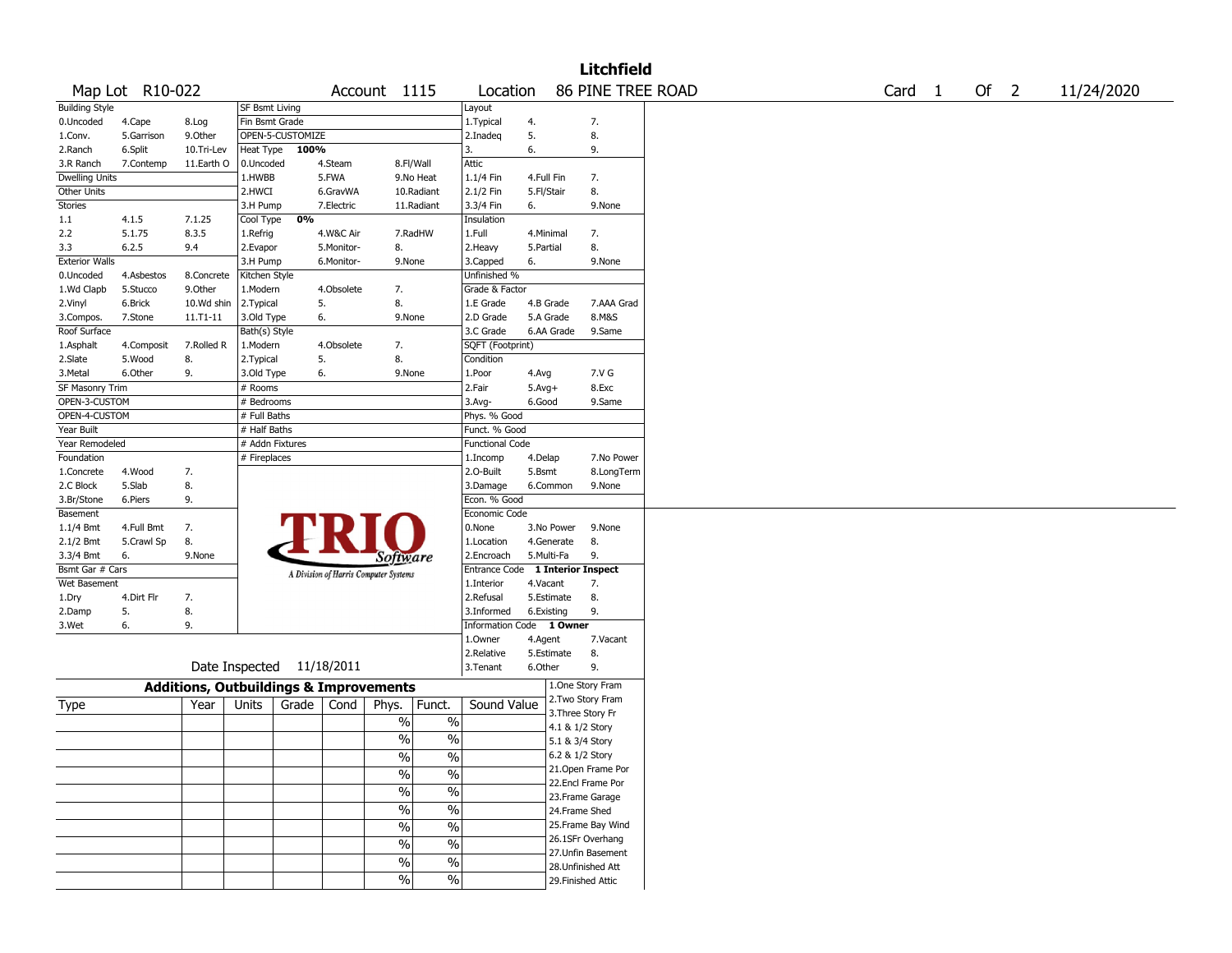|                   | Map Lot R10-022              | Account 1115 |            | Location                        |                       | 86 PINE TREE ROAD      |                                         |      |                          | Card <sub>2</sub>                | Of $2$        |                          | 11/24/2020                                                  |
|-------------------|------------------------------|--------------|------------|---------------------------------|-----------------------|------------------------|-----------------------------------------|------|--------------------------|----------------------------------|---------------|--------------------------|-------------------------------------------------------------|
|                   | SHANNON, JR PATRICK M        |              |            |                                 | <b>Property Data</b>  |                        |                                         |      | <b>Assessment Record</b> |                                  |               |                          |                                                             |
|                   | SHANNON, ANTOINETTE JF       |              |            | Neighborhood 165 Pine Tree Road |                       |                        | Year                                    | Land |                          | <b>Buildings</b>                 |               | Exempt                   | <b>Total</b>                                                |
|                   | 127 STEVENSTOWN ROAD         |              |            |                                 |                       |                        | 2016                                    |      | 38,250                   |                                  | 0             |                          | 0<br>38,250                                                 |
|                   | LITCHFIELD ME 04350          |              |            | Tree Growth Year                | 1978                  |                        |                                         |      |                          |                                  |               |                          |                                                             |
|                   |                              |              |            | X Coordinate                    |                       | $\mathbf 0$            | 2017                                    |      | 38,250                   |                                  | 0             |                          | 38,250<br>0                                                 |
|                   | B4646P168 B11019P1 B12203P64 |              |            | Y Coordinate                    |                       | $\mathbf 0$            | 2018                                    |      | 38,250                   |                                  | 0             |                          | 0<br>38,250                                                 |
| Previous Owner    |                              |              |            | Zone/Land Use                   | <b>11 Residential</b> |                        | 2019                                    |      | 500                      |                                  | $\mathbf 0$   |                          | 500<br>0                                                    |
|                   | MACINNES, MARION (ESTATE OF) |              |            |                                 |                       |                        |                                         |      |                          |                                  |               |                          | 500                                                         |
|                   | C/O JOSH KLEIN-GOLDEN        |              |            | Secondary Zone                  |                       |                        | 2020                                    |      | 500                      |                                  | 0             |                          | 0                                                           |
| P.O. BOX 368      |                              |              |            |                                 |                       |                        |                                         |      |                          |                                  |               |                          |                                                             |
|                   | LISBON FALLS ME 04252        |              |            | Topography 2 Rolling            |                       |                        |                                         |      |                          |                                  |               |                          |                                                             |
|                   | Sale Date: 1/08/2016         |              |            |                                 |                       |                        |                                         |      |                          |                                  |               |                          |                                                             |
| Previous Owner    |                              |              |            | 1.Level<br>2.Rolling            | 4.Below St<br>5.Low   | 7.Res Protec<br>8.     |                                         |      |                          |                                  |               |                          |                                                             |
| MACINNES, CLYDE   |                              |              |            | 3.Above St                      | 6.Swampy              | 9.                     |                                         |      |                          |                                  |               |                          |                                                             |
|                   | <b>86 PINE TREE ROAD</b>     |              |            | 4 Drilled Well<br>Utilities     |                       | <b>6 Septic System</b> |                                         |      |                          |                                  |               |                          |                                                             |
|                   | LITCHFIELD ME 04350          |              |            |                                 |                       |                        |                                         |      |                          |                                  |               |                          |                                                             |
|                   | Sale Date: 7/21/2008         |              |            | 1.Public                        | 4.Dr Well             | 7.Cesspool             |                                         |      |                          |                                  |               |                          |                                                             |
|                   |                              |              |            | 2.Water                         | 5.Dug Well            | 8.Lake/Pond            |                                         |      |                          |                                  |               |                          |                                                             |
|                   |                              |              |            | 3.Sewer                         | 6.Septic              | 9.None                 |                                         |      |                          |                                  |               |                          |                                                             |
|                   |                              |              |            | 1 Paved<br><b>Street</b>        |                       |                        |                                         |      |                          |                                  |               |                          |                                                             |
|                   |                              |              |            | 1.Paved                         | 4.Proposed            | 7.                     |                                         |      |                          |                                  |               |                          |                                                             |
|                   |                              |              |            | 2.Semi Imp                      | 5.R/O/W               | 8.                     |                                         |      |                          | <b>Land Data</b>                 |               |                          |                                                             |
|                   |                              |              |            | 3.Gravel<br>6.                  |                       | 9.None                 | <b>Front Foot</b>                       | Type | Frontage                 | <b>Effective</b><br><b>Depth</b> | <b>Factor</b> | <b>Influence</b><br>Code | <b>Influence</b>                                            |
|                   |                              |              |            |                                 |                       | $\mathbf 0$            | 11.1-100                                |      |                          |                                  |               | $\frac{9}{6}$            | $\mathop{{\textbf{Codes}}}\limits_{\text{1.Uniformproved}}$ |
|                   | Inspection Witnessed By:     |              |            |                                 |                       | $\mathbf 0$            | 12.101-200                              |      |                          |                                  |               | $\overline{\frac{9}{6}}$ | 2.Excess Frtg                                               |
|                   |                              |              |            |                                 | <b>Sale Data</b>      |                        | $13.201+$<br>14.                        |      |                          |                                  |               | %<br>%                   | 3. Topography<br>4.Size/Shape                               |
| X                 |                              | Date         |            | Sale Date                       |                       |                        | 15.                                     |      |                          |                                  |               | $\overline{\frac{9}{6}}$ | 5.Access                                                    |
|                   |                              |              |            | Price                           |                       |                        |                                         |      |                          |                                  |               | %                        | 6.Restriction                                               |
| No./Date          | Description                  |              | Date Insp. | Sale Type                       |                       |                        |                                         |      |                          |                                  |               | $\overline{\frac{9}{6}}$ | 7. Right of Way                                             |
|                   |                              |              |            | 1.Land                          | 4.MFG UNIT            | 7.                     | <b>Square Foot</b>                      |      |                          | <b>Square Feet</b>               |               | %                        | 8.View/Environ<br>9. Fract Share                            |
|                   |                              |              |            | 2.L & B<br>3.Building<br>6.     | 5.Other               | 8.<br>9.               | 16.Regular Lot<br>17.Secondary Lot      |      |                          |                                  |               | %                        | <b>Acres</b>                                                |
|                   |                              |              |            |                                 |                       |                        | 18.Excess Land                          |      |                          |                                  |               | %                        | 30. Frontage 1                                              |
|                   |                              |              |            | Financing                       | 4.Seller              |                        | 19.Condominium                          |      |                          |                                  |               | %<br>%                   | 31. Frontage 2<br>32. Tillable                              |
| Notes:            |                              |              |            | 1.Convent<br>2.FHA/VA           | 5.Private             | 7.<br>8.               | 20.Miscellaneous                        |      |                          |                                  |               | %                        | 33.Tillable                                                 |
|                   |                              |              |            | 3.Assumed                       | 6.Cash                | 9.Unknown              |                                         |      |                          |                                  |               | %                        | 34.Softwood F&O                                             |
|                   |                              |              |            | Validity                        |                       |                        | <b>Fract. Acre</b>                      |      |                          | <b>Acreage/Sites</b>             |               |                          | 35. Mixed Wood F&O<br>36.Hardwood F&O                       |
|                   |                              |              |            | 1.Valid                         | 4.Split               | 7.Renovate             | 21. Houselot (Frac<br>22.Baselot(Fract) | 40   |                          | 5.00                             | 100 %         |                          | 0<br>37.Softwood TG                                         |
|                   |                              |              |            | 2.Related                       | 5.Partial             | 8.Other                | 23.                                     |      |                          |                                  |               | $\frac{9}{6}$<br>%       | 38. Mixed Wood TG                                           |
|                   |                              |              |            | 3.Distress                      | 6.Exempt              | 9.                     | Acres                                   |      |                          |                                  |               | $\frac{9}{6}$            | 39.Hardwood TG                                              |
|                   |                              |              |            | Verified                        |                       |                        | 24. Houselot                            |      |                          |                                  |               | %                        | 40. Wasteland<br>41.Gravel Pit                              |
|                   |                              |              |            | 1.Buyer                         | 4.Agent               | 7.Family               | 25.Baselot<br>26.Rear 1                 |      |                          |                                  |               | $\frac{9}{6}$            | 42. Mobile Home Si                                          |
|                   |                              |              |            | 2.Seller<br>3.Lender            | 5.Pub Rec<br>6.MLS    | 8.Other<br>9.          | 27. Rear 2                              |      |                          |                                  |               | %                        | 43.Camp Site                                                |
|                   |                              |              |            |                                 |                       |                        |                                         |      |                          |                                  |               |                          |                                                             |
| <b>Litchfield</b> |                              |              |            |                                 |                       |                        | 28. Rear 3<br>29. Rear 4                |      |                          | <b>Total Acreage</b>             | 5.00          |                          | 44.Lot Improvemen<br>45.Access Right                        |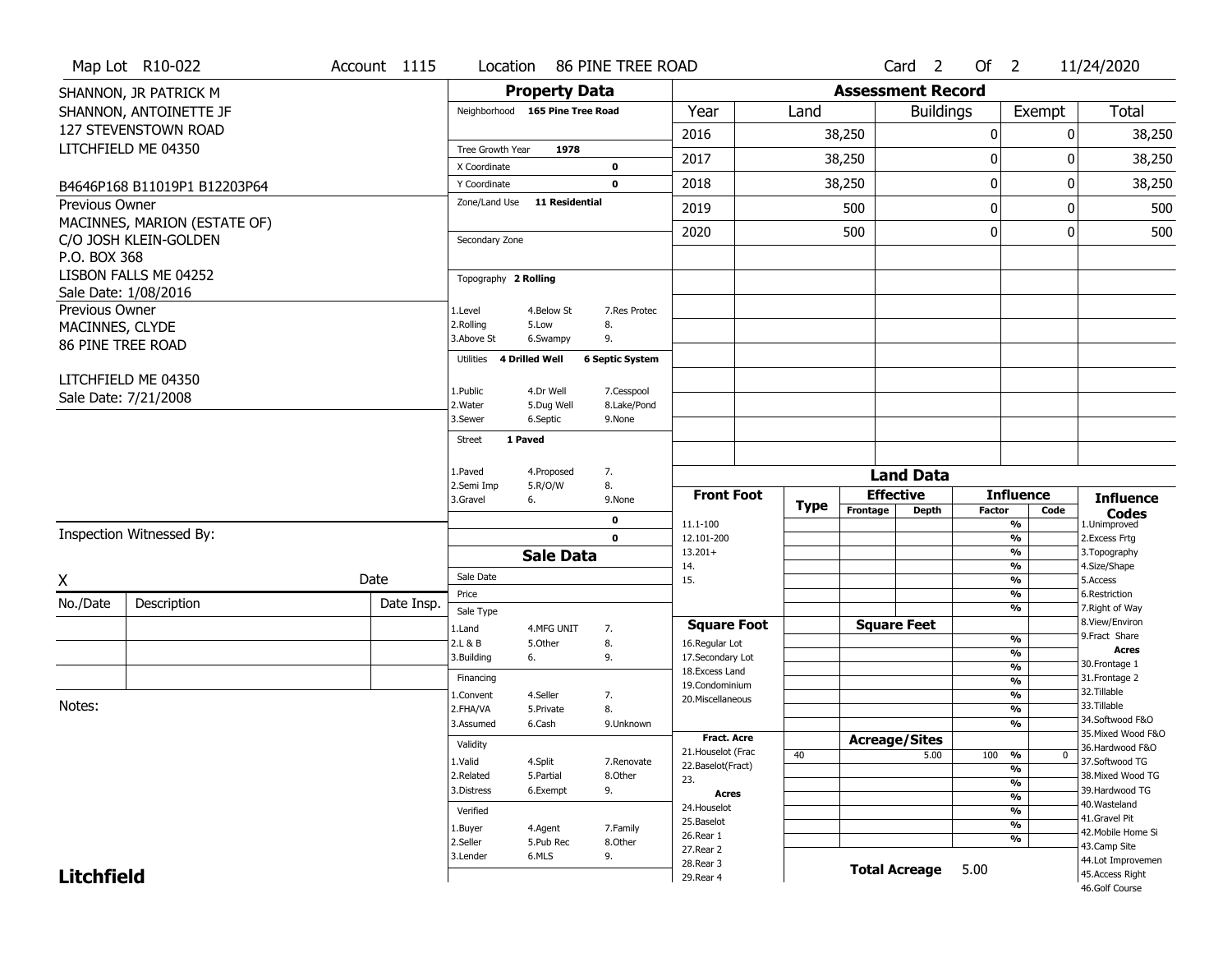|                       |                     |                                                   |                         |                  |            |                                       |               |                                |             |                        | <b>Litchfield</b>                       |  |                   |      |            |
|-----------------------|---------------------|---------------------------------------------------|-------------------------|------------------|------------|---------------------------------------|---------------|--------------------------------|-------------|------------------------|-----------------------------------------|--|-------------------|------|------------|
|                       | Map Lot R10-022     |                                                   |                         |                  |            | Account 1115                          |               | Location                       |             |                        | 86 PINE TREE ROAD                       |  | Card <sub>2</sub> | Of 2 | 11/24/2020 |
| <b>Building Style</b> |                     |                                                   | <b>SF Bsmt Living</b>   |                  |            |                                       |               | Layout                         |             |                        |                                         |  |                   |      |            |
| 0.Uncoded             | 4.Cape              | 8.Log                                             | Fin Bsmt Grade          |                  |            |                                       |               | 1.Typical                      | 4.          |                        | 7.                                      |  |                   |      |            |
| 1.Conv.               | 5.Garrison          | 9.Other                                           |                         | OPEN-5-CUSTOMIZE |            |                                       |               | 2.Inadeq                       | 5.          |                        | 8.                                      |  |                   |      |            |
| 2.Ranch               | 6.Split             | 10.Tri-Lev                                        | Heat Type               | 100%             |            |                                       | 3.            |                                | 6.          |                        | 9.                                      |  |                   |      |            |
| 3.R Ranch             | 7.Contemp           | 11.Earth O                                        | 0.Uncoded               |                  | 4.Steam    | 8.Fl/Wall                             |               | Attic                          |             |                        |                                         |  |                   |      |            |
| <b>Dwelling Units</b> |                     |                                                   | 1.HWBB                  |                  | 5.FWA      | 9.No Heat                             |               | 1.1/4 Fin                      |             | 4.Full Fin             | 7.                                      |  |                   |      |            |
| Other Units           |                     |                                                   | 2.HWCI                  |                  | 6.GravWA   | 10.Radiant                            |               | 2.1/2 Fin                      |             | 5.Fl/Stair             | 8.                                      |  |                   |      |            |
| Stories               |                     |                                                   | 3.H Pump                |                  | 7.Electric | 11.Radiant                            |               | 3.3/4 Fin                      | 6.          |                        | 9.None                                  |  |                   |      |            |
| 1.1                   | 4.1.5               | 7.1.25                                            | Cool Type               | 0%               |            |                                       |               | Insulation                     |             |                        |                                         |  |                   |      |            |
| 2.2                   | 5.1.75              | 8.3.5                                             | 1.Refrig                |                  | 4.W&C Air  | 7.RadHW                               |               | 1.Full                         |             | 4.Minimal              | 7.                                      |  |                   |      |            |
| 3.3                   | 6.2.5               | 9.4                                               | 2.Evapor                |                  | 5.Monitor- | 8.                                    |               | 2. Heavy                       | 5.Partial   |                        | 8.                                      |  |                   |      |            |
| <b>Exterior Walls</b> |                     |                                                   | 3.H Pump                |                  | 6.Monitor- | 9.None                                |               | 3.Capped                       | 6.          |                        | 9.None                                  |  |                   |      |            |
| 0.Uncoded             | 4.Asbestos          | 8.Concrete<br>9.Other                             | Kitchen Style           |                  |            |                                       |               | Unfinished %<br>Grade & Factor |             |                        |                                         |  |                   |      |            |
| 1.Wd Clapb            | 5.Stucco<br>6.Brick |                                                   | 1.Modern                | 5.               | 4.Obsolete | 7.<br>8.                              |               | 1.E Grade                      |             |                        | 7.AAA Grad                              |  |                   |      |            |
| 2.Vinyl<br>3.Compos.  | 7.Stone             | 10.Wd shin<br>11.T1-11                            | 2.Typical<br>3.Old Type | 6.               |            | 9.None                                |               | 2.D Grade                      |             | 4.B Grade<br>5.A Grade | 8.M&S                                   |  |                   |      |            |
| Roof Surface          |                     |                                                   | Bath(s) Style           |                  |            |                                       |               | 3.C Grade                      |             | 6.AA Grade             | 9.Same                                  |  |                   |      |            |
| 1.Asphalt             | 4.Composit          | 7.Rolled R                                        | 1.Modern                |                  | 4.Obsolete | 7.                                    |               | SQFT (Footprint)               |             |                        |                                         |  |                   |      |            |
| 2.Slate               | 5.Wood              | 8.                                                | 2. Typical              | 5.               |            | 8.                                    |               | Condition                      |             |                        |                                         |  |                   |      |            |
| 3. Metal              | 6.Other             | 9.                                                | 3.Old Type              | 6.               |            | 9.None                                |               | 1.Poor                         | 4.Avg       |                        | 7.V G                                   |  |                   |      |            |
| SF Masonry Trim       |                     |                                                   | # Rooms                 |                  |            |                                       |               | 2.Fair                         | $5.Avg+$    |                        | 8.Exc                                   |  |                   |      |            |
| OPEN-3-CUSTOM         |                     |                                                   | # Bedrooms              |                  |            |                                       |               | 3.Avg-                         | 6.Good      |                        | 9.Same                                  |  |                   |      |            |
| OPEN-4-CUSTOM         |                     |                                                   | # Full Baths            |                  |            |                                       |               | Phys. % Good                   |             |                        |                                         |  |                   |      |            |
| Year Built            |                     |                                                   | # Half Baths            |                  |            |                                       |               | Funct. % Good                  |             |                        |                                         |  |                   |      |            |
| Year Remodeled        |                     |                                                   | # Addn Fixtures         |                  |            |                                       |               | <b>Functional Code</b>         |             |                        |                                         |  |                   |      |            |
| Foundation            |                     |                                                   | # Fireplaces            |                  |            |                                       |               | 1.Incomp                       | 4.Delap     |                        | 7.No Power                              |  |                   |      |            |
| 1.Concrete            | 4.Wood              | 7.                                                |                         |                  |            |                                       |               | 2.O-Built                      | 5.Bsmt      |                        | 8.LongTerm                              |  |                   |      |            |
| 2.C Block             | 5.Slab              | 8.                                                |                         |                  |            |                                       |               | 3.Damage                       |             | 6.Common               | 9.None                                  |  |                   |      |            |
| 3.Br/Stone            | 6.Piers             | 9.                                                |                         |                  |            |                                       |               | Econ. % Good                   |             |                        |                                         |  |                   |      |            |
| Basement              |                     |                                                   |                         |                  |            |                                       |               | Economic Code                  |             |                        |                                         |  |                   |      |            |
| 1.1/4 Bmt             | 4.Full Bmt          | 7.                                                |                         |                  |            |                                       |               | 0.None                         |             | 3.No Power             | 9.None                                  |  |                   |      |            |
| 2.1/2 Bmt             | 5.Crawl Sp          | 8.                                                |                         |                  |            |                                       |               | 1.Location                     |             | 4.Generate             | 8.                                      |  |                   |      |            |
| 3.3/4 Bmt             | 6.                  | 9.None                                            |                         |                  |            | <i>Software</i>                       |               | 2.Encroach                     |             | 5.Multi-Fa             | 9.                                      |  |                   |      |            |
| Bsmt Gar # Cars       |                     |                                                   |                         |                  |            | A Division of Harris Computer Systems |               | <b>Entrance Code</b>           | $\mathbf 0$ |                        |                                         |  |                   |      |            |
| Wet Basement          |                     |                                                   |                         |                  |            |                                       |               | 1.Interior                     | 4.Vacant    |                        | 7.                                      |  |                   |      |            |
| 1.Dry                 | 4.Dirt Flr          | 7.                                                |                         |                  |            |                                       |               | 2.Refusal                      |             | 5.Estimate             | 8.                                      |  |                   |      |            |
| 2.Damp                | 5.                  | 8.                                                |                         |                  |            |                                       |               | 3.Informed                     |             | 6.Existing             | 9.                                      |  |                   |      |            |
| 3.Wet                 | 6.                  | 9.                                                |                         |                  |            |                                       |               | <b>Information Code</b>        |             | $\mathbf 0$            |                                         |  |                   |      |            |
|                       |                     |                                                   |                         |                  |            |                                       |               | 1.Owner                        | 4.Agent     |                        | 7.Vacant                                |  |                   |      |            |
|                       |                     |                                                   |                         |                  |            |                                       |               | 2.Relative                     |             | 5.Estimate             | 8.                                      |  |                   |      |            |
|                       |                     | Date Inspected 11/18/2011                         |                         |                  |            |                                       |               | 3.Tenant                       | 6.Other     |                        | 9.                                      |  |                   |      |            |
|                       |                     | <b>Additions, Outbuildings &amp; Improvements</b> |                         |                  |            |                                       |               |                                |             |                        | 1.One Story Fram                        |  |                   |      |            |
| Type                  |                     | Year                                              | Units                   | Grade            | Cond       | Phys.<br>Funct.                       |               | Sound Value                    |             |                        | 2. Two Story Fram                       |  |                   |      |            |
|                       |                     |                                                   |                         |                  |            | $\%$                                  | $\%$          |                                |             |                        | 3. Three Story Fr                       |  |                   |      |            |
|                       |                     |                                                   |                         |                  |            | %                                     | $\%$          |                                |             |                        | 4.1 & 1/2 Story                         |  |                   |      |            |
|                       |                     |                                                   |                         |                  |            |                                       |               |                                |             | 5.1 & 3/4 Story        |                                         |  |                   |      |            |
|                       |                     |                                                   |                         |                  |            | $\frac{1}{2}$                         | $\sqrt{6}$    |                                |             | 6.2 & 1/2 Story        |                                         |  |                   |      |            |
|                       |                     |                                                   |                         |                  |            | $\%$                                  | $\frac{9}{6}$ |                                |             |                        | 21. Open Frame Por<br>22.Encl Frame Por |  |                   |      |            |
|                       |                     |                                                   |                         |                  |            | $\%$                                  | $\%$          |                                |             |                        | 23. Frame Garage                        |  |                   |      |            |
|                       |                     |                                                   |                         |                  |            | $\%$                                  | $\sqrt{6}$    |                                |             |                        | 24.Frame Shed                           |  |                   |      |            |
|                       |                     |                                                   |                         |                  |            |                                       | $\frac{9}{6}$ |                                |             |                        | 25. Frame Bay Wind                      |  |                   |      |            |
|                       |                     |                                                   |                         |                  |            | $\%$                                  |               |                                |             |                        | 26.1SFr Overhang                        |  |                   |      |            |
|                       |                     |                                                   |                         |                  |            | $\%$                                  | $\frac{0}{6}$ |                                |             |                        | 27.Unfin Basement                       |  |                   |      |            |
|                       |                     |                                                   |                         |                  |            | $\frac{1}{2}$                         | $\frac{0}{6}$ |                                |             |                        | 28. Unfinished Att                      |  |                   |      |            |
|                       |                     |                                                   |                         |                  |            | $\%$                                  | $\sqrt{6}$    |                                |             |                        | 29. Finished Attic                      |  |                   |      |            |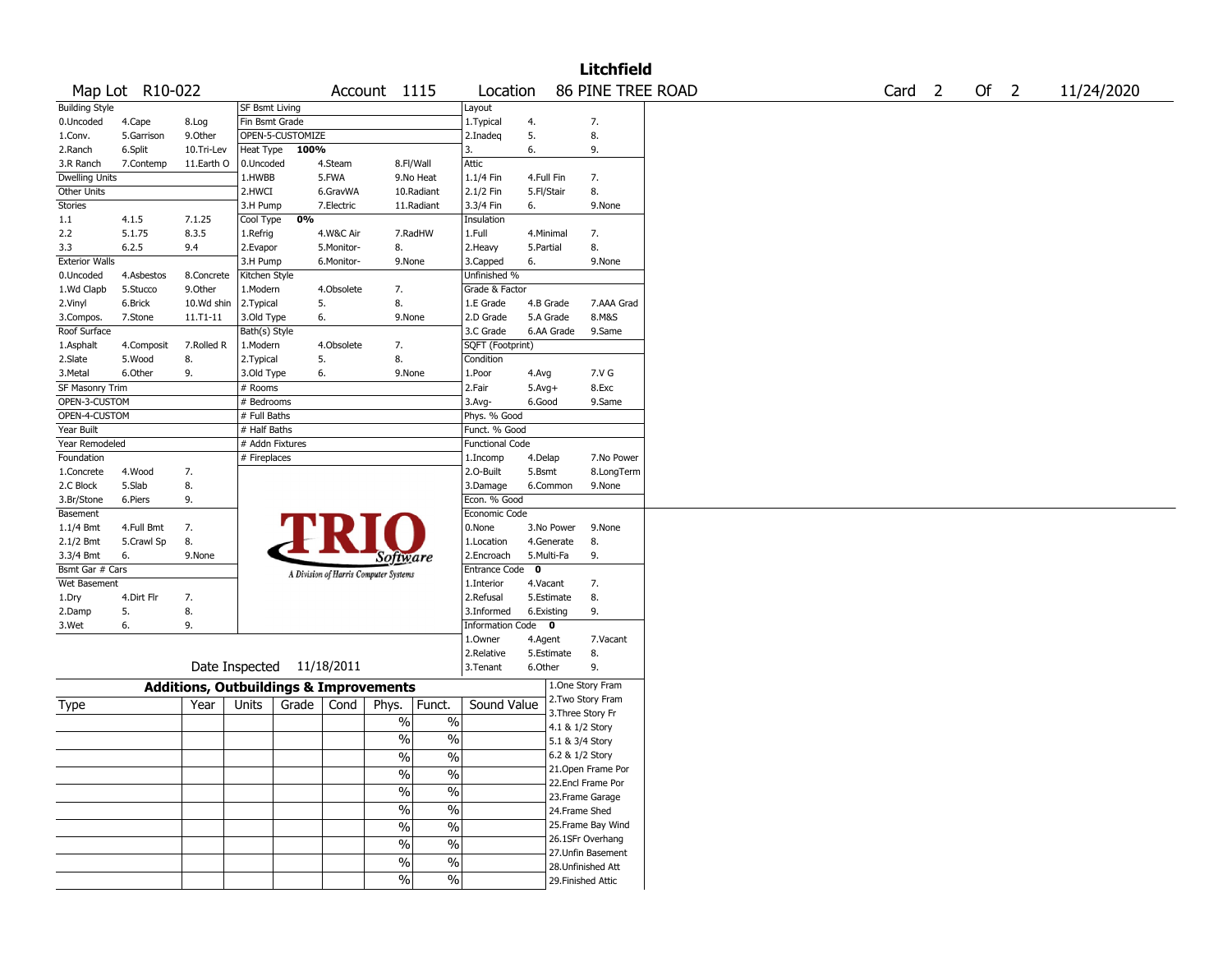|                   | Map Lot R10-022A         | Account 2789 | Location                        |                        | 86 PINE TREE ROAD      |                                    |                 |                          | Card 1               | Of $1$        |                                | 11/24/2020                        |
|-------------------|--------------------------|--------------|---------------------------------|------------------------|------------------------|------------------------------------|-----------------|--------------------------|----------------------|---------------|--------------------------------|-----------------------------------|
| MACINNES, MARIE   |                          |              |                                 | <b>Property Data</b>   |                        |                                    |                 | <b>Assessment Record</b> |                      |               |                                |                                   |
| 86 PINE TREE RD   |                          |              | Neighborhood 165 Pine Tree Road |                        |                        | Year                               | Land            |                          | <b>Buildings</b>     |               | Exempt                         | <b>Total</b>                      |
|                   | LITCHFIELD ME 04350      |              |                                 |                        |                        | 2011                               |                 | 0                        |                      | $\mathbf 0$   | 0                              | 0                                 |
|                   |                          |              | Tree Growth Year                | $\mathbf 0$            |                        | 2012                               |                 | 41,614                   |                      | 174,983       | 10,000                         | 206,597                           |
|                   |                          |              | X Coordinate                    |                        | $\mathbf 0$            |                                    |                 |                          |                      |               |                                |                                   |
|                   | B11019P1 B11021P119      |              | Y Coordinate<br>Zone/Land Use   | <b>11 Residential</b>  | $\mathbf 0$            | 2013                               |                 | 41,638                   |                      | 173,195       | 10,000                         | 204,833                           |
|                   |                          |              |                                 |                        |                        | 2014                               |                 | 41,698                   |                      | 173,023       | 0                              | 214,721                           |
|                   |                          |              | Secondary Zone                  |                        |                        | 2015                               |                 | 41,746                   |                      | 171,233       | 0                              | 212,979                           |
|                   |                          |              |                                 |                        |                        | 2016                               |                 | 42,418                   |                      | 169,272       | 0                              | 211,690                           |
|                   |                          |              | Topography 2 Rolling            |                        |                        | 2017                               |                 | 42,622                   |                      | 169,272       | 0                              | 211,894                           |
|                   |                          |              | 1.Level                         | 4.Below St             | 7.Res Protec           | 2018                               |                 | 42,574                   |                      | 167,310       | 19,200                         | 190,684                           |
|                   |                          |              | 2.Rolling<br>3.Above St         | 5.Low<br>6.Swampy      | 8.<br>9.               | 2019                               |                 | 40,200                   |                      | 223,000       | 20,000                         | 243,200                           |
|                   |                          |              | 4 Drilled Well<br>Utilities     |                        | <b>6 Septic System</b> | 2020                               |                 | 40,200                   |                      | 223,000       | 25,000                         | 238,200                           |
|                   |                          |              | 1.Public                        | 4.Dr Well              | 7.Cesspool             |                                    |                 |                          |                      |               |                                |                                   |
|                   |                          |              | 2. Water                        | 5.Dug Well             | 8.Lake/Pond            |                                    |                 |                          |                      |               |                                |                                   |
|                   |                          |              | 3.Sewer                         | 6.Septic               | 9.None                 |                                    |                 |                          |                      |               |                                |                                   |
|                   |                          |              | 1 Paved<br><b>Street</b>        |                        |                        |                                    |                 |                          |                      |               |                                |                                   |
|                   |                          |              | 1.Paved                         | 4.Proposed             | 7.                     |                                    |                 |                          | <b>Land Data</b>     |               |                                |                                   |
|                   |                          |              | 2.Semi Imp                      | 5.R/O/W                | 8.                     | <b>Front Foot</b>                  |                 |                          | <b>Effective</b>     |               | <b>Influence</b>               |                                   |
|                   |                          |              | 3.Gravel<br>6.                  |                        | 9.None                 |                                    | <b>Type</b>     | Frontage                 | Depth                | <b>Factor</b> | Code                           | <b>Influence</b><br><b>Codes</b>  |
|                   | Inspection Witnessed By: |              |                                 |                        | 0<br>$\mathbf 0$       | 11.1-100<br>12.101-200             |                 |                          |                      |               | $\frac{9}{6}$<br>$\frac{9}{6}$ | 1.Unimproved<br>2. Excess Frtg    |
|                   |                          |              |                                 | <b>Sale Data</b>       |                        | $13.201+$                          |                 |                          |                      |               | %                              | 3. Topography                     |
|                   |                          |              | Sale Date                       |                        | 4/26/2012              | 14.                                |                 |                          |                      |               | $\frac{9}{6}$                  | 4.Size/Shape                      |
| X                 |                          | Date         | Price                           |                        |                        | 15.                                |                 |                          |                      |               | $\frac{9}{6}$<br>%             | 5.Access<br>6.Restriction         |
| No./Date          | Description              | Date Insp.   | Sale Type                       | 2 Land & Buildings     |                        |                                    |                 |                          |                      |               | %                              | 7. Right of Way                   |
|                   |                          |              | 1.Land                          | 4.MFG UNIT             | 7.                     | <b>Square Foot</b>                 |                 |                          | <b>Square Feet</b>   |               |                                | 8.View/Environ<br>9.Fract Share   |
|                   |                          |              | 2.L & B                         | 5.0ther                | 8.                     | 16.Regular Lot                     |                 |                          |                      |               | $\frac{9}{6}$<br>$\frac{9}{6}$ | Acres                             |
|                   |                          |              | 3.Building<br>6.                |                        | 9.                     | 17.Secondary Lot<br>18.Excess Land |                 |                          |                      |               | $\frac{9}{6}$                  | 30. Frontage 1                    |
|                   |                          |              | Financing                       |                        |                        | 19.Condominium                     |                 |                          |                      |               | $\frac{9}{6}$                  | 31. Frontage 2                    |
| Notes:            |                          |              | 1.Convent                       | 4.Seller               | 7.                     | 20.Miscellaneous                   |                 |                          |                      |               | $\frac{9}{6}$                  | 32.Tillable<br>33.Tillable        |
|                   |                          |              | 2.FHA/VA<br>3.Assumed           | 5.Private<br>6.Cash    | 8.<br>9.Unknown        |                                    |                 |                          |                      |               | $\frac{9}{6}$<br>$\frac{9}{6}$ | 34.Softwood F&O                   |
|                   |                          |              |                                 |                        |                        | <b>Fract. Acre</b>                 |                 |                          | <b>Acreage/Sites</b> |               |                                | 35. Mixed Wood F&O                |
|                   |                          |              | Validity                        | 4 Split/Assemblage     |                        | 21. Houselot (Frac                 | 24              |                          | 1.00                 | 100           | %<br>0                         | 36.Hardwood F&O                   |
|                   |                          |              | 1.Valid                         | 4.Split                | 7.Renovate             | 22.Baselot(Fract)                  | $\overline{26}$ |                          | 1.00                 | 100           | %<br>$\mathbf 0$               | 37.Softwood TG                    |
|                   |                          |              | 2.Related                       | 5.Partial              | 8.Other                | 23.                                | $\overline{32}$ |                          | 18.00                | 100           | $\frac{9}{6}$<br>$\mathbf 0$   | 38. Mixed Wood TG                 |
|                   |                          |              | 3.Distress                      | 6.Exempt               | 9.                     | Acres                              | $\overline{39}$ |                          | 12.00                | 100           | $\frac{9}{6}$<br>$\mathbf 0$   | 39.Hardwood TG<br>40. Wasteland   |
|                   |                          |              | Verified                        | <b>5 Public Record</b> |                        | 24. Houselot                       | $\overline{40}$ |                          | 1.00                 | 100           | %<br>0                         | 41.Gravel Pit                     |
|                   |                          |              | 1.Buyer                         | 4.Agent                | 7.Family               | 25.Baselot<br>26.Rear 1            |                 |                          |                      |               | $\frac{9}{6}$                  | 42. Mobile Home Si                |
|                   |                          |              | 2.Seller                        | 5.Pub Rec              | 8.Other                | 27. Rear 2                         |                 |                          |                      |               | $\frac{9}{6}$                  | 43.Camp Site                      |
|                   |                          |              | 3.Lender                        | 6.MLS                  | 9.                     | 28. Rear 3                         |                 |                          | <b>Total Acreage</b> | 33.00         |                                | 44.Lot Improvemen                 |
| <b>Litchfield</b> |                          |              |                                 |                        |                        | 29. Rear 4                         |                 |                          |                      |               |                                | 45.Access Right<br>46.Golf Course |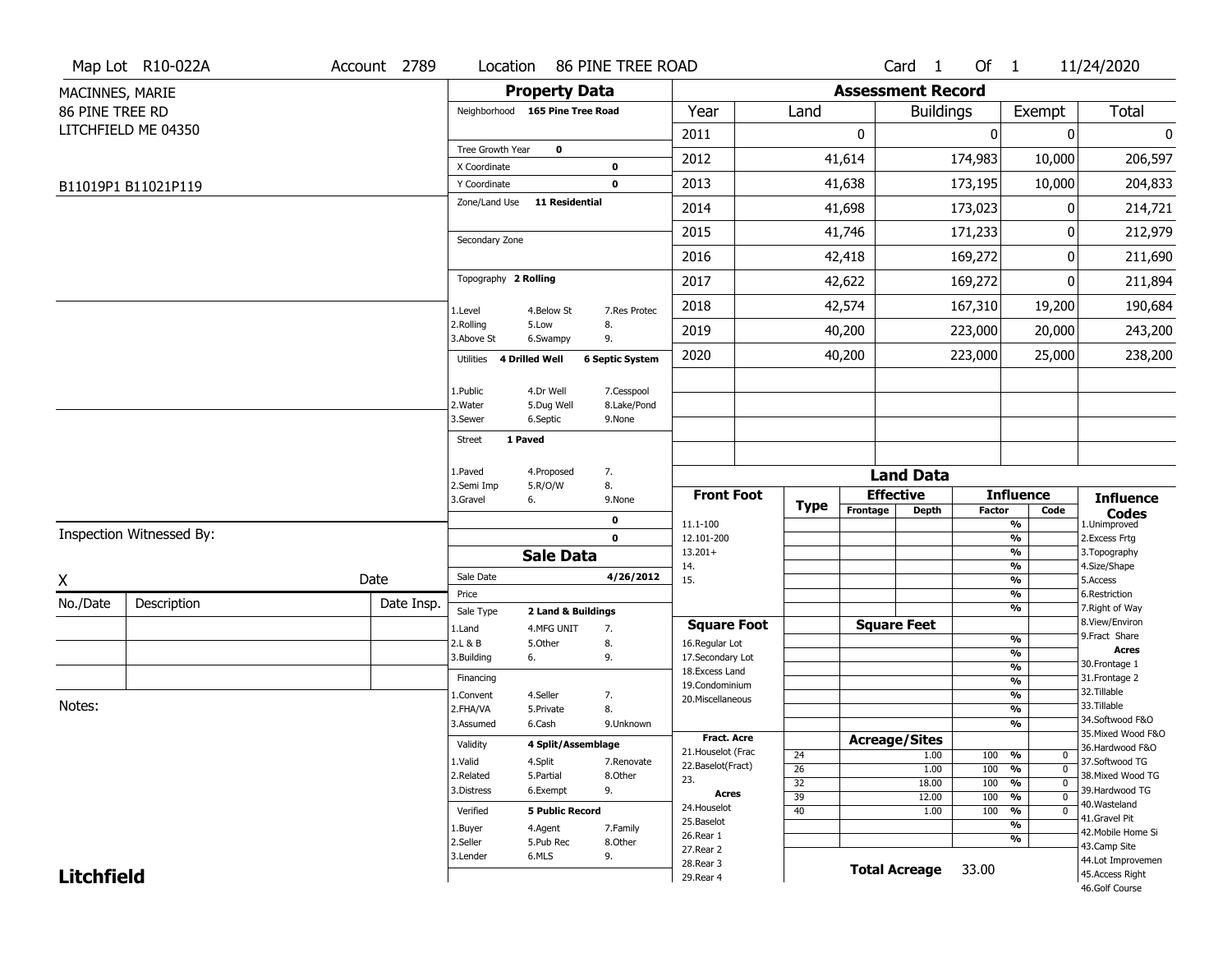|                       |                               |            |                                                   |                                       |                   |                          |            | <b>Litchfield</b>                      |                                                                 |
|-----------------------|-------------------------------|------------|---------------------------------------------------|---------------------------------------|-------------------|--------------------------|------------|----------------------------------------|-----------------------------------------------------------------|
|                       | Map Lot R10-022A              |            |                                                   |                                       | Account 2789      | Location                 |            | <b>86 PINE TREE ROAD</b>               | Of 1<br>Card<br>$\overline{1}$<br>11/24/2020                    |
|                       | Building Style 1 Conventional |            | SF Bsmt Living                                    | $\mathbf 0$                           |                   | Layout 1 Typical         |            |                                        | 11/2s 3am                                                       |
| 0.Uncoded             | 4.Cape                        | 8.Log      | Fin Bsmt Grade                                    | 0 <sub>0</sub>                        |                   | 1. Typical               | 4.         | 7.                                     |                                                                 |
| 1.Conv.               | 5.Garrison                    | 9.0ther    | OPEN-5-CUSTOMIZE                                  | $\mathbf{o}$                          |                   | 2.Inadeg                 | 5.         | 8.                                     |                                                                 |
| 2.Ranch               | 6.Split                       | 10.Tri-Lev | Heat Type<br>100%                                 |                                       | 5 Forced Warm Air | 3.                       | 6.         | 9.                                     |                                                                 |
| 3.R Ranch             | 7.Contemp                     | 11.Earth O | 0.Uncoded                                         | 4.Steam                               | 8.Fl/Wall         | Attic                    | 9 None     |                                        |                                                                 |
| Dwelling Units 1      |                               |            | 1.HWBB                                            | 5.FWA                                 | 9.No Heat         | 1.1/4 Fin                | 4.Full Fin | 7.                                     | 55.0                                                            |
| Other Units           | 0                             |            | 2.HWCI                                            | 6.GravWA                              | 10.Radiant        | 2.1/2 Fin                | 5.Fl/Stair | 8.                                     |                                                                 |
| <b>Stories</b>        | 4 One & 1/2 Story             |            | 3.H Pump                                          | 7.Electric                            | 11.Radiant        | 3.3/4 Fin                | 6.         | 9.None                                 |                                                                 |
| $1.1\,$               | 4.1.5                         | 7.1.25     | 0%<br>Cool Type                                   | 9 None                                |                   | Insulation               | 1 Full     |                                        |                                                                 |
| 2.2                   | 5.1.75                        | 8.3.5      | 1.Refrig                                          | 4.W&C Air                             | 7.RadHW           | 1.Full                   | 4.Minimal  | 7.                                     | $15.0$ $8.0$<br>$40.0^{\circ}$                                  |
| 3.3                   | 6.2.5                         | 9.4        | 2.Evapor                                          | 5.Monitor-                            | 8.                | 2. Heavy                 | 5.Partial  | 8.                                     | Shed<br>20.0<br>8.0                                             |
| <b>Exterior Walls</b> | 2 Vinyl                       |            | 3.H Pump                                          | 6.Monitor-                            | 9.None            | 3.Capped                 | 6.         | 9.None                                 | 12.5<br>$21.0^\circ$                                            |
| 0.Uncoded             | 4.Asbestos                    | 8.Concrete | Kitchen Style                                     | 2 Typical                             |                   | Unfinished %             | 0%         |                                        | Garage                                                          |
| 1.Wd Clapb            | 5.Stucco                      | 9.0ther    | 1.Modern                                          | 4.Obsolete                            | 7.                |                          |            | Grade & Factor 3 Average 100%          |                                                                 |
| 2.Vinyl               | 6.Brick                       | 10.Wd shin | 2. Typical                                        | 5.                                    | 8.                | 1.E Grade                | 4.B Grade  | 7.AAA Grad                             | 20.0                                                            |
| 3.Compos.             | 7.Stone                       | 11.T1-11   | 3.Old Type                                        | 6.                                    | 9.None            | 2.D Grade                | 5.A Grade  | 8.M&S                                  | $21.0^\circ$                                                    |
| Roof Surface          | 1 Asphalt Shingles            |            | Bath(s) Style                                     | 2 Typical Bath(s)                     |                   | 3.C Grade                | 6.AA Grade | 9.Same                                 | 170<br>5.0                                                      |
| 1.Asphalt             | 4.Composit                    | 7.Rolled R | 1.Modern                                          | 4.Obsolete                            | 7.                | SQFT (Footprint) 1504    |            |                                        |                                                                 |
| 2.Slate               | 5.Wood                        | 8.         | 2. Typical                                        | 5.                                    | 8.                | Condition                | 4 Average  |                                        |                                                                 |
| 3.Metal               | 6.Other                       | 9.         | 3.Old Type                                        | 6.                                    | 9.None            | 1.Poor                   | 4.Avg      | 7.V G                                  | CP<br>27.0<br>30<br>$32.0^\circ$                                |
| SF Masonry Trim 0     |                               |            | # Rooms                                           | 6                                     |                   | 2.Fair                   | $5.Avg+$   | 8.Exc                                  | $\begin{smallmatrix} 10.0 & \times \\ 12.0 & \end{smallmatrix}$ |
| OPEN-3-CUSTOM 0       |                               |            | # Bedrooms                                        | 5                                     |                   | $3.$ Avg-                | 6.Good     | 9.Same                                 | 1sBFr                                                           |
| OPEN-4-CUSTOM 0       |                               |            | # Full Baths                                      | $\mathbf{1}$                          |                   | Phys. % Good             | 0%         |                                        | 72 0<br>20.0<br>$8.0^{\circ}$                                   |
| Year Built            | 1817                          |            | # Half Baths                                      | $\bf{0}$                              |                   | Funct. % Good            |            | 100%                                   | $36.0^{\circ}$                                                  |
| Year Remodeled        | 1995                          |            | # Addn Fixtures                                   | $\bf{0}$                              |                   | <b>Functional Code</b>   |            | 9 None                                 |                                                                 |
| Foundation            | 3 Brick &/or Stone            |            | # Fireplaces                                      | 1                                     |                   | 1.Incomp                 | 4.Delap    | 7.No Power                             | 11/2sBFr<br>35.0                                                |
| 1.Concrete            | 4.Wood                        | 7.         |                                                   |                                       |                   | 2.O-Built                | 5.Bsmt     | 8.LongTerm                             |                                                                 |
| 2.C Block             | 5.Slab                        | 8.         |                                                   |                                       |                   | 3.Damage                 | 6.Common   | 9.None                                 |                                                                 |
| 3.Br/Stone            | 6.Piers                       | 9.         |                                                   |                                       |                   | Econ. % Good             | 100%       |                                        | 250                                                             |
| Basement              | 4 Full Basement               |            |                                                   |                                       |                   | Economic Code None       |            |                                        |                                                                 |
| $1.1/4$ Bmt           | 4.Full Bmt                    | 7.         |                                                   |                                       |                   | 0.None                   | 3.No Power | 9.None                                 |                                                                 |
| 2.1/2 Bmt             | 5.Crawl Sp                    | 8.         |                                                   |                                       |                   | 1.Location               | 4.Generate | 8.                                     |                                                                 |
| 3.3/4 Bmt             | 6.                            | 9.None     |                                                   |                                       | Software          | 2.Encroach               | 5.Multi-Fa | 9.                                     |                                                                 |
| Bsmt Gar # Cars 0     |                               |            |                                                   | A Division of Harris Computer Systems |                   |                          |            | Entrance Code 1 Interior Inspect       |                                                                 |
| Wet Basement          | 2 Damp Basement               |            |                                                   |                                       |                   | 1.Interior               | 4.Vacant   | 7.                                     |                                                                 |
| 1.Dry                 | 4.Dirt Flr                    | 7.         |                                                   |                                       |                   | 2.Refusal                | 5.Estimate | 8.                                     |                                                                 |
| 2.Damp                | 5.                            | 8.         |                                                   |                                       |                   | 3.Informed               | 6.Existing | 9.                                     |                                                                 |
| 3.Wet                 | 6.                            | 9.         |                                                   |                                       |                   | Information Code 1 Owner |            |                                        |                                                                 |
|                       |                               |            |                                                   |                                       |                   | 1.0wner                  | 4.Agent    | 7.Vacant                               |                                                                 |
|                       |                               |            |                                                   |                                       |                   | 2.Relative               | 5.Estimate | 8.                                     |                                                                 |
|                       |                               |            | Date Inspected                                    | 9/26/2018                             |                   | 3.Tenant                 | 6.Other    | 9.                                     |                                                                 |
|                       |                               |            | <b>Additions, Outbuildings &amp; Improvements</b> |                                       |                   |                          |            | 1.One Story Fram                       |                                                                 |
| Type                  |                               | Year       | Units                                             | Grade   Cond                          | Phys.<br>Funct.   | Sound Value              |            | 2. Two Story Fram                      |                                                                 |
| 21 Open Frame         |                               | 0          | 128<br> O O                                       | 10<br>10                              | % 0               | $\%$                     |            | 3. Three Story Fr<br>4.1 & 1/2 Story   |                                                                 |
| 1 One Story Frame     |                               | 0          | 20<br>0 <sub>0</sub>                              | 10<br>0                               | % 0               | $\%$                     |            |                                        |                                                                 |
|                       |                               |            |                                                   |                                       |                   |                          |            | 5.1 & 3/4 Story<br>6.2 & 1/2 Story     |                                                                 |
| 38 1 Story Bsmt       |                               | 1994       | 720<br>3 100                                      | 3<br>0                                | % 100             | $\%$                     |            |                                        |                                                                 |
| 68 Wood Deck/s        |                               | 1994       | 120<br>3 100                                      | 3<br>0                                | % 100 %           |                          |            | 21.Open Frame Por<br>22.Encl Frame Por |                                                                 |
| 23 Frame Garage       |                               | 0          | 420<br>2 100                                      | 0<br>10                               | $\%$ 0            | $\frac{0}{0}$            |            |                                        |                                                                 |
| 24 Frame Shed         |                               | 0          | 372<br>2 100                                      | 0<br>3                                | $\frac{9}{6}$ 75  | $\sqrt{6}$               |            | 23. Frame Garage                       |                                                                 |
|                       |                               |            |                                                   |                                       |                   |                          |            | 24.Frame Shed                          |                                                                 |
| 84 1 1/2s Barn        |                               | 1850       | 2200<br>2 100                                     | 0<br>$ 2\rangle$                      | $\sqrt{96}$ 75    | $\frac{0}{6}$            |            | 25. Frame Bay Wind                     |                                                                 |
|                       |                               |            |                                                   |                                       | $\%$              | $\%$                     |            | 26.1SFr Overhang                       |                                                                 |
|                       |                               |            |                                                   |                                       | $\%$              | $\%$                     |            | 27.Unfin Basement                      |                                                                 |
|                       |                               |            |                                                   |                                       | $\%$              | $\%$                     |            | 28.Unfinished Att                      |                                                                 |
|                       |                               |            |                                                   |                                       |                   |                          |            | 29. Finished Attic                     |                                                                 |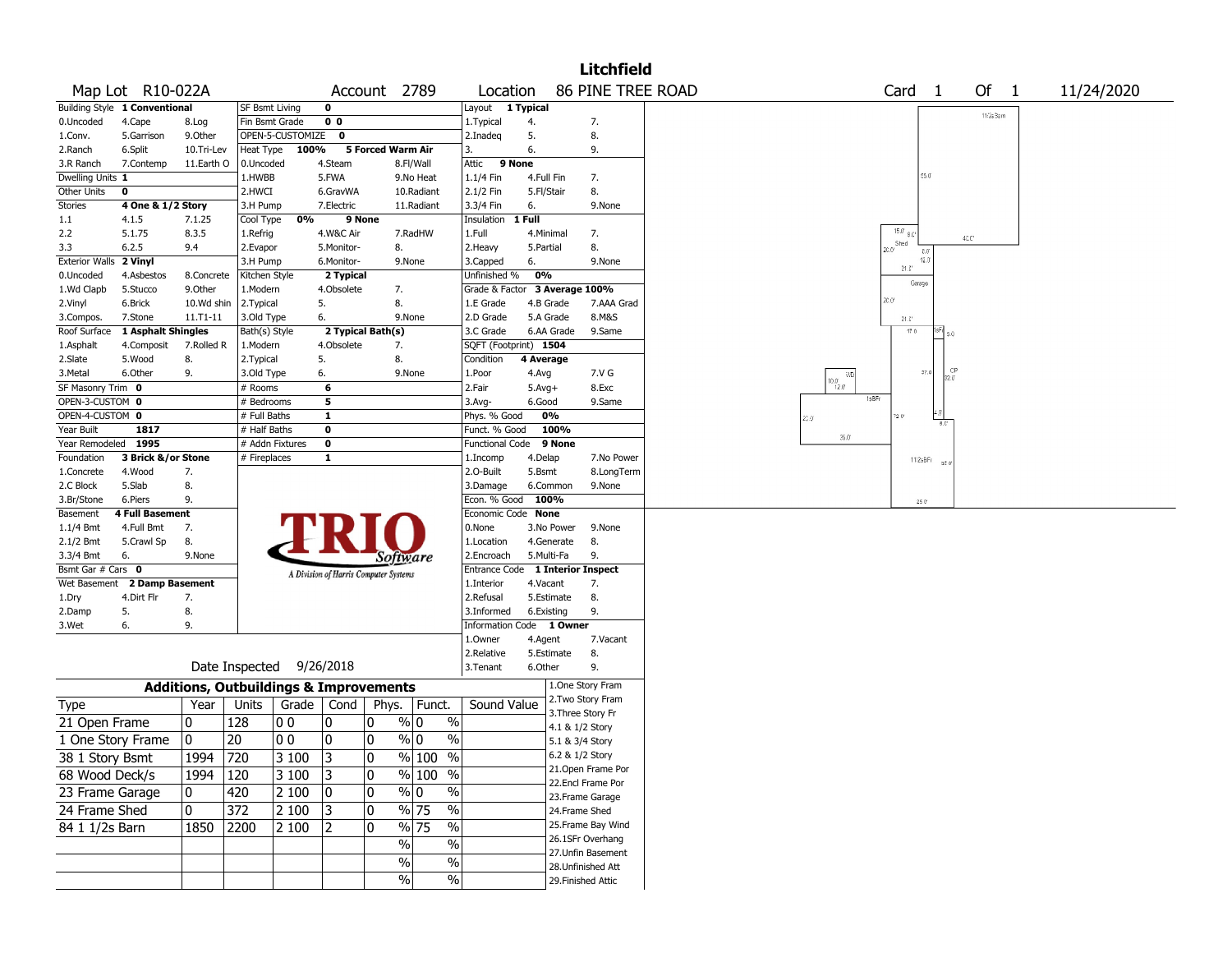|                     | Map Lot R10-022-ON         | Account 2910 | Location                        |                       | 26 PINE TREE ROAD          |                                     |      |                          | Card <sub>1</sub>    | Of 1          |                                           | 11/24/2020                        |
|---------------------|----------------------------|--------------|---------------------------------|-----------------------|----------------------------|-------------------------------------|------|--------------------------|----------------------|---------------|-------------------------------------------|-----------------------------------|
| SMART, SHYANNE      |                            |              |                                 | <b>Property Data</b>  |                            |                                     |      | <b>Assessment Record</b> |                      |               |                                           |                                   |
|                     | 26 PINE TREE ROAD          |              | Neighborhood 165 Pine Tree Road |                       |                            | Year                                | Land |                          | <b>Buildings</b>     |               | Exempt                                    | <b>Total</b>                      |
| Litchfield ME 04350 |                            |              |                                 |                       |                            | 2017                                |      | 0                        |                      | 14,991        | 0                                         | 14,991                            |
|                     |                            |              | Tree Growth Year                | $\mathbf 0$           |                            | 2018                                |      | 0                        |                      | 14,439        | 14,439                                    | 0                                 |
|                     |                            |              | X Coordinate                    |                       | 0                          |                                     |      |                          |                      |               |                                           |                                   |
|                     |                            |              | Y Coordinate                    |                       | $\mathbf 0$                | 2019                                |      | 0                        |                      | 24,000        | 20,000                                    | 4,000                             |
|                     |                            |              | Zone/Land Use                   | 11 Residential        |                            | 2020                                |      | 0                        |                      | 23,100        | 23,100                                    | 0                                 |
|                     |                            |              | Secondary Zone                  |                       |                            |                                     |      |                          |                      |               |                                           |                                   |
|                     |                            |              | Topography 2 Rolling            |                       |                            |                                     |      |                          |                      |               |                                           |                                   |
|                     |                            |              | 1.Level                         | 4.Below St            | 7.Res Protec               |                                     |      |                          |                      |               |                                           |                                   |
|                     |                            |              | 2.Rolling<br>3.Above St         | 5.Low<br>6.Swampy     | 8.<br>9.                   |                                     |      |                          |                      |               |                                           |                                   |
|                     |                            |              |                                 |                       |                            |                                     |      |                          |                      |               |                                           |                                   |
|                     |                            |              | Utilities 4 Drilled Well        |                       | <b>6 Septic System</b>     |                                     |      |                          |                      |               |                                           |                                   |
|                     |                            |              | 1.Public                        | 4.Dr Well             | 7.Cesspool                 |                                     |      |                          |                      |               |                                           |                                   |
|                     |                            |              | 2. Water                        | 5.Dug Well            | 8.Lake/Pond                |                                     |      |                          |                      |               |                                           |                                   |
|                     |                            |              | 3.Sewer                         | 6.Septic              | 9.None                     |                                     |      |                          |                      |               |                                           |                                   |
|                     |                            |              | 1 Paved<br>Street               |                       |                            |                                     |      |                          |                      |               |                                           |                                   |
|                     |                            |              | L.Paved                         | 4.Proposed            | 7.                         |                                     |      |                          | <b>Land Data</b>     |               |                                           |                                   |
|                     |                            |              | 2.Semi Imp                      | 5.R/O/W               | 8.                         | <b>Front Foot</b>                   |      | <b>Effective</b>         |                      |               | <b>Influence</b>                          |                                   |
|                     |                            |              | 3.Gravel                        | 6.                    | 9.None                     |                                     | Type | Frontage                 | <b>Depth</b>         | <b>Factor</b> | Code                                      | <b>Influence</b>                  |
|                     | Inspection Witnessed By:   |              |                                 |                       | $\mathbf 0$<br>$\mathbf 0$ | 11.1-100                            |      |                          |                      |               | $\overline{\frac{9}{6}}$                  | <b>Codes</b><br>1.Unimproved      |
|                     |                            |              |                                 | <b>Sale Data</b>      |                            | 12.101-200<br>$13.201+$             |      |                          |                      |               | $\frac{9}{6}$<br>$\frac{9}{6}$            | 2.Excess Frtg<br>3. Topography    |
|                     |                            |              | Sale Date                       |                       |                            | 14.                                 |      |                          |                      |               | $\frac{9}{6}$                             | 4.Size/Shape                      |
| Χ                   |                            | Date         | Price                           |                       |                            | 15.                                 |      |                          |                      |               | $\frac{9}{6}$<br>$\frac{9}{6}$            | 5.Access<br>6.Restriction         |
| No./Date            | Description                | Date Insp.   | Sale Type                       |                       |                            |                                     |      |                          |                      |               | $\frac{9}{6}$                             | 7. Right of Way                   |
|                     |                            |              | 1.Land                          | 4.MFG UNIT            | 7.                         | <b>Square Foot</b>                  |      |                          | <b>Square Feet</b>   |               |                                           | 8.View/Environ                    |
|                     |                            |              | 2.L & B                         | 5.Other               | 8.                         | 16.Regular Lot                      |      |                          |                      |               | %<br>%                                    | 9. Fract Share<br><b>Acres</b>    |
|                     |                            |              | 3.Building                      | 6.                    | 9.                         | 17.Secondary Lot<br>18. Excess Land |      |                          |                      |               | $\frac{9}{6}$                             | 30.Frontage 1                     |
|                     |                            |              | Financing                       |                       |                            | 19.Condominium                      |      |                          |                      |               | %                                         | 31. Frontage 2<br>32.Tillable     |
| Notes:              |                            |              | l.Convent<br>2.FHA/VA           | 4.Seller<br>5.Private | 7.<br>8.                   | 20.Miscellaneous                    |      |                          |                      |               | %<br>%                                    | 33.Tillable                       |
|                     | '17 MH "on" Missed, Assess |              | 3.Assumed                       | 6.Cash                | 9.Unknown                  |                                     |      |                          |                      |               | %                                         | 34.Softwood F&O                   |
|                     |                            |              | Validity                        |                       |                            | <b>Fract. Acre</b>                  |      | <b>Acreage/Sites</b>     |                      |               |                                           | 35. Mixed Wood F&O                |
|                     |                            |              | 1.Valid                         | 4.Split               | 7.Renovate                 | 21. Houselot (Frac                  |      |                          |                      |               | $\overline{\frac{9}{6}}$                  | 36.Hardwood F&O<br>37.Softwood TG |
|                     |                            |              | 2.Related                       | 5.Partial             | 8.Other                    | 22.Baselot(Fract)<br>23.            |      |                          |                      |               | $\overline{\frac{9}{6}}$                  | 38. Mixed Wood TG                 |
|                     |                            |              | 3.Distress                      | 6.Exempt              | 9.                         | <b>Acres</b>                        |      |                          |                      |               | $\frac{9}{6}$<br>$\overline{\frac{9}{6}}$ | 39.Hardwood TG                    |
|                     |                            |              | Verified                        |                       |                            | 24. Houselot                        |      |                          |                      |               | $\overline{\frac{9}{6}}$                  | 40. Wasteland<br>41.Gravel Pit    |
|                     |                            |              | 1.Buyer                         | 4.Agent               | 7.Family                   | 25.Baselot<br>26.Rear 1             |      |                          |                      |               | $\overline{\frac{9}{6}}$                  | 42. Mobile Home Si                |
|                     |                            |              | 2.Seller                        | 5.Pub Rec             | 8.Other                    | 27.Rear 2                           |      |                          |                      |               | $\overline{\frac{9}{6}}$                  | 43.Camp Site                      |
|                     |                            |              | 3.Lender                        | 6.MLS                 | 9.                         | 28. Rear 3                          |      |                          | <b>Total Acreage</b> | 0.00          |                                           | 44.Lot Improvemen                 |
| <b>Litchfield</b>   |                            |              |                                 |                       |                            | 29. Rear 4                          |      |                          |                      |               |                                           | 45.Access Right<br>46.Golf Course |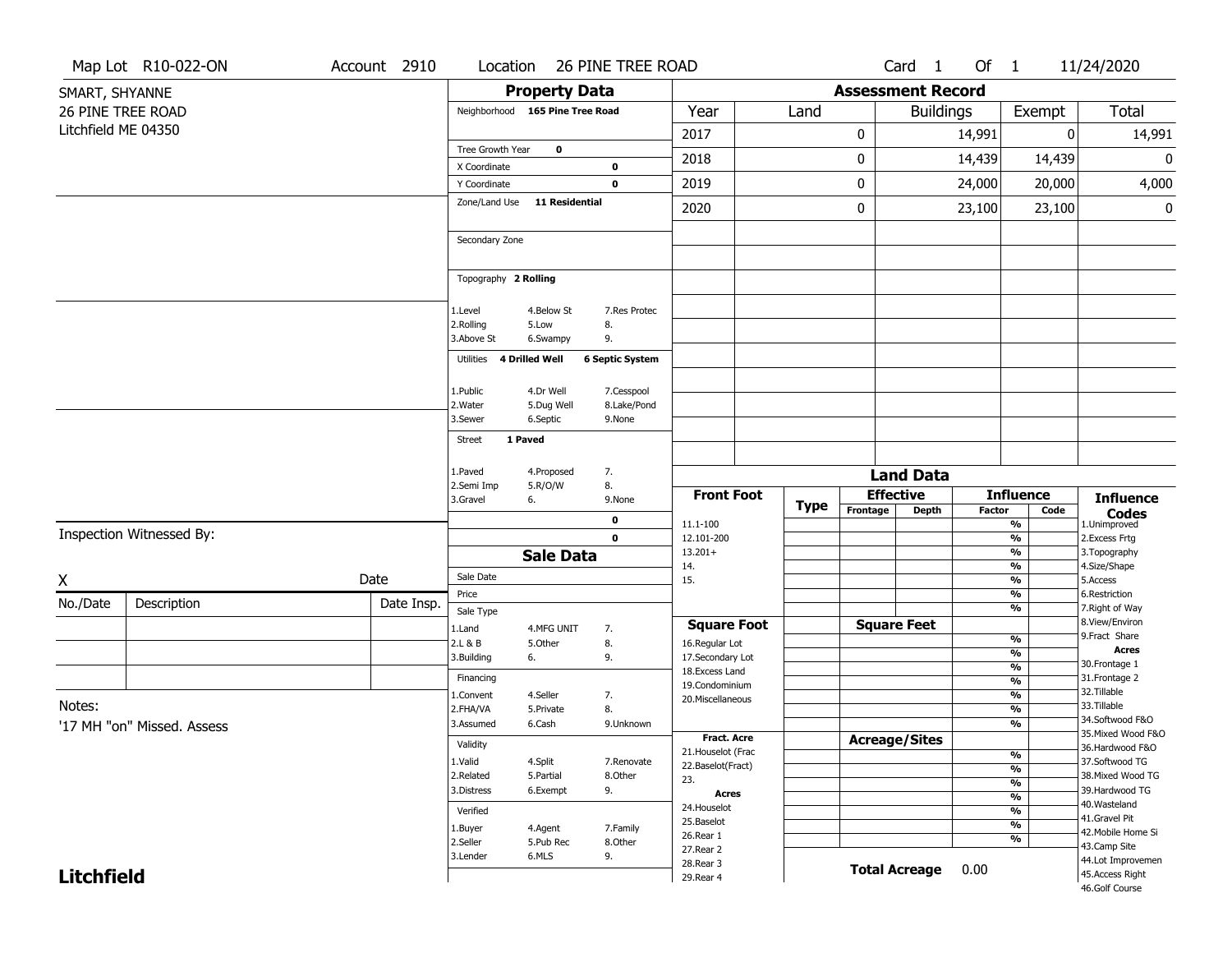|                       |                    |                                                   |                |                          |            |                                       |                          |                             |            |                 | <b>Litchfield</b>                      |      |                    |      |                   |      |  |                |
|-----------------------|--------------------|---------------------------------------------------|----------------|--------------------------|------------|---------------------------------------|--------------------------|-----------------------------|------------|-----------------|----------------------------------------|------|--------------------|------|-------------------|------|--|----------------|
|                       | Map Lot R10-022-ON |                                                   |                |                          |            | Account 2910                          |                          | Location                    |            |                 | 26 PINE TREE ROAD                      |      |                    |      | Card <sub>1</sub> | Of 1 |  | 11/24/2020     |
| <b>Building Style</b> |                    |                                                   | SF Bsmt Living |                          |            |                                       |                          | Layout                      |            |                 |                                        |      |                    |      |                   |      |  |                |
| 0.Uncoded             | 4.Cape             | 8.Log                                             | Fin Bsmt Grade |                          |            |                                       |                          | 1.Typical                   | 4.         |                 | 7.                                     |      |                    |      |                   |      |  |                |
| 1.Conv.               | 5.Garrison         | 9.0ther                                           |                | OPEN-5-CUSTOMIZE         |            |                                       |                          | 2.Inadeq                    | 5.         |                 | 8.                                     |      |                    |      |                   |      |  |                |
| 2.Ranch               | 6.Split            | 10.Tri-Lev                                        | Heat Type      | 100%                     |            |                                       |                          | 3.                          | 6.         |                 | 9.                                     |      |                    |      |                   |      |  |                |
| 3.R Ranch             | 7.Contemp          | 11.Earth O                                        | 0.Uncoded      |                          | 4.Steam    |                                       | 8.Fl/Wall                | Attic                       |            |                 |                                        |      |                    |      |                   |      |  |                |
| <b>Dwelling Units</b> |                    |                                                   | 1.HWBB         |                          | 5.FWA      |                                       | 9.No Heat                | 1.1/4 Fin                   | 4.Full Fin |                 | 7.                                     |      |                    |      |                   |      |  |                |
| Other Units           |                    |                                                   | 2.HWCI         |                          | 6.GravWA   |                                       | 10.Radiant               | 2.1/2 Fin                   | 5.Fl/Stair |                 | 8.                                     |      |                    |      |                   |      |  |                |
| <b>Stories</b>        |                    |                                                   | 3.H Pump       |                          | 7.Electric |                                       | 11.Radiant               | 3.3/4 Fin                   | 6.         |                 | 9.None                                 |      |                    |      |                   |      |  |                |
| 1.1                   | 4.1.5              | 7.1.25                                            | Cool Type      | 0%                       |            |                                       |                          | Insulation                  |            |                 |                                        |      | 2004 Burlington MH |      |                   |      |  |                |
| 2.2                   | 5.1.75             | 8.3.5                                             | 1.Refrig       |                          | 4.W&C Air  |                                       | 7.RadHW                  | 1.Full                      | 4.Minimal  |                 | 7.                                     |      |                    |      |                   |      |  |                |
| 3.3                   | 6.2.5              | 9.4                                               | 2.Evapor       |                          | 5.Monitor- | 8.                                    |                          | 2.Heavy                     | 5.Partial  |                 | 8.                                     | 16.0 |                    |      |                   |      |  |                |
| <b>Exterior Walls</b> |                    |                                                   | 3.H Pump       |                          | 6.Monitor- | 9.None                                |                          | 3.Capped                    | 6.         |                 | 9.None                                 |      |                    |      |                   |      |  |                |
| 0.Uncoded             | 4.Asbestos         | 8.Concrete                                        | Kitchen Style  |                          |            |                                       |                          | Unfinished %                |            |                 |                                        |      |                    |      |                   |      |  |                |
| 1.Wd Clapb            | 5.Stucco           | 9.0ther                                           | 1.Modern       |                          | 4.Obsolete | 7.                                    |                          | Grade & Factor              |            |                 |                                        |      |                    | 76.0 |                   |      |  |                |
| 2.Vinyl               | 6.Brick            | 10.Wd shin                                        | 2. Typical     |                          | 5.         | 8.                                    |                          | 1.E Grade                   | 4.B Grade  |                 | 7.AAA Grad                             |      |                    |      |                   |      |  |                |
| 3.Compos.             | 7.Stone            | $11.71 - 11$                                      | 3.Old Type     |                          | 6.         | 9.None                                |                          | 2.D Grade                   | 5.A Grade  |                 | 8.M&S                                  |      |                    |      |                   |      |  |                |
| Roof Surface          |                    |                                                   | Bath(s) Style  |                          |            |                                       |                          | 3.C Grade                   | 6.AA Grade |                 | 9.Same                                 |      |                    |      |                   |      |  | Sv Shed        |
| 1.Asphalt             | 4.Composit         | 7.Rolled R                                        | 1.Modern       |                          | 4.Obsolete | 7.                                    |                          | SQFT (Footprint)            |            |                 |                                        |      |                    |      |                   |      |  |                |
| 2.Slate               | 5.Wood             | 8.                                                | 2. Typical     |                          | 5.         | 8.                                    |                          | Condition                   |            |                 |                                        |      |                    |      |                   |      |  | 14.0'          |
| 3. Metal              | 6.Other            | 9.                                                | 3.Old Type     |                          | 6.         | 9.None                                |                          | 1.Poor                      | 4.Avg      |                 | 7.V G                                  |      |                    |      |                   |      |  |                |
| SF Masonry Trim       |                    |                                                   | # Rooms        |                          |            |                                       |                          | 2.Fair                      | $5.Avg+$   |                 | 8.Exc                                  |      |                    |      |                   |      |  | $12.0^{\circ}$ |
| OPEN-3-CUSTOM         |                    |                                                   | # Bedrooms     |                          |            |                                       |                          | 3.Avg-                      | 6.Good     |                 | 9.Same                                 |      |                    |      |                   |      |  |                |
| OPEN-4-CUSTOM         |                    |                                                   | # Full Baths   |                          |            |                                       |                          | Phys. % Good                |            |                 |                                        |      |                    |      |                   |      |  |                |
| Year Built            |                    |                                                   | # Half Baths   |                          |            |                                       |                          | Funct. % Good               |            |                 |                                        |      |                    |      |                   |      |  |                |
| Year Remodeled        |                    |                                                   |                | # Addn Fixtures          |            |                                       |                          | <b>Functional Code</b>      |            |                 |                                        |      |                    |      |                   |      |  |                |
| Foundation            |                    |                                                   | # Fireplaces   |                          |            |                                       |                          | 1.Incomp                    | 4.Delap    |                 | 7.No Power                             |      |                    |      |                   |      |  |                |
| 1.Concrete            | 4.Wood             | 7.                                                |                |                          |            |                                       |                          | 2.0-Built                   | 5.Bsmt     |                 | 8.LongTerm                             |      |                    |      |                   |      |  |                |
| 2.C Block             | 5.Slab             | 8.                                                |                |                          |            |                                       |                          | 3.Damage                    | 6.Common   |                 | 9.None                                 |      |                    |      |                   |      |  |                |
| 3.Br/Stone            | 6.Piers            | 9.                                                |                |                          |            |                                       |                          | Econ. % Good                |            |                 |                                        |      |                    |      |                   |      |  |                |
| Basement              |                    |                                                   |                |                          |            |                                       |                          | Economic Code               |            |                 |                                        |      |                    |      |                   |      |  |                |
| $1.1/4$ Bmt           | 4.Full Bmt         | 7.                                                |                |                          |            |                                       |                          | 0.None                      | 3.No Power |                 | 9.None                                 |      |                    |      |                   |      |  |                |
| 2.1/2 Bmt             | 5.Crawl Sp         | 8.                                                |                |                          |            |                                       |                          | 1.Location                  | 4.Generate |                 | 8.                                     |      |                    |      |                   |      |  |                |
| 3.3/4 Bmt             | 6.                 | 9.None                                            |                |                          |            | <i>Software</i>                       |                          | 2.Encroach                  | 5.Multi-Fa |                 | 9.                                     |      |                    |      |                   |      |  |                |
| Bsmt Gar # Cars       |                    |                                                   |                |                          |            | A Division of Harris Computer Systems |                          | <b>Entrance Code</b>        |            | 5 Estimated     |                                        |      |                    |      |                   |      |  |                |
| Wet Basement          |                    |                                                   |                |                          |            |                                       |                          | 1.Interior                  | 4.Vacant   |                 | 7.                                     |      |                    |      |                   |      |  |                |
| 1.Dry                 | 4.Dirt Flr         | 7.                                                |                |                          |            |                                       |                          | 2.Refusal                   | 5.Estimate |                 | 8.                                     |      |                    |      |                   |      |  |                |
| 2.Damp                | 5.                 | 8.                                                |                |                          |            |                                       |                          | 3.Informed                  | 6.Existing |                 | 9.                                     |      |                    |      |                   |      |  |                |
| 3.Wet                 | 6.                 | 9.                                                |                |                          |            |                                       |                          | Information Code 5 Estimate |            |                 |                                        |      |                    |      |                   |      |  |                |
|                       |                    |                                                   |                |                          |            |                                       |                          | 1.0wner                     | 4.Agent    |                 | 7.Vacant                               |      |                    |      |                   |      |  |                |
|                       |                    |                                                   |                |                          |            |                                       |                          | 2.Relative                  | 5.Estimate |                 | 8.                                     |      |                    |      |                   |      |  |                |
|                       |                    |                                                   |                | Date Inspected 9/26/2018 |            |                                       |                          | 3.Tenant                    | 6.Other    |                 | 9.                                     |      |                    |      |                   |      |  |                |
|                       |                    | <b>Additions, Outbuildings &amp; Improvements</b> |                |                          |            |                                       |                          |                             |            |                 | 1.One Story Fram                       |      |                    |      |                   |      |  |                |
| Type                  |                    | Year                                              | Units          | Grade                    | Cond       | Phys.                                 | Funct.                   | Sound Value                 |            |                 | 2. Two Story Fram<br>3. Three Story Fr |      |                    |      |                   |      |  |                |
| 723 Belmont           |                    | 2004                                              | 16x76          | 00                       | 4          | 0                                     | % 100 %                  |                             |            | 4.1 & 1/2 Story |                                        |      |                    |      |                   |      |  |                |
| 24 Frame Shed         |                    | 0                                                 |                |                          |            | $\%$                                  |                          | % 1,200                     |            | 5.1 & 3/4 Story |                                        |      |                    |      |                   |      |  |                |
|                       |                    |                                                   |                |                          |            | $\sqrt{6}$                            | $\%$                     |                             |            | 6.2 & 1/2 Story |                                        |      |                    |      |                   |      |  |                |
|                       |                    |                                                   |                |                          |            |                                       |                          |                             |            |                 | 21.Open Frame Por                      |      |                    |      |                   |      |  |                |
|                       |                    |                                                   |                |                          |            | %                                     | $\%$                     |                             |            |                 | 22.Encl Frame Por                      |      |                    |      |                   |      |  |                |
|                       |                    |                                                   |                |                          |            | $\sqrt{6}$                            | $\%$                     |                             |            |                 | 23. Frame Garage                       |      |                    |      |                   |      |  |                |
|                       |                    |                                                   |                |                          |            | $\sqrt{6}$                            | $\%$                     |                             |            | 24.Frame Shed   |                                        |      |                    |      |                   |      |  |                |
|                       |                    |                                                   |                |                          |            | $\frac{0}{0}$                         | $\%$                     |                             |            |                 | 25.Frame Bay Wind                      |      |                    |      |                   |      |  |                |
|                       |                    |                                                   |                |                          |            |                                       |                          |                             |            |                 | 26.1SFr Overhang                       |      |                    |      |                   |      |  |                |
|                       |                    |                                                   |                |                          |            | $\%$                                  | $\%$                     |                             |            |                 | 27.Unfin Basement                      |      |                    |      |                   |      |  |                |
|                       |                    |                                                   |                |                          |            | $\sqrt{6}$                            | $\overline{\frac{0}{6}}$ |                             |            |                 | 28.Unfinished Att                      |      |                    |      |                   |      |  |                |
|                       |                    |                                                   |                |                          |            | $\sqrt{6}$                            | $\sqrt{6}$               |                             |            |                 | 29. Finished Attic                     |      |                    |      |                   |      |  |                |
|                       |                    |                                                   |                |                          |            |                                       |                          |                             |            |                 |                                        |      |                    |      |                   |      |  |                |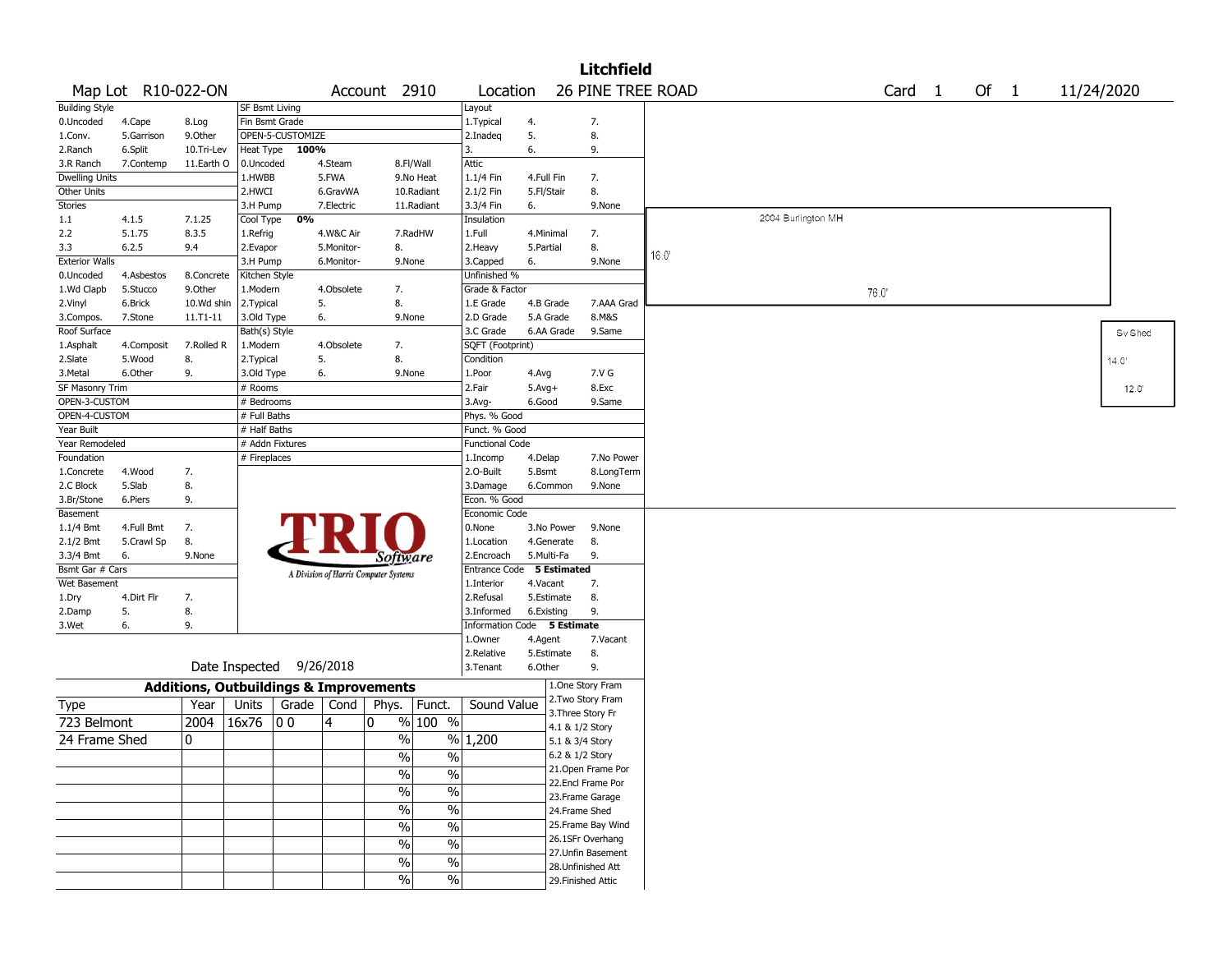|                   | Map Lot R10-023                             | Account 1085 | Location                        |                       | PINE TREE ROAD             |                                    |             |                          | Card <sub>1</sub>    | Of $1$        |                                | 11/24/2020                           |
|-------------------|---------------------------------------------|--------------|---------------------------------|-----------------------|----------------------------|------------------------------------|-------------|--------------------------|----------------------|---------------|--------------------------------|--------------------------------------|
|                   | LITCHFIELD, TOWN OF                         |              |                                 | <b>Property Data</b>  |                            |                                    |             | <b>Assessment Record</b> |                      |               |                                |                                      |
|                   | 2400 HALLOWELL ROAD                         |              | Neighborhood 165 Pine Tree Road |                       |                            | Year                               | Land        |                          | <b>Buildings</b>     |               | Exempt                         | Total                                |
|                   |                                             |              |                                 |                       |                            | 2007                               |             | 28,000                   |                      | 0             | 28,000                         | 0                                    |
|                   |                                             |              | Tree Growth Year                | $\mathbf 0$           |                            | 2008                               |             | 28,000                   |                      | 0             | 28,000                         | 0                                    |
| B3910P119         |                                             |              | X Coordinate<br>Y Coordinate    |                       | $\mathbf 0$<br>$\mathbf 0$ | 2009                               |             | 28,000                   |                      | 0             | 28,000                         | $\pmb{0}$                            |
|                   |                                             |              | Zone/Land Use                   | <b>11 Residential</b> |                            | 2010                               |             | 28,000                   |                      | 0             | 28,000                         | 0                                    |
|                   |                                             |              |                                 |                       |                            | 2011                               |             | 28,000                   |                      | 0             | 28,000                         | 0                                    |
|                   |                                             |              | Secondary Zone                  |                       |                            | 2012                               |             | 28,000                   |                      | 0             | 28,000                         |                                      |
|                   |                                             |              | Topography 2 Rolling            |                       | 9                          |                                    |             |                          |                      |               |                                | 0                                    |
|                   |                                             |              |                                 |                       |                            | 2013                               |             | 28,000                   |                      | 0             | 28,000                         | 0                                    |
|                   |                                             |              | 1.Level                         | 4.Below St            | 7.Res Protec               | 2014                               |             | 28,000                   |                      | 0             | 28,000                         | 0                                    |
|                   |                                             |              | 2.Rolling<br>3.Above St         | 5.Low<br>6.Swampy     | 8.<br>9.                   | 2015                               |             | 28,000                   |                      | 0             | 28,000                         | 0                                    |
|                   |                                             |              | Utilities 9 None                |                       | 9 None                     | 2016                               |             | 28,000                   |                      | 0             | 28,000                         | 0                                    |
|                   |                                             |              | 1.Public                        | 4.Dr Well             | 7.Cesspool                 | 2017                               |             | 28,000                   |                      | 0             | 28,000                         | 0                                    |
|                   |                                             |              | 2. Water                        | 5.Dug Well            | 8.Lake/Pond                | 2018                               |             | 28,000                   |                      | 0             | 28,000                         | 0                                    |
|                   |                                             |              | 3.Sewer                         | 6.Septic              | 9.None                     | 2019                               |             | 25,000                   |                      | 0             | 25,000                         | 0                                    |
|                   |                                             |              | 1 Paved<br><b>Street</b>        |                       |                            | 2020                               |             | 25,000                   |                      | 0             | 25,000                         | 0                                    |
|                   |                                             |              | 1.Paved                         | 4.Proposed            | 7.                         |                                    |             |                          | <b>Land Data</b>     |               |                                |                                      |
|                   |                                             |              | 2.Semi Imp<br>3.Gravel          | 5.R/O/W<br>6.         | 8.<br>9.None               | <b>Front Foot</b>                  | <b>Type</b> |                          | <b>Effective</b>     |               | <b>Influence</b>               | <b>Influence</b>                     |
|                   |                                             |              |                                 |                       | 0                          | 11.1-100                           |             | Frontage                 | <b>Depth</b>         | <b>Factor</b> | Code<br>$\frac{9}{6}$          | <b>Codes</b><br>1.Unimproved         |
|                   | Inspection Witnessed By:                    |              |                                 |                       | $\mathbf{0}$               | 12.101-200                         |             |                          |                      |               | $\frac{9}{6}$                  | 2. Excess Frtg                       |
|                   |                                             |              |                                 | <b>Sale Data</b>      |                            | $13.201+$<br>14.                   |             |                          |                      |               | %<br>$\frac{9}{6}$             | 3. Topography<br>4.Size/Shape        |
| X                 |                                             | Date         | Sale Date                       |                       |                            | 15.                                |             |                          |                      |               | $\frac{9}{6}$                  | 5.Access                             |
| No./Date          | Description                                 | Date Insp.   | Price<br>Sale Type              |                       |                            |                                    |             |                          |                      |               | %<br>%                         | 6.Restriction<br>7. Right of Way     |
|                   |                                             |              | 1.Land                          | 4.MFG UNIT            | 7.                         | <b>Square Foot</b>                 |             |                          | <b>Square Feet</b>   |               |                                | 8.View/Environ                       |
|                   |                                             |              | 2.L & B                         | 5.0ther               | 8.                         | 16.Regular Lot                     |             |                          |                      |               | %<br>%                         | 9. Fract Share<br><b>Acres</b>       |
|                   |                                             |              | 3.Building                      | 6.                    | 9.                         | 17.Secondary Lot<br>18.Excess Land |             |                          |                      |               | %                              | 30. Frontage 1                       |
|                   |                                             |              | Financing                       |                       |                            | 19.Condominium                     |             |                          |                      |               | %                              | 31. Frontage 2                       |
| Notes:            |                                             |              | 1.Convent                       | 4.Seller              | 7.                         | 20. Miscellaneous                  |             |                          |                      |               | $\frac{9}{6}$                  | 32.Tillable<br>33.Tillable           |
|                   |                                             |              | 2.FHA/VA<br>3.Assumed           | 5.Private<br>6.Cash   | 8.<br>9.Unknown            |                                    |             |                          |                      |               | %<br>$\frac{9}{6}$             | 34.Softwood F&O                      |
|                   | TAX ACQUIRED BY TOWN OF LITCHFIELD-DATE NOT |              |                                 |                       |                            | <b>Fract. Acre</b>                 |             |                          | <b>Acreage/Sites</b> |               |                                | 35. Mixed Wood F&O                   |
|                   | KNOWN-NEEDS RESEARCH.                       |              | Validity                        |                       |                            | 21. Houselot (Frac                 | 25          |                          | 1.00                 | 100           | %<br>0                         | 36.Hardwood F&O                      |
|                   |                                             |              | 1.Valid                         | 4.Split               | 7.Renovate                 | 22.Baselot(Fract)                  |             |                          |                      |               | $\frac{9}{6}$                  | 37.Softwood TG                       |
|                   |                                             |              | 2.Related<br>3.Distress         | 5.Partial<br>6.Exempt | 8.Other<br>9.              | 23.                                |             |                          |                      |               | $\frac{9}{6}$                  | 38. Mixed Wood TG<br>39.Hardwood TG  |
|                   |                                             |              |                                 |                       |                            | Acres<br>24. Houselot              |             |                          |                      |               | $\overline{\frac{9}{6}}$       | 40. Wasteland                        |
|                   |                                             |              | Verified                        |                       |                            | 25.Baselot                         |             |                          |                      |               | $\frac{9}{6}$                  | 41.Gravel Pit                        |
|                   |                                             |              | 1.Buyer                         | 4.Agent               | 7.Family                   | 26.Rear 1                          |             |                          |                      |               | $\frac{9}{6}$<br>$\frac{9}{6}$ | 42. Mobile Home Si                   |
|                   |                                             |              | 2.Seller<br>3.Lender            | 5.Pub Rec<br>6.MLS    | 8.Other<br>9.              | 27.Rear 2                          |             |                          |                      |               |                                | 43.Camp Site                         |
|                   |                                             |              |                                 |                       |                            | 28. Rear 3                         |             |                          | <b>Total Acreage</b> | 1.00          |                                | 44.Lot Improvemen<br>45.Access Right |
| <b>Litchfield</b> |                                             |              |                                 |                       |                            | 29. Rear 4                         |             |                          |                      |               |                                | 46.Golf Course                       |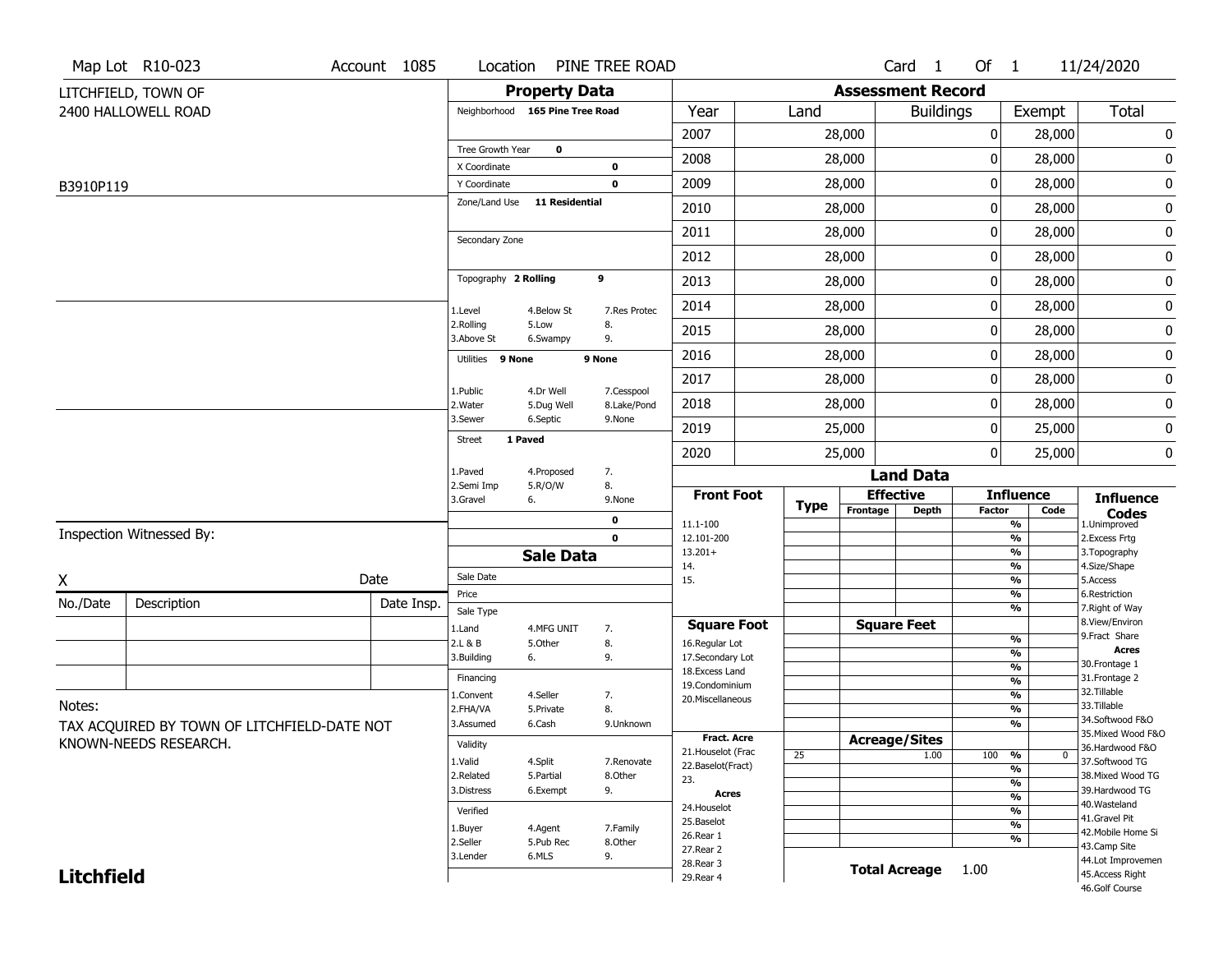|                            |                 |                                                   |                 |                  |            |                                       |                          |                         |             |            | <b>Litchfield</b>  |  |                   |        |            |
|----------------------------|-----------------|---------------------------------------------------|-----------------|------------------|------------|---------------------------------------|--------------------------|-------------------------|-------------|------------|--------------------|--|-------------------|--------|------------|
|                            | Map Lot R10-023 |                                                   |                 |                  |            | Account 1085                          |                          | Location                |             |            | PINE TREE ROAD     |  | Card <sub>1</sub> | Of $1$ | 11/24/2020 |
| <b>Building Style</b>      |                 |                                                   | SF Bsmt Living  |                  |            |                                       |                          | Layout                  |             |            |                    |  |                   |        |            |
| 0.Uncoded                  | 4.Cape          | 8.Log                                             | Fin Bsmt Grade  |                  |            |                                       |                          | 1. Typical              | 4.          |            | 7.                 |  |                   |        |            |
| 1.Conv.                    | 5.Garrison      | 9.0ther                                           |                 | OPEN-5-CUSTOMIZE |            |                                       |                          | 2.Inadeq                | 5.          |            | 8.                 |  |                   |        |            |
| 2.Ranch                    | 6.Split         | 10.Tri-Lev                                        | Heat Type       | 100%             |            |                                       |                          | 3.                      | 6.          |            | 9.                 |  |                   |        |            |
| 3.R Ranch                  | 7.Contemp       | 11.Earth O                                        | 0.Uncoded       |                  | 4.Steam    |                                       | 8.Fl/Wall                | Attic                   |             |            |                    |  |                   |        |            |
| <b>Dwelling Units</b>      |                 |                                                   | 1.HWBB          |                  | 5.FWA      |                                       | 9.No Heat                | 1.1/4 Fin               |             | 4.Full Fin | 7.                 |  |                   |        |            |
| Other Units                |                 |                                                   | 2.HWCI          |                  | 6.GravWA   |                                       | 10.Radiant               | 2.1/2 Fin               |             | 5.Fl/Stair | 8.                 |  |                   |        |            |
| Stories                    |                 |                                                   | 3.H Pump        |                  | 7.Electric |                                       | 11.Radiant               | 3.3/4 Fin               | 6.          |            | 9.None             |  |                   |        |            |
| 1.1                        | 4.1.5           | 7.1.25                                            | Cool Type       | 0%               |            |                                       |                          | Insulation              |             |            |                    |  |                   |        |            |
| 2.2                        | 5.1.75          | 8.3.5                                             | 1.Refrig        |                  | 4.W&C Air  |                                       | 7.RadHW                  | 1.Full                  |             | 4.Minimal  | 7.                 |  |                   |        |            |
| 3.3                        | 6.2.5           | 9.4                                               | 2.Evapor        |                  | 5.Monitor- | 8.                                    |                          | 2. Heavy                | 5.Partial   |            | 8.                 |  |                   |        |            |
| <b>Exterior Walls</b>      |                 |                                                   | 3.H Pump        |                  | 6.Monitor- | 9.None                                |                          | 3.Capped                | 6.          |            | 9.None             |  |                   |        |            |
| 0.Uncoded                  | 4.Asbestos      | 8.Concrete                                        | Kitchen Style   |                  |            |                                       |                          | Unfinished %            |             |            |                    |  |                   |        |            |
|                            |                 |                                                   |                 |                  |            |                                       |                          |                         |             |            |                    |  |                   |        |            |
| 1.Wd Clapb                 | 5.Stucco        | 9.0ther                                           | 1.Modern        |                  | 4.Obsolete | 7.                                    |                          | Grade & Factor          |             |            |                    |  |                   |        |            |
| 2.Vinyl                    | 6.Brick         | 10.Wd shin                                        | 2.Typical       |                  | 5.         | 8.                                    |                          | 1.E Grade               |             | 4.B Grade  | 7.AAA Grad         |  |                   |        |            |
| 3.Compos.                  | 7.Stone         | 11.T1-11                                          | 3.Old Type      |                  | 6.         | 9.None                                |                          | 2.D Grade               |             | 5.A Grade  | 8.M&S              |  |                   |        |            |
| Roof Surface               |                 |                                                   | Bath(s) Style   |                  |            |                                       |                          | 3.C Grade               |             | 6.AA Grade | 9.Same             |  |                   |        |            |
| 1.Asphalt                  | 4.Composit      | 7.Rolled R                                        | 1.Modern        |                  | 4.Obsolete | 7.                                    |                          | SQFT (Footprint)        |             |            |                    |  |                   |        |            |
| 2.Slate                    | 5.Wood          | 8.                                                | 2.Typical       |                  | 5.         | 8.                                    |                          | Condition               |             |            |                    |  |                   |        |            |
| 3. Metal                   | 6.Other         | 9.                                                | 3.Old Type      |                  | 6.         | 9.None                                |                          | 1.Poor                  | 4.Avg       |            | 7.V G              |  |                   |        |            |
| SF Masonry Trim            |                 |                                                   | # Rooms         |                  |            |                                       |                          | 2.Fair                  | $5.Avg+$    |            | 8.Exc              |  |                   |        |            |
| OPEN-3-CUSTOM              |                 |                                                   | # Bedrooms      |                  |            |                                       |                          | $3.$ Avg-               | 6.Good      |            | 9.Same             |  |                   |        |            |
| OPEN-4-CUSTOM              |                 |                                                   | # Full Baths    |                  |            |                                       |                          | Phys. % Good            |             |            |                    |  |                   |        |            |
| Year Built                 |                 |                                                   | # Half Baths    |                  |            |                                       |                          | Funct. % Good           |             |            |                    |  |                   |        |            |
| Year Remodeled             |                 |                                                   | # Addn Fixtures |                  |            |                                       |                          | <b>Functional Code</b>  |             |            |                    |  |                   |        |            |
| # Fireplaces<br>Foundation |                 |                                                   |                 |                  | 1.Incomp   | 4.Delap                               |                          | 7.No Power              |             |            |                    |  |                   |        |            |
| 1.Concrete                 | 4.Wood          | 7.                                                |                 |                  |            |                                       |                          | 2.O-Built               | 5.Bsmt      |            | 8.LongTerm         |  |                   |        |            |
| 2.C Block                  | 5.Slab          | 8.                                                |                 |                  |            |                                       |                          | 3.Damage                |             | 6.Common   | 9.None             |  |                   |        |            |
| 3.Br/Stone                 | 6.Piers         | 9.                                                |                 |                  |            |                                       |                          | Econ. % Good            |             |            |                    |  |                   |        |            |
| Basement                   |                 |                                                   |                 |                  |            |                                       |                          | Economic Code           |             |            |                    |  |                   |        |            |
| $1.1/4$ Bmt                | 4.Full Bmt      | 7.                                                |                 |                  |            |                                       |                          | 0.None                  |             | 3.No Power | 9.None             |  |                   |        |            |
| 2.1/2 Bmt                  | 5.Crawl Sp      | 8.                                                |                 |                  |            |                                       |                          | 1.Location              |             | 4.Generate | 8.                 |  |                   |        |            |
|                            | 6.              | 9.None                                            |                 |                  |            |                                       |                          | 2.Encroach              |             | 5.Multi-Fa | 9.                 |  |                   |        |            |
| 3.3/4 Bmt                  |                 |                                                   |                 |                  |            | <i>Software</i>                       |                          |                         |             |            |                    |  |                   |        |            |
| Bsmt Gar # Cars            |                 |                                                   |                 |                  |            | A Division of Harris Computer Systems |                          | Entrance Code           | $\mathbf 0$ |            |                    |  |                   |        |            |
| Wet Basement               |                 |                                                   |                 |                  |            |                                       |                          | 1.Interior              |             | 4.Vacant   | 7.                 |  |                   |        |            |
| 1.Dry                      | 4.Dirt Flr      | 7.                                                |                 |                  |            |                                       |                          | 2.Refusal               |             | 5.Estimate | 8.                 |  |                   |        |            |
| 2.Damp                     | 5.              | 8.                                                |                 |                  |            |                                       |                          | 3.Informed              |             | 6.Existing | 9.                 |  |                   |        |            |
| 3.Wet                      | 6.              | 9.                                                |                 |                  |            |                                       |                          | <b>Information Code</b> |             | $\bf{0}$   |                    |  |                   |        |            |
|                            |                 |                                                   |                 |                  |            |                                       |                          | 1.Owner                 | 4.Agent     |            | 7.Vacant           |  |                   |        |            |
|                            |                 |                                                   |                 |                  |            |                                       |                          | 2.Relative              |             | 5.Estimate | 8.                 |  |                   |        |            |
|                            |                 |                                                   | Date Inspected  |                  |            |                                       |                          | 3.Tenant                | 6.Other     |            | 9.                 |  |                   |        |            |
|                            |                 | <b>Additions, Outbuildings &amp; Improvements</b> |                 |                  |            |                                       |                          |                         |             |            | 1.One Story Fram   |  |                   |        |            |
| Type                       |                 | Year                                              | Units           | Grade            | Cond       | Phys.                                 | Funct.                   | Sound Value             |             |            | 2. Two Story Fram  |  |                   |        |            |
|                            |                 |                                                   |                 |                  |            |                                       |                          |                         |             |            | 3. Three Story Fr  |  |                   |        |            |
|                            |                 |                                                   |                 |                  |            | $\%$                                  | $\%$                     |                         |             |            | 4.1 & 1/2 Story    |  |                   |        |            |
|                            |                 |                                                   |                 |                  |            | %                                     | $\%$                     |                         |             |            | 5.1 & 3/4 Story    |  |                   |        |            |
|                            |                 |                                                   |                 |                  |            | $\sqrt{6}$                            | $\sqrt{20}$              |                         |             |            | 6.2 & 1/2 Story    |  |                   |        |            |
|                            |                 |                                                   |                 |                  |            |                                       |                          |                         |             |            | 21. Open Frame Por |  |                   |        |            |
|                            |                 |                                                   |                 |                  |            | $\frac{1}{2}$                         | $\frac{0}{0}$            |                         |             |            | 22.Encl Frame Por  |  |                   |        |            |
|                            |                 |                                                   |                 |                  |            | $\sqrt{9/6}$                          | $\overline{\frac{0}{6}}$ |                         |             |            | 23. Frame Garage   |  |                   |        |            |
|                            |                 |                                                   |                 |                  |            | $\frac{1}{2}$                         | $\%$                     |                         |             |            | 24.Frame Shed      |  |                   |        |            |
|                            |                 |                                                   |                 |                  |            |                                       |                          |                         |             |            |                    |  |                   |        |            |
|                            |                 |                                                   |                 |                  |            | $\frac{1}{2}$                         | $\frac{0}{0}$            |                         |             |            | 25. Frame Bay Wind |  |                   |        |            |
|                            |                 |                                                   |                 |                  |            | $\%$                                  | $\%$                     |                         |             |            | 26.1SFr Overhang   |  |                   |        |            |
|                            |                 |                                                   |                 |                  |            | $\frac{1}{2}$                         | $\frac{1}{2}$            |                         |             |            | 27.Unfin Basement  |  |                   |        |            |
|                            |                 |                                                   |                 |                  |            |                                       |                          |                         |             |            | 28. Unfinished Att |  |                   |        |            |
|                            |                 |                                                   |                 |                  |            | $\frac{1}{2}$                         | $\%$                     |                         |             |            | 29. Finished Attic |  |                   |        |            |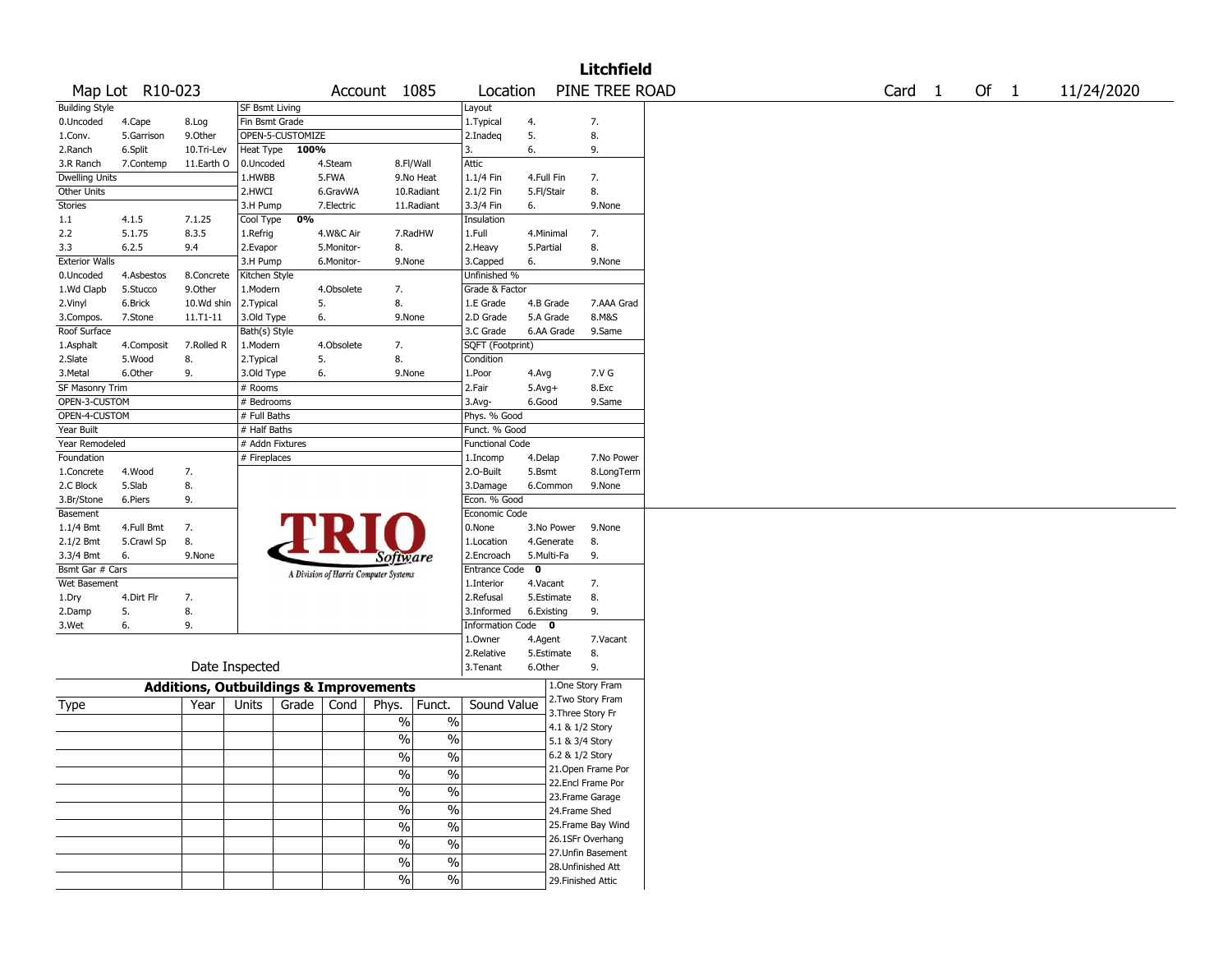|                       | Map Lot R10-024                             | Account 1296 | Location                      |                                 |        | OFF PINE TREE ROAD |                                          |             |                          | Card <sub>1</sub>    | Of $1$           |                               |                               | 11/24/2020                            |
|-----------------------|---------------------------------------------|--------------|-------------------------------|---------------------------------|--------|--------------------|------------------------------------------|-------------|--------------------------|----------------------|------------------|-------------------------------|-------------------------------|---------------------------------------|
|                       | SHANNON, PATRICK M., JR.(TRUSTEE)           |              |                               | <b>Property Data</b>            |        |                    |                                          |             | <b>Assessment Record</b> |                      |                  |                               |                               |                                       |
|                       | SHANNON, MINNIE MOSELLE (TRUSTEE)           |              |                               | Neighborhood 165 Pine Tree Road |        |                    | Year                                     | Land        |                          | <b>Buildings</b>     |                  | Exempt                        |                               | <b>Total</b>                          |
|                       | SHANNON REVOCABLE TRUST                     |              |                               |                                 |        |                    | 2007                                     |             | 66,500                   |                      | 0                |                               | 0                             | 66,500                                |
|                       | 975 HOLLYHOCK LANE                          |              | Tree Growth Year              | $\mathbf 0$                     |        |                    | 2008                                     |             | 66,500                   |                      | $\boldsymbol{0}$ |                               | O                             | 66,500                                |
|                       | TEMPLETON CA 93465                          |              | X Coordinate                  |                                 |        | 0<br>$\mathbf 0$   | 2009                                     |             | 54,600                   |                      | 0                |                               | 0                             |                                       |
|                       | B4842P97 B12423P45                          |              | Y Coordinate<br>Zone/Land Use | <b>11 Residential</b>           |        |                    |                                          |             |                          |                      |                  |                               |                               | 54,600                                |
| <b>Previous Owner</b> | NEWENDYKE, CORY L                           |              |                               |                                 |        |                    | 2010                                     |             | 54,600                   |                      | 0                |                               | O                             | 54,600                                |
|                       | NEWENDYKE ESTHER J                          |              | Secondary Zone                |                                 |        |                    | 2011                                     |             | 54,600                   |                      | 0                |                               | 0                             | 54,600                                |
| 213 SMALL ROAD        |                                             |              |                               |                                 |        |                    | 2012                                     |             | 54,600                   |                      | $\boldsymbol{0}$ |                               | 0                             | 54,600                                |
|                       | LITCHFIELD ME 04350<br>Sale Date: 9/27/2016 |              | Topography 2 Rolling          |                                 |        |                    | 2013                                     |             | 54,600                   |                      | 0                |                               | O                             | 54,600                                |
|                       |                                             |              | 1.Level                       | 4.Below St                      |        | 7.Res Protec       | 2014                                     |             | 54,600                   |                      | 0                |                               | 0                             | 54,600                                |
|                       |                                             |              | 2.Rolling<br>3.Above St       | 5.Low<br>6.Swampy               |        | 8.<br>9.           | 2015                                     |             | 54,600                   |                      | 0                |                               | 0                             | 54,600                                |
|                       |                                             |              | Utilities 9 None              |                                 | 9 None |                    | 2016                                     |             | 54,600                   |                      | 0                |                               | 0                             | 54,600                                |
|                       |                                             |              |                               | 4.Dr Well                       |        | 7.Cesspool         | 2017                                     |             | 10,464                   |                      | 0                |                               | 0                             | 10,464                                |
|                       |                                             |              | 1.Public<br>2. Water          | 5.Dug Well                      |        | 8.Lake/Pond        | 2018                                     |             | 10,164                   |                      | 0                |                               | 0                             | 10,164                                |
|                       |                                             |              | 3.Sewer                       | 6.Septic                        |        | 9.None             | 2019                                     |             | 10,300                   |                      | 0                |                               | 0                             | 10,300                                |
|                       |                                             |              | <b>Street</b>                 | 3 Gravel                        |        |                    | 2020                                     |             | 10,300                   |                      | $\mathbf 0$      |                               | 0                             | 10,300                                |
|                       |                                             |              | 1.Paved                       | 4.Proposed                      |        | 7.                 |                                          |             |                          | <b>Land Data</b>     |                  |                               |                               |                                       |
|                       |                                             |              | 2.Semi Imp<br>3.Gravel        | 5.R/O/W<br>6.                   |        | 8.<br>9.None       | <b>Front Foot</b>                        | <b>Type</b> |                          | <b>Effective</b>     |                  | <b>Influence</b>              |                               | <b>Influence</b>                      |
|                       |                                             |              |                               |                                 |        | $\mathbf 0$        | 11.1-100                                 |             | Frontage                 | <b>Depth</b>         | <b>Factor</b>    | %                             | Code                          | <b>Codes</b><br>1.Unimproved          |
|                       | Inspection Witnessed By:                    |              |                               |                                 |        | $\mathbf 0$        | 12.101-200                               |             |                          |                      |                  | %                             |                               | 2. Excess Frtg                        |
|                       |                                             |              |                               | <b>Sale Data</b>                |        |                    | $13.201+$<br>14.                         |             |                          |                      |                  | $\frac{9}{6}$<br>%            |                               | 3. Topography<br>4.Size/Shape         |
| X                     |                                             | Date         | Sale Date                     |                                 |        | 9/27/2016          | 15.                                      |             |                          |                      |                  | $\frac{9}{6}$                 |                               | 5.Access                              |
| No./Date              | Description                                 | Date Insp.   | Price                         |                                 |        | 63,000             |                                          |             |                          |                      |                  | %<br>%                        |                               | 6.Restriction<br>7. Right of Way      |
|                       |                                             |              | Sale Type<br>1.Land           | 1 Land Only<br>4.MFG UNIT       |        | 7.                 | <b>Square Foot</b>                       |             |                          | <b>Square Feet</b>   |                  |                               |                               | 8.View/Environ                        |
|                       |                                             |              | 2.L & B                       | 5.Other                         |        | 8.                 | 16.Regular Lot                           |             |                          |                      |                  | %                             |                               | 9.Fract Share                         |
|                       |                                             |              | 3.Building                    | 6.                              |        | 9.                 | 17.Secondary Lot                         |             |                          |                      |                  | %<br>$\overline{\frac{9}{6}}$ |                               | Acres<br>30.Frontage 1                |
|                       |                                             |              | Financing                     | 9 Unknown                       |        |                    | 18.Excess Land<br>19.Condominium         |             |                          |                      |                  | $\overline{\frac{9}{6}}$      |                               | 31. Frontage 2                        |
|                       |                                             |              | 1.Convent                     | 4.Seller                        |        | 7.                 | 20.Miscellaneous                         |             |                          |                      |                  | $\overline{\frac{9}{6}}$      |                               | 32.Tillable                           |
| Notes:                |                                             |              | 2.FHA/VA                      | 5.Private                       |        | 8.                 |                                          |             |                          |                      |                  | $\overline{\frac{9}{6}}$      |                               | 33.Tillable                           |
|                       | '17 new tree growth.                        |              | 3.Assumed                     | 6.Cash                          |        | 9.Unknown          |                                          |             |                          |                      |                  | $\overline{\frac{9}{6}}$      |                               | 34.Softwood F&O<br>35. Mixed Wood F&O |
|                       |                                             |              | Validity                      | 1 Arms Length Sale              |        |                    | <b>Fract. Acre</b><br>21. Houselot (Frac |             |                          | <b>Acreage/Sites</b> |                  |                               |                               | 36.Hardwood F&O                       |
|                       |                                             |              | 1.Valid                       | 4.Split                         |        | 7.Renovate         | 22.Baselot(Fract)                        | 38          |                          | 24.00                | 100              | %                             | $\mathbf 0$<br>$\overline{0}$ | 37.Softwood TG                        |
|                       |                                             |              | 2.Related                     | 5.Partial                       |        | 8.Other            | 23.                                      | 39          |                          | 3.00                 | 100              | %<br>%                        |                               | 38. Mixed Wood TG                     |
|                       |                                             |              | 3.Distress                    | 6.Exempt                        |        | 9.                 | <b>Acres</b>                             |             |                          |                      |                  | $\frac{9}{6}$                 |                               | 39.Hardwood TG                        |
|                       |                                             |              | Verified                      | <b>5 Public Record</b>          |        |                    | 24. Houselot                             |             |                          |                      |                  | %                             |                               | 40. Wasteland                         |
|                       |                                             |              | 1.Buyer                       | 4.Agent                         |        | 7.Family           | 25.Baselot                               |             |                          |                      |                  | $\frac{9}{6}$                 |                               | 41.Gravel Pit                         |
|                       |                                             |              | 2.Seller                      | 5.Pub Rec                       |        | 8.Other            | 26.Rear 1                                |             |                          |                      |                  | %                             |                               | 42. Mobile Home Si<br>43.Camp Site    |
|                       |                                             |              | 3.Lender                      | 6.MLS                           |        | 9.                 | 27. Rear 2                               |             |                          |                      |                  |                               |                               | 44.Lot Improvemen                     |
| <b>Litchfield</b>     |                                             |              |                               |                                 |        |                    | 28. Rear 3<br>29. Rear 4                 |             |                          | <b>Total Acreage</b> | 27.00            |                               |                               | 45.Access Right                       |
|                       |                                             |              |                               |                                 |        |                    |                                          |             |                          |                      |                  |                               |                               | 46.Golf Course                        |